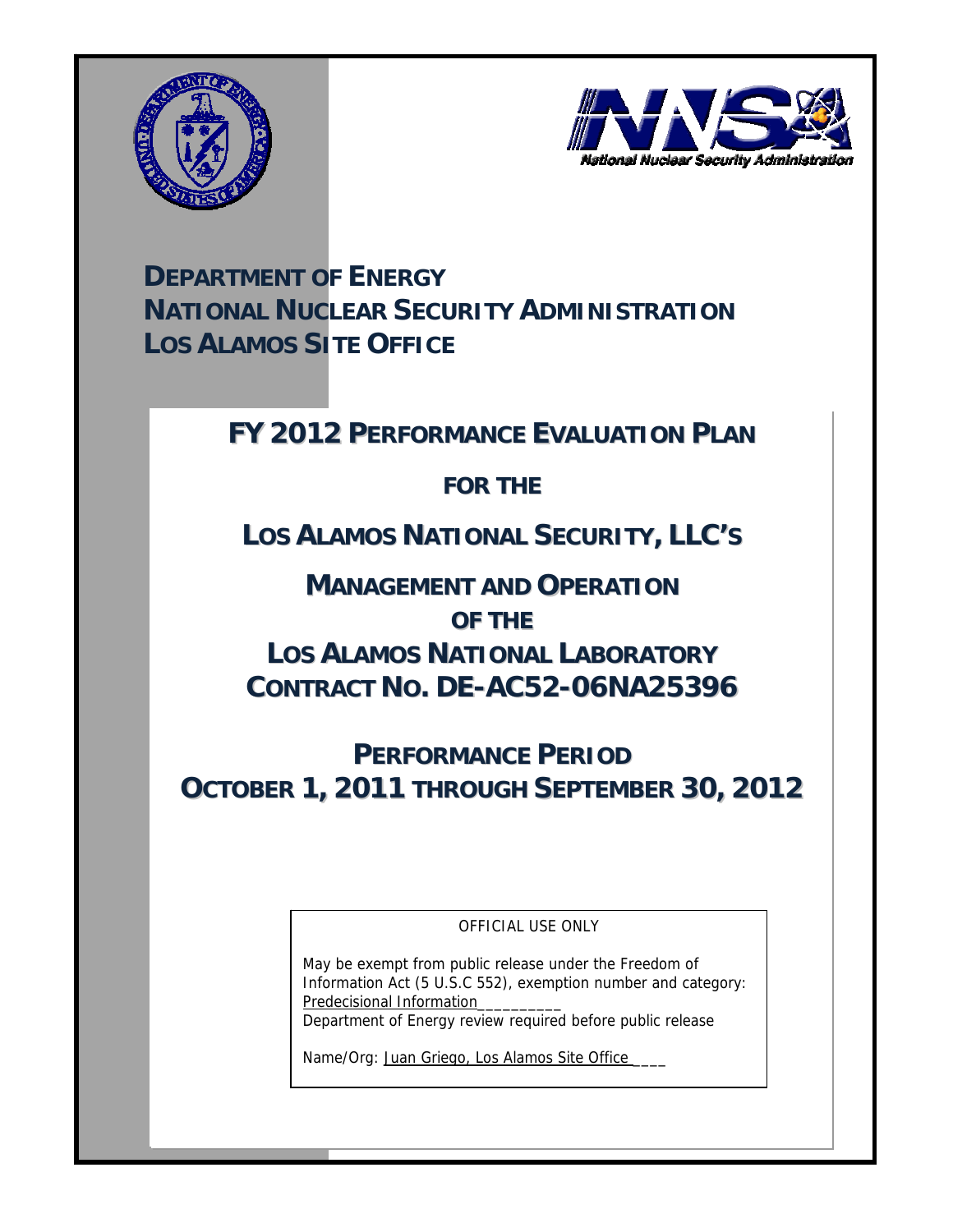**This Page is Intentionally Left Blank**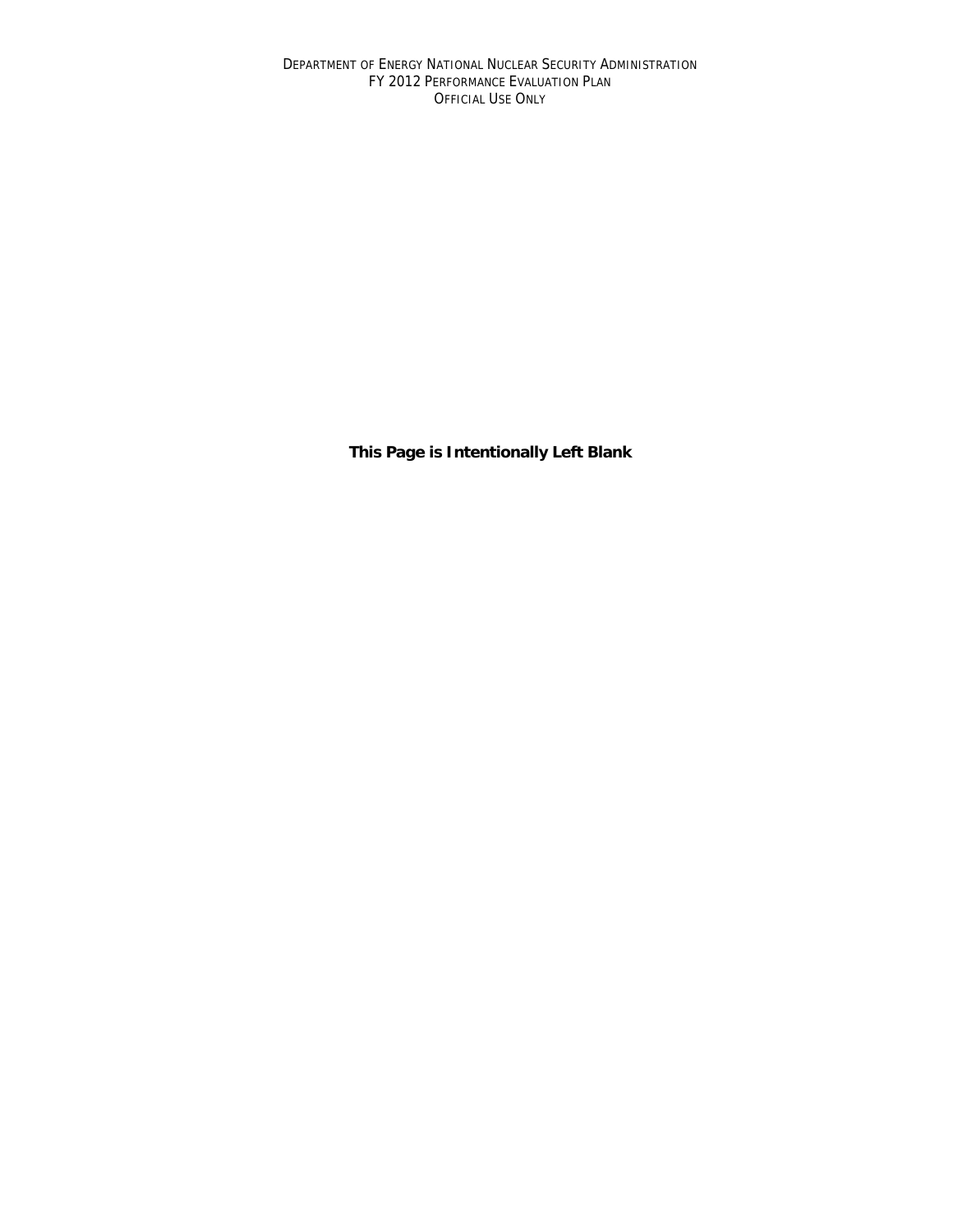# **TABLE OF CONTENTS**

**Tara**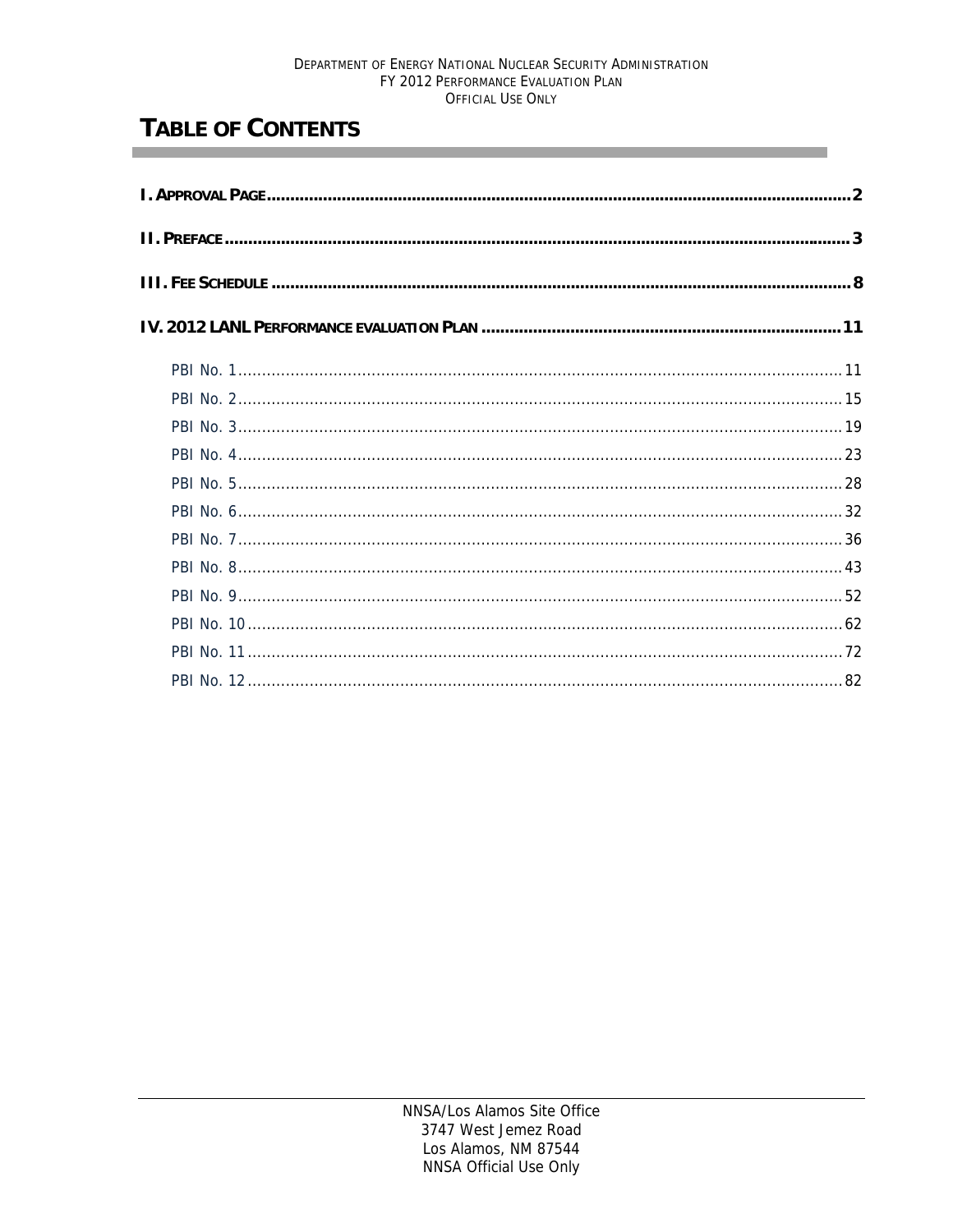**This Page is Intentionally Left Blank**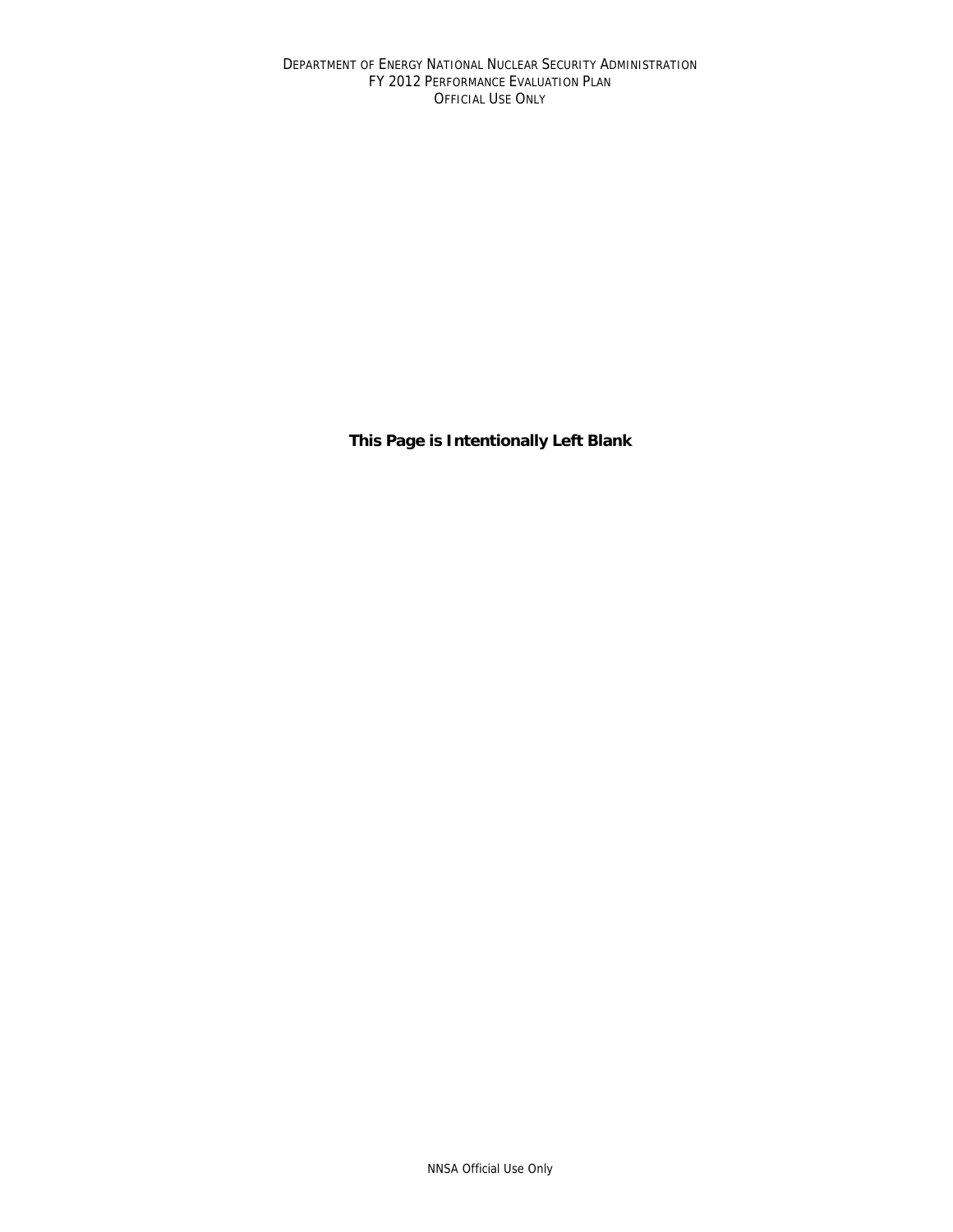### **I. APPROVAL PAGE**

The FY 2012 Performance Evaluation Plan (PEP) for Los Alamos National Laboratory Contract No. DE-AC52-06NA25396 has been coordinated and reviewed by the Los Alamos Site Office and Los Alamos National Security, LLC. The following individuals approve the contents of this PEP.

| ignature of Kevin Smith<br>gnature of Kevin Smith<br>ignature of Kevin Smith,                               | SEP 30 2011 |             |             |
|-------------------------------------------------------------------------------------------------------------|-------------|-------------|-------------|
| Kevin W. Smith                                                                                              |             | Date        |             |
| Site Office Manager<br>Los Alamos Site Office                                                               |             |             |             |
| National Nuclear Security Administration                                                                    |             |             |             |
| Signature of I.E. Richardson, III<br>Signature of I.E. Richardson, III<br>Signature of I.E. Richardson, III |             |             |             |
|                                                                                                             |             | SEP 30 2011 |             |
| I. E. Richardson, III<br>Deputy Director                                                                    |             | Date        |             |
| Los Alamos National Laboratory                                                                              |             |             |             |
| ignature of Robert Poole<br><b>ignature of Robert Poole</b><br><b>Signature of Robert Poole</b>             |             |             | SFP 30 2011 |
| Robert M. Poole                                                                                             |             | Date        |             |
| <b>Contracting Officer</b>                                                                                  |             |             |             |
| Los Alamos Site Office                                                                                      |             |             |             |
| National Nuclear Security Administration                                                                    |             |             |             |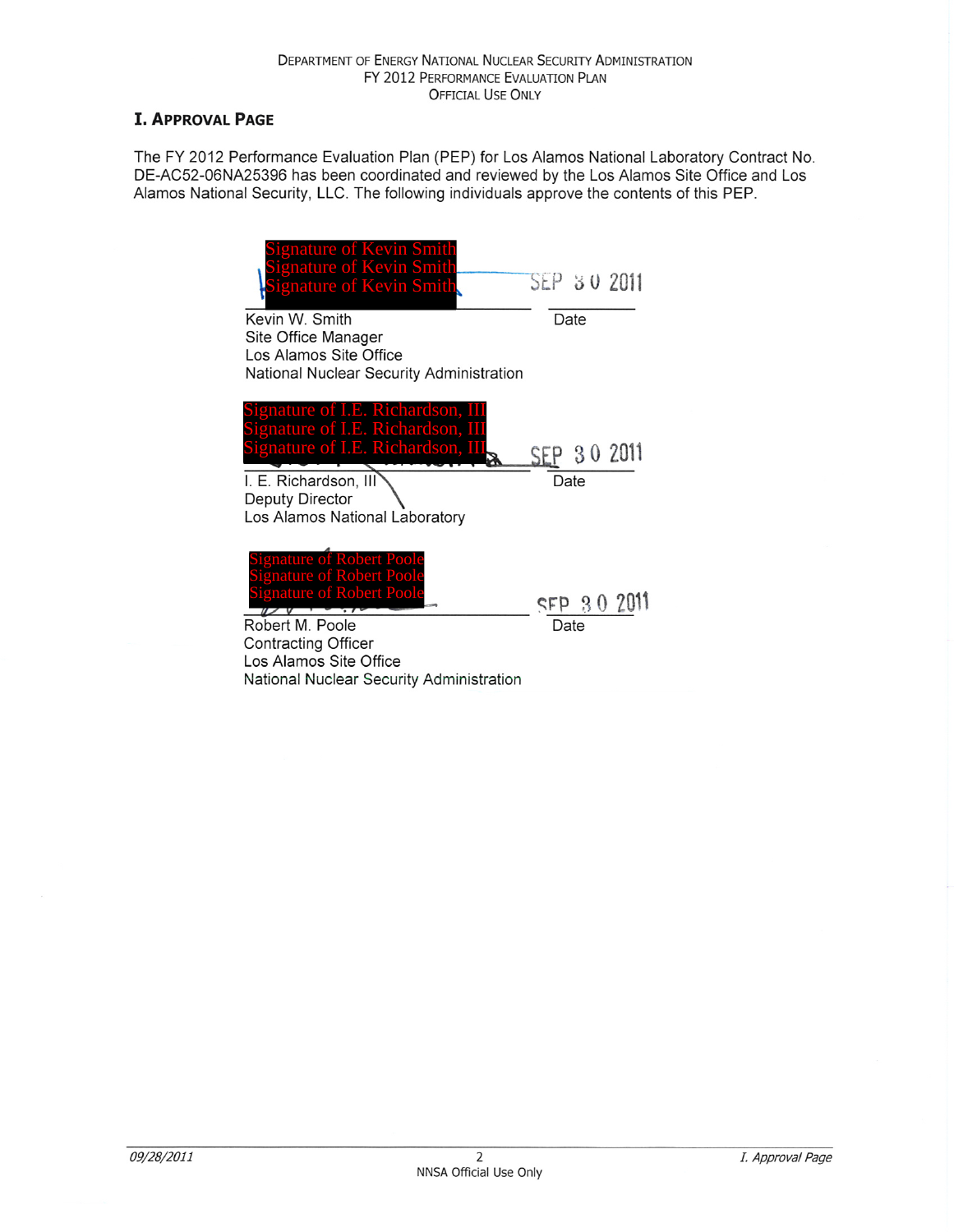#### **II. PREFACE**

The Performance Evaluation Plan (PEP) for the period of October 1, 2011, through September 30, 2012, defines the performance measures and expectations by which Los Alamos National Security, LLC's (LANS) performance of work will be evaluated under Contract No. DE-AC52-06NA25396. The PEP was bilaterally negotiated between the National Nuclear Security Administration (NNSA) and LANS.

The PEP is implemented in accordance with contract provision, H-12, "Performance Based Management," and H-13, "Award Term". Furthermore, Contract Clause B-2, "Contract Type and Value," states that for FY 2008 through FY 2013, 30% of the Maximum Available Fee (MAF) will be applied to Fixed Fee and 70% of the MAF will be applied to Incentive Fee. The MAF planned for in the FY 2012 per the Contract is \$64,120,000, which may be adjusted by fee deferred from prior years or recalculations of the fee within the year as per Clause B-2(C)(3). The MAF does not address fee earned in support of Work for Others as outlined within the Contract.

In FY 2011, the Congressional appropriation deviated more than 10% from the Total Estimated Cost and Fee of \$1,832,182,000 as stated in Prime Contract Clause B-2(c)(1). The Prime Contract was modified to adjust the Maximum Available Fee (Fixed and At-Risk fee) as agreed to with NNSA. The remainder of the FY 2011 increase will be determined at the FY 2011 Year End Financial Closing and will be applied to the FY 2012 PEP during the first quarter.

#### **Overview of the FY 2012 PEP:**

As noted above, 30% of the MAF is fixed by the contract and awarded unless certain conditions apply. The balance of the MAF (70%) is defined by performance measures. The Los Alamos FY 2011 PEP is populated by six (6) distinct types of performance measures. These include Performance Based Incentive (PBI) Essential measures, PBI Stretch measures, Performance Objective (PO) Essential measures, PO Stretch measures, Multi-Site Initiatives, and Award Term measures. These measures interrelate through gateways and, as a system, determine what quantity of performancebased fee LANS earns during the year, and whether or not LANS may be considered for an "Award Term" extension of the Prime Contract. Fee bearing measures are subdivided according to the risk of success: i.e. the "Essential" measures are those for which there is an expectation that by diligent effort, the contractor will succeed. The "Stretch" measures are generally related to improvements not directly tied to a specific compliance, safety, security, or mission outcome, or activities more difficult or complex, with extraordinary efforts required for success. The fee assigned to these measures is distributed in a split that is nominally approximately 90% assigned to Essential Measures (when Multi-Site Measures are included) and approximately 10% assigned to Stretch Measures.

This PEP does not address fee earned in support of Work for Others as outlined within the Contract.

#### **Multi-Site Initiatives:**

The PEP includes both site-specific measures and Multi-Site performance measures. The Multi-Site Initiatives will be evaluated by NNSA Headquarters officials to determine if all of the M&O Contractors within the complex have successfully worked together to achieve the stated objectives. Each Multi-Site performance measure applies to all NNSA sites. Therefore, if the described goals within the measure are not achieved, none of the M&O Contractors will earn fee for that measure, regardless of any individual site's achievements toward the end goal. Approximately 10% of the total fee-at-risk is dedicated to Multi-Site Initiatives.

#### **Performance Based Incentive (PBI) Measures:**

Approximately 50% of the fee-at-risk (inclusive of Multi-Site initiatives) is associated with objective measures. PBI measures are divided into two (2) groups – Essential and Stretch. There are seven PBIs covering the major subdivisions of work at the laboratory. Each of the seven includes target submeasures that describe specific, measurable, key accomplishments determined by negotiation to merit incentive fee and to be important, challenging but achievable.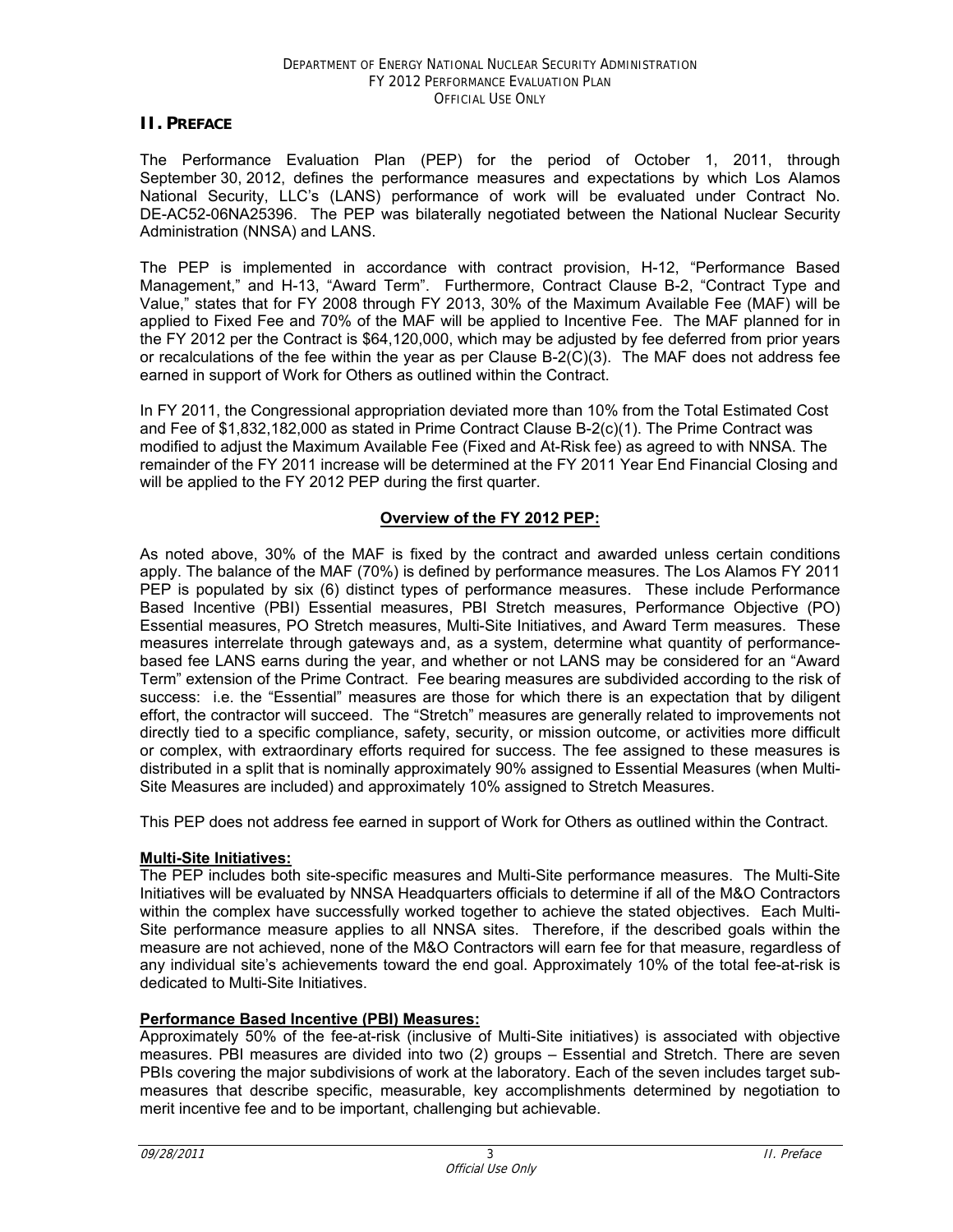Performance fee may be earned by the contractor on a sliding scale or schedule, if stated in the initial PBI or if the benefit is advantageous to the Government.

#### **Performance Objective (PO) Measures:**

Approximately 50% of the fee-at-risk (exclusive of Multi-Site Initiatives) is associated with subjectively measured activities. PO measures are divided into two (2) groups – Essential and Stretch. These measures will enable the Government to subjectively measure the contractor's performance in three areas: Excellence in Scientific and Programmatic Pursuits, Excellence in Operations, and Excellence in Business and Institutional Management, which also addresses overall management of the institution and emergent concerns. Performance Objectives are intended to address moderately quantifiable, largely qualitative and otherwise un-incentivized activities as well as the manner of accomplishment, i.e., "the how". Measurement criteria and focus targets are identified for periodic reporting purposes, but these will not preclude the Government's use of this measure as a broad metric of the contractor's performance in other areas. As such, the contractor may also report outside the pre-established criteria and focus targets if it believes such reporting to be appropriate and useful.

#### **Award Term Measures (Clause H-13):**

The Award Term Measures are a suite of five (5) individual measures selected to determine if the contractor is performing at such a high level that the Prime Contract should be extended for an additional year. One of the Award Term measures will be designated as mandatory. Award Term eligibility is based not only on these measures but also on other performance "gateways".

#### **Interrelationship of Measures:**

The different types of measures interrelate in a system as described below:

#### **Performance "Essential" to Performance "Stretch" Gateway:**

If the contractor achieves an adjectival rating of at least "Very Good" performance in Subjective Essential measures in an aggregate fee area and earns ≥ 80% of available Objective Essential fee in an aggregate fee area (Programs, Operations, or Business/Institutional Management), then and only then can the Stretch target measures (associated with that aggregate fee area) be available to be earned. As such, there are three discrete "gateways" (each associated with an aggregate fee area). If the contractor fails to meet the gateway, no Stretch fee can be earned for the PBIs within that particular aggregate fee area.

#### **Award Term Gateway:**

In order for the contractor to achieve eligibility for a one-year Award Term extension of the contract, the contractor must perform each of the following:

- PBI Measures and PO Measures– earn ≥ 80% overall at-risk fee (objective and subjective, essential and stretch), in the areas of Multi-Site, Programs, Operations, and Business/Institutional Management.
- Award Term Measures Successful completion of the Mandatory Award Term Measure.
- Award Term Measures Achieve success in four (4) of the five (5) Award Term Measures.

If the contractor achieves each of these pre-requisites, the contractor will have earned the opportunity for a one-year Award Term extension of the Prime Contract (in accordance with the contract clause). The Fee Determining Official issues the final decision of whether to grant an additional year of Award Term.

#### **Administration of this PEP**

Performance related to each PBI and PO will be tracked and reported to NNSA on at least a quarterly basis. NNSA and LANS will meet at least quarterly to discuss performance status and to ensure that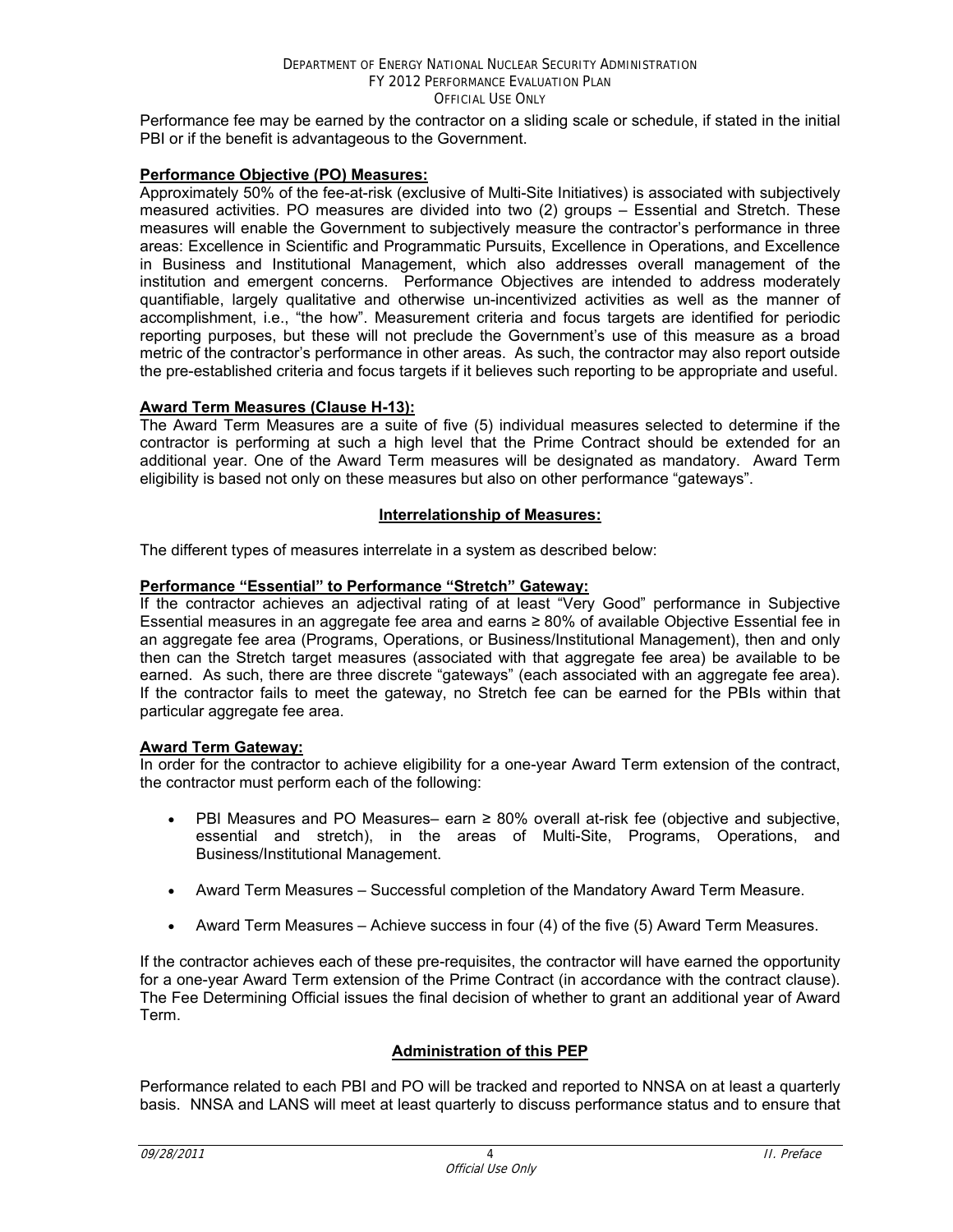performance issues are identified at the first opportunity, in order to affect timely resolutions. The results of these discussions will be documented and shared between the parties.

Overall responsibility for PEP development and contractor performance evaluation rests with the Deputy Manager with support by the LASO Assistant Manager for Business Administration for day-today management and maintenance of the PEP. Codification of the PEP is performed through the LASO Contracting Officer. Key participants in the development of the PEP include the PBI Owners, who are specifically assigned to each PBI. The owners are selected LANS managers and designated LASO Contracting Officer Representatives (CORs).

The content of the PEP can be revised through a formally defined Change Control Process that includes mutual agreement between NNSA, LASO and LANS, supported by substantiated evidence and appropriate approvals. However, in accordance with Clause H-12, the NNSA Los Alamos Site Office Manager has the unilateral right to make the final decision on all performance objectives and performance incentives (including the associated measures and targets) used to evaluate Contractor performance. The NNSA Administrator maintains the unilateral right to make final decision on all award term incentives (including the associated measures and targets) used to evaluate Contractor performance. A Change Control Board (CCB) will review possible changes or other issues that are identified related to the PBIs and POs. The Board will consist of the LASO Assistant Manager for Business Administration, the LASO Contracting Officer, cognizant LASO Site Office Management, the LANS Prime Contract Office, cognizant LANS Management and subject matter experts as required. In the event that the CCB finds it is unable to resolve an issue, the matter will be referred to the LANS Deputy Director and the Deputy Site Office Manager for resolution. The Site Office Manager is the final arbitrator and decision authority on all PEP disputes. The LASO Contracting Officer represents the NNSA Head of the Contracting Activity (HCA) and is the formal authority in all matters of contract administration, and ensures that PEP actions are legally appropriate and in accordance with the M&O contract .

Any recommended changes to the PEP must be formally presented (with substantiating evidence) to the Deputy Site Office Manager, and shall require Contracting Officer approval. There may be circumstances when changes to program mission, milestones and/or requirements occur that are beyond the control/influence of either NNSA or the Contractor. The Contractor may not be held responsible for delays in completion of expected milestones that are deemed beyond their control or influence unless specified otherwise in the PBI measures. When delays are within the Contractor's planning, control, or influence, assessment of the Contractor's performance will be in accordance with the performance measures and fee detailed in the PEP.

Pursuant to H-14, "Performance Incentives", determination of the amount of Performance Incentive Fee earned is a unilateral determination made by the Fee Determining Official (FDO). The FDO's decision will be made no later than 70 calendar days after the end of the evaluation period. Unearned incentive fee cannot be carried over to future performance periods.

The specific wording in the PBIs will constitute the basis for the final fee determination by NNSA. The POs are by their nature more qualitative in general.

### **Fee Spread**

Based on negotiations, the FY 2012 Fee is allocated as outlined in Section IV: *Fee Schedule*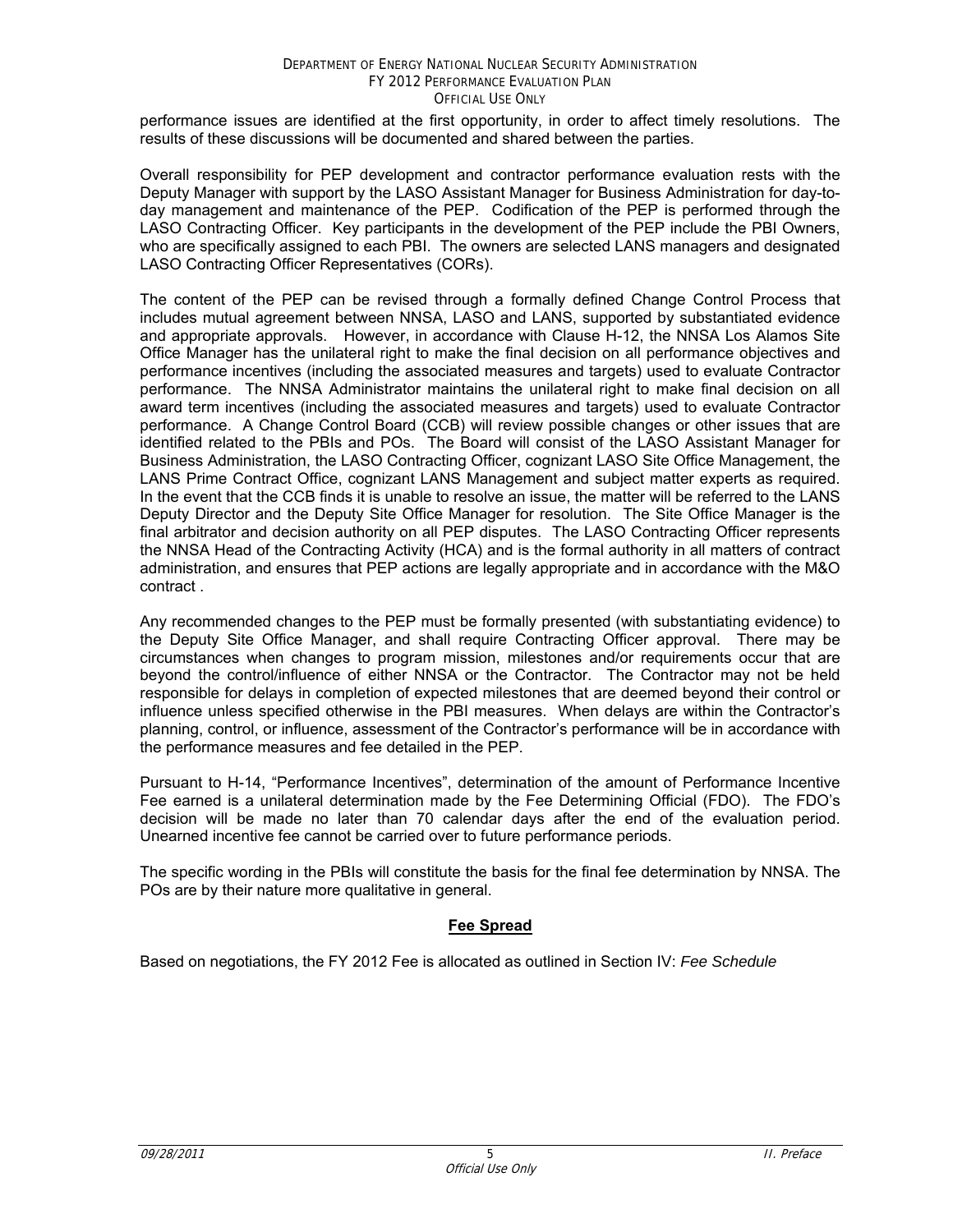#### **Table I: Graphical Depiction of Gateways**

| <b>PEP Stretch Gateway</b>                             |                        |                                                                                              |             |                                                                                         |  |                                               |  |
|--------------------------------------------------------|------------------------|----------------------------------------------------------------------------------------------|-------------|-----------------------------------------------------------------------------------------|--|-----------------------------------------------|--|
| <b>Focus Areas</b>                                     | <b>STRETCH GATEWAY</b> |                                                                                              |             |                                                                                         |  |                                               |  |
| Programs<br><b>Essential</b><br><b>Measures</b>        |                        | <b>Achieve</b><br>$\geq 80\%$ *<br><b>Aggregate</b><br><b>Programs</b><br><b>Essential</b>   | <b>PLUS</b> | <b>Programs</b><br><b>Adjectival</b><br>"Very Good"<br>(Subjective<br><b>Measures)</b>  |  | Programs<br><b>Stretch</b><br>Eligible        |  |
| Operations<br><b>Essential</b><br><b>Measures</b>      | $\rightarrow$          | <b>Achieve</b><br>$\geq 80\%$ *<br><b>Aggregate</b><br><b>Operations</b><br><b>Essential</b> | <b>PLUS</b> | <b>Operations</b><br>Adjectival<br>"Very Good"<br>(Subjective<br><b>Measures)</b>       |  | Operations<br><b>Stretch</b><br>Eligible      |  |
| <b>Business</b><br><b>Essential</b><br><b>Measures</b> |                        | <b>Achieve</b><br>$\geq 80\%$ *<br><b>Aggregate</b><br><b>Business</b><br><b>Essential</b>   | <b>PLUS</b> | <b>Business</b><br><b>Adjectival</b><br>"Very Good"<br>(Subjective<br><b>Measures</b> ) |  | <b>Business</b><br><b>Stretch</b><br>Eligible |  |

\* Measured in Dollars



\* Measured in Dollars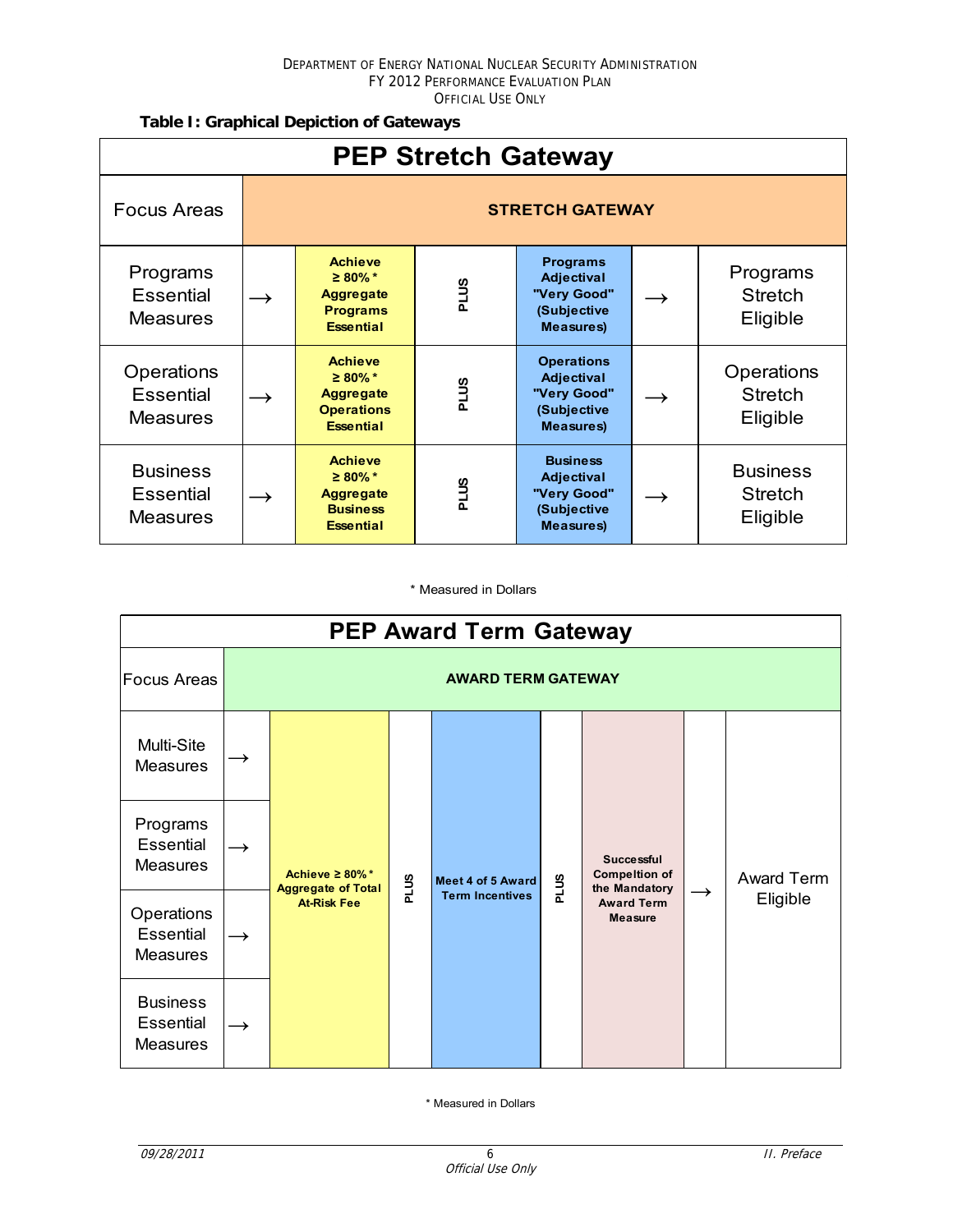## **Table II: Subjective Fee Evaluation**

| <b>Subjective Fee Evaluation</b>                             |                                                                                                              |                                                                                                                                                                                                                                                                                               |  |  |  |
|--------------------------------------------------------------|--------------------------------------------------------------------------------------------------------------|-----------------------------------------------------------------------------------------------------------------------------------------------------------------------------------------------------------------------------------------------------------------------------------------------|--|--|--|
| <b>Adjectival Rating for</b><br><b>Subjective Evaluation</b> | <b>Adjectivally Rated At-</b><br><b>Risk Award Fee Pool</b><br><b>Available Range to be</b><br><b>Earned</b> | <b>Adjectival Rating Common</b><br><b>Definition</b>                                                                                                                                                                                                                                          |  |  |  |
| Outstanding                                                  | $91 - 100\%$                                                                                                 | Contractor has exceeded almost all of the<br>significant award fee criteria and has met<br>overall coat, schedule, and technical<br>performance requirements of the contract as<br>defined and measured against the criteria in<br>the award-fee plan for the award fee evaluation<br>period. |  |  |  |
| Very Good                                                    | 76%-90%                                                                                                      | Contractor has exceeded many of the<br>significant award fee criteria and has met<br>overall cost, schedule, and technical<br>performance requirements of the contract as<br>defined and measured against the criteria in<br>the award-fee plan for the award-fee evaluation<br>period.       |  |  |  |
| Good                                                         | 51%-75%                                                                                                      | Contractor has exceeded some of the<br>significant award fee criteria and has met<br>overall cost, schedule, and technical<br>performance requirements of the contract as<br>defined and measured against the criteria in<br>the award-fee plan for the award-fee evaluation<br>period        |  |  |  |
| Satisfactory                                                 | No Greater than 50%                                                                                          | Contractor has met overall cost, schedule and<br>Technical performance requirements of the<br>contract as defined and measured against the<br>criteria in the award-fee plan for the award-fee<br>evaluation period.                                                                          |  |  |  |
| Unsatisfactory                                               | 0%                                                                                                           | Contractor has failed to meet overall cost,<br>schedule, and technical performance<br>requirements of the contract as defined and<br>measured against the criteria in the award-fee<br>plan for the award-fee evaluation period                                                               |  |  |  |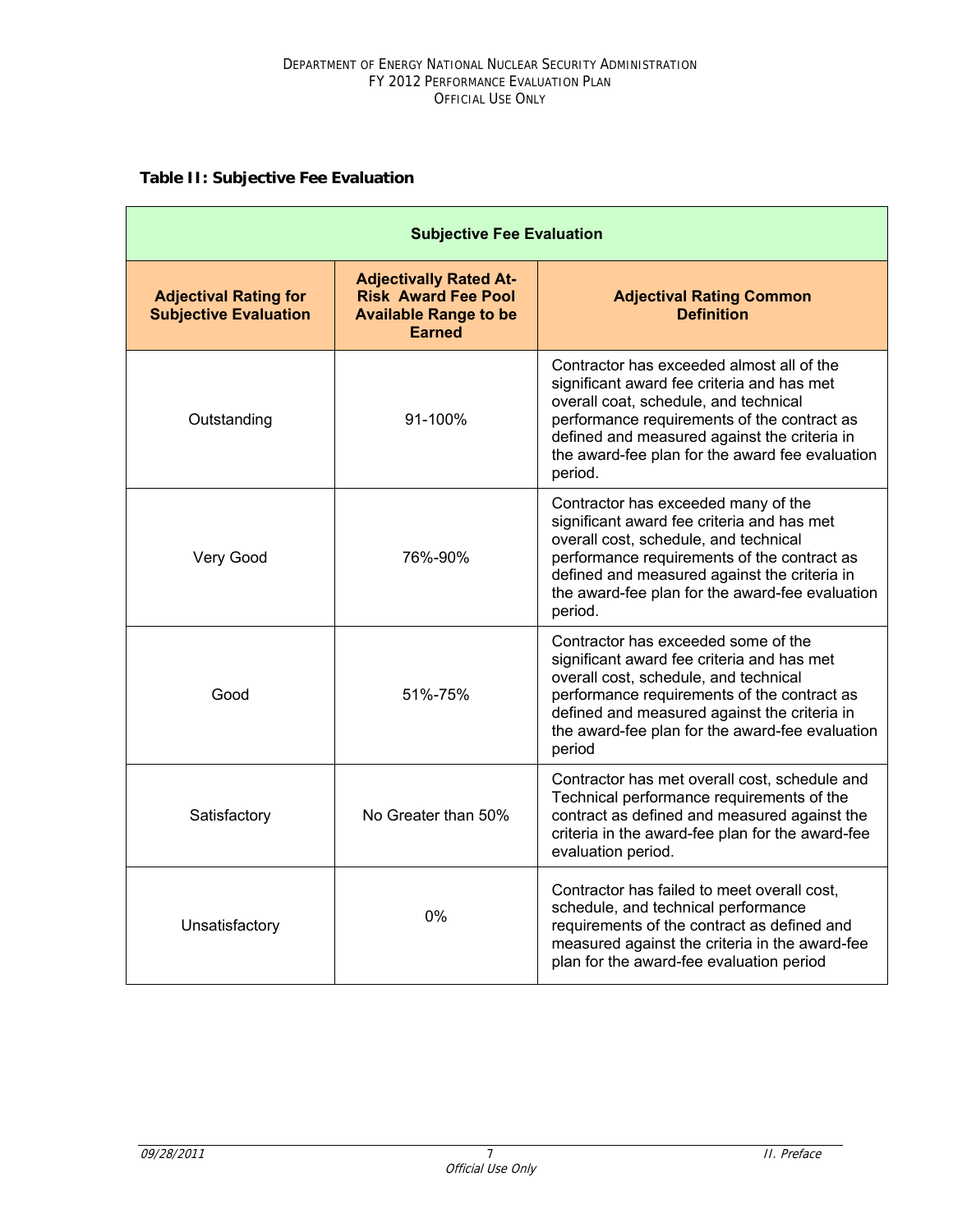# **III. FEE SCHEDULE**

 $\overline{ }$ 

**Table III Total FY 2012 Fee** 

| FY 2012 AWARD FEE  |       |                       |  |  |
|--------------------|-------|-----------------------|--|--|
| <b>FIXED FEE</b>   |       | $30\%$ \$ 19,236,000  |  |  |
| <b>AT-RISK FEE</b> | 70% l | \$44,884,000          |  |  |
|                    |       | TOTAL   \$ 64,120,000 |  |  |

#### **Table IV: At Risk Fee**

| <b>Objective</b>        |                            |                                    | <b>Subjective</b>                                       |             | \$44,884,000                       |  |  |
|-------------------------|----------------------------|------------------------------------|---------------------------------------------------------|-------------|------------------------------------|--|--|
| Fee<br><b>Essential</b> | Fee<br><b>Stretch</b>      | <b>Multi-Site</b>                  | Fee<br><b>Fee</b><br><b>Stretch</b><br><b>Essential</b> |             | <b>TOTAL</b><br><b>AT-RISK FEE</b> |  |  |
| \$13,800,000            | \$3,592,600                | \$4,488,400                        | \$21,503,000                                            | \$1,500,000 | \$44,884,000                       |  |  |
| 31%                     | 8%                         | 10%                                | 48%                                                     | 3%          | 100%                               |  |  |
|                         | \$21,881,000               |                                    | \$23,003,000                                            |             |                                    |  |  |
|                         | 49%                        |                                    |                                                         | 51%         |                                    |  |  |
|                         |                            |                                    |                                                         |             |                                    |  |  |
|                         | <b>Total Essential Fee</b> | <b>Total</b><br><b>Stretch Fee</b> | <b>Multi-Site</b>                                       |             | <b>TOTAL</b><br><b>AT-RISK FEE</b> |  |  |
|                         | \$35,303,000               | \$5,092,600                        | \$4,488,400                                             |             | \$44,884,000                       |  |  |
|                         | 79%                        | 11%                                |                                                         | 10%         | 100%                               |  |  |
|                         |                            |                                    |                                                         |             |                                    |  |  |
| <b>Programs</b>         | <b>Operations</b>          | <b>Business</b>                    | <b>Multi-Site</b>                                       |             | <b>TOTAL AT-RISK FEE</b>           |  |  |
| \$16,281,000            | \$14,882,600               | \$9,232,000                        | \$4,488,400                                             |             | \$44,884,000                       |  |  |
| 36%                     | 33%                        | 21%                                | 10%                                                     |             | 100%                               |  |  |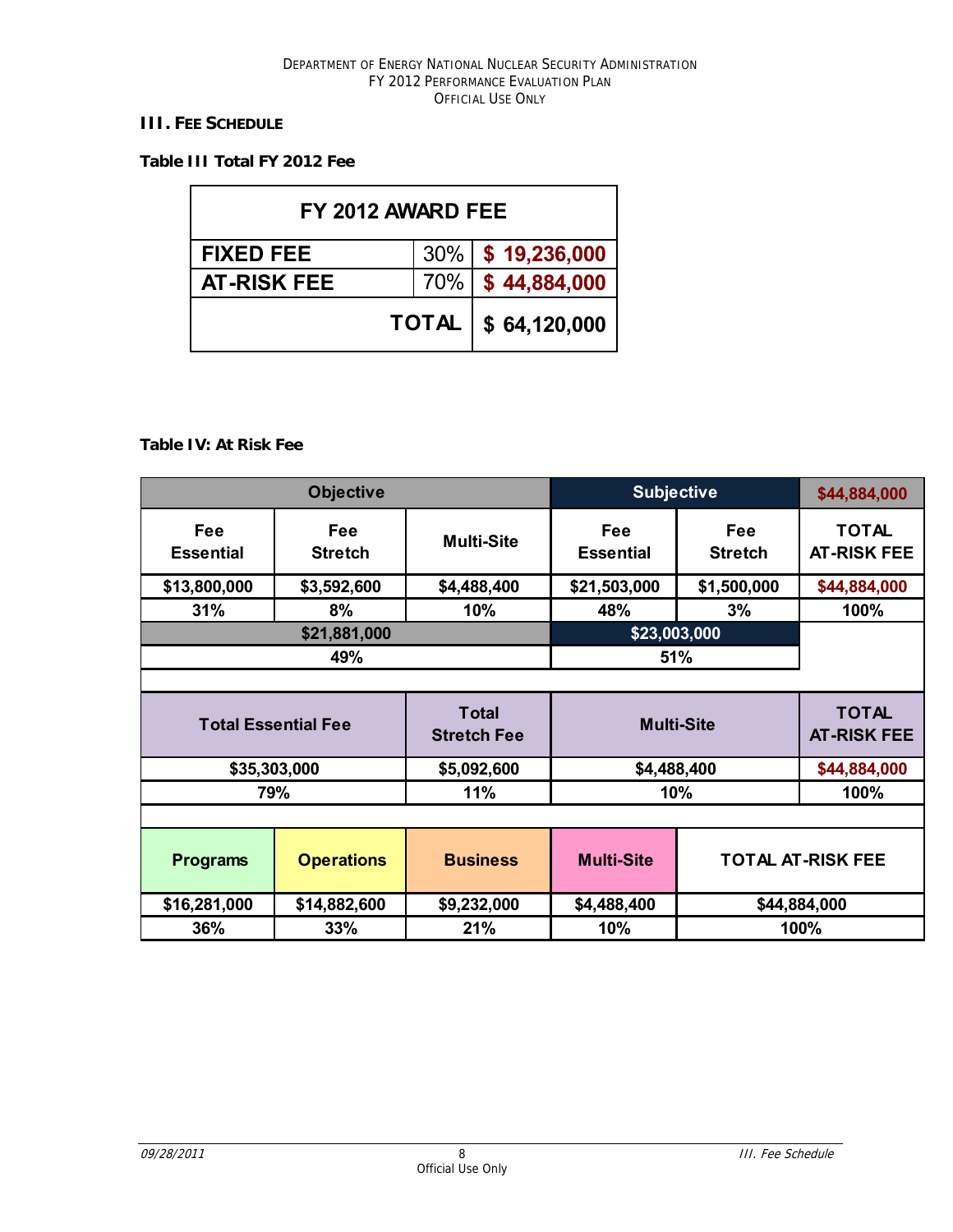# **Table V: FEE TABLE (AS OF OCTOBER 1, 2011)**

|                   | FY 2012 PEP Structure                            |                   |                 | Objective        |                           | <b>Subjective</b> |                          |             |                          |
|-------------------|--------------------------------------------------|-------------------|-----------------|------------------|---------------------------|-------------------|--------------------------|-------------|--------------------------|
|                   |                                                  |                   |                 | 49%              |                           | 51%               |                          |             |                          |
| PO/PBI            |                                                  |                   |                 | <b>Essential</b> |                           | <b>Stretch</b>    |                          | <b>MS</b>   |                          |
| #                 | <b>PBI Title</b>                                 | Fee               |                 | 79%              |                           | 11%               |                          | 10%         |                          |
| <b>Programs</b>   |                                                  | 36%               |                 |                  |                           |                   |                          |             |                          |
|                   | <b>Excellence in Scientific and Programmatic</b> |                   |                 |                  |                           |                   |                          |             |                          |
| 9                 | <b>Pursuits</b>                                  | <b>Subjective</b> | \$              | 4,488,400        | \$                        |                   |                          |             | \$4,488,400              |
| $\overline{2}$    | DP Mission Achievement and Enablement            | Objective         | \$              | 5,600,000        | $\overline{\$}$           | 600,000           |                          |             | \$6,200,000              |
| 3                 | <b>NN Mission Achievement</b>                    | <b>Objective</b>  | $\overline{\$}$ | 900,000          | $\boldsymbol{\mathsf{S}}$ | 1,192,600         |                          |             | \$2,092,600              |
| 4                 | <b>EM Mission Achievement</b>                    | Objective         | \$              | 1,500,000        | $\boldsymbol{\mathsf{S}}$ | 500,000           |                          |             | \$2,000,000              |
| 4                 | <b>EM Mission Achievement</b>                    | <b>Subjective</b> | $\mathfrak{S}$  | 1,500,000        | $\boldsymbol{\mathsf{S}}$ |                   |                          |             | \$1,500,000              |
|                   |                                                  |                   | $\overline{\$}$ | 13,988,400       | $\overline{\mathbb{S}}$   | 2,292,600         | $\overline{\mathcal{S}}$ |             | \$16,281,000             |
| <b>Operations</b> |                                                  | 33%               |                 |                  |                           |                   |                          |             |                          |
| 10                | <b>Excellence in Operations</b>                  | <b>Subjective</b> | \$              | 6,282,600        | $\frac{1}{2}$             |                   |                          |             | \$6,282,600              |
| $\overline{5}$    | <b>Facilites/Utilities</b>                       | <b>Objective</b>  | $\overline{\$}$ | 1,100,000        | $\overline{\mathcal{S}}$  | 250,000           |                          |             | \$1,350,000              |
| $6\phantom{1}$    | <b>Project Delivery and Construction</b>         | <b>Objective</b>  | $\overline{\$}$ | 1,000,000        | $\overline{\$}$           | 500,000           |                          |             | \$1,500,000              |
| $\overline{6}$    | <b>Project Delivery and Construction</b>         | <b>Subjective</b> | $\overline{\$}$ | 1,500,000        | $\overline{\$}$           |                   |                          |             | \$1,500,000              |
| $\overline{7}$    | <b>High Hazard Operations</b>                    | <b>Objective</b>  | $\overline{\$}$ | 2,050,000        | $\overline{\$}$           | 200,000           |                          |             | \$2,250,000              |
|                   | <b>Safeguards and Cyber Security</b>             |                   |                 |                  |                           |                   |                          |             |                          |
| 8                 | <b>Improvements</b>                              | Objective         | \$              | 1,650,000        | \$                        | 350,000           |                          |             | \$2,000,000              |
|                   |                                                  |                   | $\overline{\$}$ | 13,582,600       | $\overline{\$}$           | 1,300,000         | ⊺\$                      |             | \$14,882,600             |
|                   | <b>Business &amp; Instituitional Management</b>  | 21%               |                 |                  |                           |                   |                          |             |                          |
|                   | <b>Excellence in Business and Institutional</b>  |                   |                 |                  |                           |                   |                          |             |                          |
| 11                | Management                                       | <b>Subjective</b> | \$              | 7,732,000        | \$                        | 1,500,000         |                          |             | \$9,232,000              |
|                   |                                                  |                   |                 |                  |                           |                   |                          |             |                          |
|                   |                                                  |                   | \$              | 7,732,000        | \$                        | 1,500,000         | $\overline{\mathcal{S}}$ |             | \$9,232,000              |
| <b>Multi-Site</b> |                                                  | 10%               |                 |                  |                           |                   |                          |             |                          |
| 1                 | <b>Multi-Site Initiatives</b>                    | Objective         |                 |                  |                           |                   |                          | \$4,488,400 | \$4,488,400              |
|                   |                                                  |                   | $\overline{\$}$ |                  | $\frac{1}{2}$             |                   |                          | \$4,488,400 | \$4,488,400              |
|                   | <b>Total of Performance Measures</b>             |                   | $\mathbf{s}$    | 35,303,000       | $\mathbf{s}$              | 5,092,600         |                          | \$4,488,400 | \$44,884,000             |
| <b>Award Term</b> |                                                  |                   |                 |                  |                           |                   |                          |             |                          |
| $\overline{12}$   | Award Term (No associated fee)                   |                   |                 |                  |                           | \$44,884,000      |                          |             | <b>Total FEE-AT-RISK</b> |
|                   |                                                  |                   |                 |                  |                           | \$19,236,000      |                          |             | <b>Total Fixed Fee</b>   |
|                   |                                                  |                   |                 |                  |                           | \$64,120,000      |                          |             | Total FY 2012 Fee        |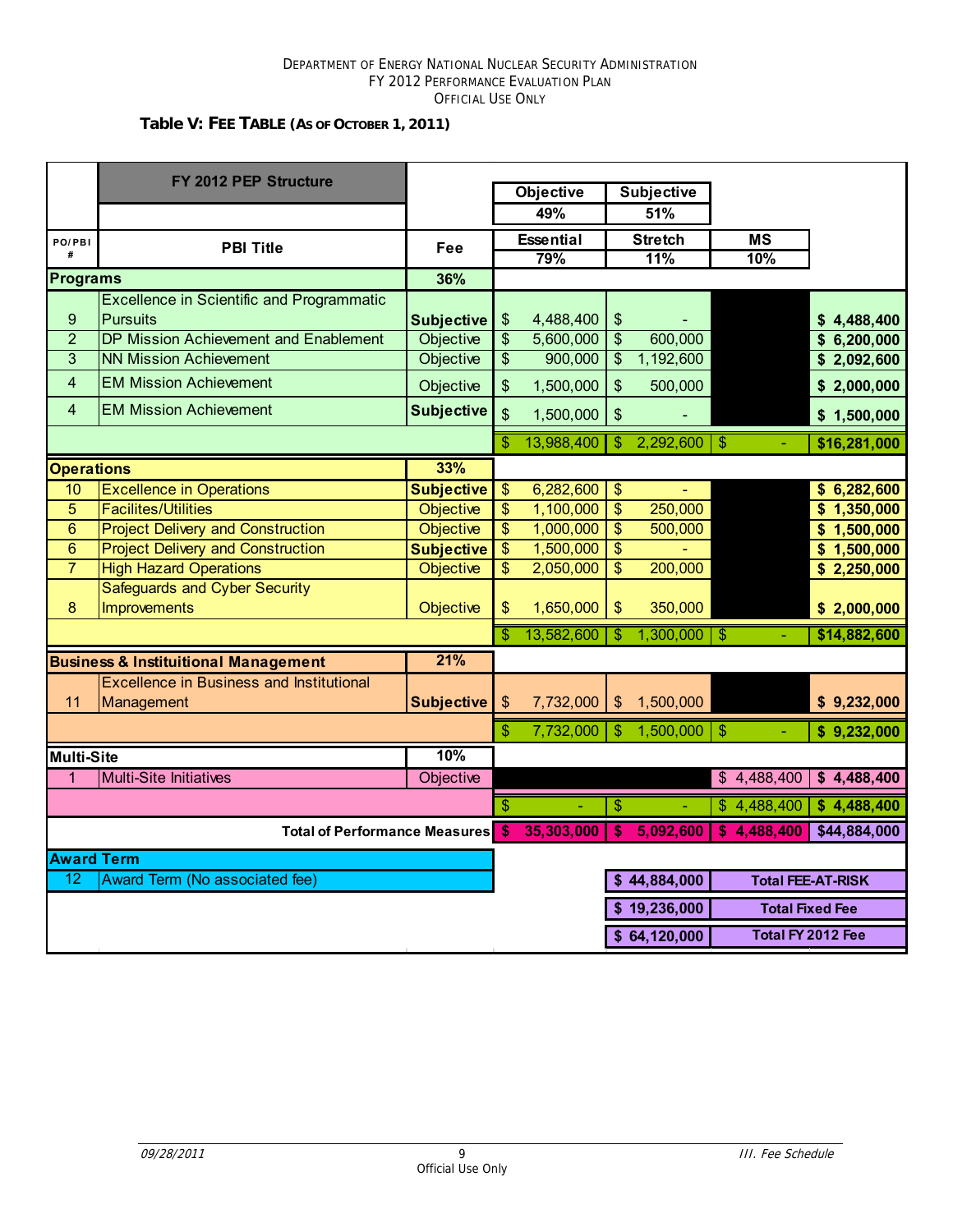## **Table VI: FEE PER MEASURE (AS OF OCTOBER 1, 2011)**

|                         |                              |                                                             | <b>Objective</b><br><b>Subjective</b> |                    |                        |                     |                |              |
|-------------------------|------------------------------|-------------------------------------------------------------|---------------------------------------|--------------------|------------------------|---------------------|----------------|--------------|
| PBI                     | <b>Focus Area</b>            | <b>PBI/PO Title</b>                                         | Fee Type                              | Fee                | Fee                    | Fee                 | Fee            | <b>Fee</b>   |
|                         |                              |                                                             |                                       | <b>Essential</b>   | <b>Stretch</b>         | <b>Essential</b>    | <b>Stretch</b> | <b>Total</b> |
| $\mathbf{1}$            |                              | <b>MULTI-SITE</b> Multi-Site Initiatives                    | <b>Multi-Site</b>                     | \$4,488,400        |                        |                     |                | \$4,488,400  |
| 1.1.1                   |                              | <b>Execute the Surveillance Program</b>                     |                                       |                    |                        |                     |                |              |
| 1.1.2                   |                              | W76-1 LEP Production                                        |                                       |                    |                        |                     |                |              |
| 1.1.3                   |                              | FY12 B61 Phase 6.3 Development                              |                                       |                    |                        |                     |                |              |
| 1.1.4                   |                              | Conduct Phase 6.X Activities for the W78 LEP                |                                       |                    |                        |                     |                |              |
| 1.2.1                   |                              | <b>NIF</b>                                                  |                                       |                    |                        |                     |                |              |
| 1.2.2                   |                              | Key Experiments and Modeling                                |                                       |                    |                        |                     |                |              |
| 1.2.3                   |                              | Subcritical Experiment at U1a                               |                                       |                    |                        |                     |                |              |
| $\overline{2}$          |                              | <b>PROGRAMS DP Mission Achievement</b>                      | <b>Objective</b>                      | $$5,600,000$ \ \$  | 600,000                |                     |                | \$6,200,000  |
| 2.1                     |                              | <b>MRT Milestones</b>                                       |                                       | \$5,000,000        |                        |                     |                |              |
| 2.2                     |                              | Capability Sustainment and Transition                       |                                       | \$<br>300,000 \$   | 300,000                |                     |                |              |
| 2.3                     |                              | Capability Risk Reduction                                   |                                       | \$<br>300,000 \$   | 300,000                |                     |                |              |
| $\mathbf{3}$            | <b>PROGRAMS</b>              | <b>NN Mission Achievement</b>                               | <b>Objective</b>                      | \$                 | $900,000$ \$ 1,192,600 |                     |                | \$2,092,600  |
| 3.1                     |                              | Aries/MOX                                                   |                                       | \$<br>300,000      | 692,600<br><b>S</b>    |                     |                |              |
| 3.2                     |                              | Off Site Source Recovery Program                            |                                       | \$<br>300,000      | $\sqrt{3}$<br>500,000  |                     |                |              |
| 3.3                     |                              | <b>Other Nonproliferation Objectives</b>                    |                                       | \$<br>300,000      |                        |                     |                |              |
| $\overline{\mathbf{4}}$ | <b>PROGRAMS</b>              | <b>EM Mission Achievement</b>                               | <b>Objective</b>                      | $$1,500,000$ \ \$  |                        | 500,000 \$1,500,000 |                | \$3,500,000  |
| 4.1                     |                              | <b>Consent Order Compliance</b>                             |                                       | 500,000<br>\$      |                        |                     |                |              |
| 4.2                     |                              | Disposition Transuranic Waste from LANL                     |                                       | $$1,000,000$ \$    | 500,000                |                     |                |              |
|                         |                              | Environmental Planning, Preparation, Execution, Evaluation, |                                       |                    |                        |                     |                |              |
| 4.3                     |                              | and Improvement                                             |                                       |                    |                        | \$1,500,000         |                |              |
| $\sqrt{5}$              |                              | <b>OPERATIONS Facilities/Utilities</b>                      | <b>Objective</b>                      | $$1,100,000$ \ \$  | 250,000                |                     |                | \$1,350,000  |
| 5.1                     |                              | Maintenance and Site Services                               |                                       | \$<br>200,000      |                        |                     |                |              |
| 5.2                     |                              | <b>Facility and Infrastructure Planning</b>                 |                                       | \$<br>400,000      |                        |                     |                |              |
| 5.3                     |                              | Energy, Water, and Greenhouse Gas Management                |                                       | \$<br>500,000 \$   | 250,000                |                     |                |              |
| 6                       | <b>OPERATIONS</b>            | <b>Project Delivery and Construction</b>                    | <b>Objective/Subjective</b>           | \$1,000,000        | 500,000<br>\$          | \$1,500,000         |                | \$3,000,000  |
| 6.1                     |                              | <b>CMRR Project Execution</b>                               |                                       | \$1,000,000        | \$<br>500,000          |                     |                |              |
| 6.2                     |                              | Site-Wide Project Management Performance                    |                                       |                    |                        | \$1,500,000         |                |              |
| $\overline{7}$          |                              | <b>OPERATIONS High Hazard Operations, Safety and Health</b> | <b>Objective</b>                      | \$2,050,000        | 200,000<br><b>S</b>    |                     |                | \$2,250,000  |
| 7.1                     |                              | Integrate and Execute Mission and Safety Commitments        |                                       | \$1,000,000        |                        |                     |                |              |
| 7.2                     |                              | Sustain Formality of Operations                             |                                       | \$<br>200,000      |                        |                     |                |              |
| 7.3                     |                              | Nuclear Safety Improvements                                 |                                       | \$<br>250,000      |                        |                     |                |              |
| 7.4                     |                              | <b>Fire Protection</b>                                      |                                       | \$<br>100,000      |                        |                     |                |              |
| 7.5                     |                              | CMR CVD Transition to Operations                            |                                       | \$<br>$100,000$ \$ | 200,000                |                     |                |              |
| 7.6                     |                              | <b>Conduct of Operations Maturity</b>                       |                                       | \$<br>250,000      |                        |                     |                |              |
| 7.7                     |                              | Improve Worker Safety and Health                            |                                       | 150,000<br>\$      |                        |                     |                |              |
| $\bf{8}$                | <b>OPERATIONS</b>            | Safeguards and Cyber Improvement and Emergency              | <b>Objective</b>                      | $$1,650,000$ \ \$  | 350,000                |                     |                | \$2,000,000  |
| 8.1.1                   |                              | Transition of the NMSSUP II to Operations                   |                                       | \$<br>300,000      |                        |                     |                |              |
| 8.1.2                   |                              | Protective Force Training Facility Modernization            |                                       | \$<br>200,000      |                        |                     |                |              |
| 8.1.3                   |                              | <b>Improved Active Shooter Response Capability</b>          |                                       |                    | 100,000<br>\$          |                     |                |              |
| 8.2.1                   |                              | LANS Emergency Accountability System                        |                                       | 100,000<br>\$      |                        |                     |                |              |
| 8.2.2                   |                              | EOC Information System Improvements                         |                                       | \$<br>300,000      |                        |                     |                |              |
| 8.2.3                   |                              | <b>EOC Facility Improvements</b>                            |                                       | \$<br>100,000      |                        |                     |                |              |
| 8.3.1                   |                              | <b>Vulnerability Management</b>                             |                                       | \$<br>300,000 \$   | 250,000                |                     |                |              |
| 8.3.2                   |                              | Risk Management Framework                                   |                                       | \$<br>200,000      |                        |                     |                |              |
| 8.3.3                   |                              | <b>Cyber Security Profile</b>                               |                                       | \$<br>150,000      |                        |                     |                |              |
| 9                       | <b>PROGRAMS</b>              | <b>Excellence in Scientific and Programmatic Pursuits</b>   | <b>Subjective</b>                     |                    |                        | \$4,488,400         |                | \$4,488,400  |
| 10                      | <b>OPERATIONS</b>            | <b>Excellence in Operations</b>                             | <b>Subjective</b>                     |                    |                        | \$6,282,600         |                | \$6,282,600  |
| 11                      | <b>BUSINESS</b>              | <b>Excellence in Business and Institutional Management</b>  | <b>Subjective</b>                     |                    |                        | \$7,732,000         | \$1,500,000    | \$9,232,000  |
| $\overline{12}$         | <b>AWARD TERM Award Term</b> |                                                             | N/A                                   | N/A                | N/A                    | N/A                 | N/A            | N/A          |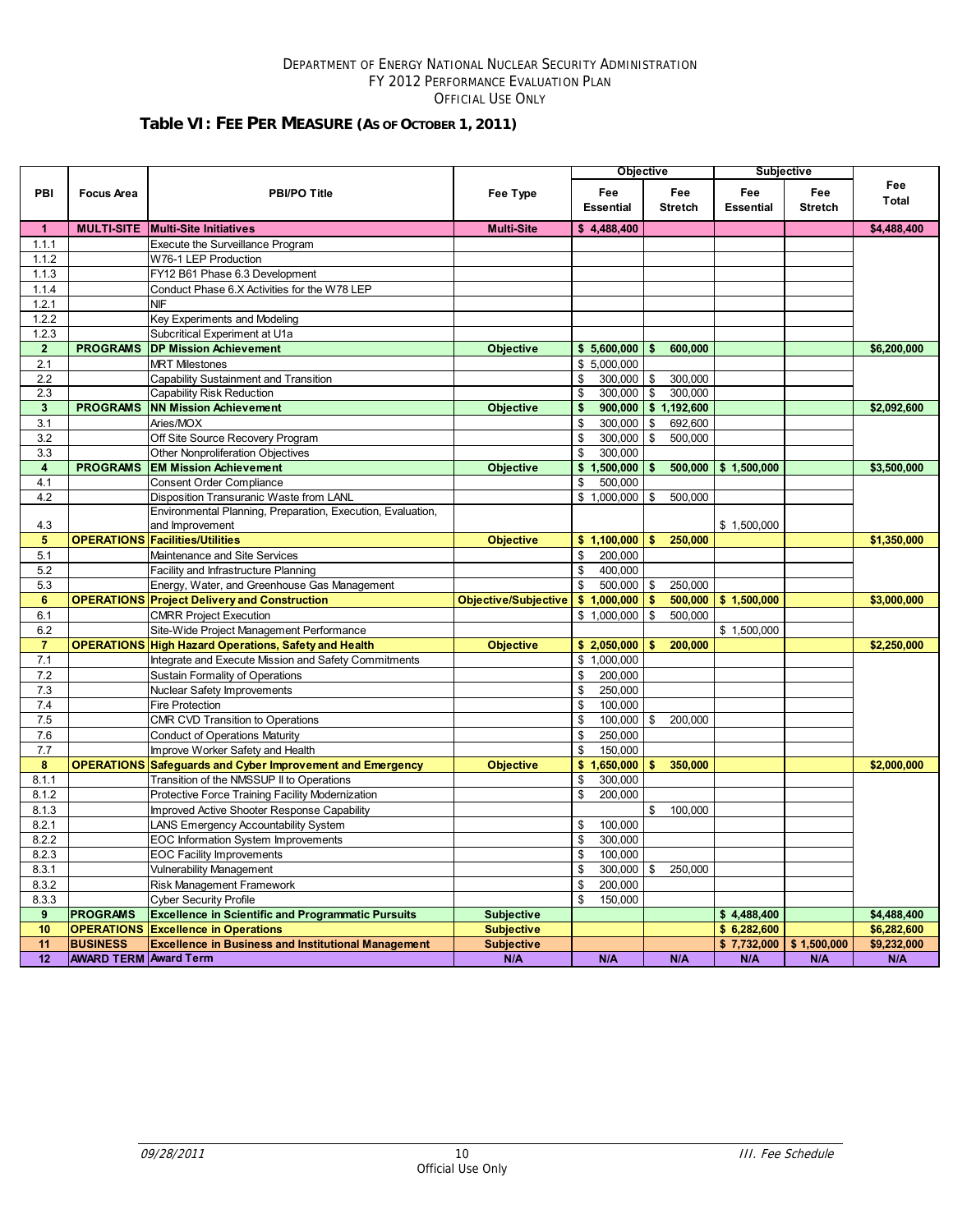### **IV. 2012 LANL PERFORMANCE EVALUATION PLAN**

| PBI No. 1<br><b>Multi-Site Initiatives</b>                                                                                                                                                                                                                                                                  |                                                                                 |  |  |  |
|-------------------------------------------------------------------------------------------------------------------------------------------------------------------------------------------------------------------------------------------------------------------------------------------------------------|---------------------------------------------------------------------------------|--|--|--|
|                                                                                                                                                                                                                                                                                                             |                                                                                 |  |  |  |
| FY 2012 PERFORMANCE BASED INCENTIVE                                                                                                                                                                                                                                                                         |                                                                                 |  |  |  |
| PBI No. 1                                                                                                                                                                                                                                                                                                   | Objective:<br><b>Multi-Site Initiatives</b>                                     |  |  |  |
| <b>Objective Statement:</b> Achieve overall improvements in the performance of the Nuclear Weapons Complex<br>through accomplishment of NNSA Multi-Site Objectives. Lead or support the Multi-Site Initiatives identified in<br>the Milestone Reporting Tool (MRT) that use the HQs change control process. |                                                                                 |  |  |  |
| <b>SECTION 1</b><br><b>GENERAL INFORMATION</b>                                                                                                                                                                                                                                                              |                                                                                 |  |  |  |
| Revision Number and Date:                                                                                                                                                                                                                                                                                   | Revision No.: 0 Date: September 28, 2011                                        |  |  |  |
| Maximum Available Incentive Fee:                                                                                                                                                                                                                                                                            | \$4,488,400                                                                     |  |  |  |
| Duration:                                                                                                                                                                                                                                                                                                   | Annual                                                                          |  |  |  |
| Fee Payment Type:                                                                                                                                                                                                                                                                                           | Completion                                                                      |  |  |  |
| Principal LANS Owner:                                                                                                                                                                                                                                                                                       | B. Knapp                                                                        |  |  |  |
| Principal COR:                                                                                                                                                                                                                                                                                              | J. Griego                                                                       |  |  |  |
|                                                                                                                                                                                                                                                                                                             | <b>SECTION 2</b><br><b>LINKAGE TO NNSA and LANS GOALS</b>                       |  |  |  |
|                                                                                                                                                                                                                                                                                                             | Activities in this PBI are tied to the following NNSA and LANS Strategic Goals: |  |  |  |

#### **Manage the Nuclear Weapons Stockpile; Strengthen the ST&E Base; Drive an Integrated and Effective Enterprise; Nuclear Deterrence; and National Security Science**

#### **SECTION 3 PERFORMANCE REQUIREMENTS**

**GATEWAYS:** *(Describe Gateways (if applicable) that must be completed before fee can be paid.)*  None

|               |                  | <b>SECTION 4</b>                                                                            |                 |
|---------------|------------------|---------------------------------------------------------------------------------------------|-----------------|
|               |                  | <b>INDEX OF PERFORMANCE MEASURES</b>                                                        |                 |
|               |                  | <b>Allocated</b>                                                                            | <b>Fee Type</b> |
|               |                  | <b>Fee</b>                                                                                  |                 |
| Measure 1.1   | <b>Stockpile</b> | \$                                                                                          | МS              |
| Measure 1.2   | <b>Science</b>   | \$                                                                                          | МS              |
|               |                  |                                                                                             |                 |
|               |                  | <b>SECTION 5</b>                                                                            |                 |
|               |                  | <b>PERFORMANCE MEASURES</b>                                                                 |                 |
|               |                  | List associated performance measures, expectations, targets, and fee schedules for FY 2012. |                 |
|               |                  |                                                                                             |                 |
| Measure 1.1   | <b>Stockpile</b> |                                                                                             |                 |
|               |                  |                                                                                             |                 |
| Measure 1.1.1 |                  | <b>Execute the Surveillance Program</b>                                                     |                 |

 **(Objective/Multi-Site)** 

**Expectation Statement:** Execute the defined Surveillance Program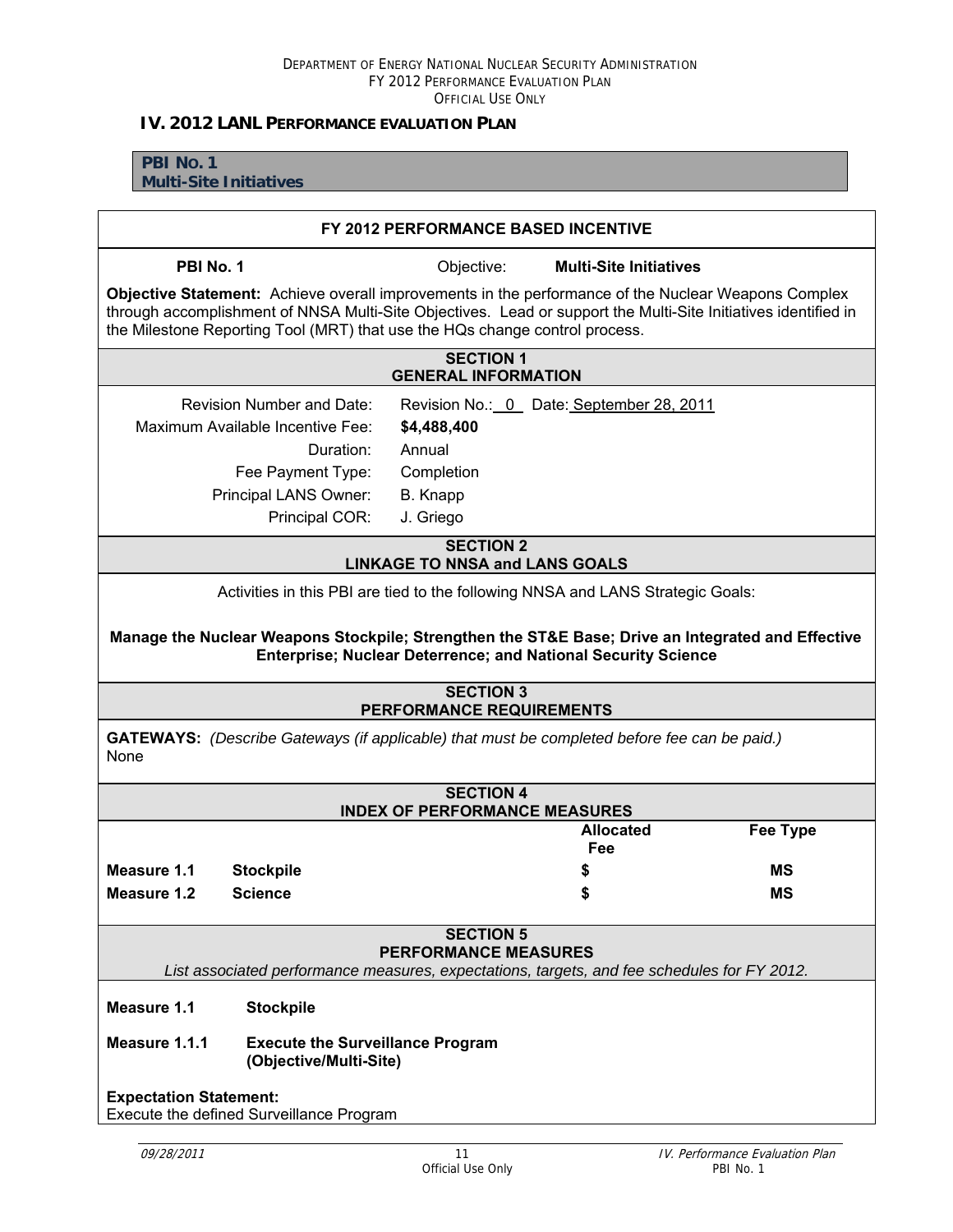#### **Completion Target:**

This measure has been achieved when the Contractor has satisfied the following HQ defined criteria: Implementing Criteria:

- 1. Each site will execute the surveillance program, according to the PCD and specific design agency requirements.
- 2. Develop and implement methods of improving programmatic performance and efficiencies as identified in the value stream analysis.

Exiting Criteria:

- 3. Complete FY 2012 surveillance activities in accordance with the PCD per design agency requirements.
- 4. Provide complete cycle reports to design agencies.
- 5. Report FY12 surveillance activities to QERTS.

#### **Fee Schedule:**

Multi-Site Fee: \$

#### **Measure 1.1.2 W76-1 LEP Production (Objective/Multi-Site)**

#### **Expectation Statement:**

Ensure W76-1 LEP production for subassemblies (except the MC4700 Arming, Fuzing, and Firing Assembly) remains on schedule as identified in the W76-01 PCD. The MC4700 AF&Fs are available for Pantex assembly and W76-1/Mk4A Reentry Bodies are available for delivery to the U.S. Navy in accordance with the FPM recovery schedules.

#### **Completion Target:**

This measure has been achieved when the Contractor has satisfied the following HQ defined criteria: Implementing Criteria:

- 1. Meet quarterly production goals.
- 2. Interface with the U.S. Navy to confirm requirements.

Exiting Criteria:

- 3. The W76-LEP production for subassemblies (except MC4700 AF&Fs) is completed and available for next assembly in accordance with the W76-01 PCD.
- 4. The MC4700 AF&Fs are NNSA accepted and available for delivery to Pantex in accordance with the FPM recovery schedule.
- 5. The W76-1/Mk4A Reentry Body Assemblies are NNSA accepted and available for delivery to the Navy in accordance with the FPM recovery schedule.

### **Fee Schedule:**

Multi-Site Fee: \$

#### **Measure 1.1.3 FY12 B61 Phase 6.3 Development (Objective/Multi-Site)**

#### **Expectation Statement:**

Complete FY 2012 B61 Phase 6.3 Development Engineering activities that enable a 2017 FPU.

#### **Completion Target:**

This measure has been achieved when the Contractor has satisfied the following HQ defined criteria: Implementing Criteria:

- 1. Complete component design reviews, IPG component Gate A & B and issue ESR Stage I for B61 ship level entities in accordance with B61 Phase 6.4-6.6 integrated master schedule (IMS).
- 2. Provide hardware, assembly and conduct environment flight testing (IMTU &VFA) to define STS environments in accordance with the B61 Phase 6.3-6.6 IMS.
- 3. Continue component development builds to ensure readiness for a 2017 FPU in accordance with the B61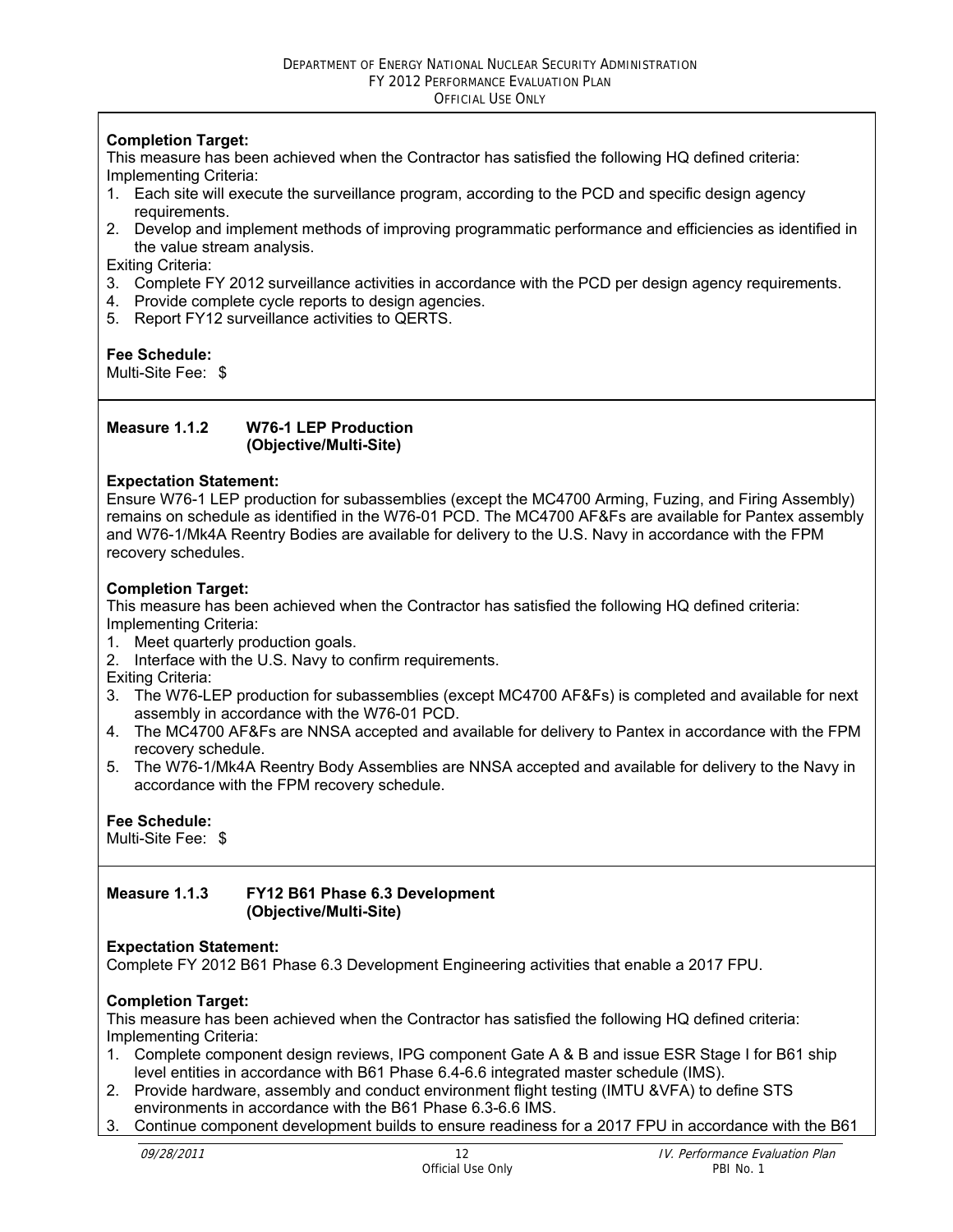Phase 6.3-6.6 IMS.

- 4. Finalize and issue life of program buy requirements for vendor components in accordance with the B61 Phase 6.3-6.6 IMS.
- Exiting Criteria:
- 5. Conduct System Conceptual Design Review.
- 6. Achieve FPM approved TRL/MRL targets.

#### **Fee Schedule:**

Multi-Site Fee: \$

#### **Measure 1.1.4 Conduct Phase 6.X Activities for the W78 LEP (Objective/Multi-Site)**

#### **Expectation Statement:**

Conduct Phase 6.X activities for the W78 LEP.

#### **Completion Target:**

This measure has been achieved when the Contractor has satisfied the following HQ defined criteria: Implementing Criteria

- 1. Coordinate with the Air Force on the LEP requirements to develop conceptual designs.
- 2. Propose a design option sub-set to be carried into Phase 6.2/2A.
- 3. Initiate feasibility studies among the option sub-set.

#### Exiting Criteria:

- 4. Phase 6.1 briefing NWCSSC that requests entry into Phase 6.2/2A.
- 5. Matrix of design options to be carried into Phase 6.2/2A.
- 6. Documentation of analysis activities to determine option feasibility.

#### **Fee Schedule:**

Multi-Site Fee: \$

**Measure 1.2 Science** 

**Measure 1.2.1 NIF (Objective/Multi-Site)** 

#### **Expectation Statement:**

Achieve ignition on the NIF.

#### **Completion Target:**

This measure has been achieved when the Contractor has satisfied the following HQ defined criteria: Implementing Criteria:

1. Execute DT implosion experiments with shaped laser pulse to reach ignition conditions. Exiting Criteria:

2. Gain >1 demonstrated in a NIF DIT implosion experiment: capsule output energy is greater than the laser energy delivered to the hohlraum.

#### **Fee Schedule:**

Multi-Site Fee: \$

#### **Measure 1.2.2 Key Experiments and Modeling (Objective/Multi-Site)**

#### **Expectation Statement:**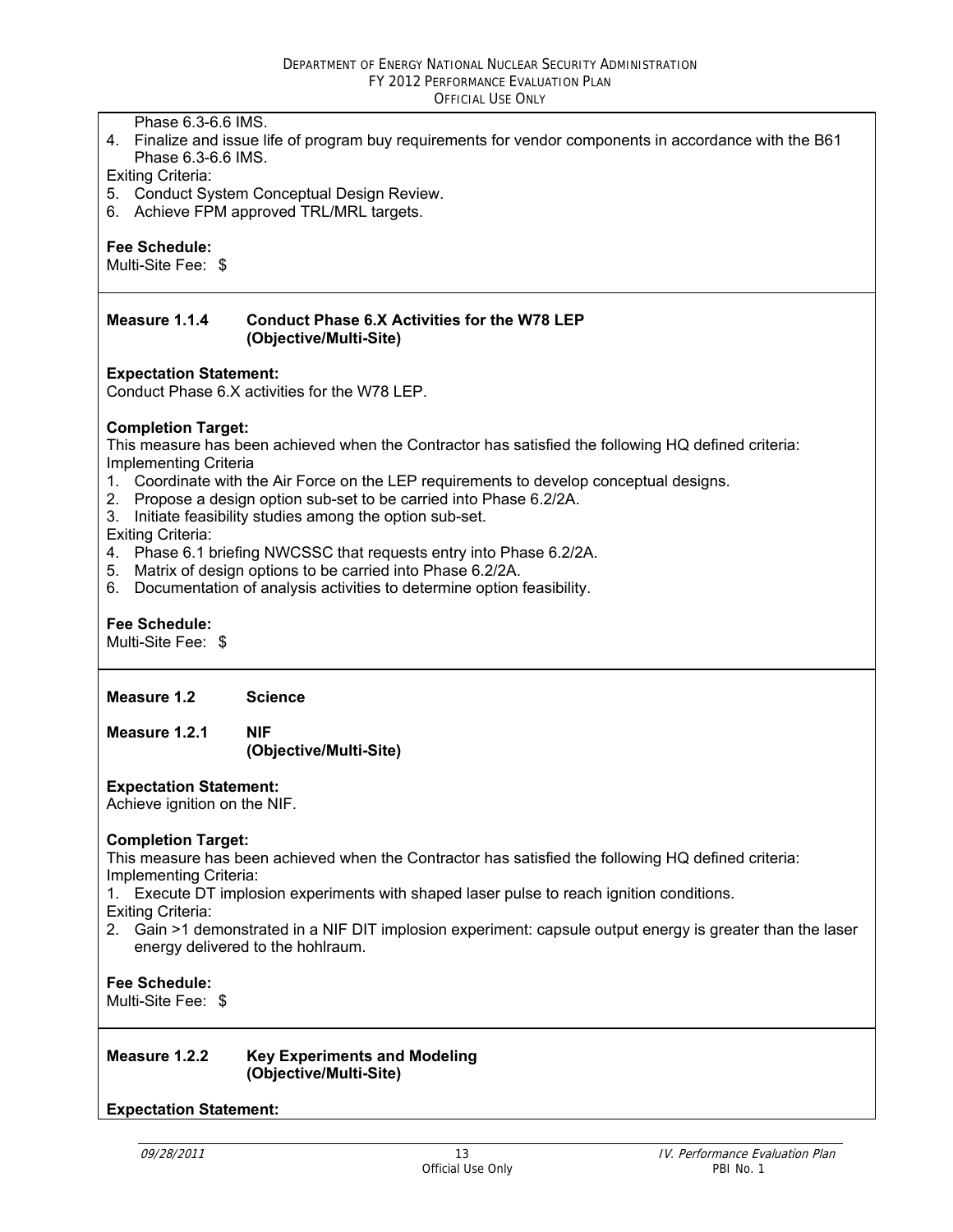Achieve advances is experimental and computational tools used in resolving Significant Finding Investigations (SFIs) and in supporting LEP activities associated with early phase primary implosion.

#### **Completion Target:**

This measure has been achieved when the Contractor has satisfied the following HQ defined criteria: Implementing Criteria:

- 1. Refine experimental and computational tools that could enable the assessment of a future SFI. Exiting Criteria:
- 2. Meet completion criteria for the associated L1 milestone for initial boost conditions including pre-shot predictions for the Pollux experiment.

#### **Fee Schedule:**

Multi-Site Fee: \$

#### **Measure 1.2.3 Subcritical Experiment at U1a (Objective/Multi-Site)**

#### **Expectation Statement:**

Execute the plan for subcritical experiment at U1a.

#### **Completion Target:**

This measure has been achieved when the Contractor has satisfied the following HQ defined criteria: Implementing Criteria:

- 1. Carry out the plan for subcritical experiment at U1a with appropriate diagnosis to enable comprehensive data analysis.
- Exiting Criteria:
- 2. Conduct Leda experiment in FY 2012.

#### **Fee Schedule:**

Multi-Site Fee: \$

#### **SECTION 6 ASSUMPTIONS / TECHNICAL BOUNDARY CONDITIONS**

*List foreseeable impacts to performance.* 

- The NNSA and LANS, LLC will agree within 30 days of receipt of final appropriations, or by mutually agreed to date if under a long-term Continuing Resolution, that the funding is sufficient to accomplish these measures. If by this date, Continuing Resolution funding or final appropriation is less than the President's Budget Request, LANS shall identify any impacts to the FY 2012 PEP measures within 30 calendar days. If interim Continuing Resolution funding is less than the President's Budget Request, LANS shall identify any impacts to the FY 2012 PEP measures within 15 business days following the approval of the Continuing Resolution.
- If LANS cannot meet/complete a PBI because of conditions or events that are outside of LANS' ability to control, the PBI will be renegotiated.
- If no specific due date is referenced with any of the completion elements, the due date of that element is to be September 30, 2012.
- All calculations for determining performance ratings shall be rounded to one tenth of a decimal point.  $(e.g., 88.88 = 88.9)$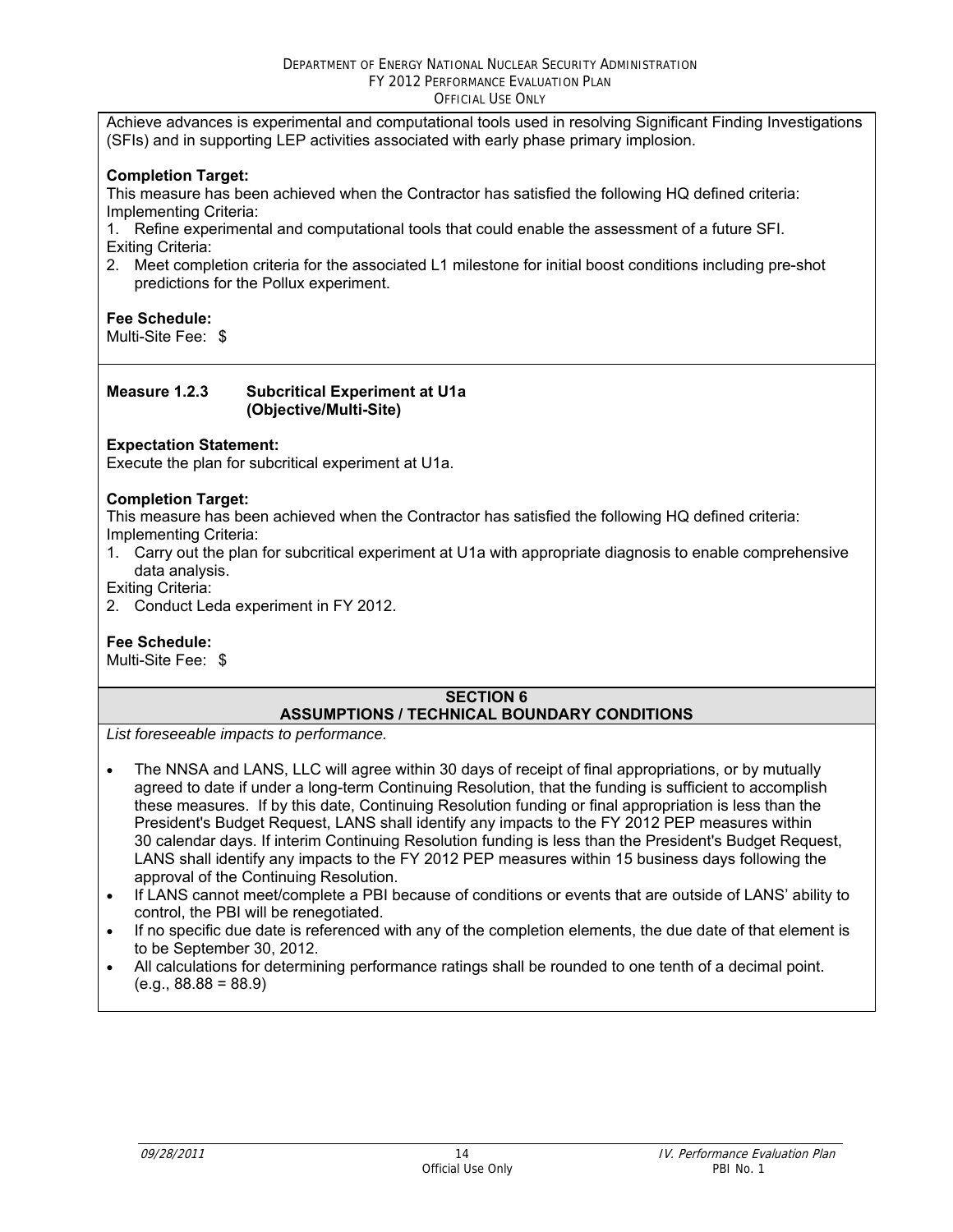#### **PBI NO. 2 DP Mission Achievement**

#### **FY 2012 PERFORMANCE BASED INCENTIVE**

**PBI No. 2** Objective: **DP Mission Achievement and Enablement** 

**Objective Statement:** Develop and apply science and technology to ensure the safety, security, and reliability of the U.S. nuclear deterrent. Demonstrate improvement in mission operations and support that enables the success of NNSA mission at the Laboratory.

#### **SECTION 1 GENERAL INFORMATION**

| Revision Number and Date:        | Revision No.: 0 Date: September 28, 2011                    |
|----------------------------------|-------------------------------------------------------------|
| Maximum Available Incentive Fee: | $$5,600,000$ (Essential) + \$500,000(Stretch) = \$6,200,000 |
| Duration:                        | Annual                                                      |
| Fee Payment Type:                | Completion                                                  |
| Principal LANS Owner:            | B. Knapp                                                    |
| Principal COR:                   | J. Griego                                                   |

#### **SECTION 2 LINKAGE TO NNSA and LANS GOALS**

Activities in this PBI are tied to the following NNSA and LANS Strategic Goals:

#### **Manage the Nuclear Weapons Stockpile; Nuclear Deterrence; and Performance-Based Management**

### **SECTION 3 PERFORMANCE REQUIREMENTS**

**GATEWAYS:** *(Describe Gateways (if applicable) that must be completed before fee can be paid.)*  In order to earn any incentive fee in Program Objective/Stretch measures, the following two gateways must be met:

- 1. Earn ≥80% total Objective/Essential fee in the aggregate fee area of Programs.
- 2. Earn an adjectival rating of at least "Very Good" in the Essential Program Subjective measures.

|             | <b>SECTION 4</b>                             |                  |          |  |
|-------------|----------------------------------------------|------------------|----------|--|
|             | <b>INDEX OF PERFORMANCE MEASURES</b>         |                  |          |  |
|             |                                              | <b>Allocated</b> | Fee Type |  |
|             |                                              | <b>Fee</b>       | E or S   |  |
| Measure 2.1 | <b>MRT Milestones</b>                        | \$5,000,000      | Е        |  |
| Measure 2.2 | <b>Capability Sustainment and Transition</b> | \$300,000        | Е        |  |
|             |                                              | \$300,000        | S        |  |
| Measure 2.3 | <b>Capability Risk Reduction</b>             | \$300,000        | Е        |  |
|             |                                              | \$300,000        | S        |  |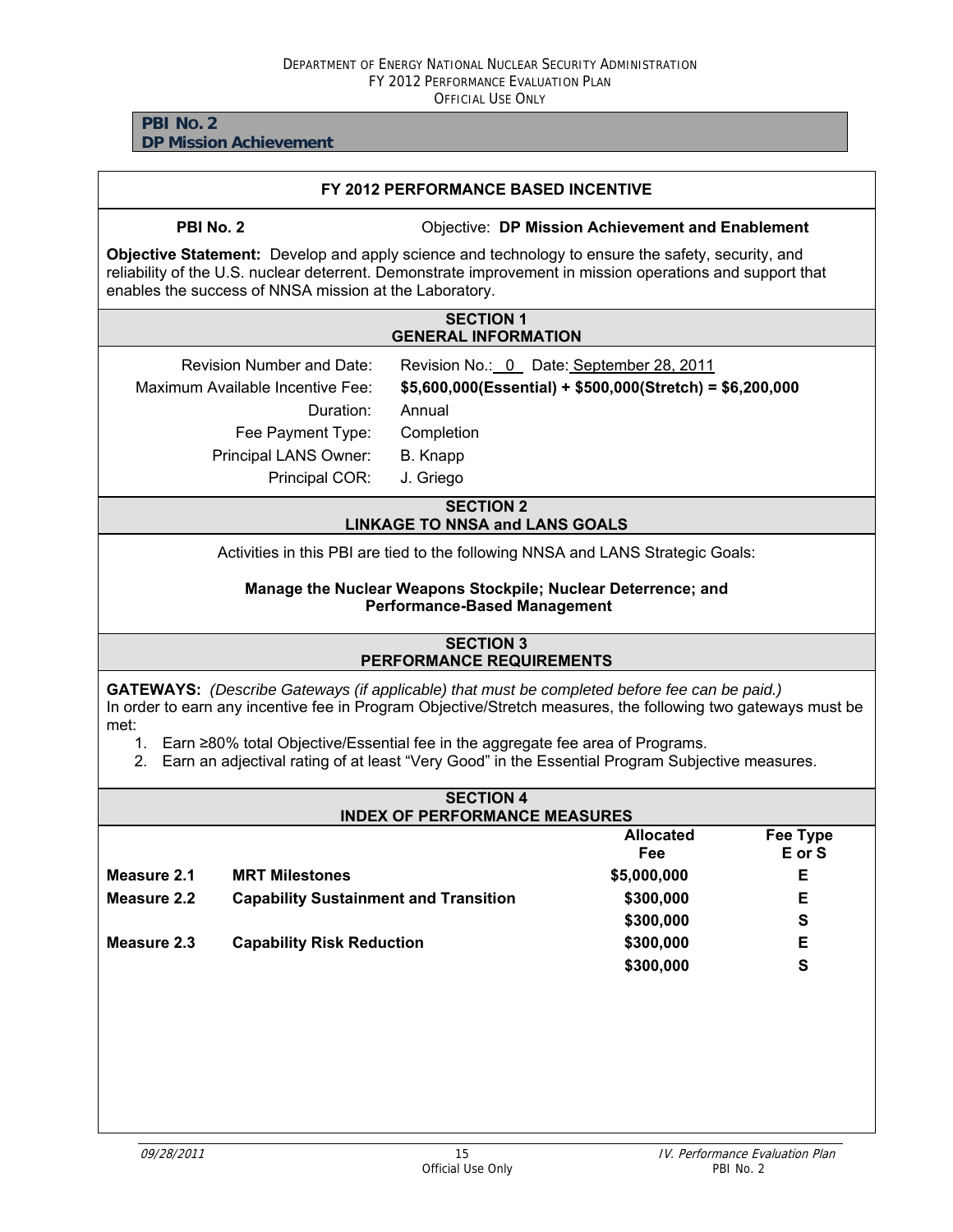**SECTION 5** 

## **PERFORMANCE MEASURES**

*List associated performance measures, expectations, targets, and fee schedules for FY 2012.* 

#### **Measure 2.1 MRT Milestones (Objective/Essential)**

#### **Expectation Statement:**

The NNSA will objectively evaluate the contractor's performance on completion of the FY 2012 MRT Milestones

#### **Completion Target:**

This measure has been achieved when the Contractor has accomplished:

1. Completion of 96% or greater of the FY 2012 MRT Level 1 and 2 Milestones not included in the Multi-Site Measures.

#### **Fee Schedule:**

Essential : \$5,000,000

- 100% of fee Completion of 96% or greater of the FY 2012 MRT Level 1 and Level 2 Milestones
- Completion of less than 96% but greater than or equal to 86% of the FY 2012 MRT Level 1 or Level 2 milestones will result in a proration of a maximum of 100% of the total fee starting at 50% for achieving 86% of MRT milestones (i.e., each percentage point above 86% is equal to an additional 5% of available fee)
- 0% fee Completion of less than 86% of the FY 2012 MRT Level 1 and Level 2 milestones

#### **Measure 2.2 Capability Sustainment and Transition (Objective/Essential and Stretch)**

#### **Expectation Statement:**

LANS will demonstrate Weapons Program capability sustainment and transition in the following projects: • Sample Management Relocation from CMR to PF-4

- Disposition of Newly Generated Waste
- Managed the Power Supply Assembly Area (PSAA) Project per the FY 2012 Power Supply PEP.

#### **Completion Target:**

This measure has been achieved when the Contractor has:

- 1. Demonstrated progress in Sample Management Relocation—CMR to PF-4.
	- a. Complete installation of gloveboxes and utilities for the Mass Spec. Line (GB-1132, -1133)
	- b. Complete installation of gloveboxes and utilities for the General Dissolution Line (GB-1116)
	- c. Complete installation of gloveboxes and utilities for the Trace Element Analysis Line (GB-197, -198, XB-140)
	- d. Issue the Process Qualification Plan to begin War Reserve Chemistry at TA-55.
- 2. Demonstrated improvements to disposition of newly generated waste.
- 3. Completed FY 2012 PSAA Activities by Milestone Date in the Project Execution Plan (PEP).

#### **Deliverables:**

- 1. Sample Management Relocation:
	- a. Deliver the Mass. Spec. Line ready for process qualification by August 31, 2012.
	- b. Deliver the Mass. General Dissolution Line ready for process qualification by August 31, 2012.
	- c. Deliver the Trace Element Analysis Line ready for process qualification by August 31, 2012.
	- d. Deliver the integrated Process Qualification Plan at TA-55 by January 31, 2012.
	- e. Receive JET determination on Readiness Level for deliverables a, b and c by February 28, 2012.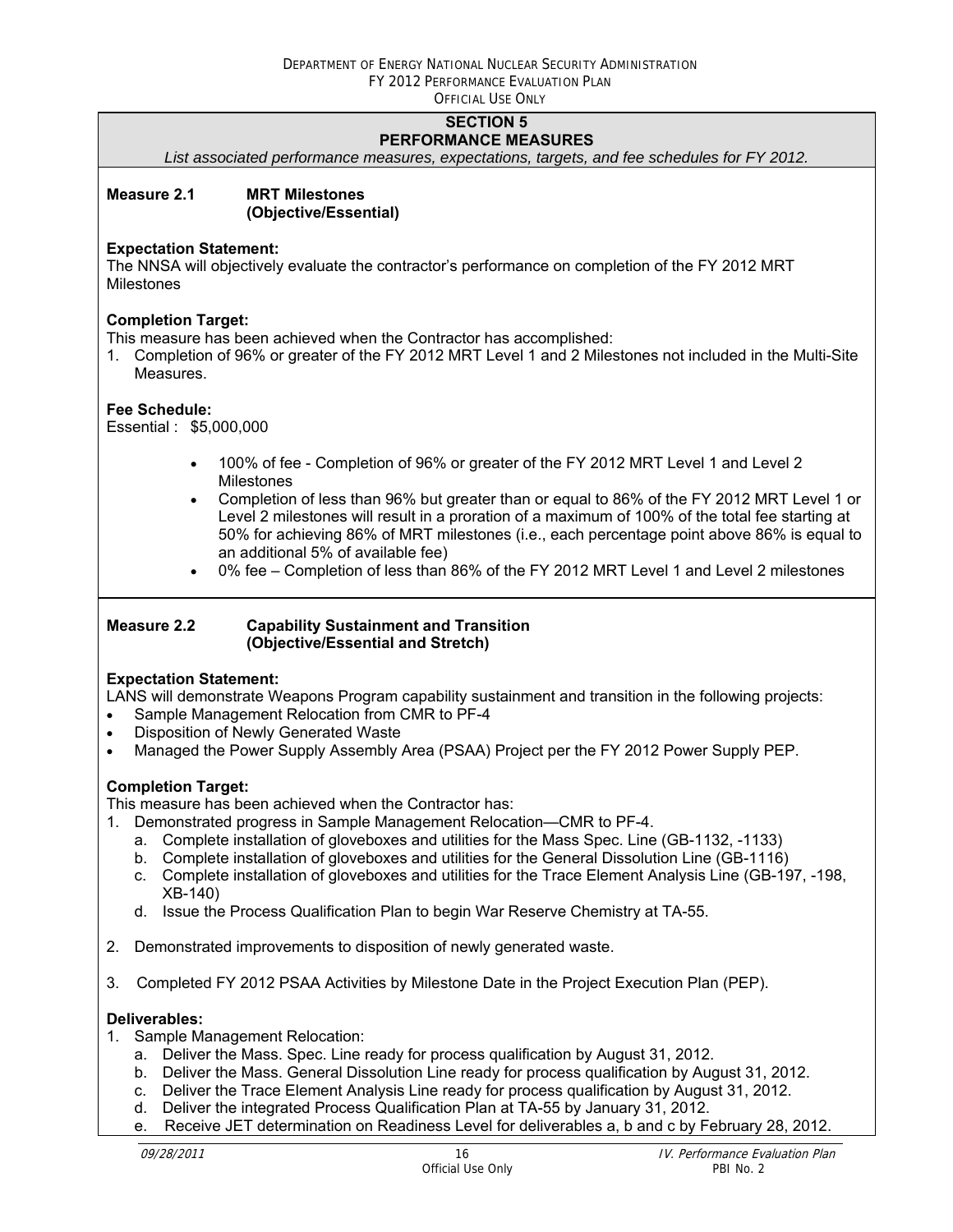- 2. Transition RCRA permitted activities for moderate hazard (HC-3) Haz/Chem Waste operations from TA-54 Area G to Area L by August 31, 2012.
- 3. Completed FY 2012 PSAA Activities by Milestone Date in Project Execution Plan
	- a. Begin construction of the PSAA by March 31, 2012.
	- b. Start installation of the Analytical Chemistry gloveboxes by June 30, 2012.
	- c. Start installation of the low voltage E-Beam Welder by June 30, 2012.

#### **Fee Schedule:**

Essential: \$300,000

- Fee for completion of 2 of the 3 targets
- Stretch: \$300,000
	- Additional fee for completion of all 3 targets

#### **Assumptions Specific to This Measure:**

- Final selection of topics will be agreed upon between LANL and NNSA 30 days ahead of the workshop.
- The PSAA Project must receive congressional authorization to start prior to commencement of activities. If this authorization is significantly delayed, the PEP and associated milestones will be re-negotiated.
- All FY 2012 newly generated waste will not require repackaging or further remediation.

#### **Measure 2.3 Capability Risk Reduction (Objective/Essential and Stretch)**

#### **Expectation Statement:**

LANS will demonstrate Weapons Program capability risk Reduction in the following projects:

- Materials Disposition Implementation Plan/Vault Work-Off
- Follow-on INP Workshop on Solid Waste

#### **Completion Target:**

This measure has been achieved when the Contractor has:

- 1. Materials Disposition Implementation Plan, Vault Work-Off, CMR/TA-55 MAR reduction
	- a. Continued risk based effort to disposition materials from the TA-55 vault.
	- b. Improved waste processing time at CMR and TA-55
- 2. Ensured mission continuity and reduced programmatic risk due to waste operations, ensuring effective management of solid and liquid waste functions. A preliminary list of the activities should focus on the following areas:
	- a. Consent Order plans and execution
	- b. Solid waste transition plan update and implementation
	- c. Legacy Waste Disposition plans and execution
	- d. RLWTF corrective maintenance plans and implementation
	- e. RLW enduring capability plans and implementation

#### **Deliverables:**

- 1. a. Process, repack, or dispose of 190 non-standard containers from the 00-1 baseline inventory by September 30, 2012.
	- b. Establish capability for MC&A approved NDA on non-amiable to measure (NATM) materials with Pu/U through an acceptance letter from SAFE-4 by September 30, 2012.
	- c. Package 300 waste drums and stage at TA-54 for shipment to WIPP by September 30, 2012.
	- e. Demonstrate TRU waste processing improvements at CMR by shipping 90% of all closed TRU waste drums to TA-54 within 90 days of drum closure date, and in accordance with storage area requirements by September 30, 2012.
- 2 a. Conduct comprehensive INP workshop by July 31, 2012 as a forum to present the results of the integration activities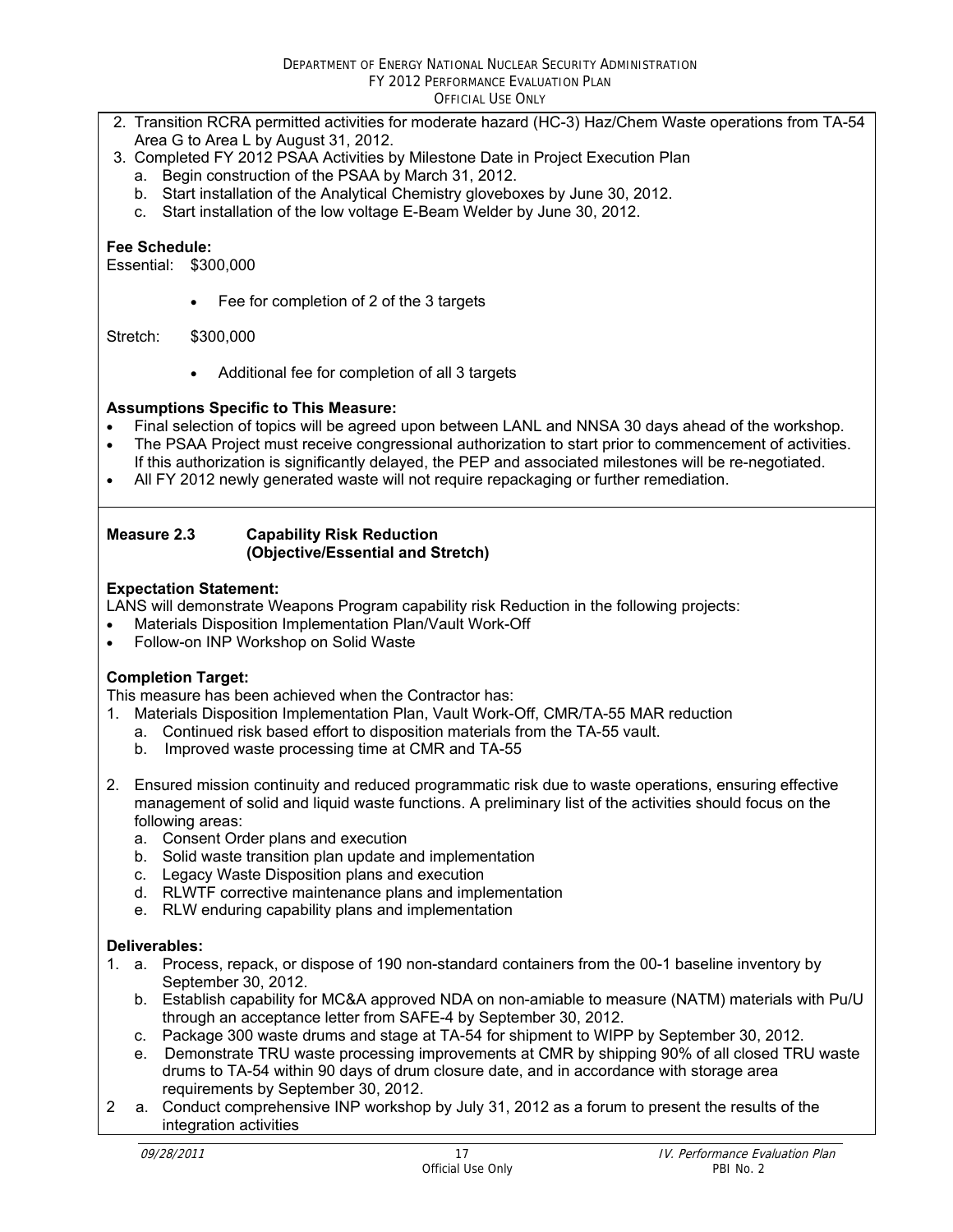b. Document the continuity and programmatic reduction activities through Workshop Notebook, Meeting Minutes, and Action Items within 30 days of conducting the workshop.

#### **Fee Schedule:**

Essential: \$300,000

Stretch: \$300,000

Achieve all targets prior to August 1, 2012

#### **Assumptions Specific to This Measure:**

 Final selection of risk-based prioritized topics will be agreed upon between LANL and NNSA 30 days ahead of the workshop.

#### **SECTION 6 ASSUMPTIONS / TECHNICAL BOUNDARY CONDITIONS**

*List foreseeable impacts to performance.* 

- The NNSA and LANS, LLC will agree within 30 days of receipt of final appropriations, or by mutually agreed to date if under a long-term Continuing Resolution, that the funding is sufficient to accomplish these measures. If by this date, Continuing Resolution funding or final appropriation is less than the President's Budget Request, LANS shall identify any impacts to the FY 2012 PEP measures within 30 calendar days. If interim Continuing Resolution funding is less than the President's Budget Request, LANS shall identify any impacts to the FY 2012 PEP measures within 15 business days following the approval of the Continuing Resolution.
- If LANS cannot meet/complete a PBI because of conditions or events that are outside of LANS' ability to control, the PBI will be renegotiated.
- If no specific due date is referenced with any of the completion elements, the due date of that element is to be September 30, 2012.
- All calculations for determining performance ratings shall be rounded to one tenth of a decimal point.  $(e.q., 88.88 = 88.9)$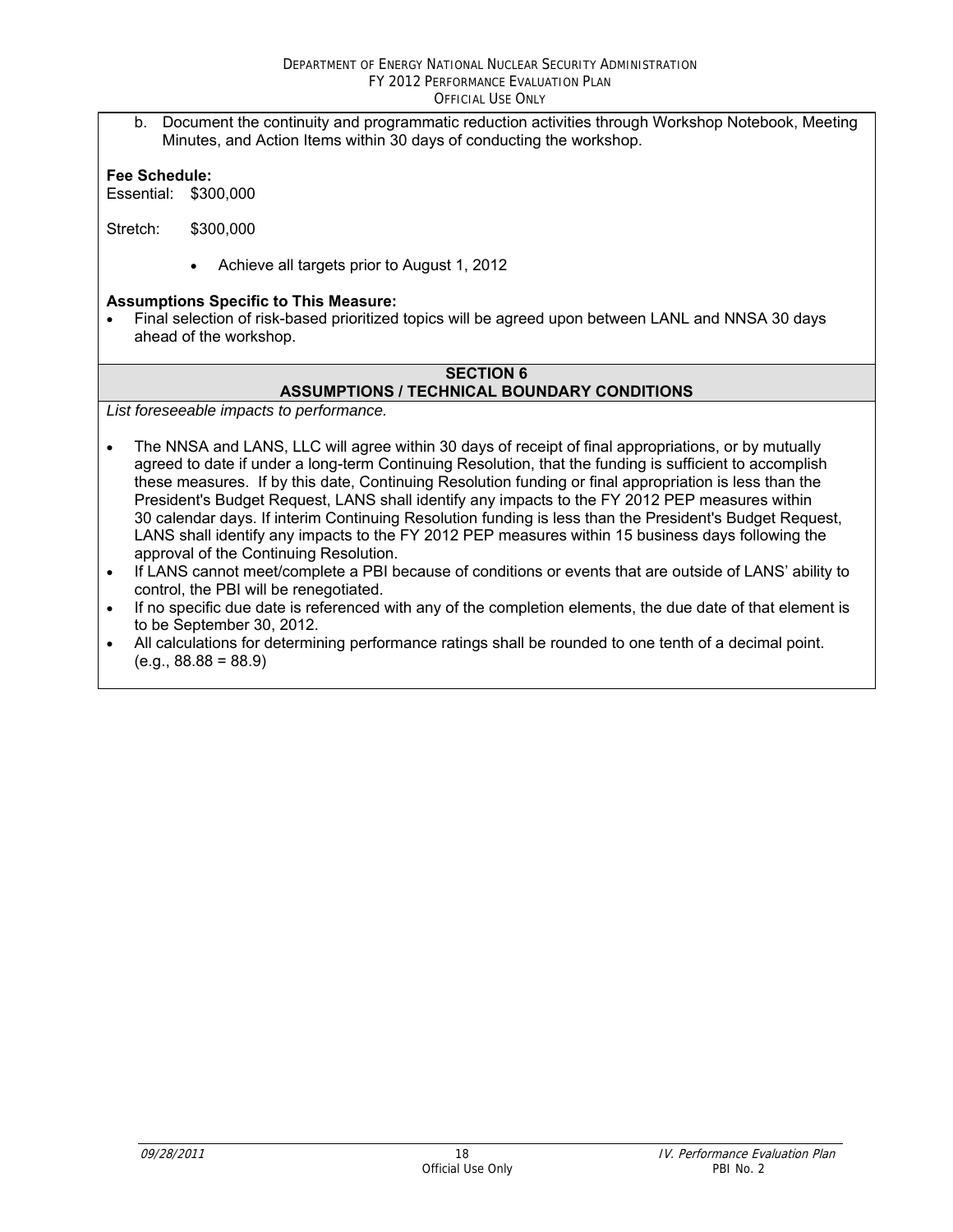#### **PBI NO. 3 NN Mission Achievement**

| FY 2012 PERFORMANCE BASED INCENTIVE                                                                                                                                              |            |                                                          |  |
|----------------------------------------------------------------------------------------------------------------------------------------------------------------------------------|------------|----------------------------------------------------------|--|
| PBI No. 3                                                                                                                                                                        | Objective: | <b>NN Mission Achievement</b>                            |  |
| Objective Statement: Leverage our science and technology advantage to anticipate, counter, and defeat<br>global threats and meet national priorities, including energy security. |            |                                                          |  |
| <b>SECTION 1</b><br><b>GENERAL INFORMATION</b>                                                                                                                                   |            |                                                          |  |
| Revision Number and Date:                                                                                                                                                        |            | Revision No.: 0 Date: September 28, 2011                 |  |
| Maximum Available Incentive Fee:                                                                                                                                                 |            | \$900,000 (Essential)+\$1,192,600 (Stretch)= \$2,092,600 |  |
| Duration:                                                                                                                                                                        | Annual     |                                                          |  |
| Fee Payment Type:                                                                                                                                                                | Completion |                                                          |  |
| Principal LANS Owner:                                                                                                                                                            | T. Wallace |                                                          |  |
| Principal COR:                                                                                                                                                                   | J. Griego  |                                                          |  |
| <b>SECTION 2</b><br><b>LINKAGE TO NNSA and LANS GOALS</b>                                                                                                                        |            |                                                          |  |

Activities in this PBI are tied to the following NNSA and LANS Strategic Goals:

#### **Reduce Nuclear Dangers and Global Security**

#### **SECTION 3 PERFORMANCE REQUIREMENTS**

**GATEWAYS:** *(Describe Gateways (if applicable) that must be completed before fee can be paid.)*  In order to earn any incentive fee in Program Objective/Stretch measures, the following two gateways must be met:

- 1. Earn ≥80% total Objective/Essential fee in the aggregate fee area of Programs.
- 2. Earn an adjectival rating of at least "Very Good" in the Essential Program Subjective measures.

| <b>SECTION 4</b><br><b>INDEX OF PERFORMANCE MEASURES</b> |                                          |                                |                           |
|----------------------------------------------------------|------------------------------------------|--------------------------------|---------------------------|
|                                                          |                                          | <b>Allocated</b><br><b>Fee</b> | <b>Fee Type</b><br>E or S |
| Measure 3.1                                              | <b>ARIES/MOX</b>                         | \$300,000                      | Е.                        |
|                                                          |                                          | \$692,600                      | S                         |
| Measure 3.2                                              | <b>Off Site Source Recovery Program</b>  | \$300,000                      | Е                         |
|                                                          |                                          | \$500,000                      | S                         |
| Measure 3.3                                              | <b>Other Nonproliferation Objectives</b> | \$300,000                      | Е                         |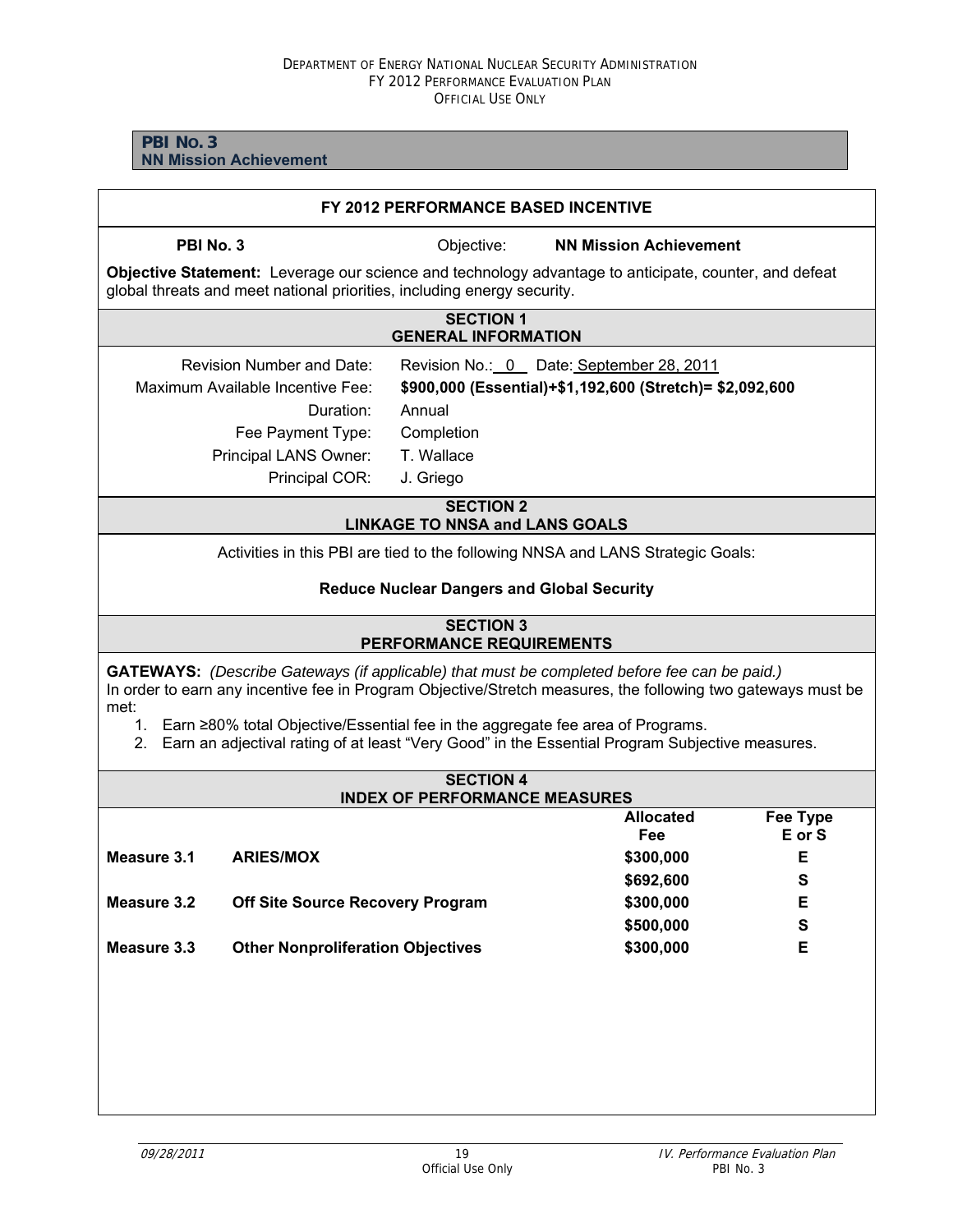#### **SECTION 5 PERFORMANCE MEASURES**

*List associated performance measures, expectations, targets, and fee schedules for FY 2012.* 

#### **Measure 3.1 ARIES/MOX (Objective/Essential/Stretch)**

#### **Expectation Statement:**

Continue progress towards ARIES and MOX goals and to transition from prototype demonstration to operations.

#### **Completion Target:**

This measure has been achieved when the Contractor has:

- 1. Complete the 3rd Integrated ARIES Demonstration in support of the PDC Project by September 15, 2012.
- 2. Maintain approved supplier standing with MOX Services and complete production of 150 kg Pu as certified oxide by September 30, 2012.
- 3. DMO3 Ready for Hot Startup June 12, 2012.

#### **Deliverables**:

- 1. Final Reports for PITD Test Plan C, NDA Test Plan H, DMO Test Plan C, and HDH Cold Testing are issued and accepted by NNSA. Completion of planned FY 2012 scope is also required to be accomplished.
- 2. MOX Services written acceptance of 150 kg Pu as oxide in the fiscal year.
- 3. Successful readiness assessment and authorization to start operations.
- 4. NA-20 studies and assessments in support of PDC options.

#### **Fee Schedule:**

Essential: \$300,000

#### Stretch: \$692,600

- Production of an additional 50 kg Pu certified oxide above 150 kg.
- 20% fee earned for each additional 10 kgs increment up to a total of the stretch incentive.

#### **Measure 3.2 Off Site Source Recovery Program (Objective/Essential/Stretch)**

#### **Expectation Statement:**

In support of NNSA's threat reduction initiatives, the Laboratory shall continue to support the recovery of orphaned radiological sources.

#### **Completion Target:**

This measure has been achieved when the Contractor has:

1. Recovered an additional 2,015 radiological sealed sources from domestic locations during FY 2012 and complete transfer of their ownership to NNSA. The demonstration of completion of this metric requires the following:

#### **Deliverables:**

- 1. Recovery of 2,015 new sources in FY 2012 by September 30, 2012, documented on signed transfer-ofownership forms typically used by OSRP (ATRO or ASRO forms).
- 2. Disposed in FY 2012 offsite an amount equal to that brought onsite during FY 2012.

#### **Fee Schedule:**

Essential: \$300,000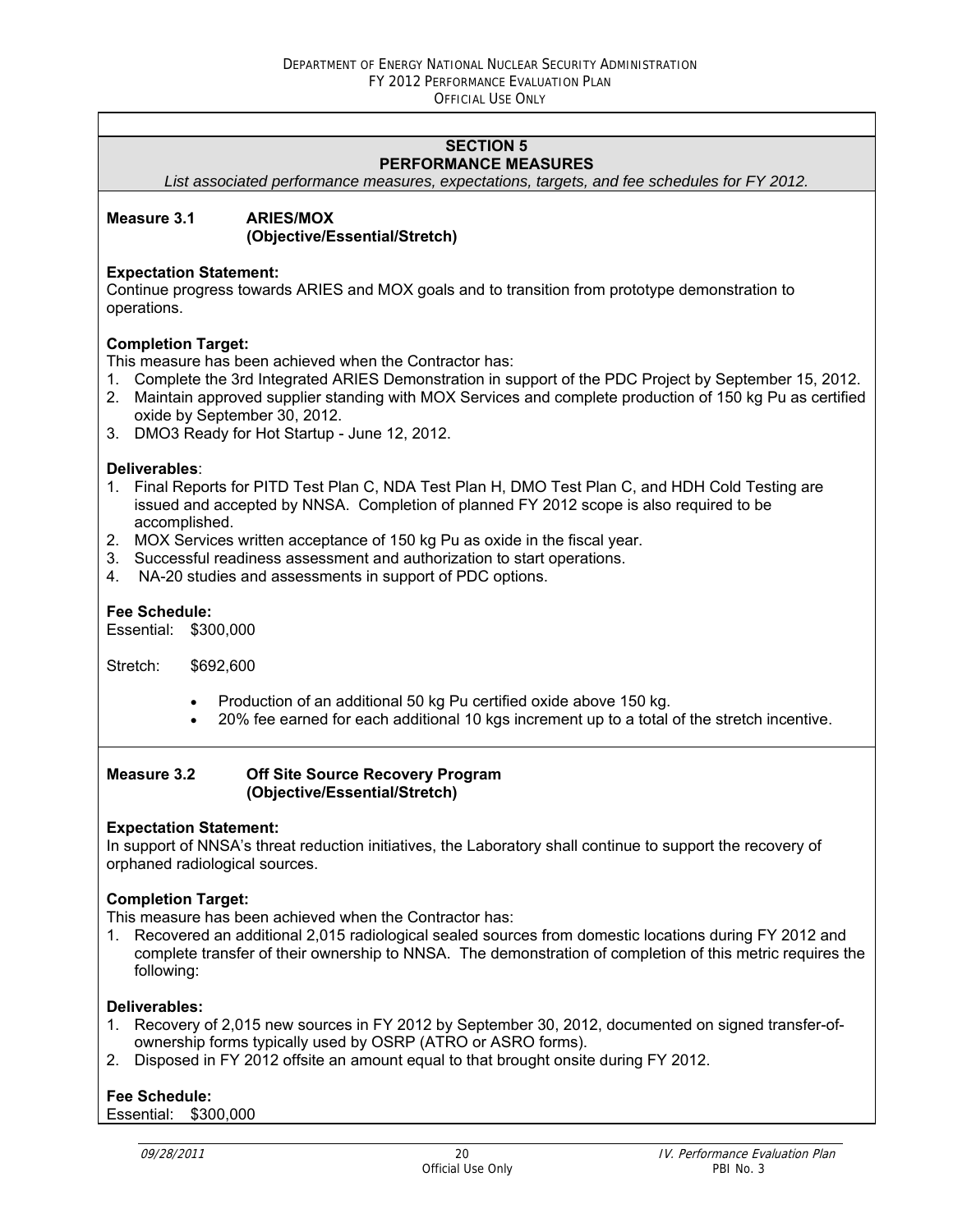#### Stretch: \$500,000

- Recovery of an additional 500 sources in FY 2012. 20% of stretch fee earned for each additional 100 new sources recovered (material brought onsite).
- For each additional source recovered, one must be dispositioned

#### **Assumptions Specific to This Measure:**

- Any radioactive sealed sources received at LANL during FY 2012 must be packaged and ready for disposition, as evidenced by the Acceptable Knowledge Tracking Spread Sheet maintained by the onsite Central Characterization Project (if transuranic waste), or by approved documentation for storage at TA-54 (if low-level waste), by September 30, 2012. The program may choose to substitute legacy sources received in prior years for up to 25% of the sources received at LANL during FY 2012 in order to meet the packaging and "ready-for-disposition" requirement by September 30, 2012.
- Recovery and disposition must be performed in accordance with applicable permits, laws, and regulations.
- Disposed of quantity can include items/volumes already onsite as of October 1, 2011.

#### **Measure 3.3 Other Nonproliferation Objectives (Objective/Essential)**

#### **Expectation Statement:**

Develop a functional nondestructive assay instrument.

#### **Completion Target:**

This measure has been achieved when the Contractor has by September 30, 2012:

- 1. Boron-10 neutron coincidence counting system development: completed development of a functional nondestructive assay instrument, similar to the International Atomic Energy Agency (IAEA) High Level Neutron Counter (HLNC), based on commercially available B-10 neutron detectors.
- 2. IAEA joint training on nuclear forensics course development: successfully transmitted identified LANL course modules to DOE/NNSA.
- 3. Complete and document tests on bidder prototypes for procurement plus test three other portal monitor systems being deployed or being considered for deployment at SLD sites (Core or Megaports) at the SLD Test Facility.
- 4. Co-host at least one US/Russian Laboratory Director's Meeting in FY 2012.

#### **Fee Schedule:**

Essential: \$300,000

- 75% fee earned upon completion of 3 of 4 Targets
- Additional 25% fee earned upon completion of 4 of 4 Targets

#### **Assumptions Specific to This Measure:**

- Contingent upon timely receipt of the commercial B-10 detectors.
- The specific modules for which LANL will be responsible is still under consideration. Deliverable dates are dependent on when training will be fully defined and then offered at PNNL.
- The Next Generation Safeguards Initiative (NGSI) SBD project includes DOE laboratory studies, international workshops, engagement with industry and the IAEA, and the setting of an example through its planned use in new nuclear facilities in the US.
- The testing of Prototypes and First articles will be conducted in January 2012 and August 2012 as specified in the RPM procurement schedule.
- Tests of the three other portal monitor systems will include Nucsafe, NucTech (RM2000/RM3000), and Polimaster (PM5000A) in a configuration representative of those deployed or being considered for deployment.
- The testing of Prototypes and First articles will be conducted in January 2012
- Funding is provided to procure and test the three additional portal monitor systems.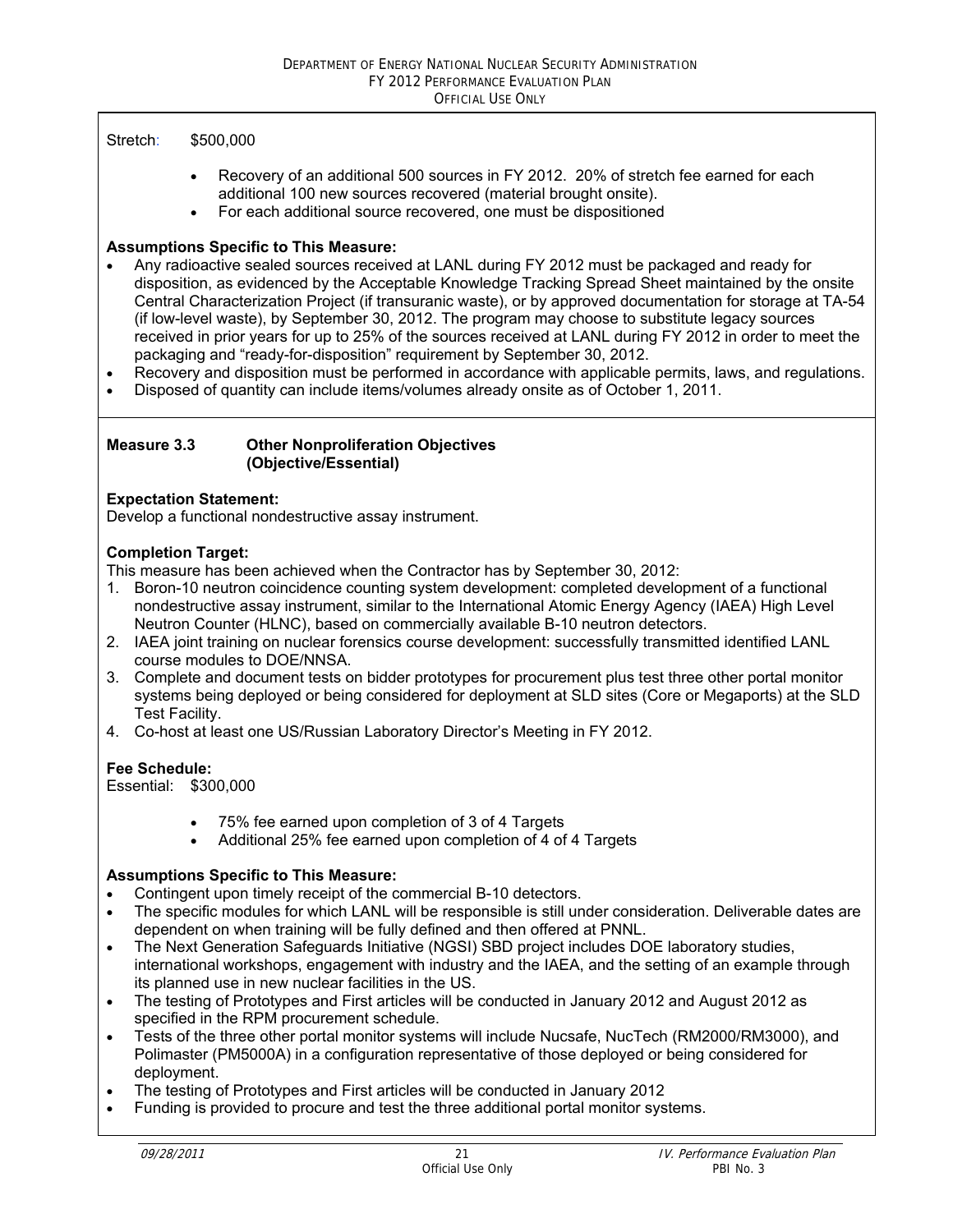# **SECTION 6**

### **ASSUMPTIONS / TECHNICAL BOUNDARY CONDITIONS**

*List foreseeable impacts to performance.* 

- The NNSA and LANS, LLC will agree within 30 days of receipt of final appropriations, or by mutually agreed to date if under a long-term Continuing Resolution, that the funding is sufficient to accomplish these measures. If by this date, Continuing Resolution funding or final appropriation is less than the President's Budget Request, LANS shall identify any impacts to the FY 2012 PEP measures within 30 calendar days. If interim Continuing Resolution funding is less than the President's Budget Request, LANS shall identify any impacts to the FY 2012 PEP measures within 15 business days following the approval of the Continuing Resolution.
- If LANS cannot meet/complete a PBI because of conditions or events that are outside of LANS' ability to control, the PBI will be renegotiated.
- If no specific due date is referenced with any of the completion elements, the due date of that element is to be September 30, 2012.
- All calculations for determining performance ratings shall be rounded to one tenth of a decimal point.  $(e.g., 88.88 = 88.9)$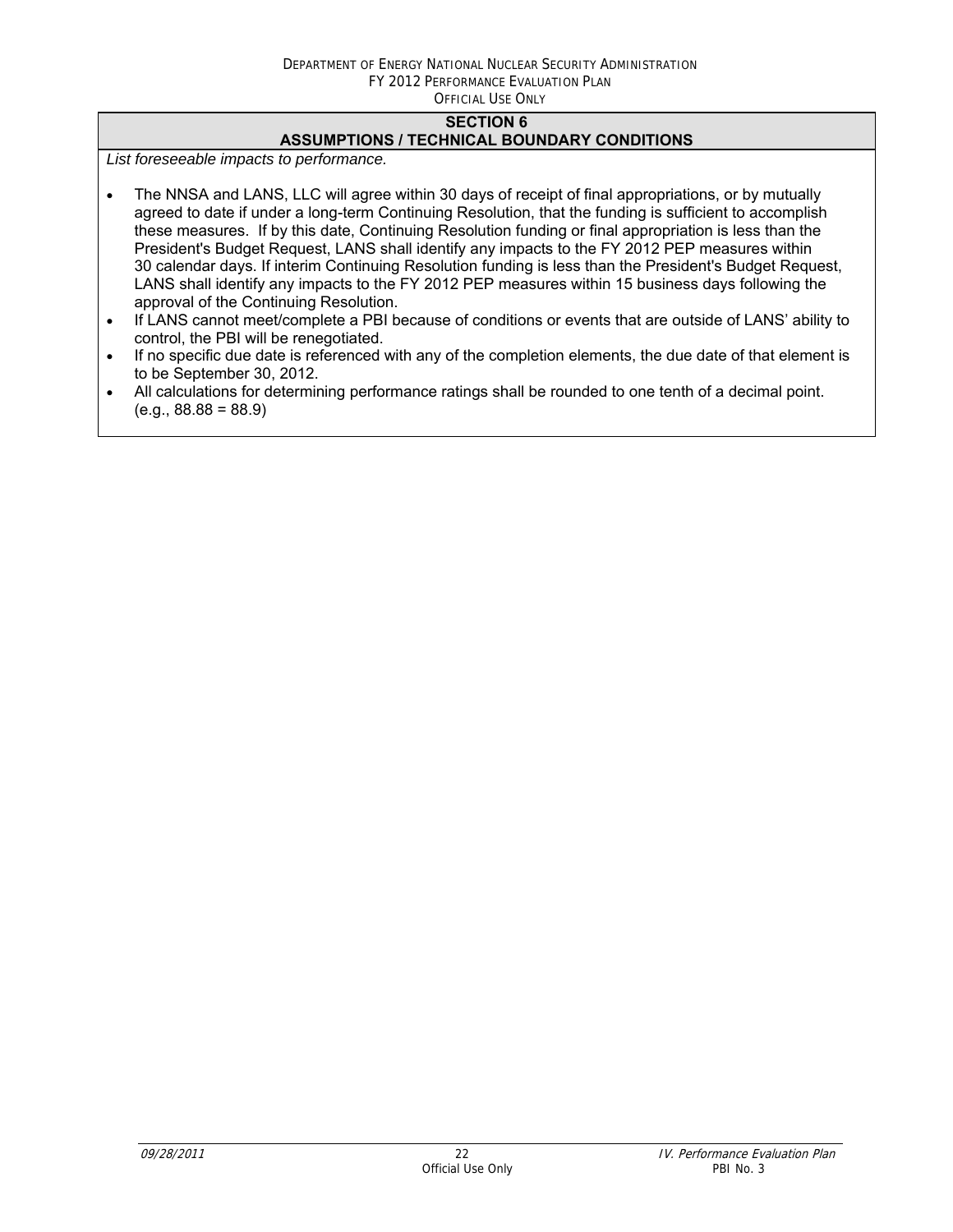### **PBI NO. 4 EM Mission Achievement**

| <b>FY 2012 PERFORMANCE BASED INCENTIVE</b>                                                                                                                                                                                                                                                                                                                                                                                            |                                                                                                                                   |                                                                                 |                               |                           |
|---------------------------------------------------------------------------------------------------------------------------------------------------------------------------------------------------------------------------------------------------------------------------------------------------------------------------------------------------------------------------------------------------------------------------------------|-----------------------------------------------------------------------------------------------------------------------------------|---------------------------------------------------------------------------------|-------------------------------|---------------------------|
| PBI No. 4                                                                                                                                                                                                                                                                                                                                                                                                                             |                                                                                                                                   | Objective:                                                                      | <b>EM Mission Achievement</b> |                           |
|                                                                                                                                                                                                                                                                                                                                                                                                                                       | Objective Statement: Comply with Consent Order requirements in an effective and efficient manner, and<br>disposition legacy waste |                                                                                 |                               |                           |
|                                                                                                                                                                                                                                                                                                                                                                                                                                       |                                                                                                                                   | <b>SECTION 1</b><br><b>GENERAL INFORMATION</b>                                  |                               |                           |
|                                                                                                                                                                                                                                                                                                                                                                                                                                       | Revision Number and Date:                                                                                                         | Revision No.: 0 Date: September 28, 2011                                        |                               |                           |
|                                                                                                                                                                                                                                                                                                                                                                                                                                       | Maximum Available Incentive Fee:                                                                                                  | $$3,000,000$ (Essential) + \$500,000(Stretch) = \$3,500,000                     |                               |                           |
|                                                                                                                                                                                                                                                                                                                                                                                                                                       | Duration:                                                                                                                         | Annual                                                                          |                               |                           |
|                                                                                                                                                                                                                                                                                                                                                                                                                                       | Fee Payment Type:                                                                                                                 | Completion                                                                      |                               |                           |
|                                                                                                                                                                                                                                                                                                                                                                                                                                       | Principal LANS Owner:                                                                                                             | M Graham                                                                        |                               |                           |
|                                                                                                                                                                                                                                                                                                                                                                                                                                       | Principal COR:                                                                                                                    | G. Rael                                                                         |                               |                           |
|                                                                                                                                                                                                                                                                                                                                                                                                                                       |                                                                                                                                   | <b>SECTION 2</b><br><b>LINKAGE TO NNSA and LANS GOALS</b>                       |                               |                           |
|                                                                                                                                                                                                                                                                                                                                                                                                                                       |                                                                                                                                   | Activities in this PBI are tied to the following NNSA and LANS Strategic Goals: |                               |                           |
|                                                                                                                                                                                                                                                                                                                                                                                                                                       |                                                                                                                                   |                                                                                 |                               |                           |
|                                                                                                                                                                                                                                                                                                                                                                                                                                       |                                                                                                                                   | <b>Reduce Nuclear Dangers and Environmental Stewardship</b>                     |                               |                           |
|                                                                                                                                                                                                                                                                                                                                                                                                                                       |                                                                                                                                   | <b>SECTION 3</b><br><b>PERFORMANCE REQUIREMENTS</b>                             |                               |                           |
| <b>GATEWAYS:</b> (Describe Gateways (if applicable) that must be completed before fee can be paid.)<br>In order to earn any incentive fee in Program Objective/Stretch measures, the following two gateways must<br>be met:<br>Earn ≥80% total Objective/Essential fee in the aggregate fee area of Programs.<br>$1_{\cdot}$<br>Earn an adjectival rating of at least "Very Good" in the Essential Program Subjective measures.<br>2. |                                                                                                                                   |                                                                                 |                               |                           |
| <b>SECTION 4</b><br><b>INDEX OF PERFORMANCE MEASURES</b>                                                                                                                                                                                                                                                                                                                                                                              |                                                                                                                                   |                                                                                 |                               |                           |
|                                                                                                                                                                                                                                                                                                                                                                                                                                       |                                                                                                                                   |                                                                                 | <b>Allocated</b><br>Fee       | <b>Fee Type</b><br>E or S |
| <b>Measure 4.1</b>                                                                                                                                                                                                                                                                                                                                                                                                                    | <b>Consent Order Compliance</b>                                                                                                   |                                                                                 | \$500,000                     | Е                         |
| <b>Measure 4.2</b>                                                                                                                                                                                                                                                                                                                                                                                                                    |                                                                                                                                   | <b>Disposition Transuranic Waste from LANL</b>                                  | \$1,000,000                   | F                         |
|                                                                                                                                                                                                                                                                                                                                                                                                                                       |                                                                                                                                   |                                                                                 | \$500,000                     | S                         |
| <b>Measure 4.3</b>                                                                                                                                                                                                                                                                                                                                                                                                                    |                                                                                                                                   | <b>Environmental Planning, Preparation, Execution,</b>                          | \$1,500,000                   | <b>E/Subjective</b>       |
|                                                                                                                                                                                                                                                                                                                                                                                                                                       | <b>Evaluation, and Improvement</b>                                                                                                |                                                                                 |                               |                           |
| <b>SECTION 5</b><br><b>PERFORMANCE MEASURES</b>                                                                                                                                                                                                                                                                                                                                                                                       |                                                                                                                                   |                                                                                 |                               |                           |
| List associated performance measures, expectations, targets, and fee schedules for FY 2012.                                                                                                                                                                                                                                                                                                                                           |                                                                                                                                   |                                                                                 |                               |                           |
| Measure 4.1                                                                                                                                                                                                                                                                                                                                                                                                                           | <b>Consent Order Compliance:</b><br>(Objective/Essential)                                                                         | <b>Stipulated Penalty and Key Deliverables</b>                                  |                               |                           |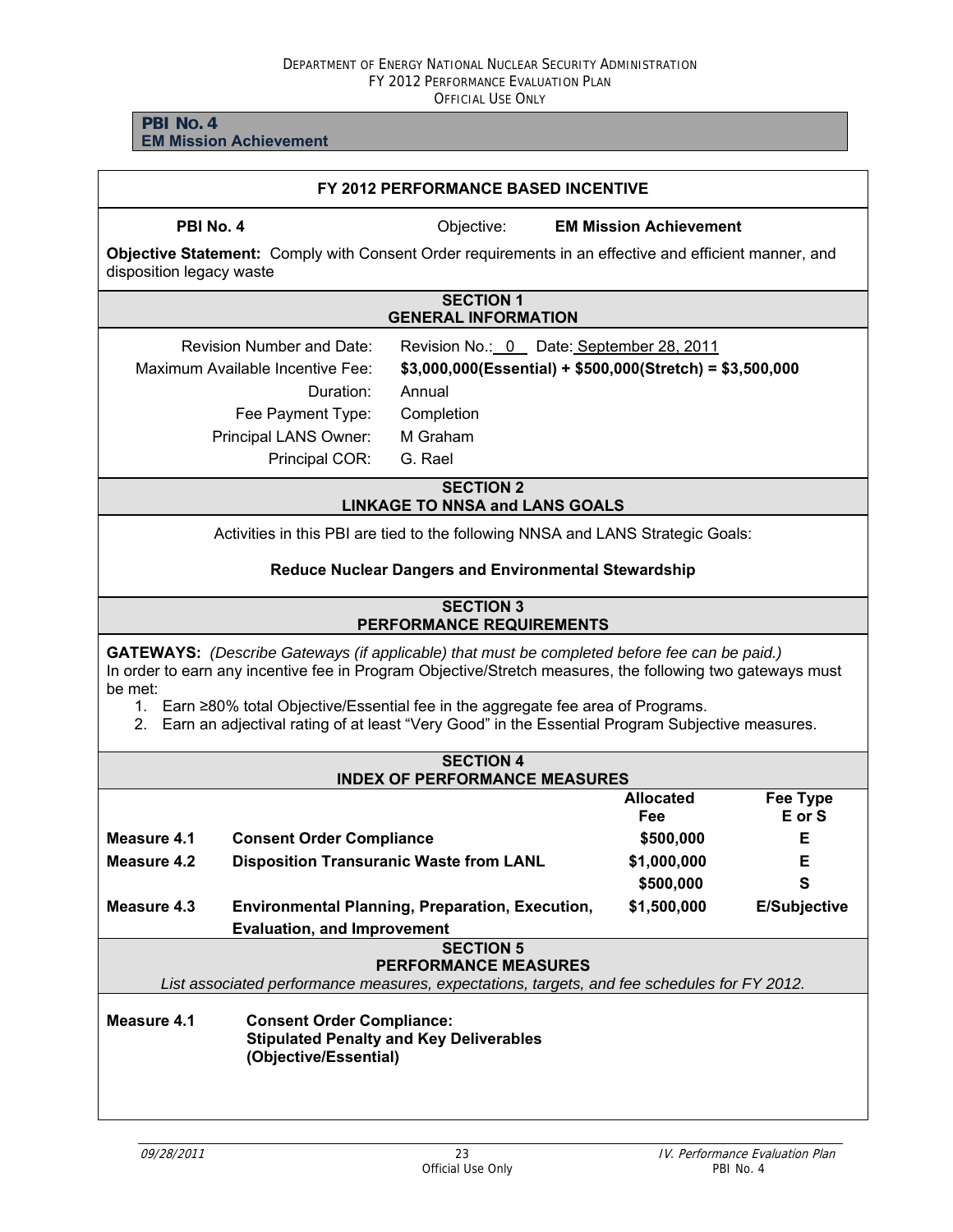#### **Expectation Statement:**

Complete FY 2012 Consent Order Stipulated Penalty and other Key Deliverables with high quality and on schedule.

#### **Completion Target:**

This measure has been achieved when the Contractor has:

Submitted FY 2012 Stipulated Penalty requirements and other Key Deliverables on time and substantially compliant so that no stipulated penalty or fine is paid. LANL and LASO will mutually agree to a list of FY 2012 Stipulated Penalty requirements and other Key Deliverables that are technically achievable.

#### **Fee Schedule:**

Essential: \$500,000

- Earn 100% of fee if all deliverables are met
- Earn 75% of fee if no more than one deliverable is missed
- Earn 50% of fee if no more than two deliverables are missed
- Earn 0% of fee if three or more deliverables are missed.
- Earned fee is reduced by \$50K for each incorrect deliverable that is not submitted in final signed form to LASO-EPO
- Earned fee is reduced by \$20K for each correct deliverable that is not submitted in final signed form to LASO-EPO for review at least two full working days prior to the NMED deliverable due date.

#### **Assumptions Specific to This Measure:**

- The stipulated penalty and other key deliverable lists will be established in the FY 2012 Annual Work Plan and will be updated throughout the year as changes are negotiated.
- Other key deliverables include Investigation Work Plans, Investigation Reports, Corrective Measure Evaluations, Corrective Measure Implementations, Remedy Completion Reports, and other substantial documents such as General Facility Information or Interim Facility-Wide Groundwater Monitoring Plan. Letters, notifications, and periodic monitoring reports or regular data submittals are not considered substantial documents for this PBI.
- Should the total number of funded stipulated penalty deliverables addressed by this measure fall below 10 and/or the total number of funded other key deliverables fall below 10, this measure will be renegotiated.
- Should NMED modify a deliverable's requirements such that it cannot be achieved by the deliverable due date, this measure will be renegotiated.
- In all cases, missed deliverables are those submitted after the stipulated penalty or key deliverable NMED due date or determined to be substantially non-compliant, and resulting in payment of a stipulated penalty or a fine.
- The deliverable submission date to LASO will be documented in the LASO-EPO deliverable compliance log and date stamped.

#### **Measure 4.2 Disposition Transuranic Waste from LANL (Objective/Essential/Stretch)**

#### **Expectation Statement:**

Disposition of legacy and newly generated transuranic waste in coordination with the Carlsbad Field Office's Central Characterization Project. (Combines MAR reduction, and volume dispositioned to accomplish DOE/EM Goal 3 for 90% of complex legacy TRU which includes 100% of LANL Legacy TRU).

#### **Completion Target:**

This measure has been achieved when:

LANS in coordination with the Central Characterization Project have accomplished the following as documented in relevant work/program plans.

- 1. Ship a specified activity of MAR off site.
- 2. Disposition a specified volume (As defined in the Annual Work Plan) of legacy TRU waste as documented by acceptance of waste into the WIPP WDS or by shipment offsite.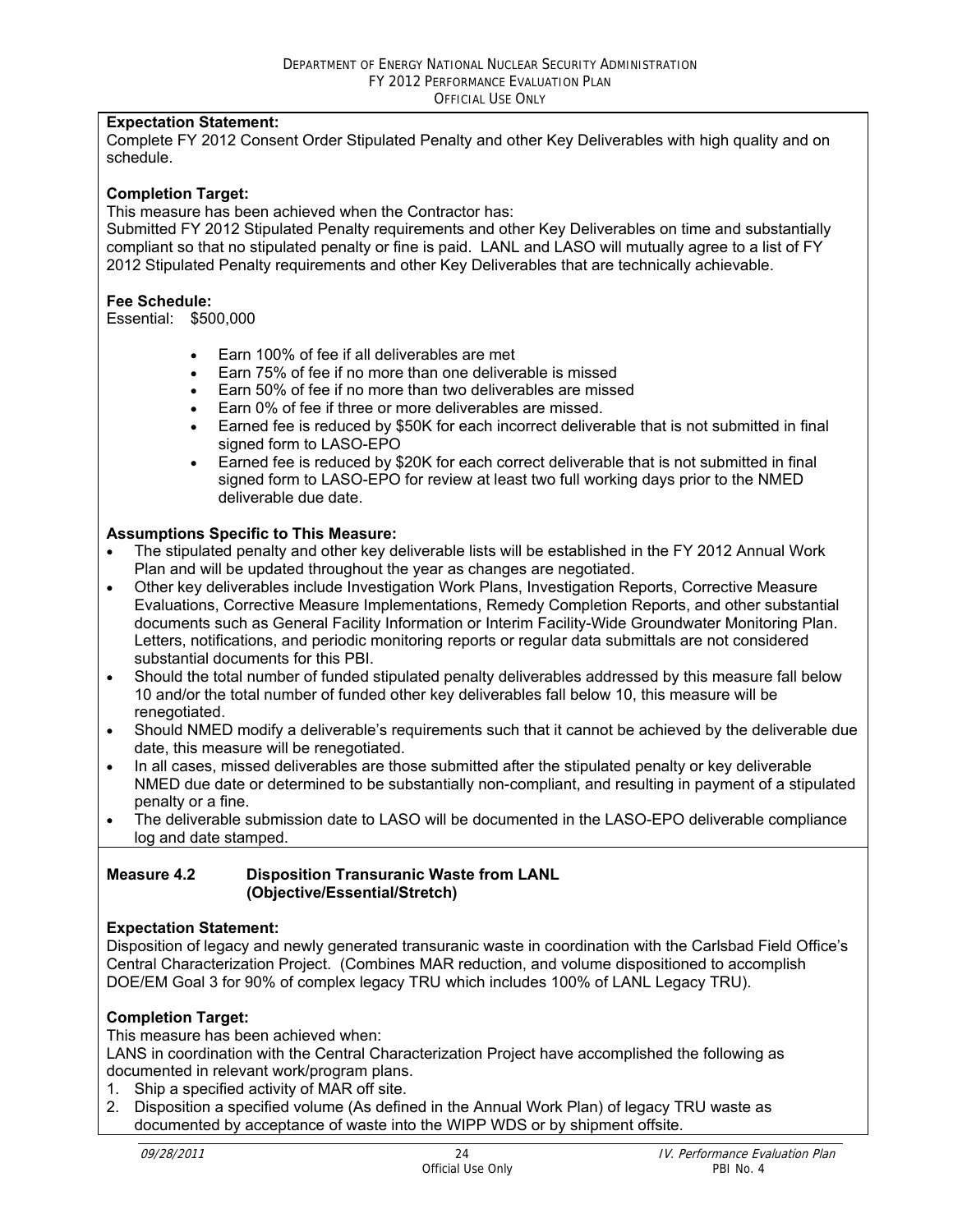3. Disposition a specified volume of non-legacy waste as documented by acceptance of waste into the WIPP WDS or by shipment offsite.

#### **Fee Schedule:**

Essential: \$1,000,000

- Earn 20% of fee for 90% completion of Target 1
- Earn 30% of fee for 90% completion of Target 2
- Earn 20% of fee for 90% completion of Target 3
- Earn up to 10% of fee pro-rated in 10 PE-Ci increments for completion of the last 10% of Target 1
- Earn up to 10% of fee pro-rated on 24 drum equivalents (4.99 cubic meters) for completion of the last 10% of Target 2
- Earn up to 10% of fee pro-rated on 24 drum equivalents (4.99 cubic meters) for completion of the last 10% of Target 3

#### **Fee Schedule:**

Stretch: \$500,000

 After completion of all three essential Targets, the contractor must exceed the sum of the essential target quantities by a minimum average of 10% to earn this fee.

#### **Assumptions Specific to This Measure:**

- Transuranic waste performance is based upon the volumes and activity as specified in the approved: 1) annual work plan, 2) RTBF Work Packages, and, 3) OSRP work plan.
- If the Central Characterization Project cannot provide the resources (people, equipment, & shipments) necessary to implement their support for the performance described in this measure, or the WIPP facility cannot receive the targeted amount of LANL waste, this measure will be renegotiated.
- If the terms of this measure cannot be achieved due to delays or other events caused by organizations outside LANS's control (i.e. NMED, DOE-LASO, EPA, CBFO, or similar organizations), this measure will be renegotiated to account for those events.
- TRU waste that is reclassified as MLLW will be counted as dispositioned at the time it permanently leaves LANL property.
- Readiness activities associated with the start-up of the capabilities will not be greater than the level of readiness assessment specified by the JET process or this measure will be renegotiated.
- EM Goal 3 Waste volumes are based on the parent volume as of September 30, 2011.
- For the purpose of this measure the MAR values are based on the methodology described by the LANL institutional process, not values generated by CCP.
- All newly generated MTRU waste will be given priority for certification and shipment to WIPP or other authorized locations to comply with the requirements for storage to be less than 12 months. This measure has been coordinated with CBFO to correspond with a similar CCP contract incentive measure that awards fee for targets 2 & 3; should CCP's contract not include such a measure, this measure will be renegotiated.

#### **Measure 4.3 Environmental Planning, Preparation, Execution, Evaluation and Improvement (Subjective/Essential)**

#### **Expectation Statement:**

The NNSA will subjectively evaluate the contractor's performance in the following areas: planning, preparation, execution, evaluation, and improvement of EM programs, projects, and activities, with emphasis on LANS effective, efficient, and professional relationship with the customer and Regulator.

#### **Fee Schedule: \$1,500,000**

Criteria | Target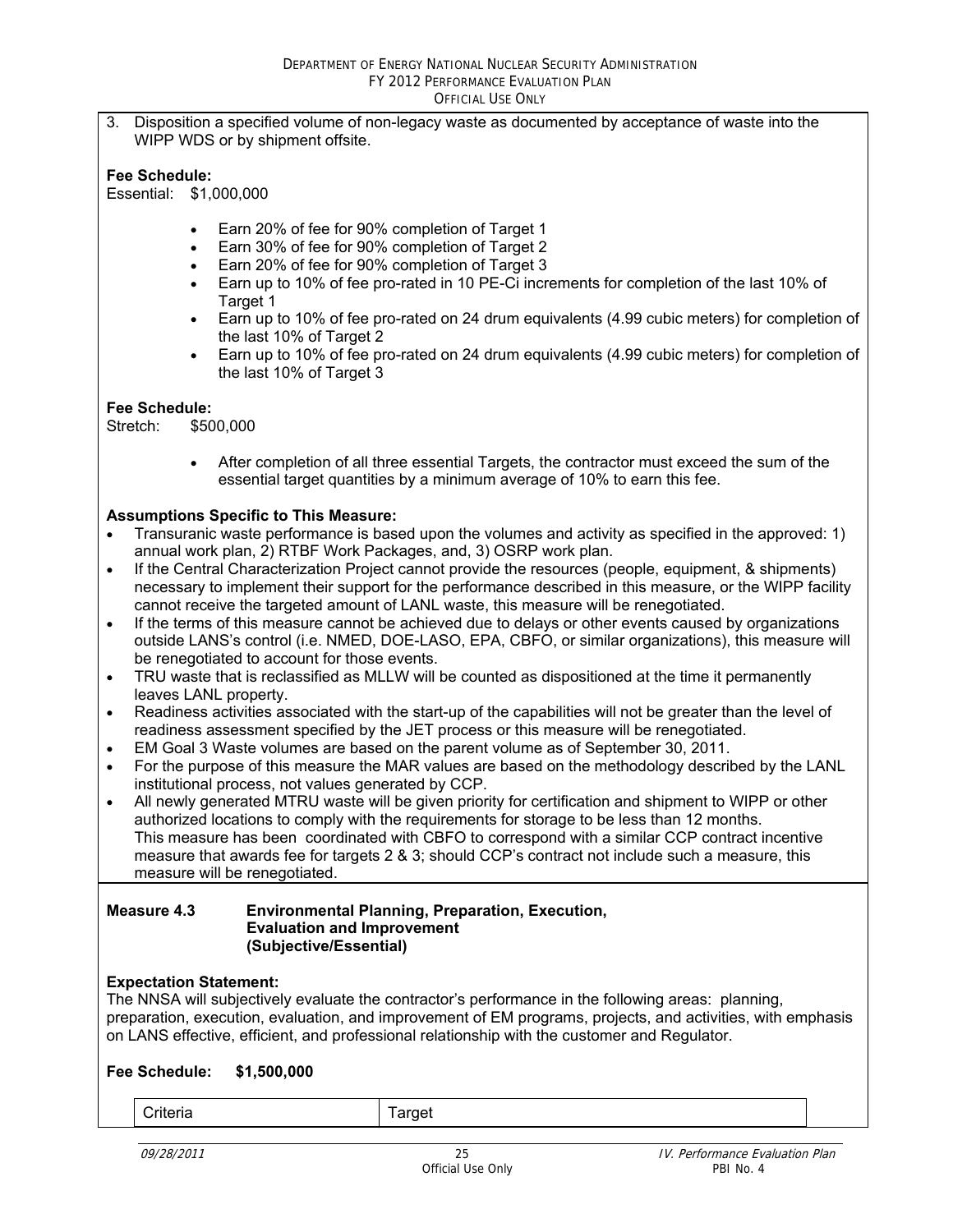| 4.3 | <b>Environmental Programs</b><br>General Planning,<br>Preparation, Execution,<br>Evaluation, and<br>Improvement | The list below represents subject areas to be considered<br>for scoring. Less than expected performance in a given<br>area does not necessarily equate to a failed score.<br>Similarly, this list is not considered all inclusive and other<br>topics, issues, or area of concern may be commented on<br>under this criterion.<br>Planning and Preparation: The contractor shall provide<br>$\bullet$<br>expert management of annual work plan development,<br>planning, and preparation - including planning for<br>success, closure of project activities, and holistic<br>approaches. |
|-----|-----------------------------------------------------------------------------------------------------------------|------------------------------------------------------------------------------------------------------------------------------------------------------------------------------------------------------------------------------------------------------------------------------------------------------------------------------------------------------------------------------------------------------------------------------------------------------------------------------------------------------------------------------------------------------------------------------------------|
|     |                                                                                                                 | Execution: The contractor shall demonstrate expert<br>$\bullet$<br>technical competencies, compliance, program and<br>project management, and execution - including<br>execution of the annual work plan, management of<br>changes, managing variances and demonstrated risk<br>reduction.                                                                                                                                                                                                                                                                                               |
|     |                                                                                                                 | Quality of Deliverables. Contractor shall<br>$\circ$<br>demonstrate that deliverables were prepared with<br>the necessary quality to achieve completion of<br>major activities through acceptance by NMED<br>including stipulated penalty documents and other<br>key deliverables (as defined in PBI 4.1). Quality<br>shall be assessed by LASO and may include<br>consideration of NMED responses to submittals<br>and specific comments against submittals and<br>consideration of new/first-submission documents<br>and subsequent phase/revision documents.                          |
|     |                                                                                                                 | Evaluation and Improvement: The contractor shall<br>$\bullet$<br>demonstrate appropriate use of tools and techniques to<br>assure proactive, effective, and efficient execution as<br>well as application of lessons learned across the EM<br>program, such as: deliverable preparation (from<br>NMED), reducing variances, reducing management<br>and overheads, and using Contractor Assurance<br>System/Metrics.                                                                                                                                                                      |
|     |                                                                                                                 | Progress on Indentifying and Implementing Innovative<br>technologies, processes, systems, benchmarks.                                                                                                                                                                                                                                                                                                                                                                                                                                                                                    |
|     |                                                                                                                 | Speed, Accuracy and Effectiveness addressing<br>$\bullet$<br>Operations and Program Challenges/Emergent Issues.                                                                                                                                                                                                                                                                                                                                                                                                                                                                          |
|     |                                                                                                                 | Integration of Projects/Operations activities for efficient<br>$\bullet$<br>execution and economies of scale including integration<br>across LANS to assure mission success                                                                                                                                                                                                                                                                                                                                                                                                              |
|     |                                                                                                                 | Proactive Management of Compliance including<br>$\bullet$<br>Individual Permit for Storm Water, RCRA Permit, and<br><b>Consent Order</b>                                                                                                                                                                                                                                                                                                                                                                                                                                                 |
|     |                                                                                                                 | Timely and effective notifications and communications<br>$\bullet$<br>with LASO, and adherence to established<br>communications channels.                                                                                                                                                                                                                                                                                                                                                                                                                                                |
|     |                                                                                                                 | Public confidence in EM cleanup program.<br>$\bullet$                                                                                                                                                                                                                                                                                                                                                                                                                                                                                                                                    |
|     |                                                                                                                 | Effective use of the 50 year Environmental Stewardship<br>$\bullet$<br>and Action Plan as the primary LANL environmental<br>management tool.                                                                                                                                                                                                                                                                                                                                                                                                                                             |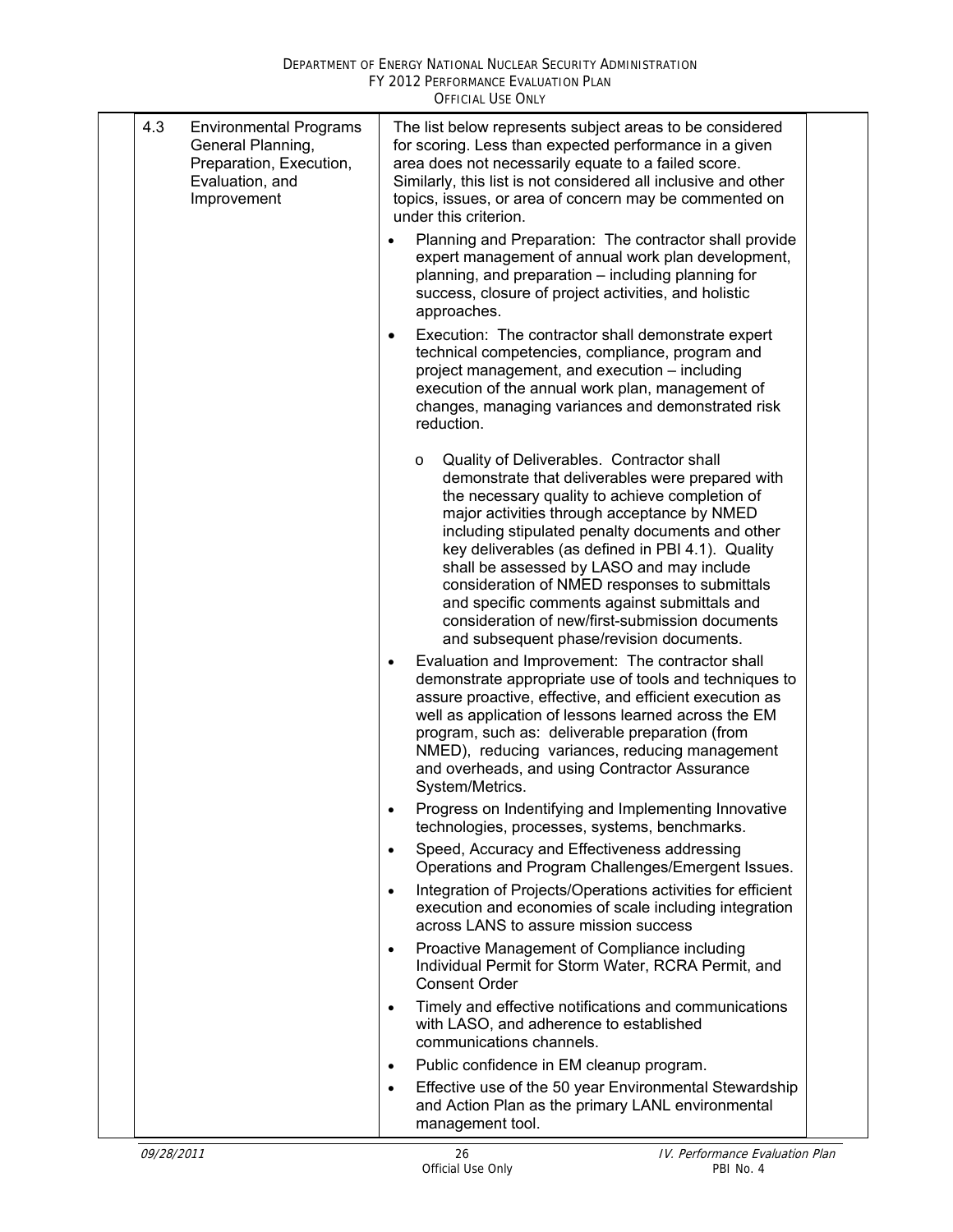# **SECTION 6**

### **ASSUMPTIONS / TECHNICAL BOUNDARY CONDITIONS**

*List foreseeable impacts to performance.* 

- The NNSA and LANS, LLC will agree within 30 days of receipt of final appropriations, or by mutually agreed to date if under a long-term Continuing Resolution, that the funding is sufficient to accomplish these measures. If by this date, Continuing Resolution funding or final appropriation is less than the President's Budget Request, LANS shall identify any impacts to the FY 2012 PEP measures within 30 calendar days. If interim Continuing Resolution funding is less than the President's Budget Request, LANS shall identify any impacts to the FY 2012 PEP measures within 15 business days following the approval of the Continuing Resolution.
- If LANS cannot meet/complete a PBI because of conditions or events that are outside of LANS' ability to control, the PBI will be renegotiated.
- If no specific due date is referenced with any of the completion elements, the due date of that element is to be September 30, 2012.
- All calculations for determining performance ratings shall be rounded to one tenth of a decimal point.  $(e.g., 88.88 = 88.9)$
- Planning for the Annual Work Plan (AWP) is the baseline for the subjective measure to be evaluated against. Changes to this initial AWP will be evaluated, and shall not necessarily reflect acceptable changes to the PBIs.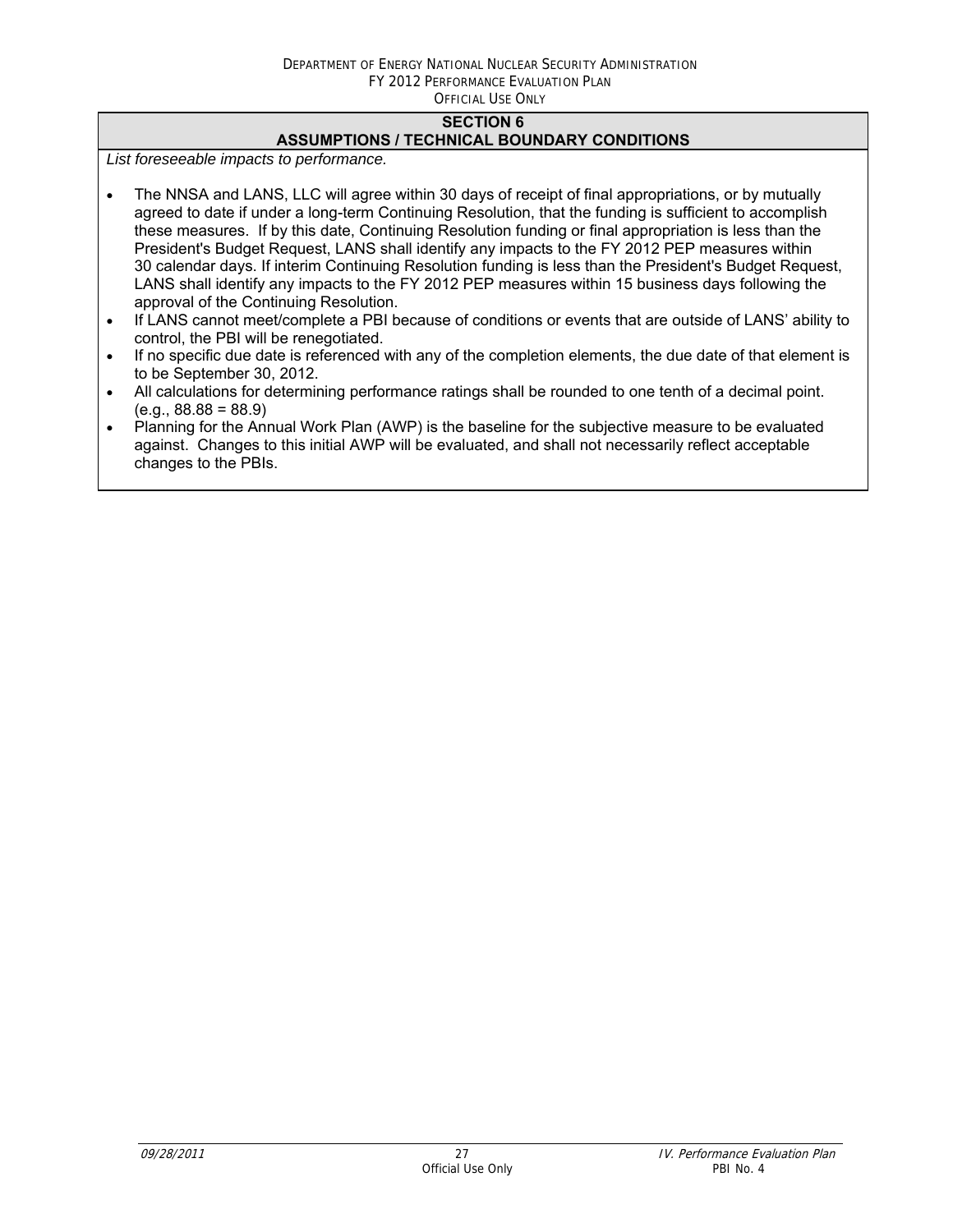# **PBI NO. 5 Facilities/Utilities FY 2012 PERFORMANCE BASED INCENTIVE**

**PBI No. 5** Objective: **Facilities/Utilities** 

**Objective Statement:** Provide Facilities and Infrastructure planning, maintenance, and services to provide a responsive, efficient infrastructure that supports the Laboratory's evolving mission and its workforce.

# **SECTION 1 GENERAL INFORMATION**  Revision Number and Date: Revision No.: 0 Date: September 28, 2011 Maximum Available Incentive Fee: **\$1,100,000 (Essential) + \$250,000 (Stretch) =\$1,350,000** Duration: Annual Fee Payment Type: Completion Principal LANS Owner: J. Johnson, C. Anderson Principal COR: J. Griego

#### **SECTION 2 LINKAGE TO NNSA and LANS GOALS**

Activities in this PBI are tied to the following NNSA and LANS Strategic Goals:

#### **Drive an Integrated and Effective Enterprise; Safe, Secure Workplace; and Environmental Stewardship**

#### **SECTION 3 PERFORMANCE REQUIREMENTS**

**GATEWAYS:** *(Describe Gateways (if applicable) that must be completed before fee can be paid.)*  In order to earn any incentive fee in Operations Objective/Stretch measures, the following two gateways must be met:

- 1. Earn ≥80% total Objective/Essential fee in the aggregate fee area of Operations.
- 2. Earn an adjectival rating of at least "Very Good" in the Essential Operations Subjective measures.

| <b>SECTION 4</b> |                                                     |                  |          |  |
|------------------|-----------------------------------------------------|------------------|----------|--|
|                  | <b>INDEX OF PERFORMANCE MEASURES</b>                |                  |          |  |
|                  |                                                     | <b>Allocated</b> | Fee Type |  |
|                  |                                                     | <b>Fee</b>       | E or S   |  |
| Measure 5.1      | <b>Maintenance and Site Services</b>                | \$200,000        | Е        |  |
| Measure 5.2      | Infrastructure Investment/Footprint Reduction       | \$400,000        | Е        |  |
| Measure 5.3      | <b>Energy, Water, and Greenhouse Gas Management</b> | \$500,000        | Е        |  |
|                  |                                                     | \$250,000        | S        |  |
|                  |                                                     |                  |          |  |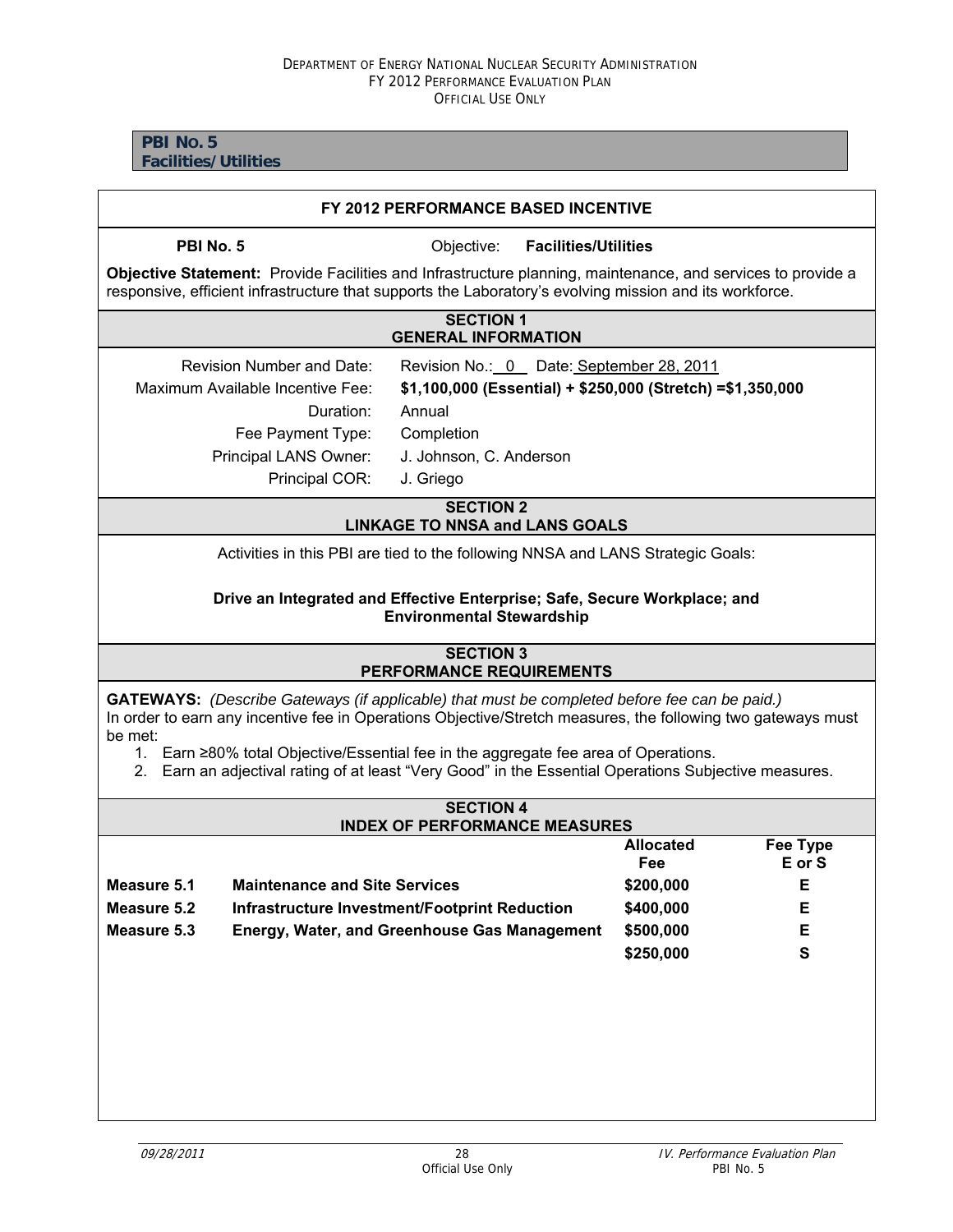**SECTION 5** 

# **PERFORMANCE MEASURES**

*List associated performance measures, expectations, targets, and fee schedules for FY 2012.* 

#### **Measure 5.1 Maintenance and Site Services (Objective/Essential)**

#### **Expectation Statement:**

Build upon prior year maintenance improvement initiatives by expanding the Conduct of Maintenance Program to include performance based CRADs and identifying efficiencies within existing and recently implemented Conduct of Maintenance procedures. A Preventive Maintenance Instruction (PMI) initiative to review and update PMIs on a three-year rotating period will be implemented. New opportunities for efficiency and effectiveness will be explored within the LANL Maintenance Program. LANS will demonstrate comprehensive, accurate, effective, and transparent Contractor Assurance System (CAS) metrics with an appropriate suite of leading indicators that are used by LANS to manage their maintenance and site services.

#### **Completion Target:**

This measure has been achieved when the Contractor has:

- 1. Each FOD level Maintenance Manager will complete a review of all PMs in Passport within their respective areas and certify that all PMs and their frequencies are efficient and effective and are appropriate for the age and condition of the facility.
- 2. A three year PMI review and re-write schedule will be developed, and the FY 2012 targets will be completed.
- 3. Conduct of Maintenance will be moved to a Performance Based Assessment.

#### **Deliverables:**

- 1. Completed PM Assessment by FOD that certifies PMs were reviewed from an efficiency and effectiveness perspective.
- 2. PMI review and re-write schedule and completed FY 2012 targets.
- 3. Completed FY 2012 Conduct of Maintenance Assessment Reports utilizing new CRADs.

#### **Fee Schedule:**

Essential: \$200,000

#### **Assumptions Specific to This Measure:**

Agreed to schedule submitted by October 30, 2011, for PMI review and rewrite

#### **Measure 5.2 Infrastructure Investment/Footprint Reduction (Objective/Essential)**

#### **Expectation Statement:**

In FY 2010 the Laboratory Director initiated an institutional program to reinvest in the Lab's aging infrastructure. A multi-year plan was developed in FY 2011 to prioritize investments by year amongst the following categories: 1) New construction, 2) Life extension, 3) Footprint reduction, 4) D&D, and 5) Utility investments. The Director will determine the FY 2012 infrastructure reinvestment amount, and the FY 2012 milestones will be developed and executed. The Multi-year plan will assist with funding prioritization decisions. The plan covers items that must be completed over the next  $20 - 30$  years, for the program to be more efficient and effective by partnering with work executing organizations at LANL to smooth the investment curve, ensure that projects are integrated and not conflicting, and develop the ability to self-perform using internal resources which allows us to avoid acquisition process delays and costs. Through this measure, the plan will be finalized, and FY 2012 infrastructure and footprint reduction investments will be selected and executed. Efforts to continue to improve communication with our customer with regards to site planning and management will continue in FY 2012. Efforts to improve energy efficiency in our lease portfolio will continue in FY 2012.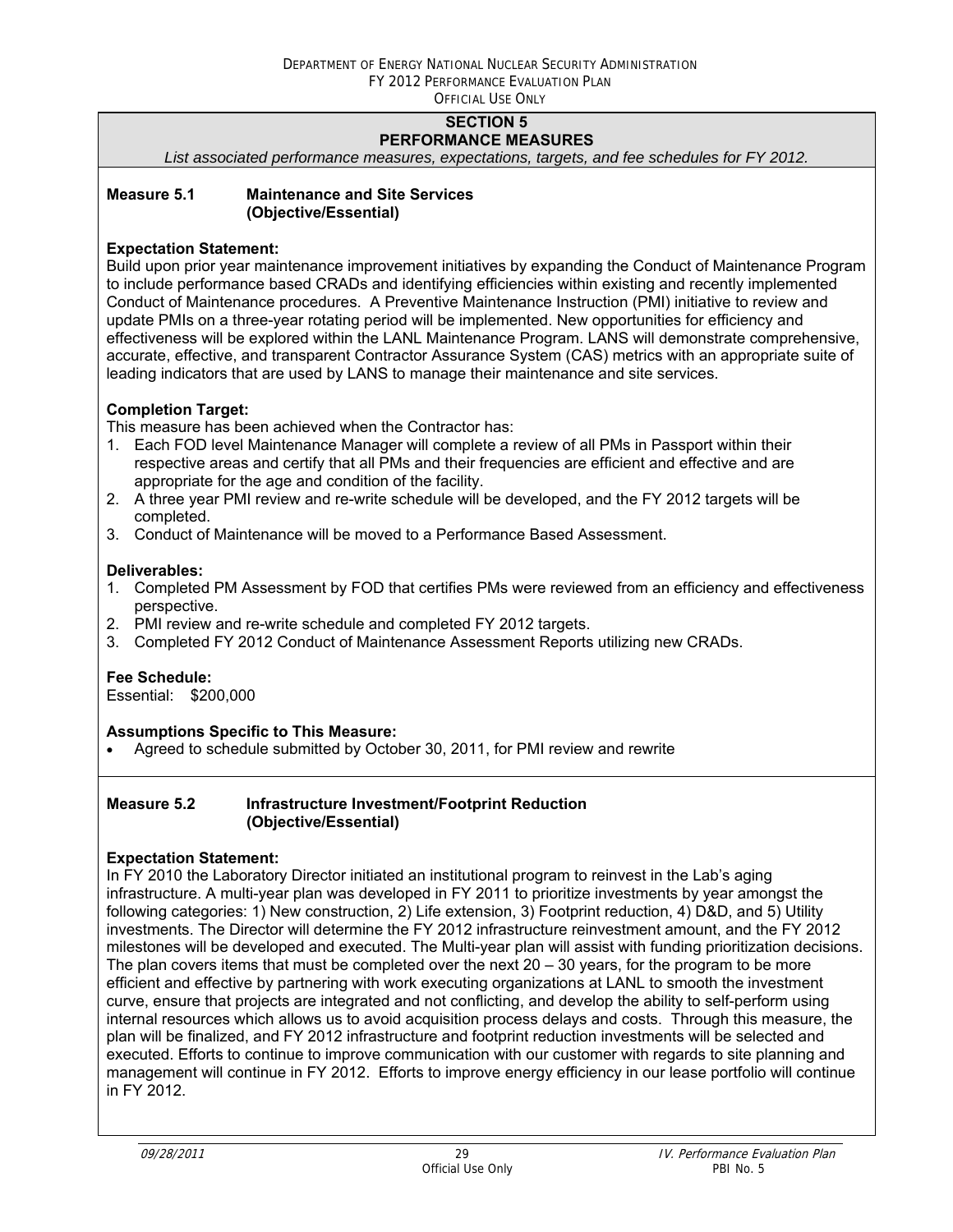#### **Completion Target:**

This measure has been achieved when the Contractor has:

- 1. Completed the agreed to FY 2012 LRDP milestones.
- 2. Completed of the agreed to Footprint Reduction FY 2012 milestones.
- 3. Met FY 2012 actions with regards to improved efficiency in LANL leased training space.
- 4. Met FY 2012 agreed to milestones for improved energy performance in our leased portfolio.
- 5. Completed design for two replacement Fire Stations.

#### **Deliverables:**

- 1. Evidence packages for FY 2012 LRDP milestones.
- 2. Evidence packages for FY 2012 Footprint Reduction milestones.
- 3. Evidence packages for FY 2012 LANL leased Training Space Assessment actions.
- 4. Evidence packages for FY 2012 lease property energy projects.
- 5. Two completed Fire Station designs.

#### **Fee Schedule:**

Essential: \$400,000

#### **Assumptions Specific to This Measure:**

- Conduct site planning and management updates (minimally monthly), to ensure that our LASO customer is current on pending issues.
- Agreed to list submitted by October 30, 2011, for F/P and LRDP milestones.
- Based on FY 2011 Leased Space Assessment Action Plan.

#### **Measure 5.3 Energy, Water, and Greenhouse Gas Management Execution (Objective/Essential and Stretch)**

#### **Expectation Statement:**

LANS will continue its efforts to institute wholesale cultural change to factor Sustainability and Greenhouse Gas emissions reductions into all corporate management decisions; planning, executing, evaluating and improving operations to maximize sustainable use of energy and natural resources by implementation of the LANL Energy Management program through the Site Sustainability Plan. LANL's Site Sustainability Plan will be developed to achieve compliance with all requirements, goals (essential and stretch), and objectives identified in the DOE Strategic Sustainability Performance Plan. LANL will implement the FY 2012 developed Site Sustainability Plan as part of LANL's Energy Management Program within the Utilities and Institutional Facilities FOD and the ISO 14001 Certified Environmental Management System. LANS will demonstrate comprehensive CAS metrics that track site progress on these measures in order to earn any fee in this area.

#### **Completion Target:**

This measure has been achieved when the Contractor has:

- 1. Reduced energy intensity by 3% by the end of FY 2012 as compared to FY 2003 baseline energy intensity.
- 2. Cumulative energy intensity reduction from 2003 baseline will be 18%
- 3. Demonstrated continuous progress with the development of an additional on-site renewable energy system of at least 3 kilowatts in size.
- 4. Ensured at least 5% of LANL electricity usage is derived from both on-site and off-site renewable energy resource (REC purchases OK for off-site renewables)
- 5. All the meters installations funded by the Energy Modernization and Improvement Program (EMIP) will be installed as defined in the approved Work Authorization.
- 6. By June 15, 2012 complete the remaining percentage of the facilities that need to be audited, per EISA 2007, to ensure 100% of covered facilities have been audited in the last four years.
- 7. Demonstrated progress toward meeting the HPSB Guiding Principles by achieving a site average Guiding Principle score of 40% for entire program including a Plan that demonstrates when (by year) the required buildings will be complete.
- 8. Achieved a 5% reduction in site wide water usage compared to FY 2010, implement any low cost recommendations from the planned water assessment, and create a plan that demonstrates a 16%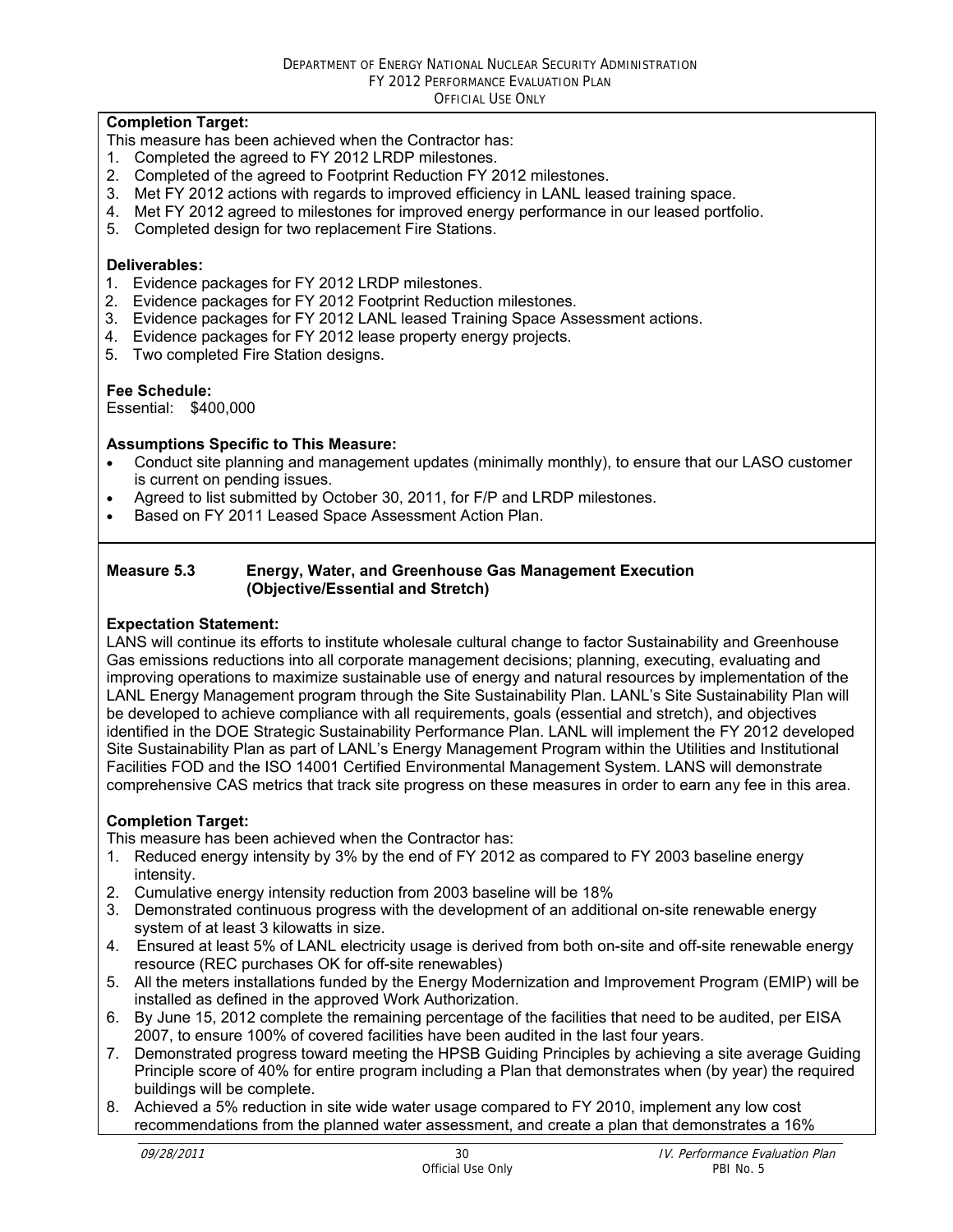reduction from the FY 2007 baseline will be achieved by 2015.

- 9. Completion of an updated Metering Plan, which includes analysis of Electric, Water, Thermal, and Natural Gas metering needs and documents the expected implementation schedule.
- 10. Demonstrated continuous improvement in the management and implementation of the night set back program, with a least an additional 500,000 sq ft brought online.
- 11. Timely submittal of the Site Sustainability Plan to support HQ delivery date and completion of at least 85% of the FY 2012 milestones identified in the Site Sustainability Plan. (LANS is allowed to move the milestone dates within the SSP by up to 90 days, as long as they do not exceed Sept 20, 2012, without processing a formal PEP change control action.)

#### **Deliverables:**

- 1. Evidence packages for progress on or completion of each of the targets by September 20, 2012.
- 2. Quarterly status reports on execution of completion targets and Site Sustainability Plan.
- 3. Completion of all FY 2012 milestones identified in the Site Sustainability Plan.
- 4. Complete and maintain night setback implementation for all Building Automation Systems.
- 5. Cumulative energy intensity reduction from 2003 baseline will be 19%

#### **Fee Schedule:**

Essential: \$500,000 (Deliverables 1-2)

15% reduction in fee for each target not achieved.

Stretch: \$250,000

 Stretch fee will be earned upon completion of Deliverables 3-5 with each measure equally rated.

#### **SECTION 6 ASSUMPTIONS / TECHNICAL BOUNDARY CONDITIONS**

*List foreseeable impacts to performance.* 

- The NNSA and LANS, LLC will agree within 30 days of receipt of final appropriations, or by mutually agreed to date if under a long-term Continuing Resolution, that the funding is sufficient to accomplish these measures. If by this date, Continuing Resolution funding or final appropriation is less than the President's Budget Request, LANS shall identify any impacts to the FY 2012 PEP measures within 30 calendar days. If interim Continuing Resolution funding is less than the President's Budget Request, LANS shall identify any impacts to the FY 2012 PEP measures within 15 business days following the approval of the Continuing Resolution.
- If LANS cannot meet/complete a PBI because of conditions or events that are outside of LANS' ability to control, the PBI will be renegotiated.
- If no specific due date is referenced with any of the completion elements, the due date of that element is to be September 30, 2012.
- All calculations for determining performance ratings shall be rounded to one tenth of a decimal point.  $(e.g., 88.88 = 88.9)$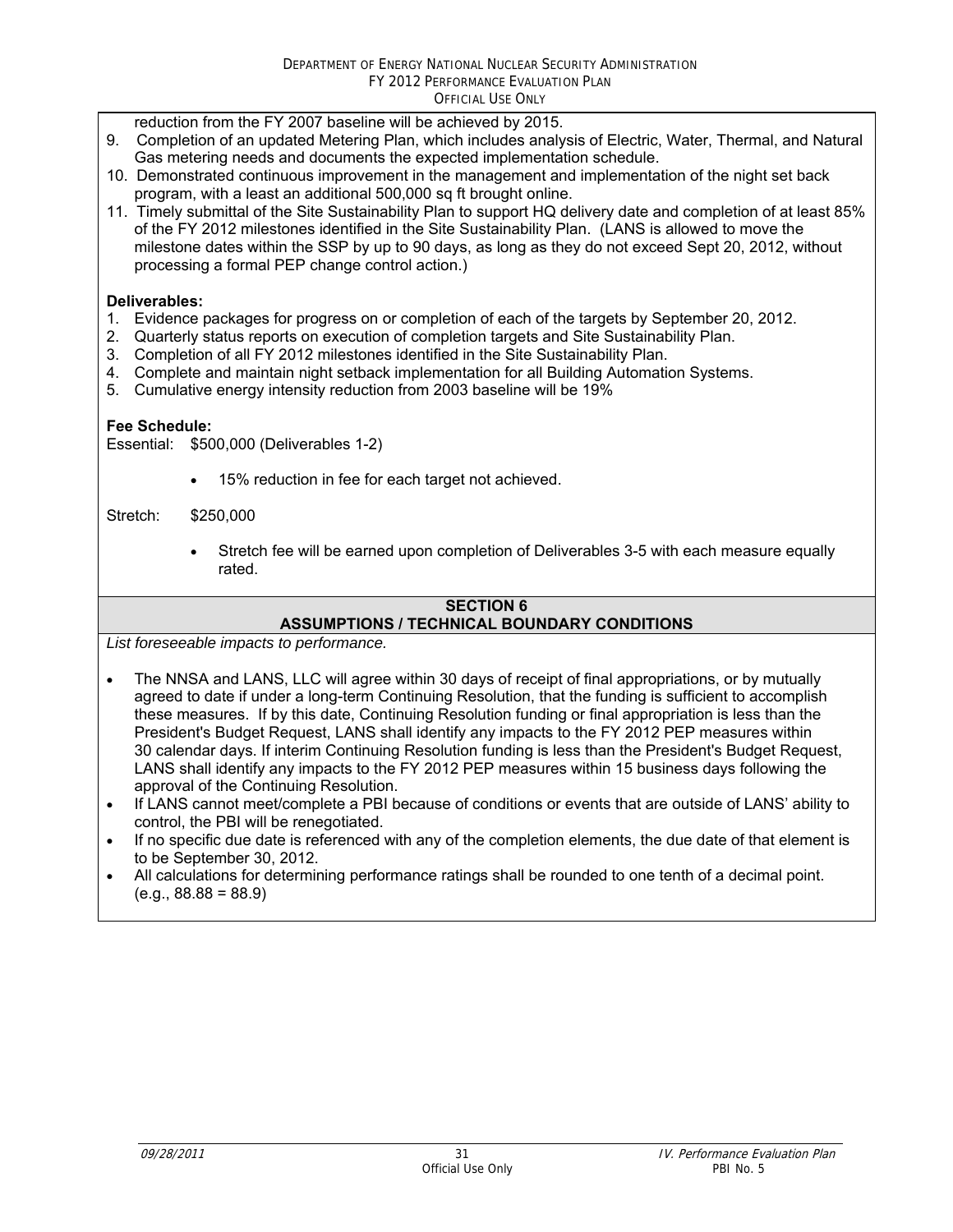#### **PBI NO. 6 Project Delivery and Construction**

#### **FY 2012 PERFORMANCE BASED INCENTIVE**

#### **PBI No. 6 CODE CONSTREED EXAMPLE PROJECT Project Delivery and Construction**

**Objective Statement:** Improve the Laboratory's management systems supporting project delivery and construction and demonstrate project management performance associated with the Chemistry and Metallurgy Research Replacement (CMRR) project and other projects.

| <b>SECTION 1</b><br><b>GENERAL INFORMATION</b>                |                                                                                                          |  |  |
|---------------------------------------------------------------|----------------------------------------------------------------------------------------------------------|--|--|
|                                                               |                                                                                                          |  |  |
| Revision Number and Date:<br>Maximum Available Incentive Fee: | Revision No.: 0 Date: September 28, 2011<br>$$2,500,000$ (Essential) + \$500,000 (Stretch) = \$3,000,000 |  |  |
| Duration:                                                     | Annual                                                                                                   |  |  |
| Fee Payment Type:                                             | Completion                                                                                               |  |  |
| Principle LANS Owner:                                         | P. Henry                                                                                                 |  |  |
| Principle COR:                                                | H. LeDoux, J. Griego                                                                                     |  |  |
| <b>SECTION 2</b>                                              |                                                                                                          |  |  |

## **LINKAGE TO NNSA and LANS GOALS**

Activities in this PBI are tied to the following NNSA and LANS Strategic Goals:

#### **Modernize the NNSA Infrastructure; Strengthen the ST&E Base; Drive an Integrated and Effective Enterprise; Future Weapons Complex; Safe, Secure Workplace; Environmental Stewardship; and Performance-Based Management**

#### **SECTION 3 PERFORMANCE REQUIREMENTS**

**GATEWAYS:** *(Describe Gateways (if applicable) that must be completed before fee can be paid.)*  In order to earn any incentive fee in Operations Objective/Stretch measures, the following two gateways must be met:

1. Earn ≥80% total Objective/Essential fee in the aggregate fee area of Operations.

2. Earn an adjectival rating of at least "Very Good" in the Essential Operations Subjective measures.

| <b>SECTION 4</b><br><b>INDEX OF PERFORMANCE MEASURES</b> |                                                 |                          |                |
|----------------------------------------------------------|-------------------------------------------------|--------------------------|----------------|
|                                                          |                                                 |                          |                |
|                                                          |                                                 | <b>Allocated</b>         | Fee Type       |
|                                                          |                                                 | Fee                      | E or S         |
| Measure 6.1                                              | <b>CMRR Project Execution</b>                   | \$1,000,000<br>\$500,000 | Е<br>S         |
| Measure 6.2                                              | <b>Site-Wide Project Management Performance</b> | \$1,500,000              | E (Subjective) |
|                                                          |                                                 |                          |                |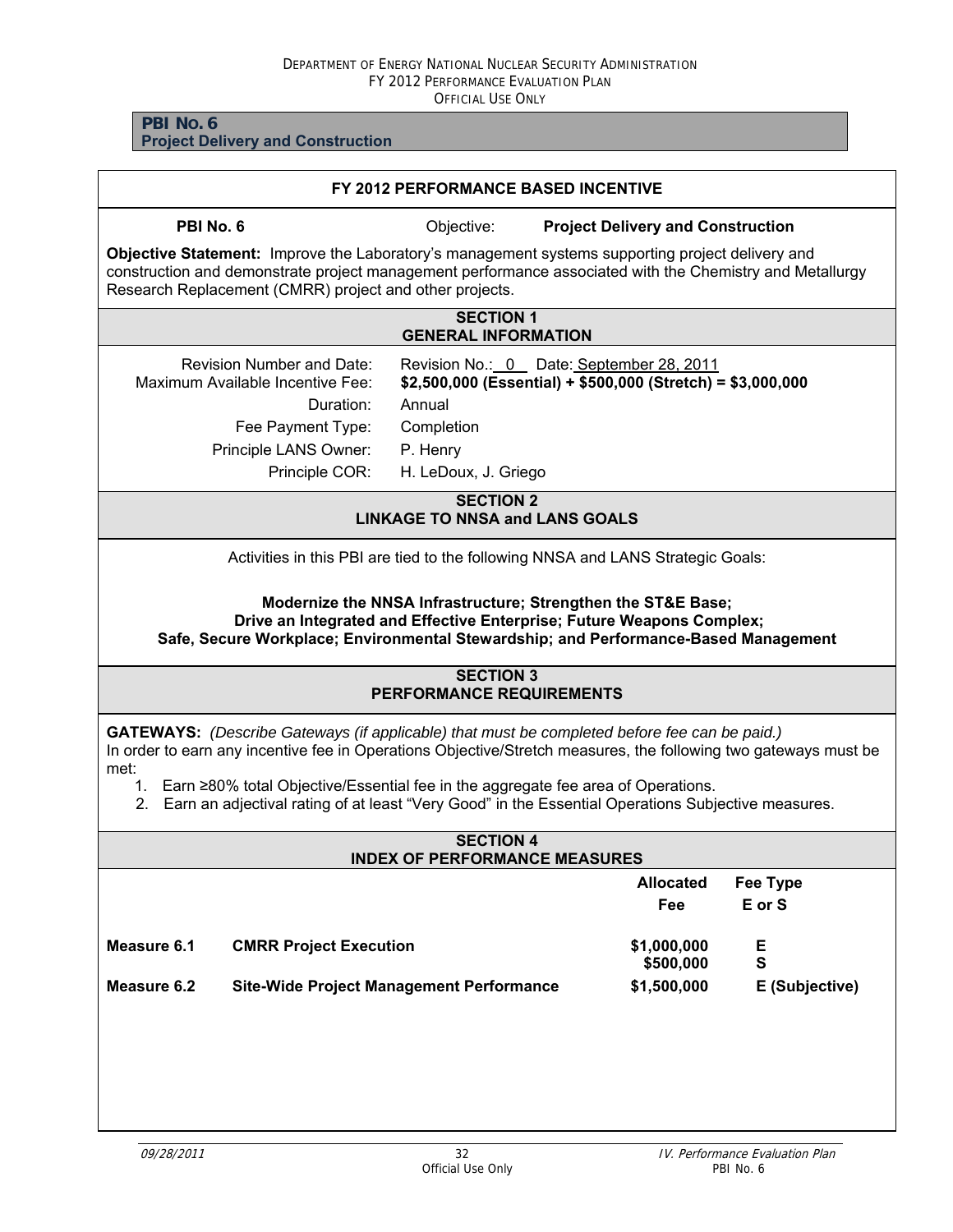**SECTION 5** 

# **PERFORMANCE MEASURES**

*List associated performance measures, expectations, targets, and fee schedules for FY 2012.* 

#### **Measure 6.1 CMRR Project Execution (Objective/Essential/Stretch)**

#### **Expectation Statement:**

The CMRR project shall be effectively managed.

#### **Completion Target:**

This measure has been completed when the contractor has successfully met the following objective CMRR milestones and performance requirements.

- 1. Accomplished complete turnover of REI labs by April 30, 2012.
- 2. Awarded 1st contract on Infrastructure package by January 15, 2012.
- 3. Began sub-contractor work for the 1st Infrastructure activity by March 31, 2012.
- 4. Prepared an ESAAB submittal on the Infrastructure Package in accordance with applicable DOE order guidance by December 31, 2011.
- 5. Awarded by September 15, 2012, a single construction subcontract for Site Infrastructure Construction Packages CP-02 (Temporary Utilities), CP-03 (Site Preparation for TA-46 and TA-63 lay-down areas), and CP-34 (Site Excavation and Storm Pond) as evidenced by a Notice of Award letter from LANS to the successful bidder.
- 6. Reached 75% or greater maturity on Nuclear Facility design by September 30, 2012.
- 7. Executed the LANS FY2012 plan for maintainability, constructability, and operability reviews of the Nuclear Facility.
- 8. Prepared a PSVR-ready document and assure integration with design and construction planning activities
- 9. Cumulative CPI and SPI on the Authorized Infrastructure Subproject are each greater than or equal to 0.95 on August 31, 2012.
- 10. Developed, with LASO CMRR FPD concurrence, a list of coordination activities between CMRR and the NNSA Y-12 Plant UPF Project that will be conducted during FY12 and execute the listed coordination activities during FY12.
- 11. Maintain a high quality risk register and a comprehensive suite of project measures.
- 12. Use of a common set of data/CAS project metrics by LANS and LASO that are fully transparent to LASO.

#### **Fee Schedule:**

Essential: \$1,000,000

- 100% fee shall be earned for attainment of 12 of 12 Completion Targets
- 75% fee shall be earned for attainment of 11 of 12 Completion Targets
- 50% fee shall be earned for attainment of 10 of 12 Completion Targets
- 25% fee shall be earned for attainment of 8 of 12 Completion Targets

Stretch: \$500,000

- Earn \$250,000 for completion of Target 1 \$20M or more under budget
- Earn \$125,000 for achieving a cumulative CPI and SPI through August 31, 2012 on the Authorized Infrastructure Subproject each greater than 0.97
- Earn \$125,000 by achieving 85% or greater maturity on Nuclear Facility design by September 30, 2012

#### **Assumptions Specific to This Measure:**

- All Completion Targets assume a Record of Decision (ROD) for the CMRR Supplemental Environmental Impact Statement (SEIS) is published before October 15, 2011. If this does not occur Completion Targets are subject to re-negotiation.
- All Completion Targets assume that the ROD authorizes the work necessary to produce these deliverables. Specific Completion Targets will be renegotiated should the ROD not authorize the work necessary to produce the associated deliverable.
- The sub-contractor work required for Completion Target 3 is understood to be work beyond sub-contractor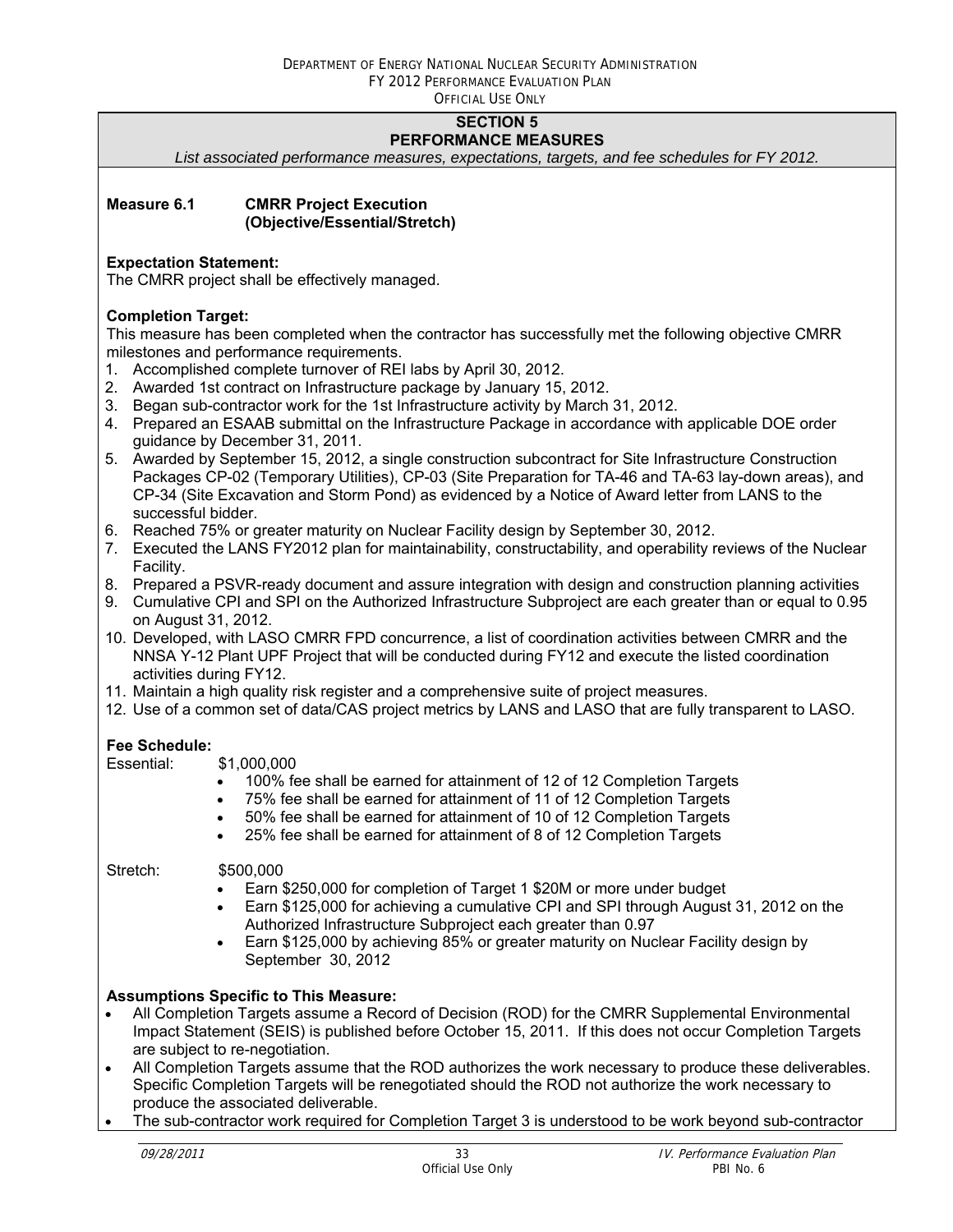mobilization according to one sub-contractor procurement package associated with the Infrastructure Subproject

- The plan specified for Completion Target 7 shall consist only of LANS sponsored or executed reviews and will be presented to the Federal Project Director by October 15, 2011. LANS may periodically update that plan and those updates will likewise be presented to the Federal Project Director within two weeks of the update.
- Completion Target 10 requires execution of coordination activities. Subjective evaluation of the quality of execution shall be made within Measure 6.2. Completion Target 10 will be renegotiated if one or more listed coordination activity cannot be executed due to circumstances beyond LANS control. Completion Target 10 will also be renegotiated if negotiations with the UPF project cannot be completed in a manner that wins LASO COR concurrence due to circumstances beyond LANS control or lack of agreement by the UPF Project.

# **Measure 6.2 Site-Wide Project Management Performance (Subjective/Essential)**

# **Expectation Statement:**

The NNSA will subjectively evaluate the contractor's performance on CMRR and other projects. A comprehensive, effective and accurate suite of project (CAS) metrics with high quality risk registers is a requirement for any fee in this area.

# **Fee Schedule:** \$1,500,000

# **Completion Target:**

This measure has been achieved when the Contractor has accomplished the following:

| Criteria                                                | Target                                                                                                                                                                                                                                                                                                                                                                                                                                                                                                                                                                                                                                                                                                                                                                                                                                    |
|---------------------------------------------------------|-------------------------------------------------------------------------------------------------------------------------------------------------------------------------------------------------------------------------------------------------------------------------------------------------------------------------------------------------------------------------------------------------------------------------------------------------------------------------------------------------------------------------------------------------------------------------------------------------------------------------------------------------------------------------------------------------------------------------------------------------------------------------------------------------------------------------------------------|
| 6.2<br><b>Overall Project Management</b><br>Performance | The list below represents subject areas to be considered for<br>scoring. Less than expected performance in a given area does not<br>necessarily equate to a failed score. Similarly, this list is not<br>considered all inclusive and other topics, issues, or area of<br>concern may be commented on under this criterion.                                                                                                                                                                                                                                                                                                                                                                                                                                                                                                               |
|                                                         | Project milestones are achieved in an efficient, effective,<br>economic, and quality manner to include project CPI/SPI and<br>portfolio EVMS.                                                                                                                                                                                                                                                                                                                                                                                                                                                                                                                                                                                                                                                                                             |
|                                                         | Excellence in design construction execution and project<br>management by achieving milestones on schedule and within<br>cost parameters meeting mission requirements in an effective,<br>efficient, and economic manner;<br>Performance of work is conducted safely and proactive safety<br>$\bullet$<br>programs are in place to measure effectiveness and mitigate<br>unsafe work practices; proactive LANS management<br>engagement when safety incidents or trends warrant.<br>Effective integration of safety and security into the design and<br>construction of all projects. Safety and design or Nuclear and<br>high hazard line item projects demonstrate compliance with<br>STD 1189 and are maintained through configuration control.<br>Changes are documented and allow for approval with limited<br>rejection and re-work. |
|                                                         | LANS demonstrates effective coordination between the<br>CMRR & the UPF project according to applicable LANS plans<br>and between onsite projects to include lessons learned and<br>pursuit of common work activities.                                                                                                                                                                                                                                                                                                                                                                                                                                                                                                                                                                                                                     |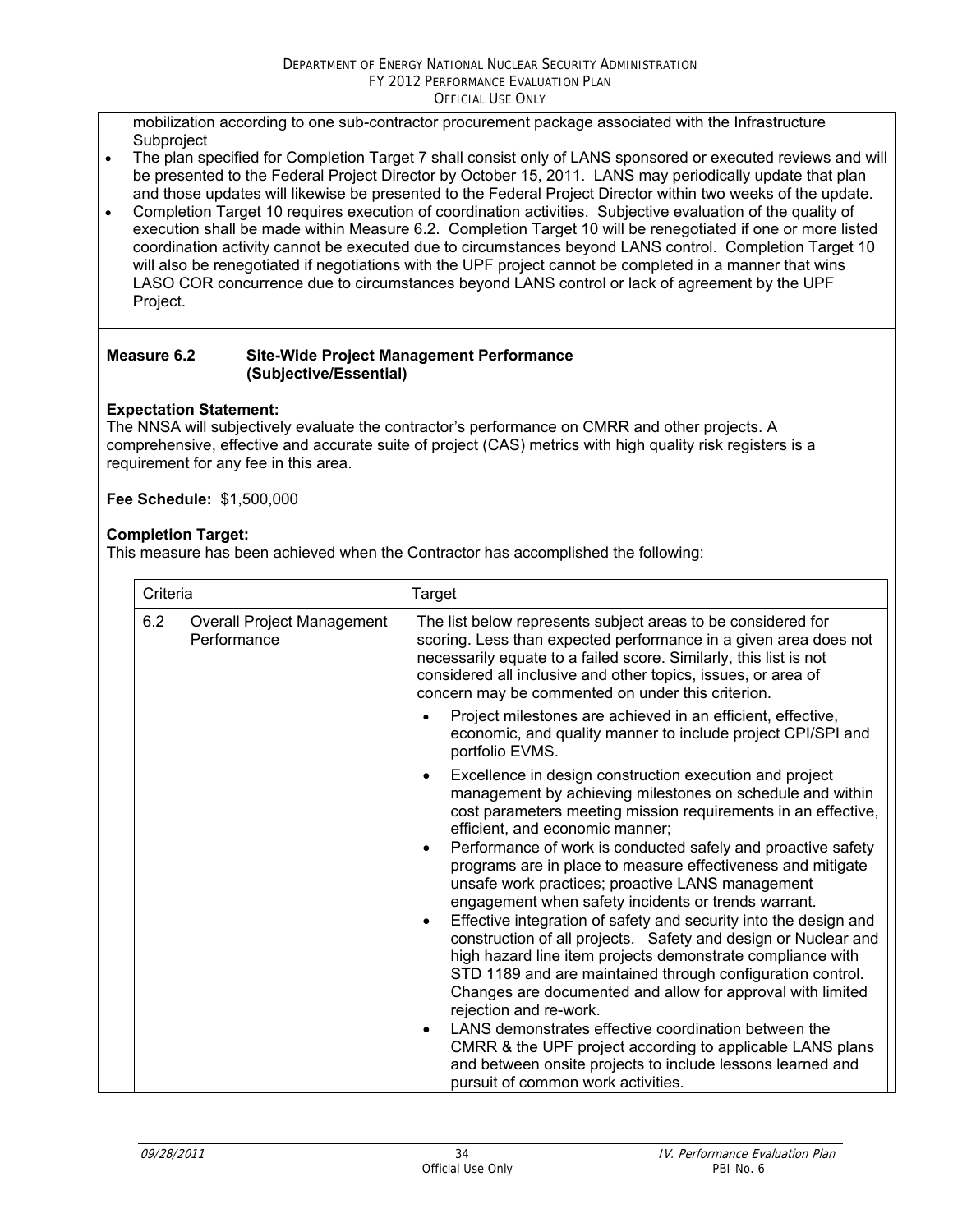| 6.2 | <b>Overall Project Management</b><br>Performance (continued) | Effective identification and proactive management of issues<br>$\bullet$<br>pertaining to project management through demonstrated use of<br>management dashboards, reviews, assessments, and other<br>management systems.                                                                                                                                                                                                                                                                                                                                                                                                                                                                                               |
|-----|--------------------------------------------------------------|-------------------------------------------------------------------------------------------------------------------------------------------------------------------------------------------------------------------------------------------------------------------------------------------------------------------------------------------------------------------------------------------------------------------------------------------------------------------------------------------------------------------------------------------------------------------------------------------------------------------------------------------------------------------------------------------------------------------------|
|     |                                                              | Effective LANS/LASO communication with transparent common<br>$\bullet$<br>data.                                                                                                                                                                                                                                                                                                                                                                                                                                                                                                                                                                                                                                         |
|     |                                                              | Risk identification, trends, and management are tracked for<br>$\bullet$<br>projects and reported on a monthly basis to LASO.                                                                                                                                                                                                                                                                                                                                                                                                                                                                                                                                                                                           |
|     |                                                              | Effective, efficient, and economic acquisition planning and<br>$\bullet$<br>execution.                                                                                                                                                                                                                                                                                                                                                                                                                                                                                                                                                                                                                                  |
|     |                                                              | Effective use of assessments and other Contractor processes<br>and procedures pertaining to Project Management, with<br>demonstrated continuous improvement steps and results.                                                                                                                                                                                                                                                                                                                                                                                                                                                                                                                                          |
|     |                                                              | CMRR maintainability, constructability, and operability reviews<br>$\bullet$<br>are satisfactorily accomplished with quality and action items are<br>acted upon in a timely manner.                                                                                                                                                                                                                                                                                                                                                                                                                                                                                                                                     |
|     |                                                              | Application of project management practices to projects other<br>$\bullet$<br>than line item construction.                                                                                                                                                                                                                                                                                                                                                                                                                                                                                                                                                                                                              |
|     |                                                              | PADCAP organizational and project effectiveness.<br>$\bullet$                                                                                                                                                                                                                                                                                                                                                                                                                                                                                                                                                                                                                                                           |
|     |                                                              | Project performance leveraging from lessons learned and best<br>$\bullet$<br>practices from other projects, including demonstrated reduction in<br>repeat findings.                                                                                                                                                                                                                                                                                                                                                                                                                                                                                                                                                     |
|     |                                                              | Cost and risk informed decision-making. Risk management<br>$\bullet$<br>plans/activities are reviewed and reported on a routine basis to<br>ensure the mitigation strategies are effective.                                                                                                                                                                                                                                                                                                                                                                                                                                                                                                                             |
|     |                                                              | LANS improves the Laboratory's capability in project delivery and<br>$\bullet$<br>construction by developing and implementing management<br>systems that enable increased alignment with the strategic<br>framework established by LASO comments to the LANS Board of<br>Governors. This improvement will be characterized by improved<br>real-time communication and situational awareness concerning<br>project delivery and construction, improved management of<br>project requirements, LANS documented and improved corporate<br>accountability for projects that is shared with LASO, improved<br>performance on project delivery, and improved institutional<br>ownership of project delivery and construction. |
|     |                                                              | Holds sub-contractors fully accountable for their performance.                                                                                                                                                                                                                                                                                                                                                                                                                                                                                                                                                                                                                                                          |
|     |                                                              | <b>SECTION 6</b>                                                                                                                                                                                                                                                                                                                                                                                                                                                                                                                                                                                                                                                                                                        |

# **ASSUMPTIONS / TECHNICAL BOUNDARY CONDITIONS**

*List foreseeable impacts to performance.* 

- The NNSA and LANS, LLC will agree within 30 days of receipt of final appropriations, or by mutually agreed to date if under a long-term Continuing Resolution, that the funding is sufficient to accomplish these measures. If by this date, Continuing Resolution funding or final appropriation is less than the President's Budget Request, LANS shall identify any impacts to the FY 2012 PEP measures within 30 calendar days. If interim Continuing Resolution funding is less than the President's Budget Request, LANS shall identify any impacts to the FY 2012 PEP measures within 15 business days following the approval of the Continuing Resolution.
- If no specific due date is referenced with any of the PBI completion elements, the due date of that element is to be September 30, 2012.
- If LANS cannot meet/complete a Performance Based Incentive measure because of conditions or events that are outside of LANS' ability to control, the PBI will be renegotiated.
- All calculations for determining performance ratings shall be rounded to one tenth of a decimal point. (e.g.,  $88.88 = 88.9$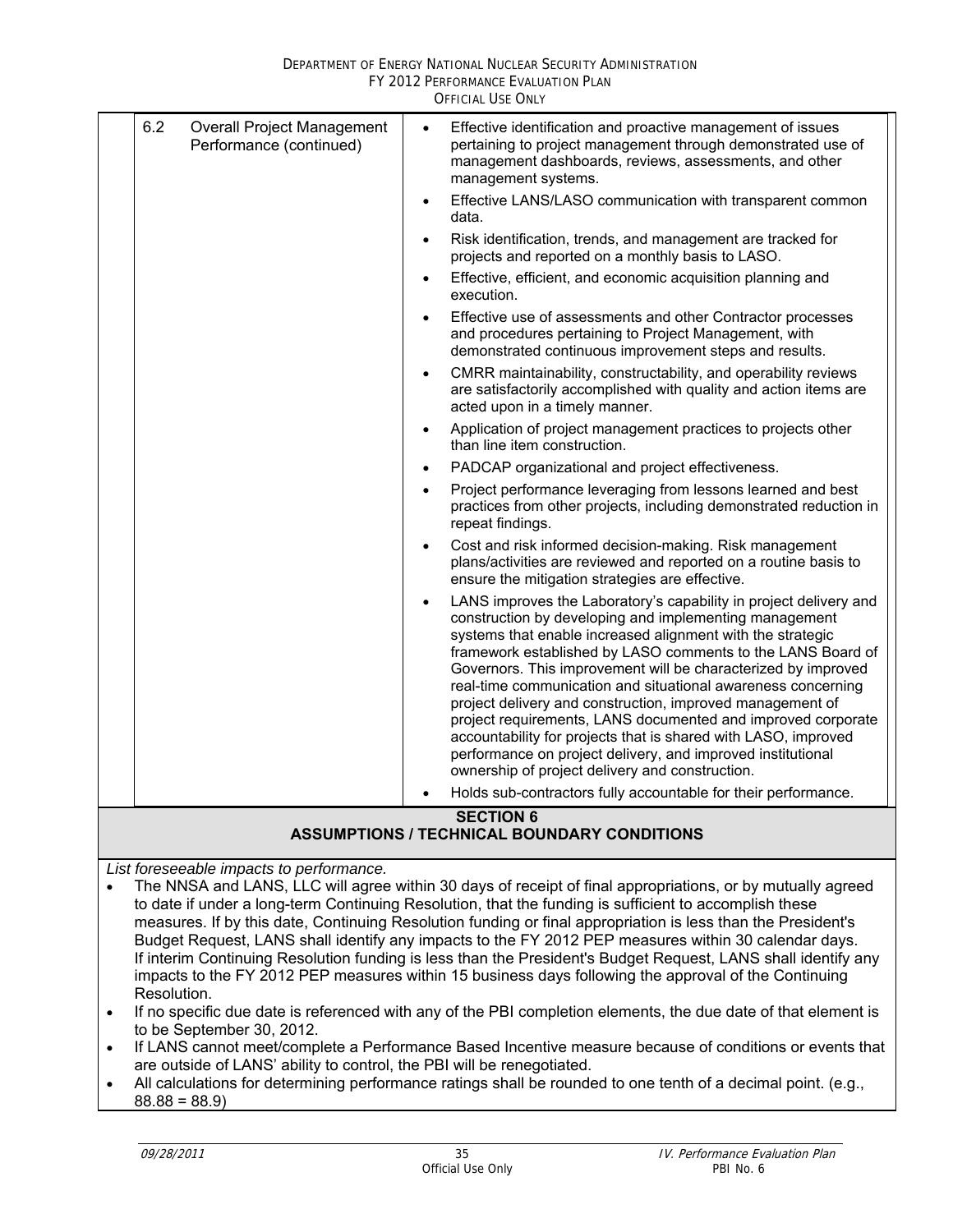#### **PBI NO. 7 High Hazard Operations**

#### **FY 2012 PERFORMANCE BASED INCENTIVE**

**PBI No. 7** Objective: **High Hazard Operations, Safety and Health** 

**Objective Statement:** Operate and maintain facilities in a safe, secure and environmental compliant manner while achieving critical mission objectives. Enhance system and processes that enable LANS to protect its workers, the public, and the environment while accomplishing LANL's mission.

|                                                               | <b>SECTION 1</b><br><b>GENERAL INFORMATION</b>                                                          |  |
|---------------------------------------------------------------|---------------------------------------------------------------------------------------------------------|--|
| Revision Number and Date:<br>Maximum Available Incentive Fee: | Revision No.: 0 Date: September 28, 2011<br>$$2,050,000$ (Essential) + \$200,000(Stretch) = \$2,250,000 |  |
| Duration:                                                     | Annual                                                                                                  |  |
| Fee Payment Type:                                             | Completion                                                                                              |  |
| Principal LANS Owner:                                         | C. Anderson, C. Cantwell                                                                                |  |
| Principal COR:                                                | C. Keilers                                                                                              |  |
| <b>SECTION 2</b><br><b>LINKAGE TO NNSA and LANS GOALS</b>     |                                                                                                         |  |

Activities in this PBI are tied to the following NNSA and LANS Strategic Goals:

# **Reduce Nuclear Dangers; Safe, Secure Workplace; and Performance-Based Management**

#### **SECTION 3 PERFORMANCE REQUIREMENTS**

**GATEWAYS:** *(Describe Gateways (if applicable) that must be completed before fee can be paid.)*  In order to earn any incentive fee in Operations Objective/Stretch measures, the following two gateways must be met:

- 1. Earn ≥80% total Objective/Essential fee in the aggregate fee area of Operations.
- 2. Earn an adjectival rating of at least "Very Good" in the Essential Operations Subjective measures.

|             | <b>SECTION 4</b>                         |                  |          |
|-------------|------------------------------------------|------------------|----------|
|             | <b>INDEX OF PERFORMANCE MEASURES</b>     |                  |          |
|             |                                          | <b>Allocated</b> | Fee Type |
|             |                                          | <b>Fee</b>       | E or S   |
| Measure 7.1 | <b>Integrate and Execute Mission and</b> |                  |          |
|             | <b>Safety Commitments</b>                | \$1,000,000      | Е        |
| Measure 7.2 | <b>Sustain Formality of Operations</b>   | \$200,000        | Е        |
| Measure 7.3 | <b>Nuclear Safety Improvements</b>       | \$250,000        | Е        |
| Measure 7.4 | <b>Fire Protection</b>                   | \$100,000        | Е        |
| Measure 7.5 | <b>CMR CVD Transition to Operations</b>  | \$100,000        | Е        |
|             |                                          | \$200,000        | S        |
| Measure 7.6 | <b>Conduct of Operations Maturity</b>    | \$250,000        | Е        |
| Measure 7.7 | <b>Improve Worker Safety and Health</b>  | \$150,000        | Е        |
|             |                                          |                  |          |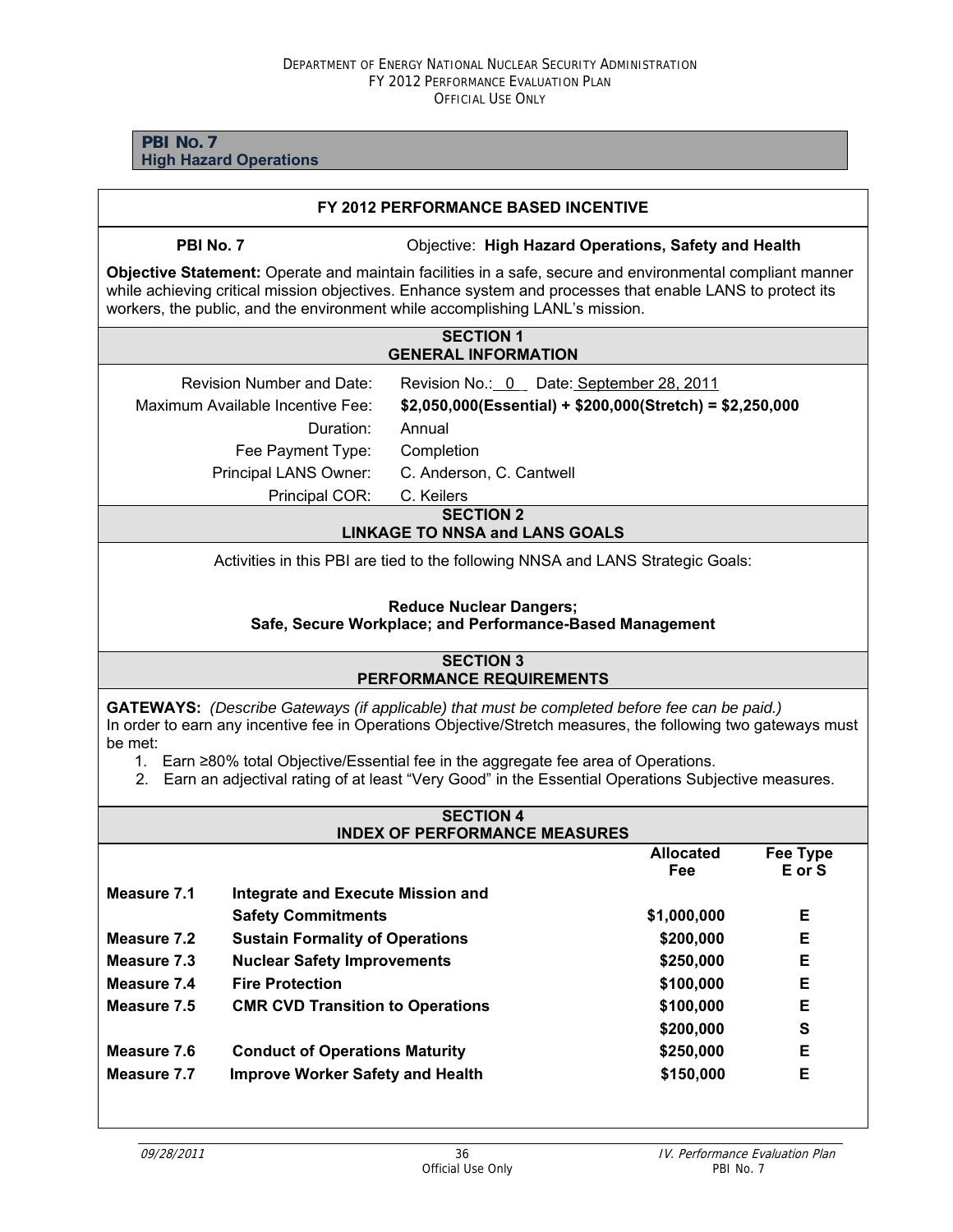#### **SECTION 5 PERFORMANCE MEASURES**

*List associated performance measures, expectations, targets, and fee schedules for FY 2012.* 

#### **Measure 7.1 Integrate and Execute Mission and Safety Commitment (Objective/Essential)**

#### **Expectation Statement:**

Execute an integrated set of actively managed commitments to improve the mission, safety, and security posture at LANL Nuclear and High Hazard Facilities, including but not limited to: PF-4 seismic upgrades for structure and fire suppression, safety basis commitments, criticality safety, PF-4 vault material consolidation, and excess material disposition.

#### **Completion Target:**

This measure has been fully achieved when LANS has completed a list of actively managed commitments that improve the mission, safety, and security posture at LANL Nuclear and High Hazard Facilities.

#### **Deliverables:**

- 1. Submittal of list of commitments to improve the mission, safety, and security posture at LANL Nuclear and High Hazard Facilities by October 31, 2011. Obtain LASO concurrence in the list and any changes to the list.
- 2. Monthly progress reports and periodic status briefings.
- 3. Evidence of timely completion of each of the milestones in the approved commitment list by September 30, 2012.
- 4. Evidence of timely reporting, appropriate use of critiques, and timely communication with LASO.

#### **Fee Schedule:**

Essential: \$1,000,000

- 100 % fee is earned for 100% completion.
- 50% fee is earned for 60% completion.
- Fee paid for greater than 60% completion and is paid linearly between 60% and 100% completion.

#### **Assumptions Specific to This Measure:**

- List of commitments, defining the scope, can be revised through proper change control, based on emergent events, with LASO concurrence.
- By November 15, 2011, LANS will propose a list of commitments that, when successfully completed, improve the mission, safety and security posture at LANL Nuclear and High Hazard Facilities.
- The commitment list will include but not be limited to: (1) FY 2012 commitments in TA55-JCO-11-002, Justification for Continued Operation (JCO) for Potential Increase in Probability of Structural Failure of TA55 Plutonium Facility–4 (PF-4) due to Seismic Activity; (2) Completed FY 2012 commitments outlined in the Nuclear Criticality Safety Program Improvement Plan (NCS PIP); (3) Completed FY 2012 commitments outlined the Los Alamos National Laboratory Materials Stabilization Project, Project Execution Plan (PEP), as concurred by NNSA.
- LANS will periodically brief LASO on their improvement metrics and provide a monthly progress report on progress toward completing their commitments, and demonstrate active management through completion.
- As part of the periodic briefings, provide evidence for deliverable 4.

#### **Measure 7.2 Formality of Operations (Objective/Essential)**

#### **Expectation Statement:**

Demonstrate continuous improvement and maturity of Formality of Operations as measured against mature metrics and use of leading indicators to drive sustainability and continuous improvement for nuclear and high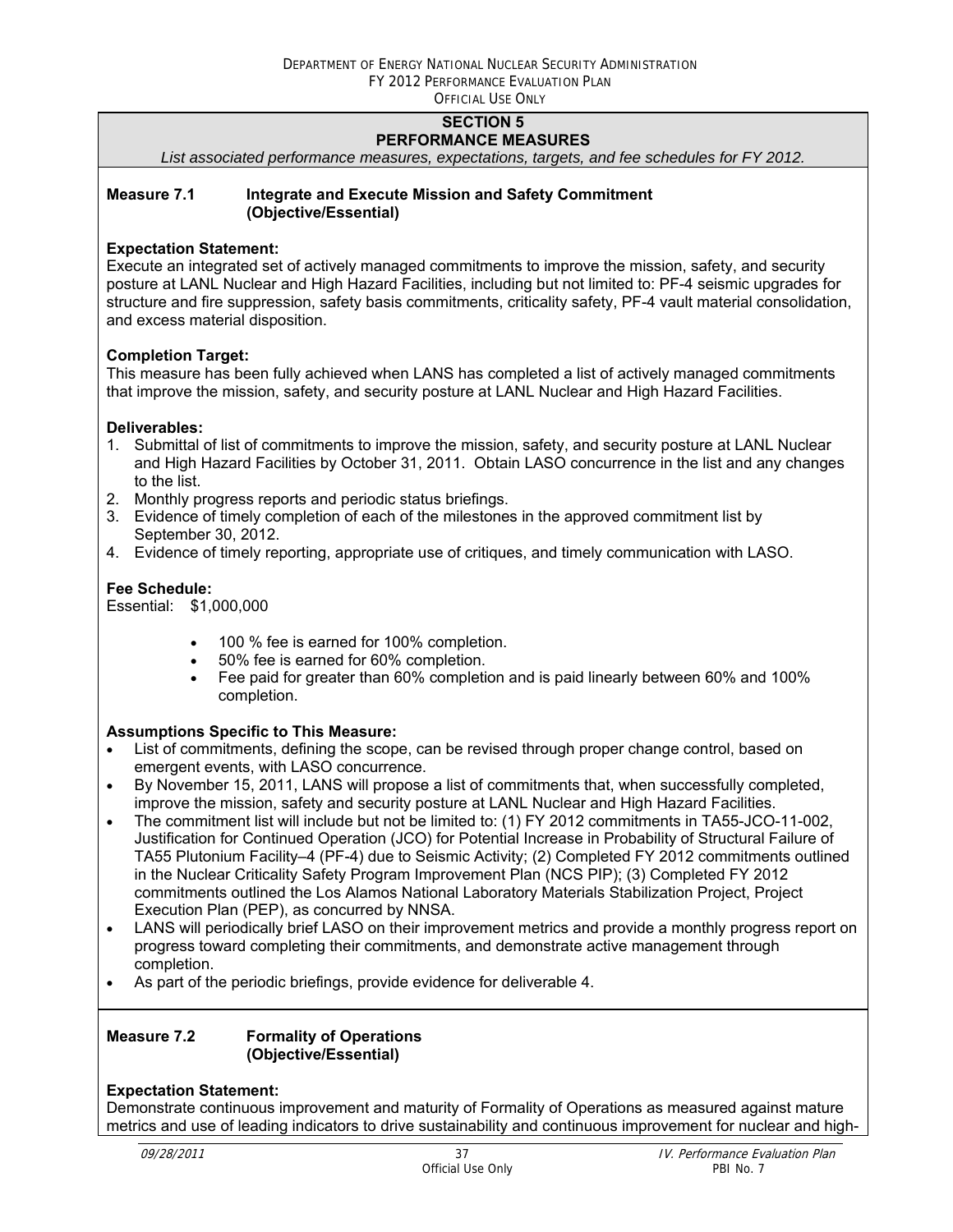hazard facilities.

### **Completion Target:**

This measure has been achieved when the Contractor has:

- 1. Established and maintained qualitative objectives for metrics that roll up to a performance index.
- 2. Demonstrated effective and sustainable management actions that are developed from documented analysis and performance trends.
- 3. Demonstrated effective use of transparent management systems/CAS processes and tools to manage operations and self assess performance.

#### **Deliverables:**

- 1. Submit initial metrics and objectives to NNSA for concurrence by November 15, 2011.
- 2. Submit list of management actions entered in PFITS for this measure monthly, by the 14<sup>th</sup> of the following month. LANS will provide a summary by the end of the month, except September 2012. PFITS records are expected to show timely status and effectiveness for management actions.
- 3. Evidence of use of transparent management systems and CAS processes to manage the actions, thereby completing effective and sustainable actions that improve Formality of Operations.

#### **Fee Schedule:**

Essential: \$200,000

- 100 % fee is earned for 100% completion for all metrics
- 50% fee is earned for 60% completion.
- Fee paid for greater than 60% completion and paid linearly between 50% and 100%.

#### **Assumptions Specific to This Measure:**

- Evidence of the following, supported by documentation, will constitute completion of a metric for the purposes of this PBI: establishment and maintenance of quantitative objectives for the metric; effective use of transparent CAS processes and tools; effective and sustainable management actions, based on documented analysis and performance trends.
- At least one of the metrics will involve the quality and effectiveness of Criticality Safety Program related corrective actions.
- At least one of the metrics will involve WETF's ability to operate and manage its infrastructure in accordance with its safety basis; this includes demonstrating a high level of engineering competence.

#### **Measure 7.3 Nuclear Safety Improvements (Objective/Essential)**

#### **Expectation Statement:**

Address longstanding safety issues and demonstrate improvement by fully establishing the annual Safety Bases update process. Active management of annual DSA update submittals and implementation of the approved updates will be used to demonstrate that the annual update process required by 10 CFR 830, Nuclear Safety Management, is implemented at LANL.

#### **Completion Target:**

This Measure has been achieved when LANS has completed the following by September 30, 2012:

1. Submitted the FY 2012 annual Documented Safety Analyses (DSA) updates as defined and scheduled in an NNSA concurred list; submitted final Implementation Plans (IPs) as required, within 30 days of NNSA approval or an alternate time frame agreed to by NNSA; and implemented annual updates to DSAs and TSRs as scheduled in the IP or as revised per IP revision agreement with LASO.

#### **Deliverables:**

- 1. Submit to LASO for concurrence the annual update schedule that establishes submittal dates and implementation dates.
- 2. Documentation demonstrating completion of each safety basis annual update submittal and the implementation verification review (IVR) report (if required) or an implementation status report,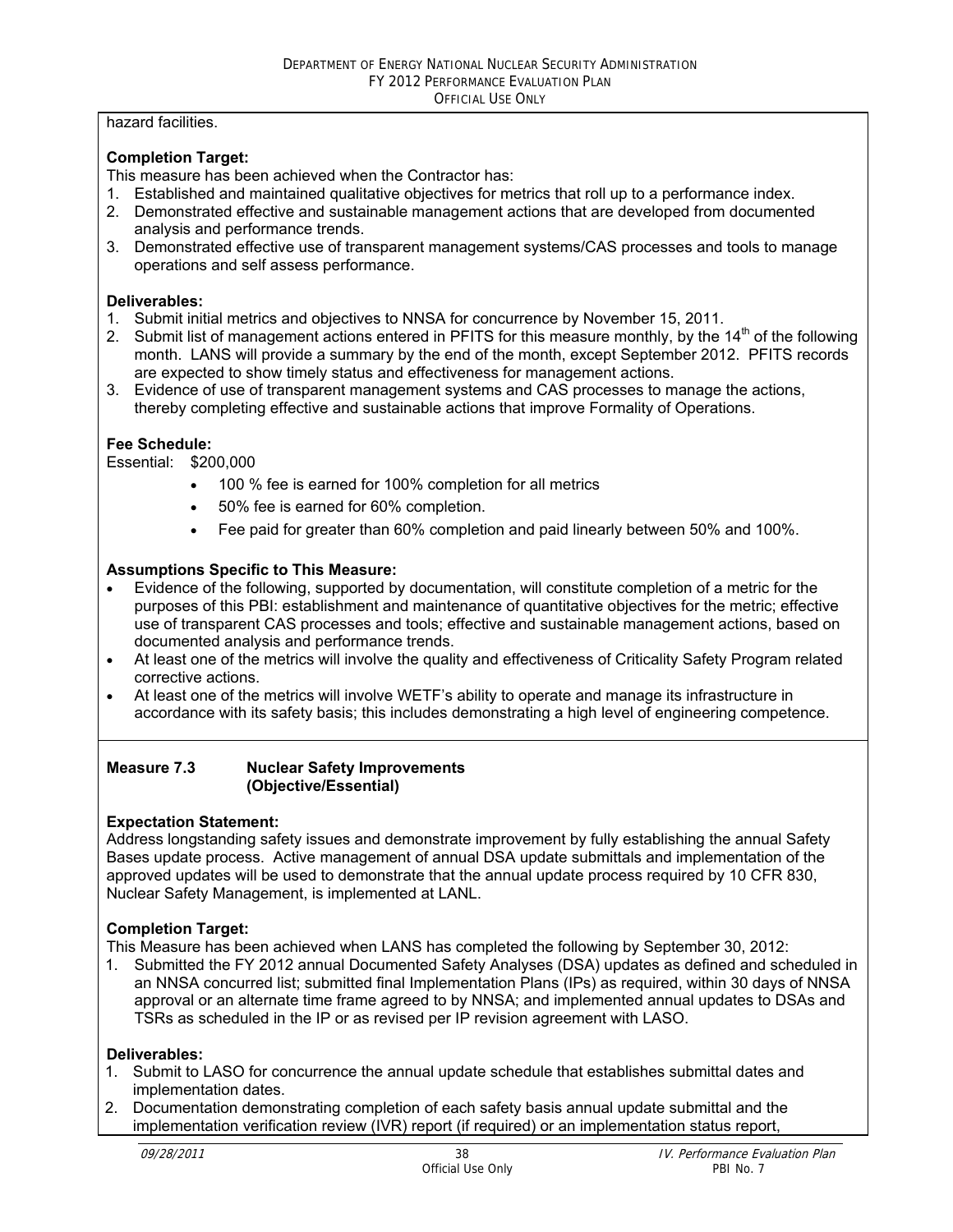demonstrating that implementation of at least 90% of the milestones from Deliverable 1 are completed or is on schedule if not due to be completed by September 30, 2012.

#### **Fee Schedule:**

Essential: \$250,000

#### **Assumptions Specific to This Measure:**

- Scope can be revised, based on emergent events, with LASO concurrence.
- Completion:
	- o The annual DSA update requirement can be found in 10 CFR 830, Subpart B, 830.202(c).
	- o The DSA update milestones and due dates and IP milestones and due dates can be revised with LASO concurrence. Initial due dates will be proposed by November 15, 2011.
	- $\circ$  An IP for an annual update is only needed if the implementation will require  $>120$  days following NNSA approval.

#### **Measure 7.4 Fire Protection Deficiencies (Objective/Essential)**

#### **Expectation Statement:**

Continuation of the on-going program established in FY 2008 that identifies, prioritizes, coordinates funding, and oversees the successful resolution of long-standing fire protection deficiencies within legacy facilities at LANL. The list of legacy facility deficiencies is maintained up-to-date, reflects accurate information, and is reviewed semi-annually.

#### **Completion Target:**

This measure has been achieved when the Contractor has:

- 1. Maintained a consolidated list of prioritized fire protection deficiencies that are anticipated to cost in excess of \$50,000 each to correct. The list shall be the basis for selection and prioritization. The list is to be updated and submitted to LASO no less than semi-annually.
- 2. Developed a plan and schedule of activities and milestones that will lead to compliance with applicable DOE Orders and mandatory codes and standards for the identified deficiencies that are to be completed over the next several years, with agreed to FY 2012 milestones, to address the listed deficiencies. The plan shall be risk-based, use a graded approach, and consider the life expectancy of the facility.
- 3. Complete the milestones that are scheduled for FY 2012 on-schedule. Milestone dates may be revised through change control process.

#### **Deliverables:**

- 1. Prioritized list of legacy facility fire protection deficiencies updated list for FY 2012 due November 30, 2011, to include remaining fire protection pre-existing conditions.
- 2. Plan and schedule of activities and milestones, including proposed scoring/weighting schedule, for FY 2012 submitted to LASO for review and concurrence. Draft due November 30, 2011. Final due within 30 days following the transmittal of comments by LASO or as negotiated with LASO.
- 3. Evidence of completion of legacy fire protection deficiencies scheduled for completion in FY 2012.

#### **Fee Schedule:**

Essential: \$100,000

- 100 % fee is earned for 100% completion.
- 50% fee is earned for 60% completion.
- Fee paid for greater than 60% completion and paid linearly between 50% and 100%.

#### **Assumptions Specific to This Measure:**

- In establishing a plan, a risk based graded approach will be used for determining priorities and funding.
- The milestones established in these plans are under LASO approved change control. For the purpose of this PBI, milestones can be changed via approved change control when requested prior to the scheduled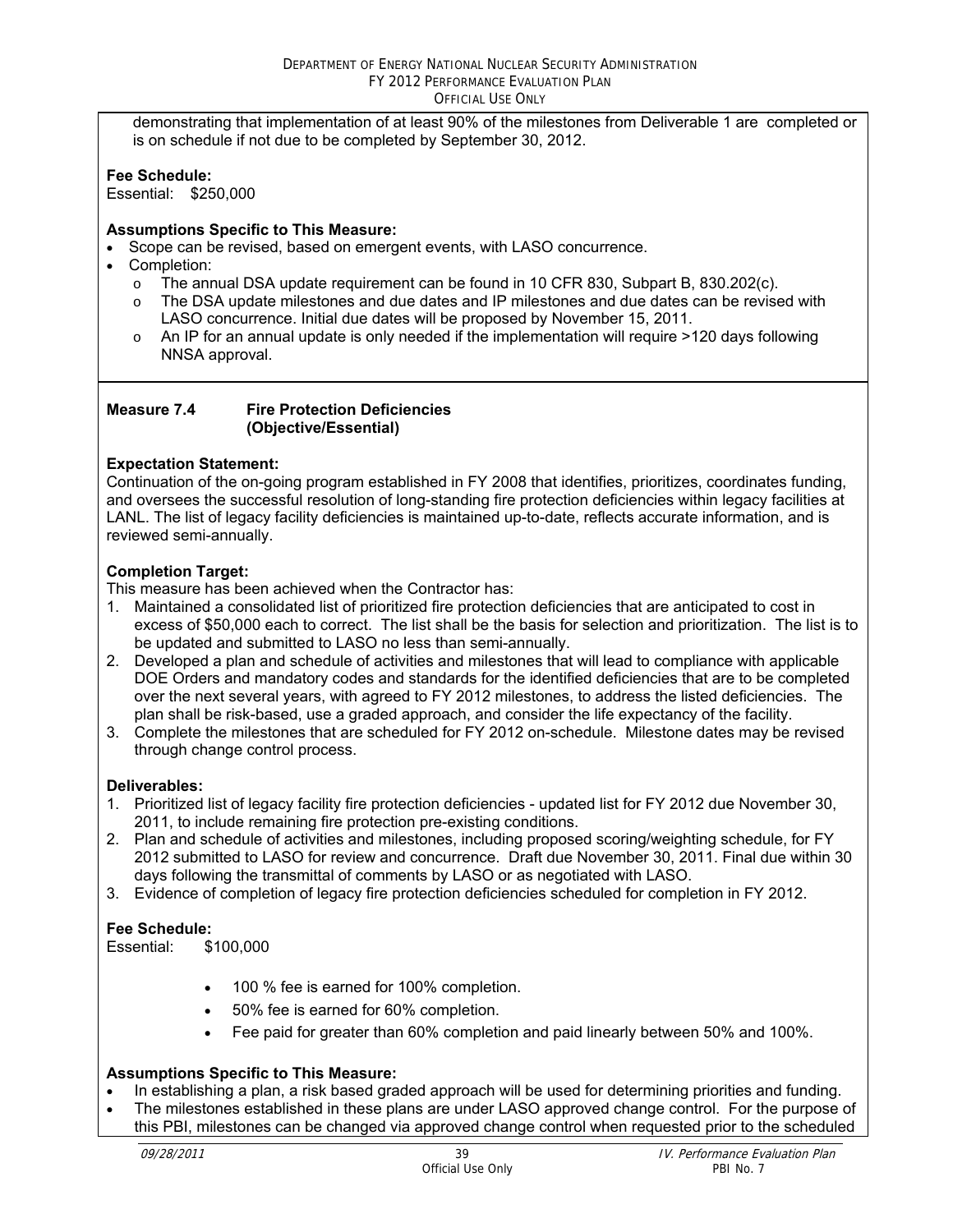milestone completion date.

#### **Measure 7.5 CMR CVD Transition to Operations (Objective/Essential and Stretch)**

#### **Expectation Statement:**

Using the LANS readiness process, verify the CMR Containment Vessel Disposition **(**CVD) activity can safely and compliantly be performed.

#### **Completion Target:**

This measure has been achieved when the Contractor has: Successfully demonstrated that the CMR CVD activity can safely and compliantly be performed by

completing the readiness-to-startup process through the contractor and federal readiness reviews.

#### **Deliverables:**

- 1. An integrated schedule and milestones to LASO for concurrence by the close of business November 30, 2011.
- 2. Submit to LASO for concurrence the DSA update.
- 3. Completed IVR Report prior to MSA start date.
- 4. Successfully completed a Contractor ORR.
- 5. Successfully completed a Federal ORR.

#### **Fee Schedule:**

Essential: \$100,000

• 100% fee for completion of deliverables 1-3

#### **Fee Schedule:**

Stretch: \$200,000

- 50% fee for completion of deliverable 4
- 50% fee for completion of deliverable 5

#### **Assumptions Specific to This Measure:**

- LASO concurs with submitted milestones.
- Scope can be revised, based on emergent events, with LASO concurrence.
- A review sufficient that it does not have to be repeated constitutes successful completion of an IVR or ORR.
- LANS effectively uses its Performance Feedback and Issues Tracking System (PFITS) to close identified findings/issues.
- Have a high quality of readiness when LANS declares they are ready for a Federal ORR, demonstrated by no significant pauses or failure after declaration for readiness for the LANS ORR.

#### **Measure 7.6 Conduct of Operations Maturity (Objective/Essential)**

#### **Expectation Statement:**

Maintain sustainability and continuous improvement of Conduct of Operations for the nuclear and high hazard facilities consisting of TA-55, RLW, CMR, WETF, Area G, RANT, WCRR, NES, and LANSCE.

#### **Completion Target:**

This Measure has been achieved when LANS has:

- 1. Demonstrated compliance and improvement in implementation of Conduct of Operations (CoO), at nuclear and high hazard facilities for four programs:
	- Effective Implementation Verification
	- Control of Equipment and System Status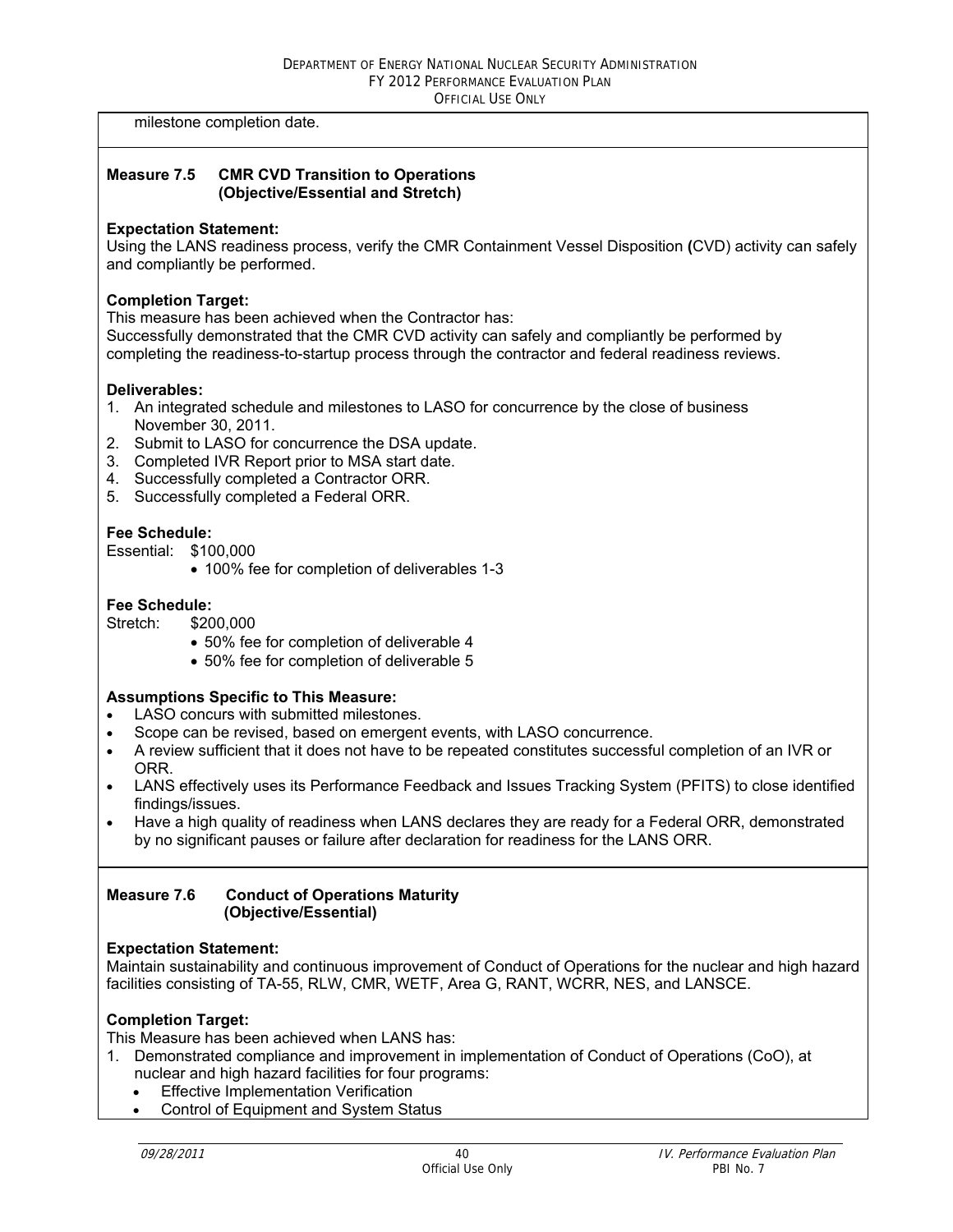- Lockouts and Tagouts
- Procedure Quality and Execution
- 2. Demonstrated greater than 90 % of nuclear facility engineering, operational, procedural, and safety basis issues are self-identified.

#### **Deliverables:**

- 1. Management Assessment (MA) reports showing acceptable performance to CRADS for the above stated programs for each of the following sets of facilities: TA-55, RLW, CMR, WETF, EWMO, LANSCE.
- 2. Summary report or CAS metrics demonstrating greater than 90% of engineering, operational, procedural and safety basis findings identified and reported by LANS personnel, instead of DOE, NNSA, or DNFSB staff.

#### **Fee Schedule:**

Essential: \$250,000

- 20 % fee for demonstrating greater than 98% of issues are self-identified.
- 80% fee paid for demonstrating acceptable performance for the four programs listed at the six facility groups cited (total of 24).
- 60% fee paid for demonstrating acceptable performance for a total of 12 programs.
- Fee to be paid linearly between 60% to 80% for demonstrating acceptable performance between 12 and 24 programs.

#### **Assumptions Specific to This Measure:**

- Management assessment report is deemed acceptable with concurrence from Facility Operations Director, Associate Director Nuclear and High Hazard Operations, and LASO.
- Laboratory effectively uses its Performance Feedback and Issues Tracking System (PFITS) to close identified findings/issues.
- The CRADs will be submitted to LASO for concurrence at least two weeks before the start of the Management Assessment.

#### **Measure 7.7 Improve Worker Safety and Health (Objective/Essential)**

#### **Expectation Statement:**

Assess and improve IH/S Program Implementation.

#### **Completion Target:**

This measure has been achieved when the Contractor has: Performed 10 IH/S Division Program Implementation Reviews and has taken appropriate action.

#### **Deliverables:**

- 1. Evidence of issues identified and managed to resolution through a transparent and fully shared CAS system (PFITS)
- 2. Use of metrics to monitor and support the management and improvement of IH/S program implementation.

#### **Fee Schedule:**

Essential: \$150,000

#### **Assumptions Specific to This Measure:**

- Reviews will be focused on worker safety.
- Federal counterparts will be given sufficient notice so as to allow for shadowing.
- Program review checklists will be developed and used and will focus on implementation of a sample of operational aspects of the program in the field. For example: PPE use, Laser Safety, etc.
- LANS will inform LASO of any review area selection or schedule changes that occur through the year.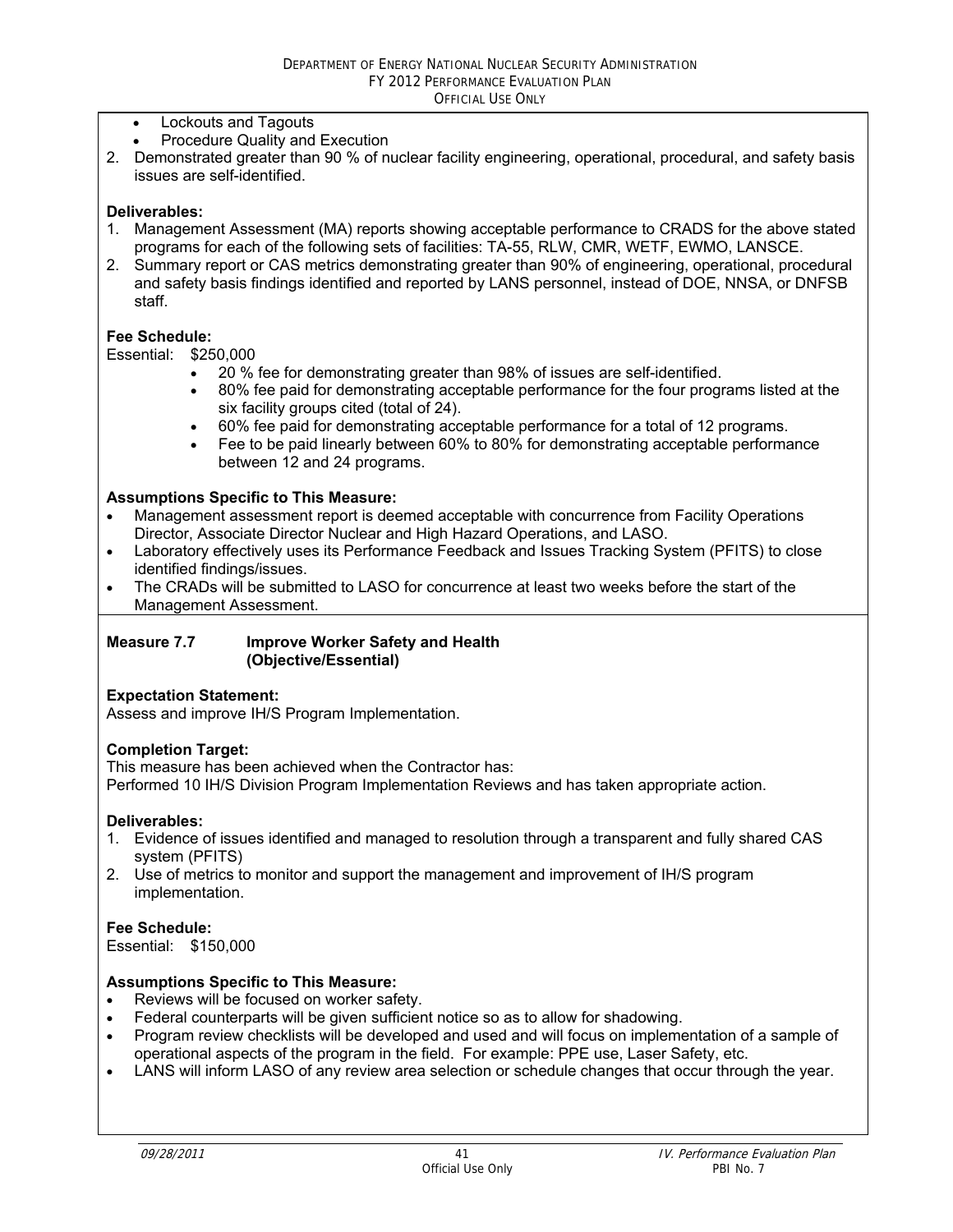#### DEPARTMENT OF ENERGY NATIONAL NUCLEAR SECURITY ADMINISTRATION FY 2012 PERFORMANCE EVALUATION PLAN OFFICIAL USE ONLY

# **SECTION 6**

# **ASSUMPTIONS / TECHNICAL BOUNDARY CONDITIONS**

*List foreseeable impacts to performance.* 

- The NNSA and LANS, LLC will agree within 30 days of receipt of final appropriations, or by mutually agreed to date if under a long-term Continuing Resolution, that the funding is sufficient to accomplish these measures. If by this date, Continuing Resolution funding or final appropriation is less than the President's Budget Request, LANS shall identify any impacts to the FY 2012 PEP measures within 30 calendar days. If interim Continuing Resolution funding is less than the President's Budget Request, LANS shall identify any impacts to the FY 2012 PEP measures within 15 business days following the approval of the Continuing Resolution.
- If LANS cannot meet/complete a PBI because of conditions or events that are outside of LANS' ability to control, the PBI will be renegotiated.
- If no specific due date is referenced with any of the completion elements, the due date of that element is to be September 30, 2012.
- All calculations for determining performance ratings shall be rounded to one tenth of a decimal point.  $(e.g., 88.88 = 88.9)$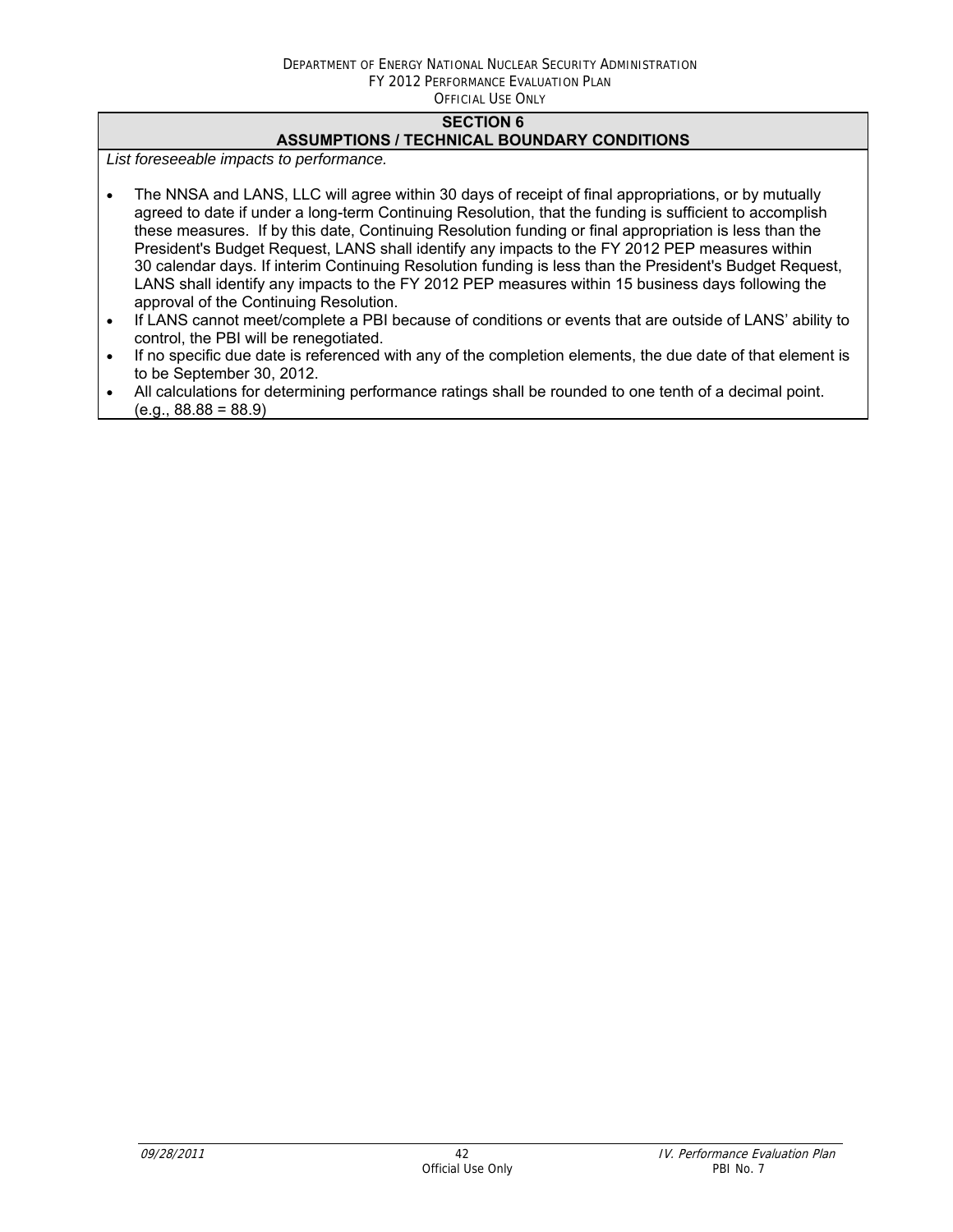# **PBI NO. 8**

**Safeguards and Cyber Security Improvements** 

#### **FY 2012 PERFORMANCE BASED INCENTIVE**

**PBI No. 8** Objective: **Safeguards and Cyber Security Improvements and Emergency Operations**

**Objective Statement:** Execute efficient and effective improvements in physical and cyber security programs. Provide emergency planning and preparedness services to minimize or mitigate the consequences of an emergency incident; to protect the health and safety of workers, the public, and the environment; and ensure national security.

# **SECTION 1 GENERAL INFORMATION**

| <b>Revision Number and Date:</b> | Revision No.: 0 Date: September 28, 2011                    |
|----------------------------------|-------------------------------------------------------------|
| Maximum Available Incentive Fee: | $$1,650,000$ (Essential) + \$350,000(Stretch) = \$2,000,000 |
| Duration:                        | Annual                                                      |
| Fee Payment Type:                | Completion                                                  |
| Principal LANS Owner:            | M. Lansing, T. Harper                                       |
| Principal COR:                   | J. Griego                                                   |

# **SECTION 2 LINKAGE TO NNSA and LANS GOALS**

Activities in this PBI are tied to the following NNSA and LANS Strategic Goals:

# **Modernize the NNSA Infrastructure; Drive an Integrated and Effective Enterprise; Safe Secure Workplace; and Information Security**

# **SECTION 3 PERFORMANCE REQUIREMENTS**

**GATEWAYS:** *(Describe Gateways (if applicable) that must be completed before fee can be paid.)*  In order to earn any incentive fee in Operations Objective/Stretch measures, the following two gateways must be met:

1. Earn ≥80% total Objective/Essential fee in the aggregate fee area of Operations.

2. Earn an adjectival rating of at least "Very Good" in the Essential Operations Subjective measures.

# **SECTION 4 INDEX OF PERFORMANCE MEASURES**

|                                |                                                                                                             | <b>Allocated</b><br>Fee | Fee Type<br>E or S |
|--------------------------------|-------------------------------------------------------------------------------------------------------------|-------------------------|--------------------|
| Measure 8.1                    | <b>Security and Safeguards</b>                                                                              |                         |                    |
| Measure 8.1.1<br>Measure 8.1.2 | <b>Transition of the NMSSUP II to Operations</b><br><b>Protective Force Training Facility Modernization</b> | \$300,000<br>\$200,000  | Е<br>E             |
| Measure 8.1.3                  | <b>Improved Active Shooter Response Capability</b>                                                          | \$100,000               | S                  |
| Measure 8.2                    | <b>Emergency Operations</b>                                                                                 |                         |                    |
| Measure 8.2.1                  | <b>LANS Emergency Accountability System</b>                                                                 | \$100,000               | Е                  |
| Measure 8.2.2                  | <b>EOC Information System Improvements</b>                                                                  | \$300,000               | Е                  |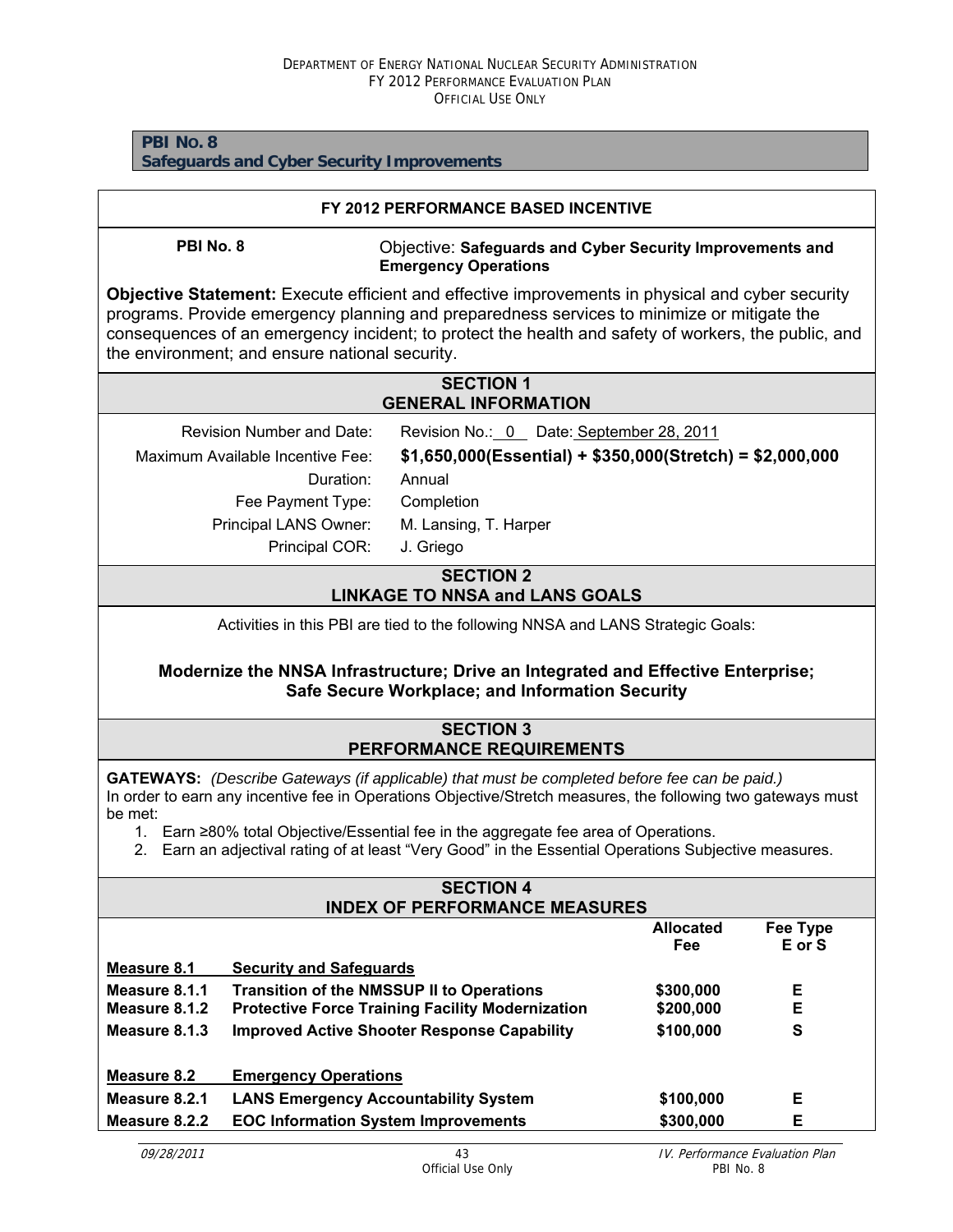| Measure 8.2.3 | <b>EOC Facility Improvements</b>        | \$100,000 | Е  |  |
|---------------|-----------------------------------------|-----------|----|--|
| Measure 8.3   | <b>Information Systems and Security</b> |           |    |  |
| Measure 8.3.1 | <b>Vulnerability Management</b>         | \$300,000 | E. |  |
|               |                                         | \$250,000 | S  |  |
| Measure 8.3.2 | <b>Risk Management Framework</b>        | \$200,000 | Е  |  |
| Measure 8.3.3 | <b>Cyber Security Profile</b>           | \$150,000 | Е  |  |
|               |                                         |           |    |  |

#### **SECTION 5 PERFORMANCE MEASURES**

*List associated performance measures, expectations, targets, and fee schedules for FY 2012.* 

# **Measure 8.1 Security and Safeguards**

#### **Measure 8.1.1 Transition of the NMSSUP II Project to Operations (Objective/Essential)**

#### **Expectation Statement:**

ADSS will transition the completed project into ADSS operations as the "owner/user" LANS organization.

#### **Completion Target:**

This measure has been achieved when the Contractor has:

- 1. Assumed operational responsibility for NMSSUP II facilities/systems.
- 2. Secured NNSA/LASO approval to operate project-delivered infrastructure and security systems to protect TA-55 assets by providing a "highly effective security system."
- 3. Reduction of SPO 1 Compensatory Posts.

#### **Deliverables:** (Optional)

- 1. Completed associated Management Self Assessment (MSA) Reports.
- 2. (NMSSUP II) NNSA/LASO Memo indicating permission to operate.
- 3. Post/patrol sheets provided on a quarterly basis that indicate reduction or elimination of SPO 1 Compensatory Posts.

#### **Fee Schedule:**

Essential : \$300,000

100% of fee will be earned for successful operations of the NMSSUP II Project.

#### **Assumptions Specific to This Measure:**

 Construction Project delays that impact ADSS' ability to control/conduct transition activities may serve to extend deliverable expectations based on a mutual LASO/SS-ADSS agreement.

#### **Measure 8.1.2 Protective Force Training Facility Modernization (Objective/Essential)**

#### **Expectation Statement:**

ADSS will modernize protective force training capabilities through design, construction, and transition into operations of two training facilities.

#### **Completion Target:**

This measure has been achieved when the Contractor has:

- 1. Assumed operational responsibility for the Indoor Firing Range and completed an initial protective force qualification course of fire using the facility within 60 days of beneficial occupancy.
- Secured a LASO funding determination (including preliminary design) for the Outdoor Firing Range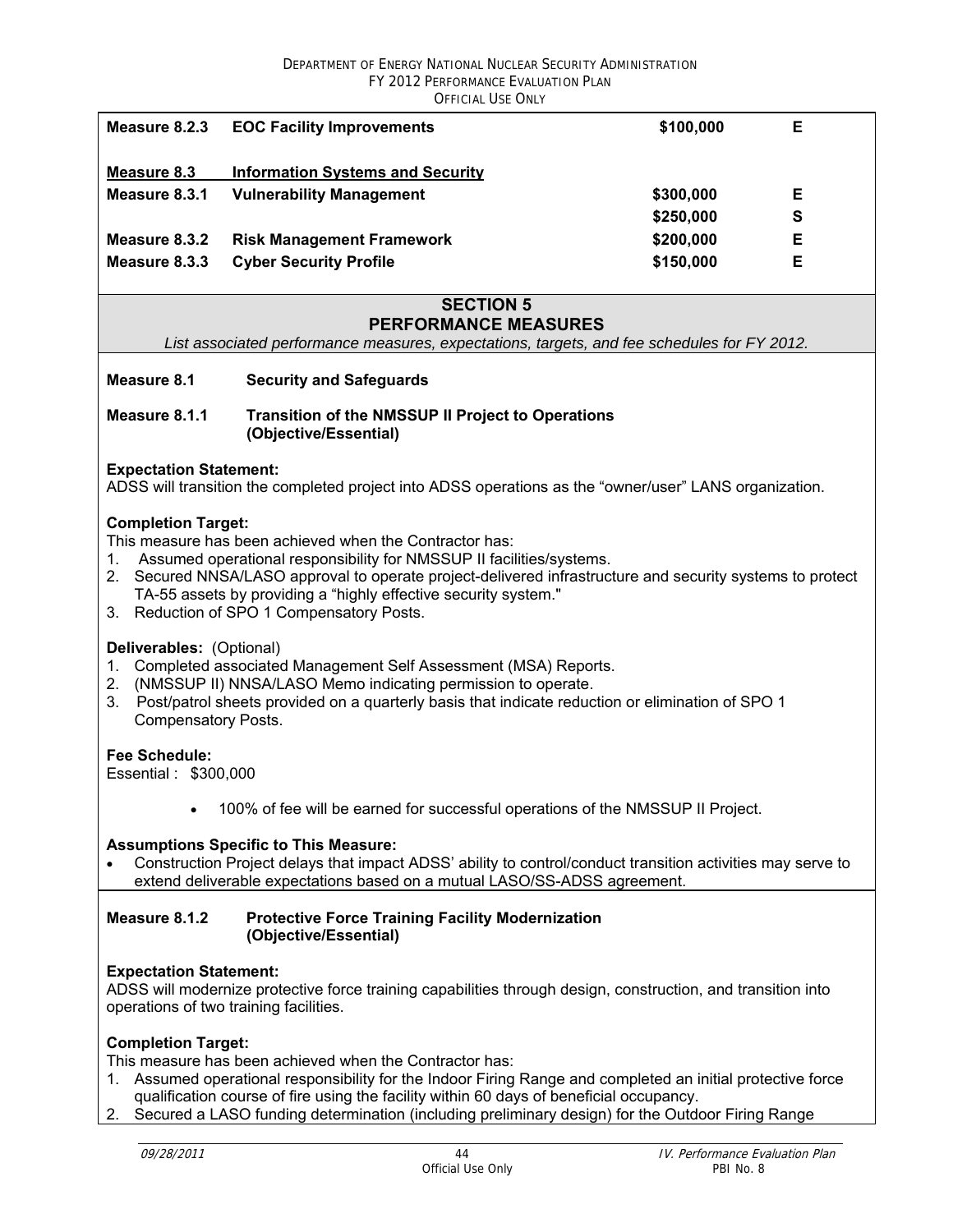#### project.

#### **Deliverables:**

- 1. Documentation of indoor firing range qualifications.
- 2. Documentation of the Outdoor Firing Range funding determination.

#### **Fee Schedule:**

Essential : \$200,000

- 50% of fee will be earned for completion of the initial protective force qualification course in the Indoor Firing Range.
- 50% of fee will be earned for securing a LANS/LASO funding determination and design for the Outdoor Firing Range project

#### $\bullet$ **Assumptions Specific to This Measure:**

 Indoor firing range construction project schedule will be evaluated during the third fiscal quarter/2012 - and an alternative completion target maybe submitted by ADSS no later than August 1, 2012 for LASO consideration.

#### **Measure 8.1.3 Improved Active Shooter Response Capability (Objective/Stretch)**

#### **Expectation Statement:**

Achieve improved capability to respond to site active shooter emergencies.

#### **Completion Target:**

This measure has been achieved when LASO/SS confirms the Contractor has conducted a least two additional table-top exercises with LANL, LASO, county, state and federal law enforcement and first responder agencies, and completed one full-scale exercise involving these same organizations/agencies.

#### **Deliverables:**

- 1. Meeting summaries and attendance rosters from the table-top exercises.
- 2. After-action reports from the full scale exercise.

#### **Fee Schedule:**

Stretch : \$100,000

- 20% of fee will be earned for delivery of the modified VAR/SSSP that includes the results of all related analytical data.
- 80% of fee will be earned for completion of related performance test results validating efficiencies can be achieved.

#### **Assumptions Specific to This Measure:**

 Construction Project delays that impact ADSS' ability to control/conduct validation/verification activities may serve to extend deliverable expectations based on a mutual LASO/SS-ADSS agreement.

#### **Measure 8.2 Emergency Operations**

#### **Measure 8.2.1 LANS Emergency Accountability System (Objective/Essential)**

#### **Expectation Statement:**

Develop and execute a project plan to acquire and implement Laboratory personnel accountability system used during site emergencies.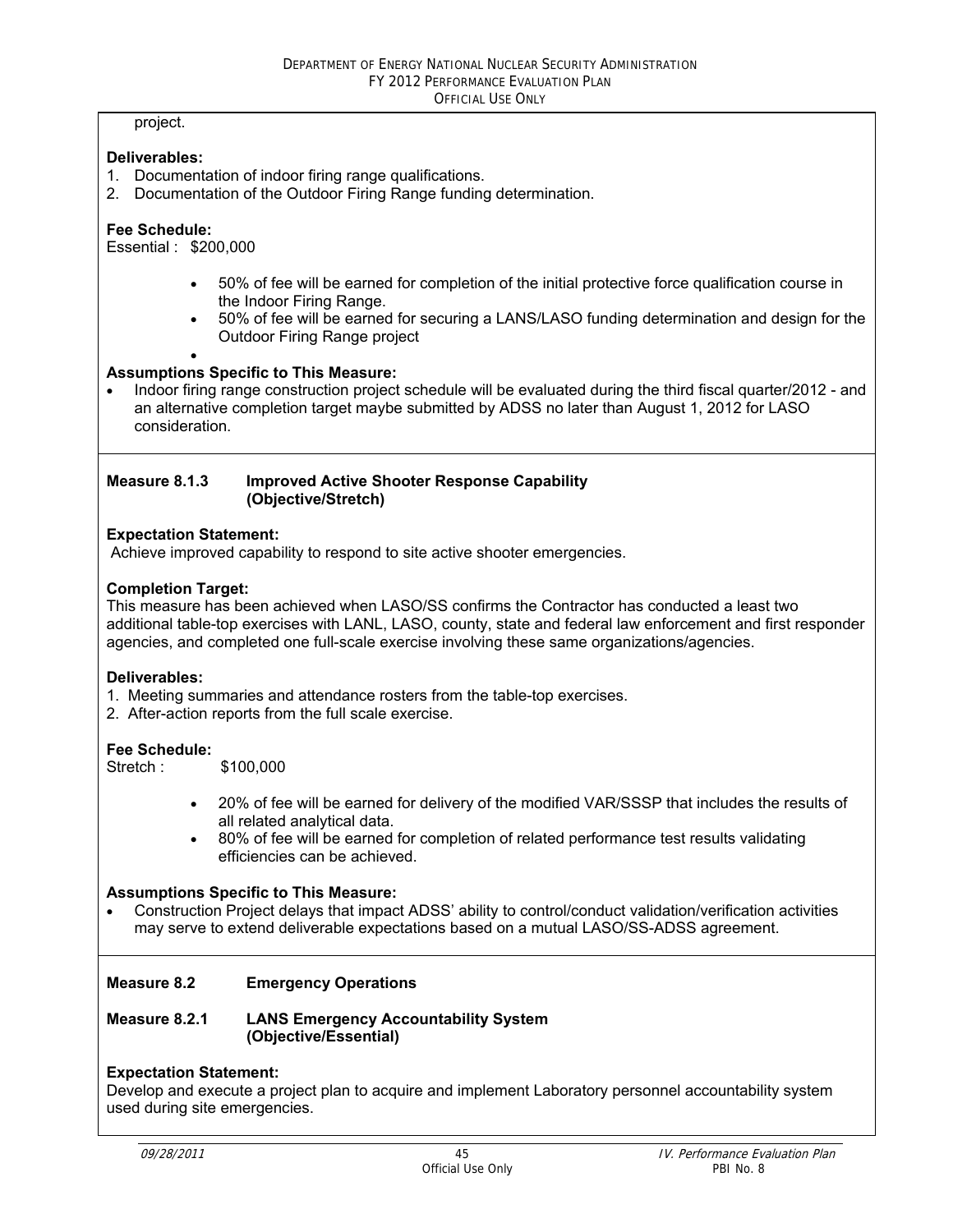#### **Completion Target:**

This measure has been achieved when the Contractor has:

- 1. Provided LASO a project plan and schedule that outlines associated milestones necessary to implement an effective capability to account for personnel on site during emergency situations.
- 2. Executed the project plan according to schedule.
- 3. Performed a field exercise that validates the system works as designed.

#### **Deliverables:**

- 1. Accountability System project plan.
- 2. Milestone completion documentation.
- 3. Exercise test results.

#### **Fee Schedule:**

Essential: \$100,000

#### **Measure 8.2.2 EOC Information System Improvements (Objective/Essential)**

#### **Expectation Statement:**

Improvement and utilization of communication systems of emergency information during Laboratory incidents/events.

#### **Completion Target:**

This measure has been achieved when the Contractor has:

- 1. Completed the following equipment, process and/or system upgrades related to communication/management of emergency information.
	- a. Implement the following communication enhancements:
		- i. Provide LASO connectivity to the "LANL Update Line".
		- ii. Emergency Response Organization call-out for emergency notifications/EOC activations including LASO management.
		- iii. Evaluate EOC Public Address System and apply enhancements/corrections to improve clarity and volume of transmissions from the Primary and the field.
	- b. Establish a Senior Executive Emergency Management Committee work area within the EOC facility that provides the following capabilities:
		- i. Work stations.
		- ii. Computers with WebEOC access.
		- iii. Communication equipment, including phones, radio feed from the field, and web-EOC for connectivity with primary EOC.
		- iv. Senior management reference and connectivity materials.
	- c. Develop/revise necessary internal processes/procedures necessary to establish and maintain EOC internal/external communications.
- 2. Expand the current capabilities of the LANL WebEOC in order to move towards a fully electronic submittal, tracking and distribution system:
	- a. Provide WebEOC updates to include:
	- EOC Action Items
	- Notification reports
	- Maps
	- Depiction or equivalent modeling program
	- EALs
	- Resources on scene
	- Access by LASO and DOE HQ EOC for monitoring
- 3. Expand site video coverage and use.
- 4. Substantial improvement and utilization of information technology, video and radio communications used during emergency Laboratory incidents/evident.
	- a. Develop a project plan that provides mobile/fixed EOC cameras and wireless transmission of remote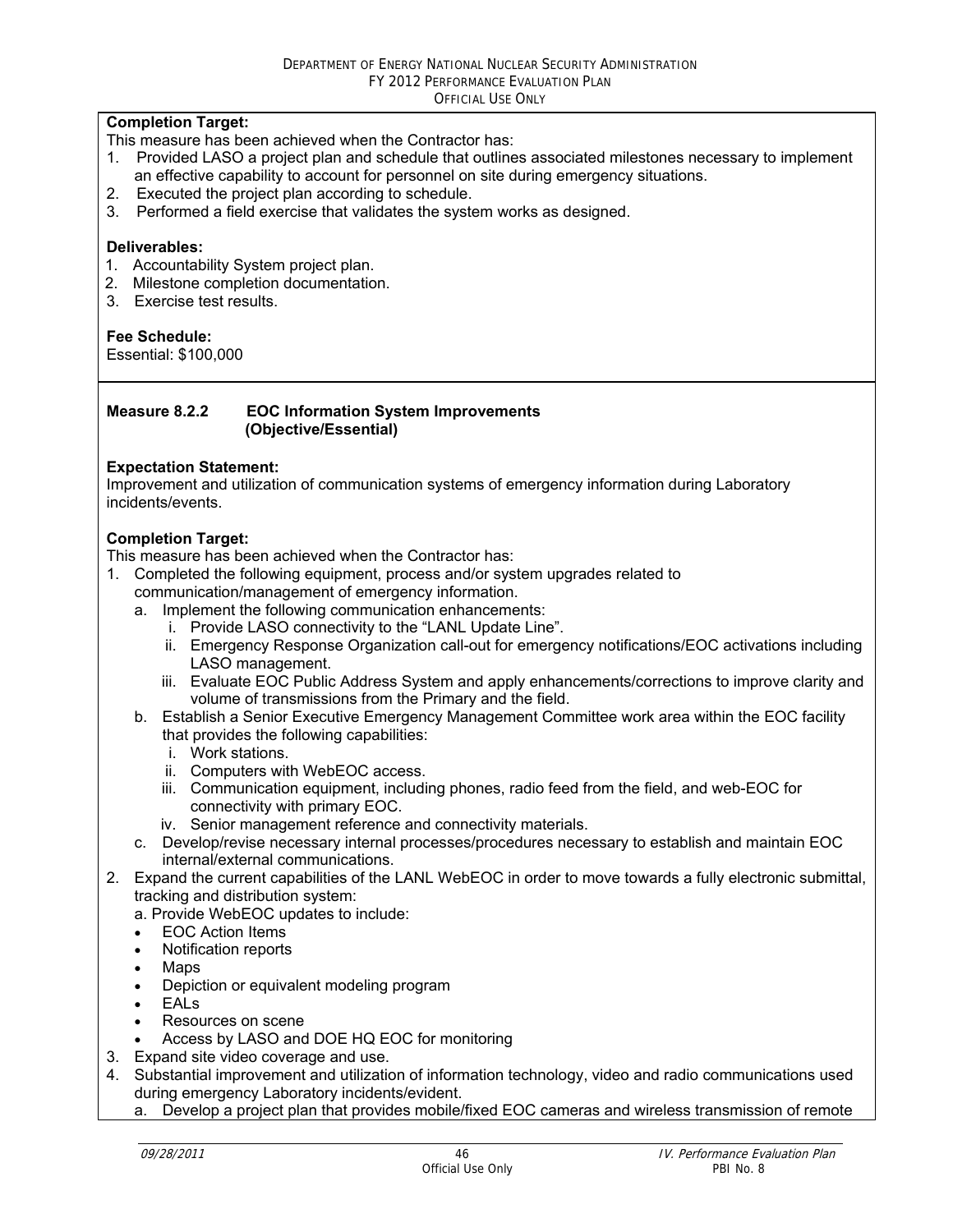LANL locations and incident scene video signals to EOC radio room, EOC primary room, LASO building, and DOE HQ.

- b. Complete a LANS Trunked Radio System needs analysis/project plan that integrates the needs of LANLS and Los Alamos County emergency response organizations.
- c. Complete a phone system upgrade analysis.

#### **Deliverables:**

- 1. EOC exercise performance report that validates performance improvement objectives has been met.
- 2. WebEOC screen shots that display the additional data sets.
- 3. Demonstrate the site video coverage expansion and phone/communications systems improvements via use in EOC exercise scenarios.
- 4. Project plan and schedule for fixed/mobile cameras, wireless networking, based on the feasibility study. Trunked radio system needs analysis, project plan, and schedule.

#### **Fee Schedule:**

Essential: \$300,000

#### **Assumptions Specific to This Measure:**

- Select remote access shall be considered for LANS, LASO, and DOE Headquarters users and be further defined by signed agreement between LANS and LASO before December 22, 2011.
- Radio communication evaluation and purchase plans shall be coordinated both with the LANL Emergency Management, ProForce and the Los Alamos Fire Department.

#### **Measure 8.2.3 EOC Facility Improvements (Objective/Essential)**

#### **Expectation Statement:**

Full confidence in the utilization of primary Emergency Operations Center equipment (ex. ventilation, UPS).

#### **Completion Target:**

This measure has been achieved when the Contractor has:

- 1. Completed and issued an Emergency Operations Facility Systems Requirements Evaluation Report that defines primary facility needs in terms of the following:
	- a. Ventilation and filtration systems
	- b. Uninterruptible Power Supplies and back-up generator(s)
	- c. Potable water system
- 2. Conduct a system evaluation that baselines the current facility configuration capabilities to meet the requirements established in the Requirement Evaluation Report. Develop a corrective action plan to address any gaps noted in the requirements evaluation report.

#### **Deliverables:**

- 1. Completion and issuance of an Emergency Operations Facility Requirements Evaluation Report required to properly supporting the emergency operations at the EOC.
- 2. A corrective action plan noting how any necessary improvements will be accomplished.

#### **Fee Schedule:**

Essential: \$100,000

#### **Assumptions Specific to This Measure:**

- All evaluation reports and corrective action plans shall be reviewed by LASO.
- Drills conducted in FY12 will be within the capabilities of the current facility configuration(s) and may not fully meet the requirements stated in the Evaluation Report pending the resolution of the corrective action plan.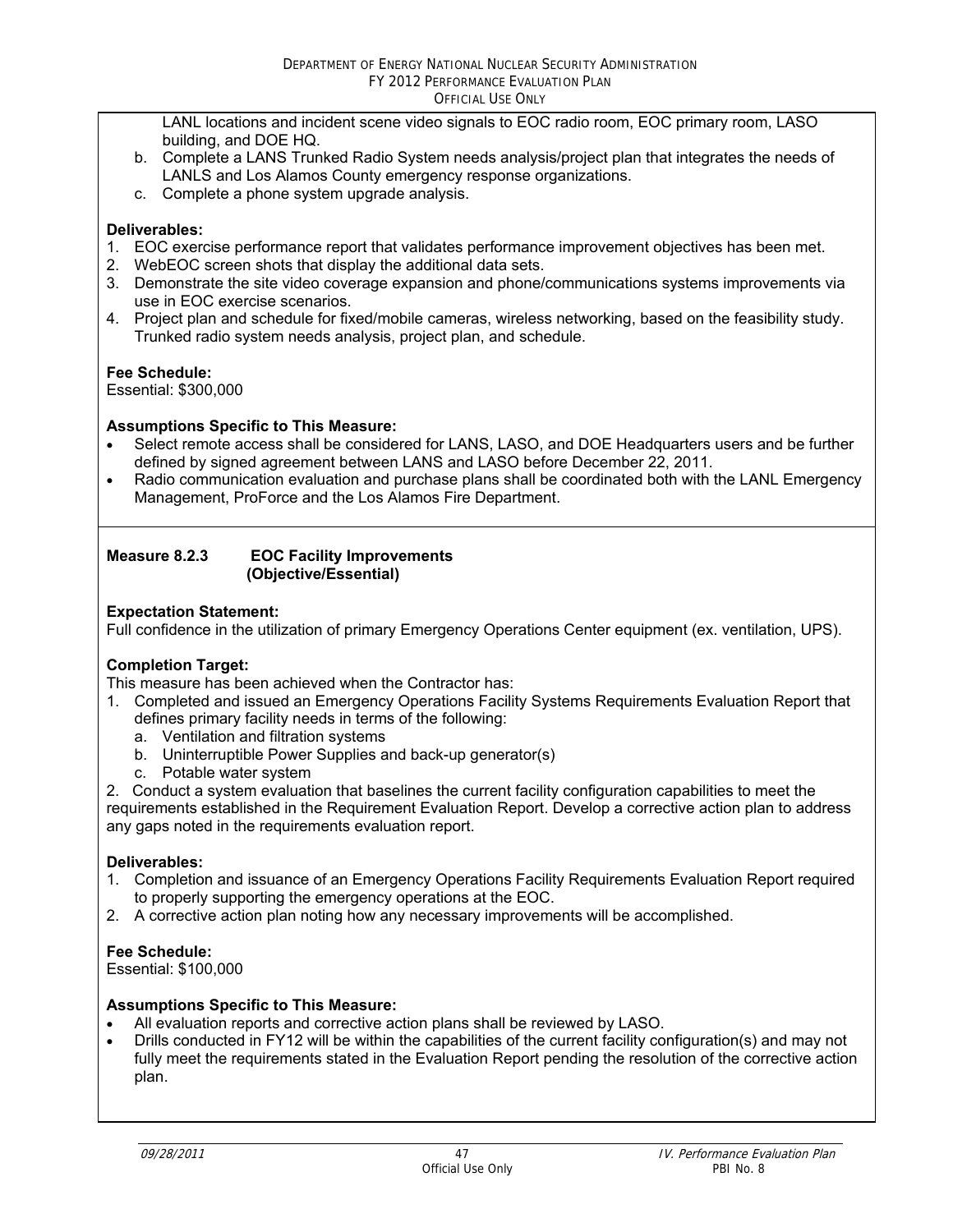#### **Measure 8.3 Information Systems and Security**

#### **Measure 8.3.1 Vulnerability Management (Objective/Essential/Stretch)**

#### **Expectation Statement:**

Continued progress in integrating patching and host based monitoring with CPAT network monitoring to improve the Vulnerability Management of Windows workstations. Advance the Continuous Monitoring efforts and the Patching Implementation developed in 2011.

#### **Completion Target:**

This measure has been achieved when the Contractor has:

Essential:

- 1. Baselined scoring for the Continuous Monitoring system with all desired scoring elements correctly configured and weighted. Determined scoring ranges and appropriate action. i.e. if baseline is 100, determine what scoring ranges constitute CPAT low, medium, high, or blocking vulnerability reporting.
- 2. Executed the Project Plan developed in the LANL LIMTS 2010-5076 Corrective Action Plan (Milestone 7 Submit a Project Plan to Include Dates for Implementation or Request a Variance for all classified Systems).
- 3. Operate the Continuous Monitoring system and maintain content based on NIST National Vulnerability Database/National Checklist Program for Unclassified systems. Review Continuous Monitoring data looking for trends that might be addressed by central services as an aid to deployed unclassified system administrators.
- 4. Developed and Maintained Windows OS content based on NIST National Vulnerability Database/National Checklist Program for unclassified systems.
- 5. Developed clients and content for RedHat and Macintosh OS platforms based on NIST National Vulnerability Database/National Checklist Program or alternate sources like The Center for Internet Security for classified systems.

Stretch:

- 6. Operate the Continuous Monitoring system and maintain content based on NIST National Vulnerability Database/National Checklist Program for classified systems. Review Continuous Monitoring data looking for trends that might be addressed by central services as an aid to deployed classified system administrators.
- 7. Developed and Maintained Windows OS content based on NIST National Vulnerability Database/National Checklist Program for classified systems.
- 8. Developed clients and content for RedHat and Macintosh OS platforms based on NIST National Vulnerability Database/National Checklist Program or alternate sources like The Center for Internet Security for classified systems.
- 9. When initiated, facilitate LASO's transition to LANL's system.

#### **Deliverables:**

Essential:

- 1. Provide data feeds to CPAT for action by the end of Q1.
- 2. Provide quarterly evidence as determined in LANL LIMTS 2010-5076 Corrective Action Plan (Milestone 7 Project Plan) within 30 days of the end of each quarter.
- 3. Publish a Continuous Monitoring SOP for unclassified systems by the end of Q3 documenting the sustained efforts initiated in LANL LIMTS 2010-5076 Corrective Action Plan (Milestone 7 - Submit an acceptable Project Plan to Include Dates for Implementation or Request a Variance for all Classified Systems).:
	- a. (Formalize Monitoring for Vulnerabilities, Remediations, and Threats)
	- b. (Review/Identify all assets owned by organizations that prohibit automatic patching and document alternative process)
	- c. (Identify and document assets that do not have agents installed).
- 4. By the end of Q3, report on Tier IV changes to National Checklist Program showing how the changes will be integrated into LANL Continuous Monitoring for unclassified systems.
- 5. Initial implementation of new un-classified RedHat and Macintosh OS clients and content by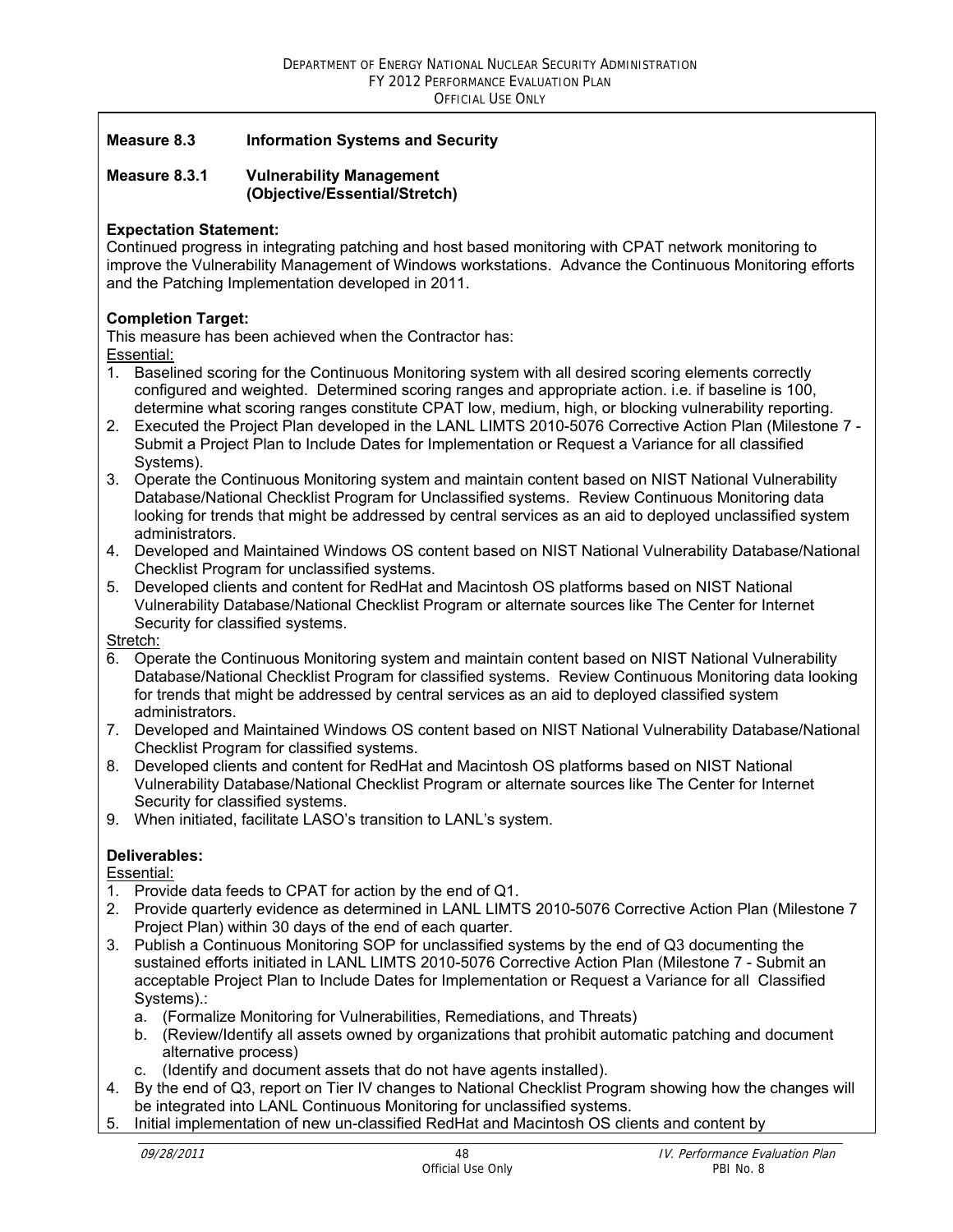#### September 30, 2012.

Stretch:

- 6. Publish a Continuous Monitoring SOP for classified systems by the end of Q2 documenting the sustained efforts initiated in LANL LIMTS 2010-5076 Corrective Action Plan (Milestone 7 Project Plan):
	- a. (Formalize Monitoring for Vulnerabilities, Remediations, and Threats)
	- b. (Review/Identify all assets owned by organizations that prohibit automatic patching and document alternative process)
	- c. (Identify and document assets that do not have agents installed).
- 7. By the end of Q3, report on Tier IV changes to National Checklist Program showing how the changes will be integrated into LANL Continuous Monitoring for classified systems.
- 8. Initial implementation of new classified RedHat and Macintosh OS clients and content by September 30, 2012.

#### **Fee Schedule:**

Essential: \$300,000

• Fee earned upon completion of targets 1-5

Stretch: \$250,000 (contingent upon achievement of targets 1-5)

• Fee earned upon completion of targets 6-9

#### **Assumptions Specific to This Measure:**

- Completion of Targets 7 and 8 is dependent upon completion of Targets 4 and 5.
- Completion of Target 8 is dependent upon completion of Target 6.
- If target 9 is included in NNSA HQ Multi-Site for CIO initiatives a change control will be processed to be deleted from this measure.

#### **Measure 8.3.2 Risk Management Framework Objective/Essential**

#### **Expectation Statement:**

Demonstrate the effectiveness of the cyber security program as represented by the development and implementation of a Risk Management Approach to cyber security.

#### **Completion Target:**

This measure has been achieved when the Contractor has:

- 1. Developed and received LASO approval for a Risk Management Framework.
- 2. Developed an Implementation Plan for the Risk Management Framework.
- 3. Completed FY12 deliverables, as described in the RMF Implementation Plan.
- 4. Demonstrated LANS/LASO teamwork, transparency, and common data/metrics.

#### **Deliverables:**

- 1. Initial LASO approval of LANS Risk Management Framework by the end of Q1.
- 2. Completed Implementation Plan for Risk Management Framework by January 31, 2012.
- 3. Completion of scheduled FY12 deliverables per the RMF Implementation Plan.
- 4. Demonstrated teamwork and effective communication.
- 5. Timely notifications on all significant cyber/IT issues.

#### **Fee Schedule:**

Essential: \$200,000

- 25% of allocated fee will be paid upon completion of Target 1
- 25% of allocated fee will be paid upon completion of Target 2
- 50% of allocated fee will be paid upon completion of all FY 2012 deliverables in Target 3.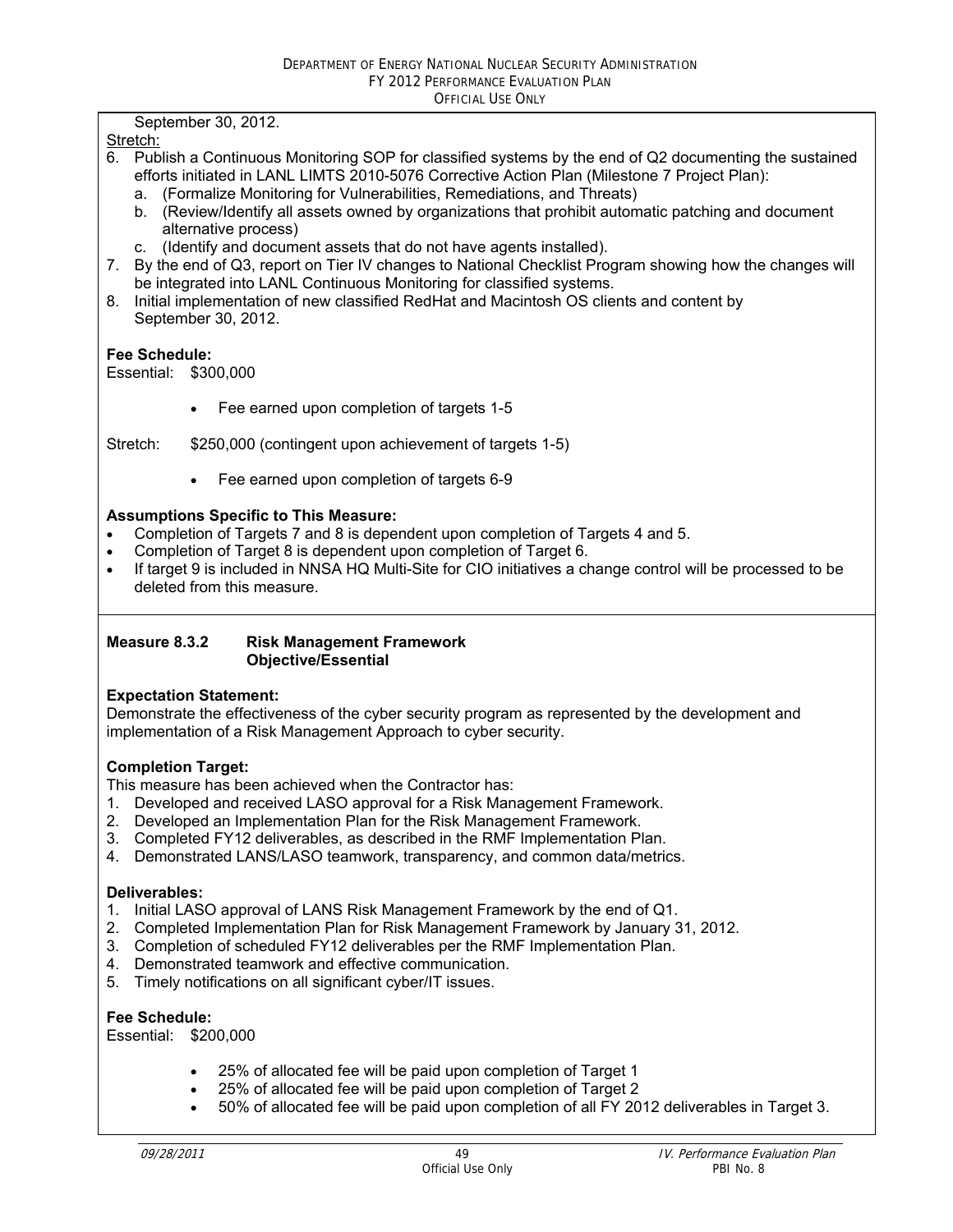#### **Assumptions**:

 RMF will be developed using applicable federal laws, executive orders, and other directives (ie. NIST standards, CNSS, etc.)

#### **Measure 8.3.3 Cyber Security Profile (Objective/Essential)**

#### **Expectation Statement:**

Demonstrate continuous improvement in Cyber Security Profile

#### **Completion Target:**

This measure has been achieved when the Contractor has:

Demonstrated compliance in the implementation of least privilege principle, configuration management and patch management in the Cyber Security Profile.

#### **Deliverables:**

- 1. By June 30, 2012, LANS shall demonstrate that it has implemented the Least privilege principle, consistent with NNSA policy, such that each user with Privileged User status has been evaluated by a defined process involving line management and cyber security representatives and has been determined to have a legitimate need for Privileged User status on systems accredited by the DAA and has received appropriate training for a Privileged User.
- 2. By March 31, 2012 LANS shall have demonstrated effective implementation of a NAP 14.1-C compliant configuration Management Policy through a joint LASO and LANS assessment of 50% of the High and Moderate Consequence of Loss categorization. An assessment checklist will be developed that includes the outcomes that should be accomplished with a compliant policy. By August 31, 2012 LANS shall demonstrate implementation through the joint assessment process for the remainder of High and Moderate systems.
- 3. By March 31, 2012 LANS shall have demonstrated implementation of a NAP 14.1C compliant Vulnerability Management policy through a joint LASO and LANS assessment of 50% of the High and Moderate Consequence of Loss categorization. An assessment checklist will be developed that includes the outcomes that should be accomplished with a compliant policy. By August 31, 2012 LANS shall demonstrate implementation through the joint assessment process for the remainder of High and Moderate systems.

#### **Fee Schedule:**

Essential: \$150,000

- \$50,000 fee earned upon completion of Deliverable1
- $\bullet$  \$50,000 fee earned upon completion of Deliverable 2
- \$50,000 fee earned upon completion of Deliverable 3

# **SECTION 6 ASSUMPTIONS / TECHNICAL BOUNDARY CONDITIONS**

*List foreseeable impacts to performance.*

- The NNSA and LANS, LLC will agree within 30 days of receipt of final appropriations, or by mutually agreed to date if under a long-term Continuing Resolution, that the funding is sufficient to accomplish these measures. If by this date, Continuing Resolution funding or final appropriation is less than the President's Budget Request, LANS shall identify any impacts to the FY 2012 PEP measures within 30 calendar days. If interim Continuing Resolution funding is less than the President's Budget Request, LANS shall identify any impacts to the FY 2012 PEP measures within 15 business days following the approval of the Continuing Resolution.
- If LANS cannot meet/complete a PBI because of conditions or events that are outside of LANS' ability to control, the PBI will be renegotiated.
- If no specific due date is referenced with any of the completion elements, the due date of that element is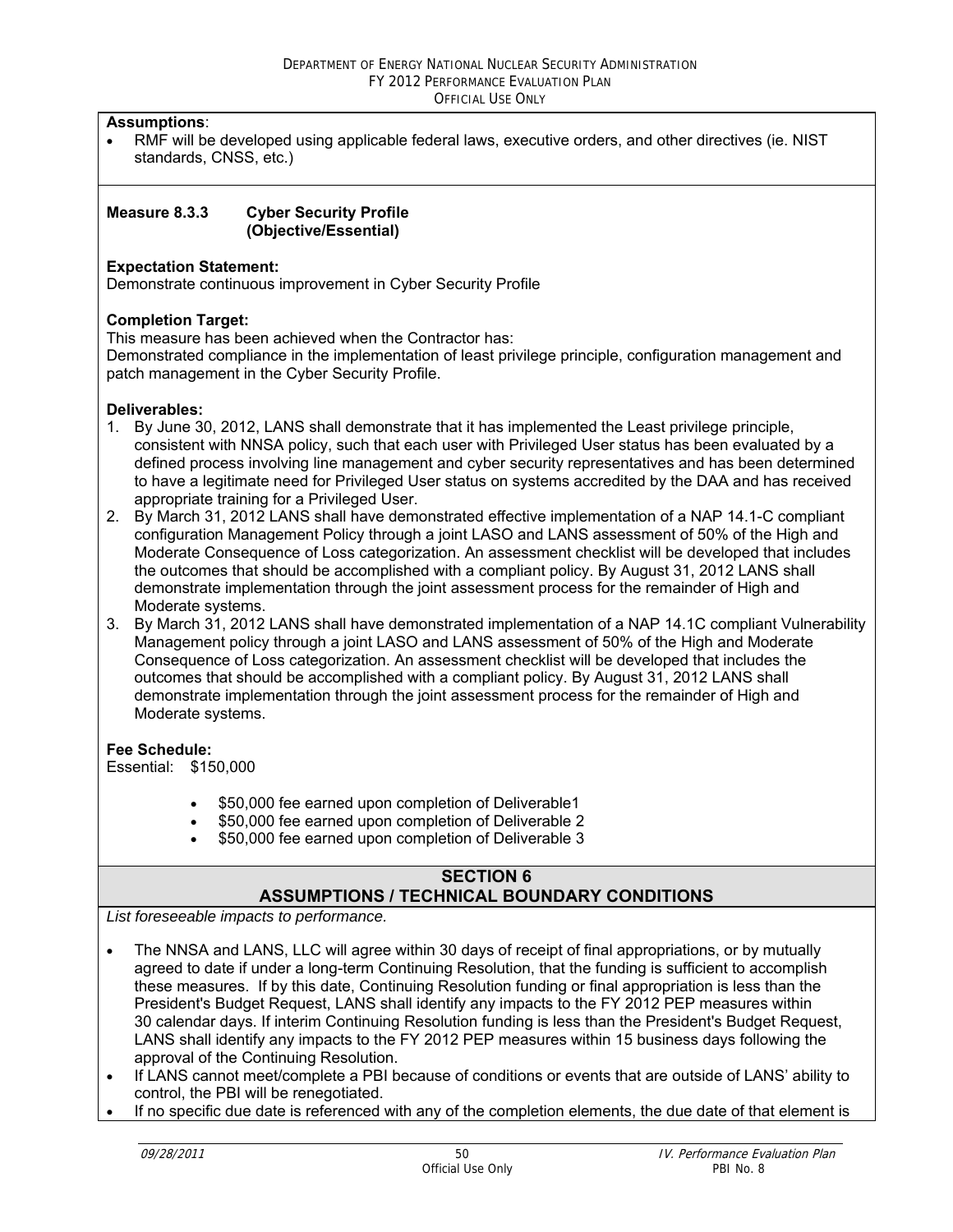to be September 30, 2012.

 All calculations for determining performance ratings shall be rounded to one tenth of a decimal point.  $(e.g., 88.88 = 88.9)$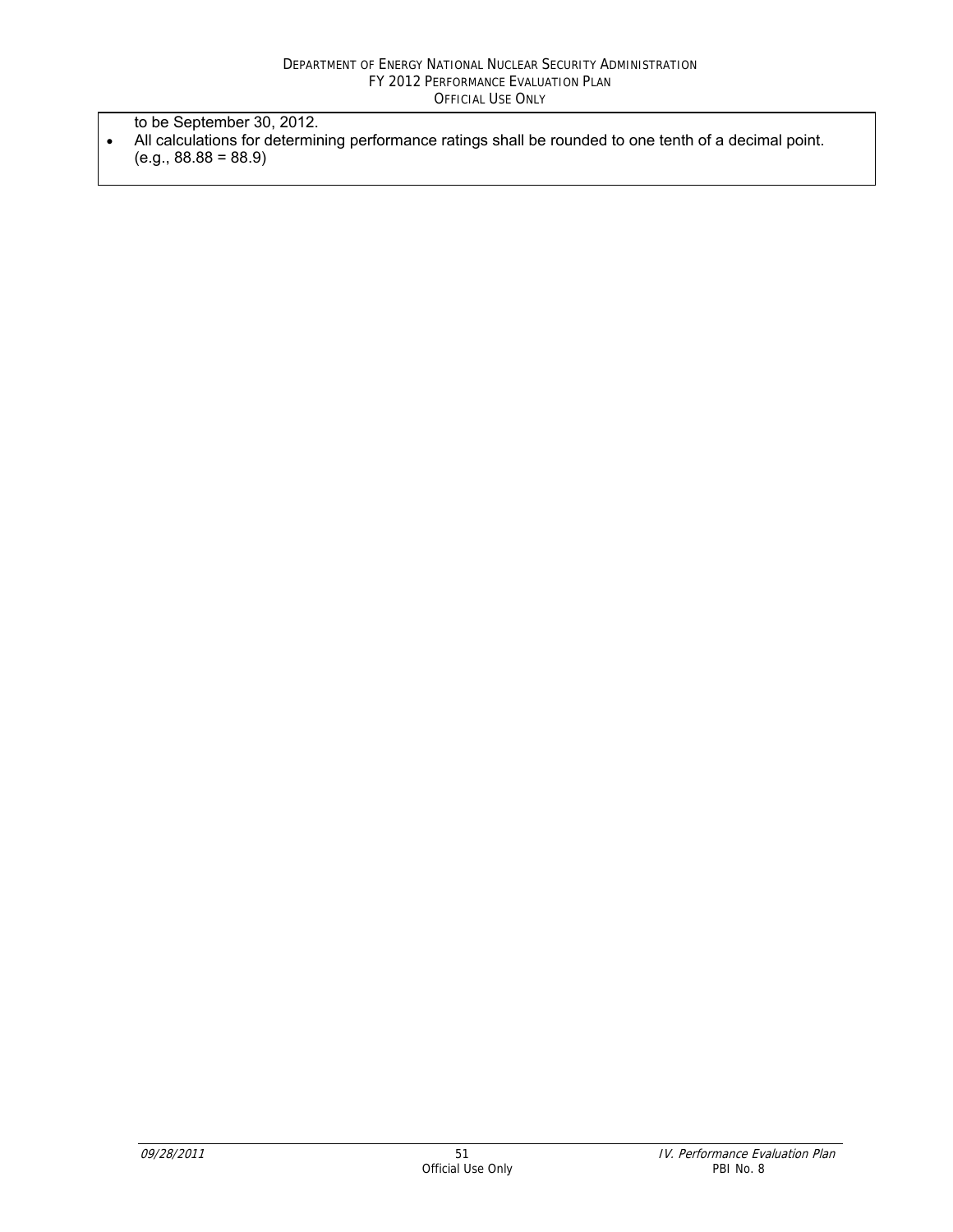**PBI NO. 9** 

#### **FY 2012 PERFORMANCE BASED INCENTIVE**

**PBI No. 9** Objective: **Excellence in Scientific and Programmatic Pursuits** 

**Objective Statement:** Ensure highly effective leadership, integration, and excellence in performance and planning of science and programs at the Los Alamos National Laboratory in support of DOE and the National Security Enterprise.

# **SECTION 1 GENERAL INFORMATION**  Revision Number and Date: Revision No.: 0 Date: September 28, 2011 Maximum Available Incentive Fee: **\$4,488,400 (Essential)**  Duration: Annual Fee Payment Type: Completion Principal LANS Owner: B. Knapp, T. Wallace, A. Bishop Principal COR: J. Griego **SECTION 2**

# **LINKAGE TO NNSA and LANS GOALS**

Activities in this PBI are tied to the following NNSA and LANS Strategic Goals:

**Manage the Nuclear Weapons Stockpile; Modernize the NNSA Infrastructure; Reduce Nuclear Dangers; Strengthen the ST&E Base; Drive an Integrated and Effective Enterprise; Nuclear Deterrence; Future Weapons Complex; National Security Science; Energy Security; Safe, Secure Workplace; Environmental Stewardship; Performance-Based Management; Business Excellence; and Successful Workforce** 

# **SECTION 3 PERFORMANCE REQUIREMENTS**

**GATEWAYS:** *(Describe Gateways (if applicable) that must be completed before fee can be paid.)* 

In order to earn any incentive fee in Program Subjective/Stretch measures, the following two gateways must be met:

- 1. Earn ≥80% total Subjective/Essential fee in the aggregate fee area of Program.
- 2. Earn an adjectival rating of at least "Very Good" in the Essential Program Subjective measures.

# **SECTION 4 INDEX OF PERFORMANCE MEASURES**

|             |                                                | <b>Allocated</b><br><b>Fee</b> | Fee Type<br>E or S |                   |
|-------------|------------------------------------------------|--------------------------------|--------------------|-------------------|
| Measure 9   | <b>Excellence in Scientific</b>                |                                |                    |                   |
|             | and Programmatic Pursuits                      | \$4,488,400                    | Е                  | <b>Subjective</b> |
| Measure 9.1 | <b>Progress on Peg Posts</b>                   |                                |                    |                   |
| Measure 9.2 | <b>Performance of Defense Program Missions</b> |                                |                    |                   |
| Measure 9.3 | <b>Center of Pu Excellence</b>                 |                                |                    |                   |
| Measure 9.4 | Intelligence and Counterintelligence Programs  |                                |                    |                   |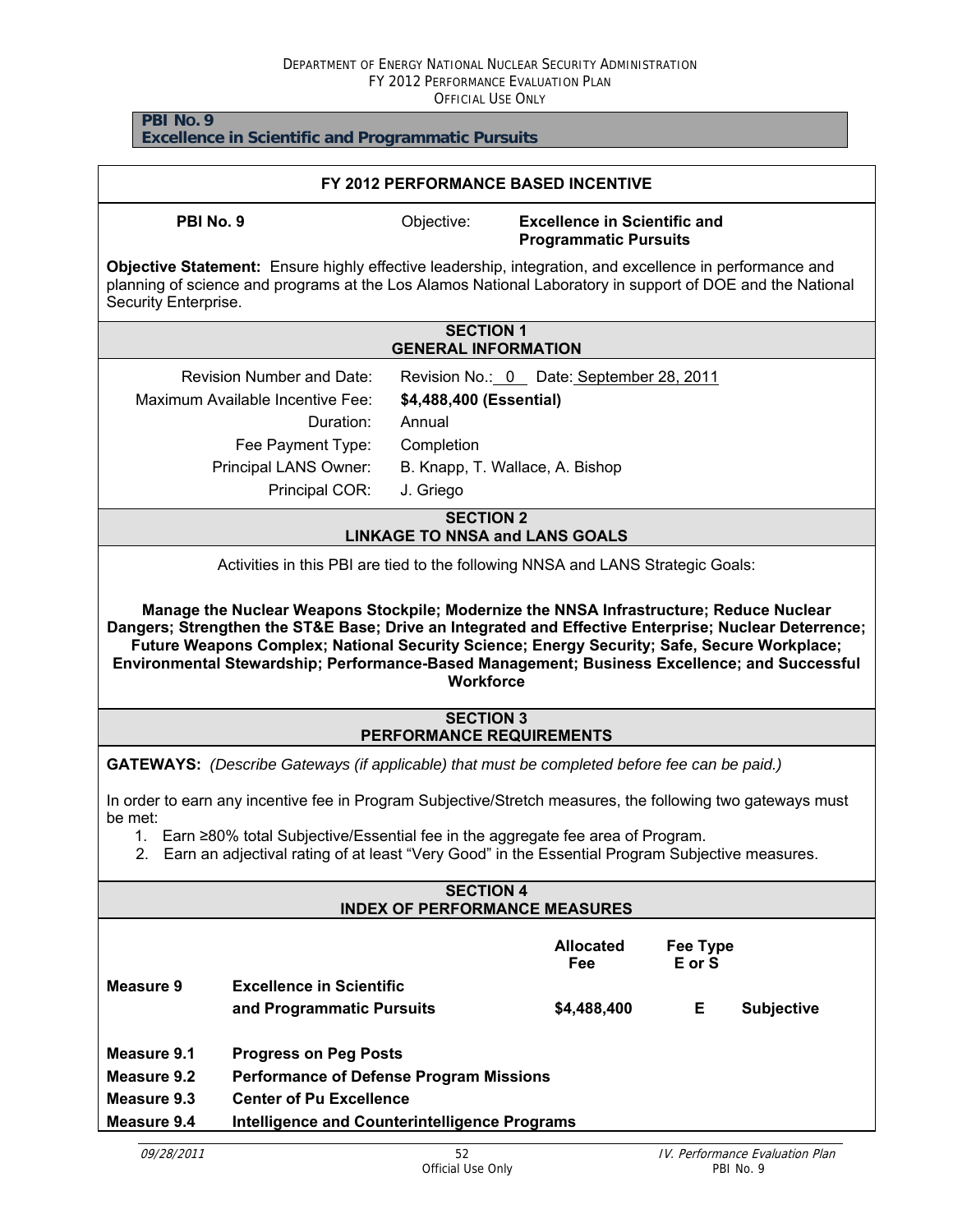- **Measure 9.5 Emergency Response Programs**
- **Measure 9.6 Nonproliferation Mission Delivery**
- **Measure 9.7 National Security Science Laboratory**
- **Measure 9.8 Energy Security**
- **Measure 9.9 Sustain Integrated Nuclear Planning Processes**
- **Measure 9.10 Program Execution, Leadership, and Management**

# **SECTION 5 PERFORMANCE MEASURES**

*List associated performance measures, expectations, targets, and fee schedules for FY 2012.* 

#### **Measure 9 Excellence in Scientific and Programmatic Pursuits (Subjective/Essential)**

#### **Expectation Statement:**

For subjective area components of the focus areas (Programs, Operations, Business) within a Performance Objective (PO), up to two-thirds (67%) of that area's rating can be achieved by LANS for transparently providing metrics/data they use for tracking performance and managing their functional area. To achieve that level of performance credit metrics/data must be adequately comprehensive, reflective of the most important parts of the functional area, have an appropriate subset of designated leading indicators, be accurate, and actively used to manage their day-to-day operations and activities. Additionally, further rating credit will be given if most of those metrics/data are in the LANL Contractor Assurance System (CAS) institutional metrics on the LANL CAS website. The balance of each functional area rating will be a LASO subjective assessment of LANS performance, including but not limited to the following factors: (1) did the performance meet DOE/NNSA/Contractual requirements, (2) given the funding provided how well did LANS perform, (3) general safety & security performance results, (4) were activities conducted with the best use of the government's money, (5) effectiveness of communication with LASO and other stakeholders, (6) did LANS provide a comprehensive accounting of their internal performance, and (7) were external customer's satisfied with LANL's performance/products/services. The NNSA will subjectively evaluate the contractor's performance in the following Criteria areas.

#### **Completion Target:**

This measure has been achieved when the Contractor has accomplished the following:

| Criteria |                       | Target                                                                                                                                                                                                                                                                                                                      |
|----------|-----------------------|-----------------------------------------------------------------------------------------------------------------------------------------------------------------------------------------------------------------------------------------------------------------------------------------------------------------------------|
| 9.1      | Progress on Peg Posts | The list below represents subject areas to be considered for<br>scoring. Less than expected performance in a given area<br>does not necessarily equate to a failed score. Similarly, this<br>list is not considered all inclusive and other topics, issues, or<br>area of concern may be commented on under this criterion. |
|          |                       | Progress towards Peg Posts as part of Predictive<br>$\bullet$<br>Capability Framework.                                                                                                                                                                                                                                      |
|          |                       | Development of linkages to Component Maturation<br>$\bullet$<br>Framework.                                                                                                                                                                                                                                                  |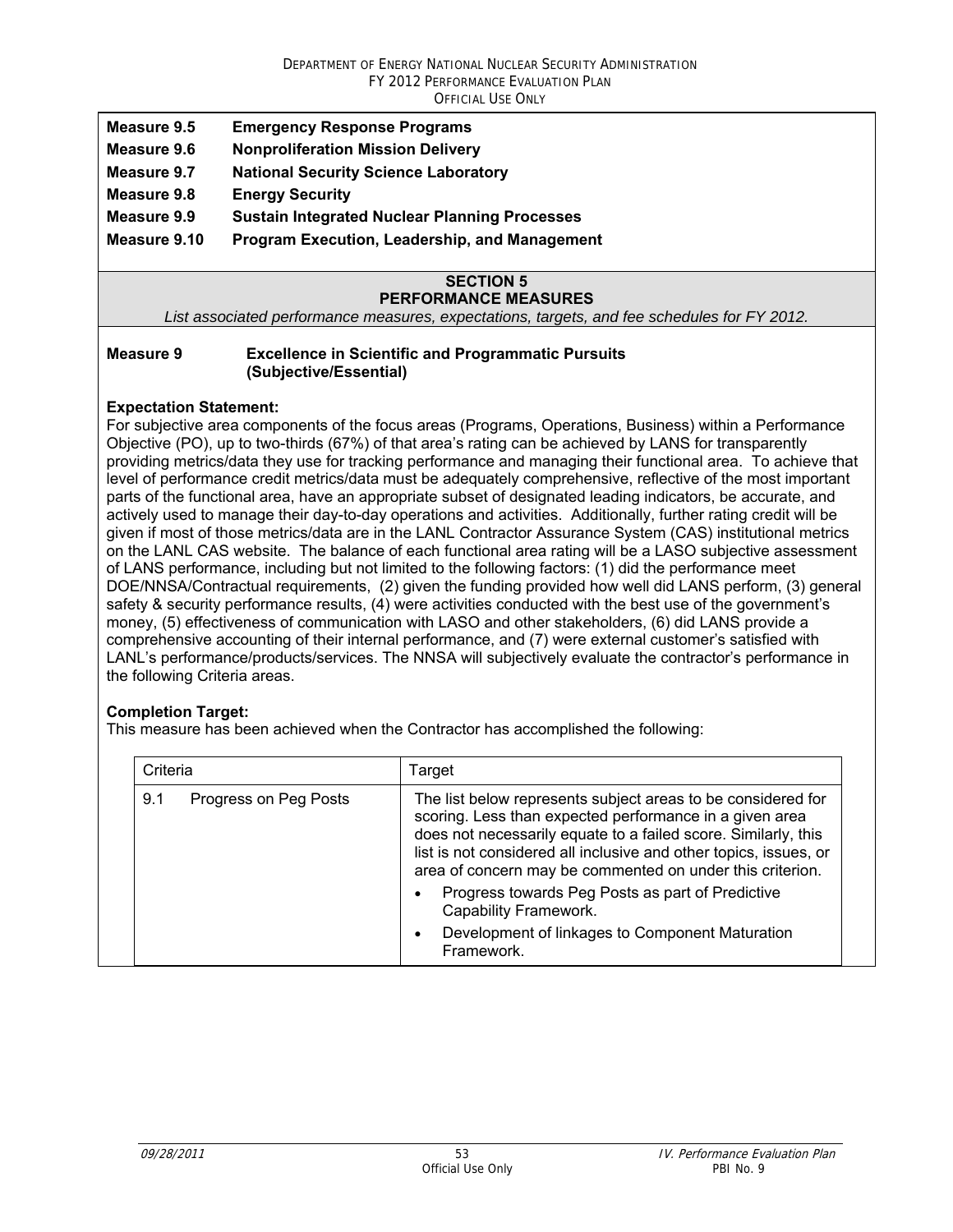| 9.2<br>Performance of Defense<br>The list below represents subject areas to be considered for<br>scoring. Less than expected performance in a given area<br>Program Missions<br>does not necessarily equate to a failed score. Similarly, this<br>list is not considered all inclusive and other topics, issues, or<br>area of concern may be commented on under this criterion.<br>Overall performance (including the manner of<br>$\bullet$<br>accomplishment) in support of Programs apart from<br>deliverable incentives.<br>Mission Facility Utilization Performance.<br>$\bullet$<br>Support for "Select Initiatives" for FY 2012 as outlined in<br>$\bullet$<br>the NNSA Strategic Plan, May 2011.<br>Compliance with the statutorily-required deliverables<br>$\bullet$<br>specified in Section 3141 of the FY03 National Defense<br>Authorization Act: Annual assessment reports for the<br>B61 bomb and W76, W78, and W88 warheads; Red<br>Team report to the Director; and Director's Annual<br>Assessment letter.<br>Participation in DOE Secretary-directed peer review for<br>$\bullet$<br>Annual Assessment Process.<br>Participation in the annual U.S. Strategic Command<br>$\bullet$<br>Stockpile Assessment Conference.<br>Technical Support of Code Blue Needs and weapons<br>$\bullet$<br>responses to NSE.<br>Weapons Program Strategic Review.<br>$\bullet$<br>Utilization of DARHT dual-axis capabilities to meet<br>$\bullet$<br>requirements of the National Hydrotest Plan.<br>Action taken on Voice of the Customer (VOC) results to<br>$\bullet$<br>improve program integration and performance within the<br>Laboratory.<br>Science, ICF and other program commitments<br>$\bullet$<br>(documented in program plans, spreadsheets, etc).<br>Performance on FY 2012 Commitments under<br>$\bullet$<br>Laboratory Goal related to Defense Programs.<br>Technical leadership for Life Extension Programs<br>$\bullet$<br>(LEPs).<br>Execute activities in support of US-UK mutual defense<br>$\bullet$<br>agreement.<br>Utilization of transportation resources.<br>$\bullet$<br>Demonstrate close and effective teamwork with LASO,<br>$\bullet$<br>NA-11/12, and LANS.<br>Proactive and effective communication. |  |  |
|-----------------------------------------------------------------------------------------------------------------------------------------------------------------------------------------------------------------------------------------------------------------------------------------------------------------------------------------------------------------------------------------------------------------------------------------------------------------------------------------------------------------------------------------------------------------------------------------------------------------------------------------------------------------------------------------------------------------------------------------------------------------------------------------------------------------------------------------------------------------------------------------------------------------------------------------------------------------------------------------------------------------------------------------------------------------------------------------------------------------------------------------------------------------------------------------------------------------------------------------------------------------------------------------------------------------------------------------------------------------------------------------------------------------------------------------------------------------------------------------------------------------------------------------------------------------------------------------------------------------------------------------------------------------------------------------------------------------------------------------------------------------------------------------------------------------------------------------------------------------------------------------------------------------------------------------------------------------------------------------------------------------------------------------------------------------------------------------------------------------------------------------------------------------------------------------------------------------------------------------------|--|--|
|                                                                                                                                                                                                                                                                                                                                                                                                                                                                                                                                                                                                                                                                                                                                                                                                                                                                                                                                                                                                                                                                                                                                                                                                                                                                                                                                                                                                                                                                                                                                                                                                                                                                                                                                                                                                                                                                                                                                                                                                                                                                                                                                                                                                                                               |  |  |
|                                                                                                                                                                                                                                                                                                                                                                                                                                                                                                                                                                                                                                                                                                                                                                                                                                                                                                                                                                                                                                                                                                                                                                                                                                                                                                                                                                                                                                                                                                                                                                                                                                                                                                                                                                                                                                                                                                                                                                                                                                                                                                                                                                                                                                               |  |  |
|                                                                                                                                                                                                                                                                                                                                                                                                                                                                                                                                                                                                                                                                                                                                                                                                                                                                                                                                                                                                                                                                                                                                                                                                                                                                                                                                                                                                                                                                                                                                                                                                                                                                                                                                                                                                                                                                                                                                                                                                                                                                                                                                                                                                                                               |  |  |
|                                                                                                                                                                                                                                                                                                                                                                                                                                                                                                                                                                                                                                                                                                                                                                                                                                                                                                                                                                                                                                                                                                                                                                                                                                                                                                                                                                                                                                                                                                                                                                                                                                                                                                                                                                                                                                                                                                                                                                                                                                                                                                                                                                                                                                               |  |  |
|                                                                                                                                                                                                                                                                                                                                                                                                                                                                                                                                                                                                                                                                                                                                                                                                                                                                                                                                                                                                                                                                                                                                                                                                                                                                                                                                                                                                                                                                                                                                                                                                                                                                                                                                                                                                                                                                                                                                                                                                                                                                                                                                                                                                                                               |  |  |
|                                                                                                                                                                                                                                                                                                                                                                                                                                                                                                                                                                                                                                                                                                                                                                                                                                                                                                                                                                                                                                                                                                                                                                                                                                                                                                                                                                                                                                                                                                                                                                                                                                                                                                                                                                                                                                                                                                                                                                                                                                                                                                                                                                                                                                               |  |  |
|                                                                                                                                                                                                                                                                                                                                                                                                                                                                                                                                                                                                                                                                                                                                                                                                                                                                                                                                                                                                                                                                                                                                                                                                                                                                                                                                                                                                                                                                                                                                                                                                                                                                                                                                                                                                                                                                                                                                                                                                                                                                                                                                                                                                                                               |  |  |
|                                                                                                                                                                                                                                                                                                                                                                                                                                                                                                                                                                                                                                                                                                                                                                                                                                                                                                                                                                                                                                                                                                                                                                                                                                                                                                                                                                                                                                                                                                                                                                                                                                                                                                                                                                                                                                                                                                                                                                                                                                                                                                                                                                                                                                               |  |  |
|                                                                                                                                                                                                                                                                                                                                                                                                                                                                                                                                                                                                                                                                                                                                                                                                                                                                                                                                                                                                                                                                                                                                                                                                                                                                                                                                                                                                                                                                                                                                                                                                                                                                                                                                                                                                                                                                                                                                                                                                                                                                                                                                                                                                                                               |  |  |
|                                                                                                                                                                                                                                                                                                                                                                                                                                                                                                                                                                                                                                                                                                                                                                                                                                                                                                                                                                                                                                                                                                                                                                                                                                                                                                                                                                                                                                                                                                                                                                                                                                                                                                                                                                                                                                                                                                                                                                                                                                                                                                                                                                                                                                               |  |  |
|                                                                                                                                                                                                                                                                                                                                                                                                                                                                                                                                                                                                                                                                                                                                                                                                                                                                                                                                                                                                                                                                                                                                                                                                                                                                                                                                                                                                                                                                                                                                                                                                                                                                                                                                                                                                                                                                                                                                                                                                                                                                                                                                                                                                                                               |  |  |
|                                                                                                                                                                                                                                                                                                                                                                                                                                                                                                                                                                                                                                                                                                                                                                                                                                                                                                                                                                                                                                                                                                                                                                                                                                                                                                                                                                                                                                                                                                                                                                                                                                                                                                                                                                                                                                                                                                                                                                                                                                                                                                                                                                                                                                               |  |  |
|                                                                                                                                                                                                                                                                                                                                                                                                                                                                                                                                                                                                                                                                                                                                                                                                                                                                                                                                                                                                                                                                                                                                                                                                                                                                                                                                                                                                                                                                                                                                                                                                                                                                                                                                                                                                                                                                                                                                                                                                                                                                                                                                                                                                                                               |  |  |
|                                                                                                                                                                                                                                                                                                                                                                                                                                                                                                                                                                                                                                                                                                                                                                                                                                                                                                                                                                                                                                                                                                                                                                                                                                                                                                                                                                                                                                                                                                                                                                                                                                                                                                                                                                                                                                                                                                                                                                                                                                                                                                                                                                                                                                               |  |  |
|                                                                                                                                                                                                                                                                                                                                                                                                                                                                                                                                                                                                                                                                                                                                                                                                                                                                                                                                                                                                                                                                                                                                                                                                                                                                                                                                                                                                                                                                                                                                                                                                                                                                                                                                                                                                                                                                                                                                                                                                                                                                                                                                                                                                                                               |  |  |
|                                                                                                                                                                                                                                                                                                                                                                                                                                                                                                                                                                                                                                                                                                                                                                                                                                                                                                                                                                                                                                                                                                                                                                                                                                                                                                                                                                                                                                                                                                                                                                                                                                                                                                                                                                                                                                                                                                                                                                                                                                                                                                                                                                                                                                               |  |  |
|                                                                                                                                                                                                                                                                                                                                                                                                                                                                                                                                                                                                                                                                                                                                                                                                                                                                                                                                                                                                                                                                                                                                                                                                                                                                                                                                                                                                                                                                                                                                                                                                                                                                                                                                                                                                                                                                                                                                                                                                                                                                                                                                                                                                                                               |  |  |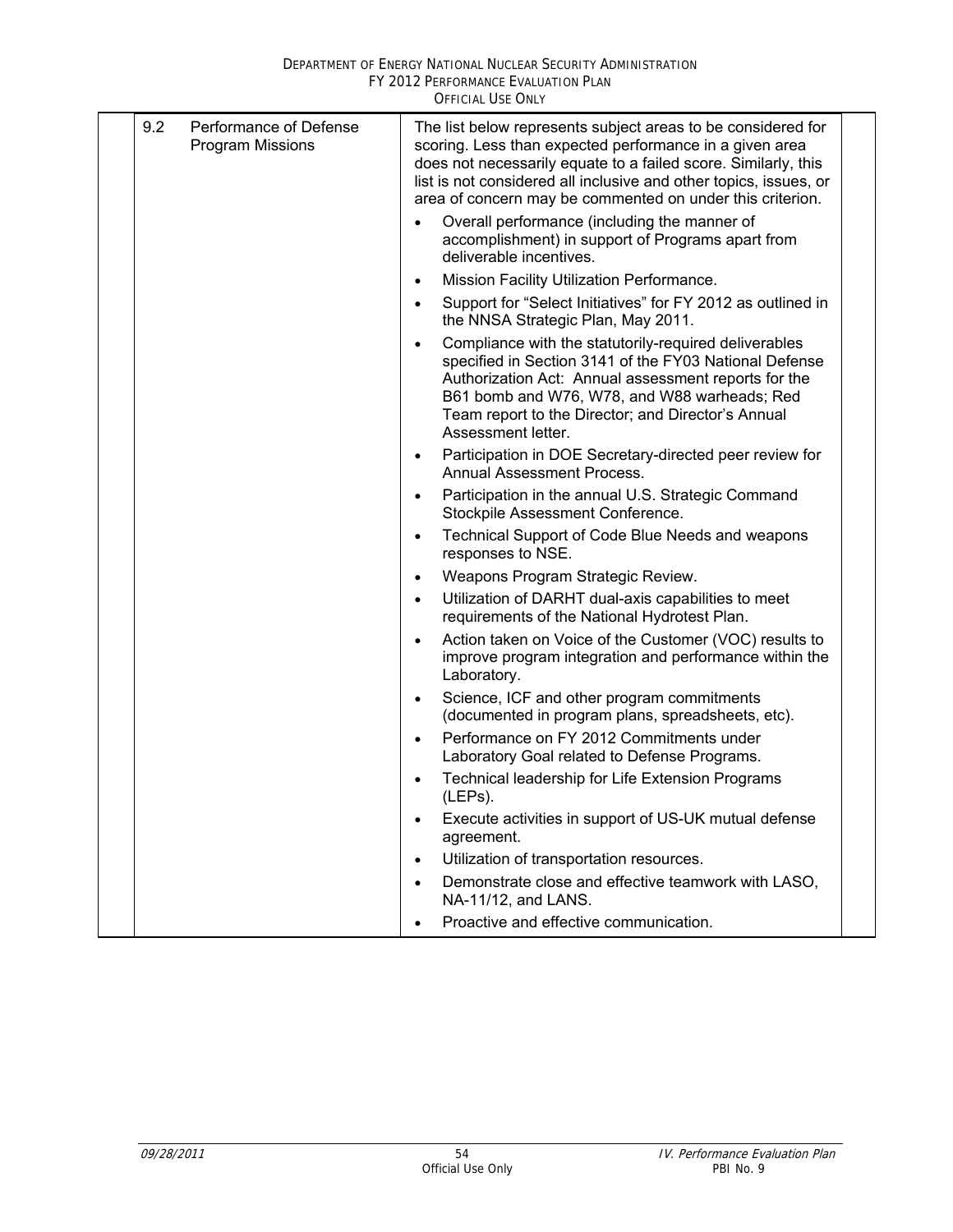| 9.3 | Center of Pu Excellence                             | The list below represents subject areas to be considered for<br>scoring. Less than expected performance in a given area<br>does not necessarily equate to a failed score. Similarly, this<br>list is not considered all inclusive and other topics, issues, or<br>area of concern may be commented on under this criterion.<br>Continue implementation of the multi-year multi-program<br>integrated Plutonium Science and Research Strategy<br>developed in FY 2010 that supports cultivation and<br>maturation of plutonium and actinide science.<br>Identify educational and experience gaps, and develop a<br>$\bullet$<br>strategy to assure retention of senior personnel, and a<br>pipeline of future viable mission talent is support of the<br>plutonium and actinide missions of the laboratory. |
|-----|-----------------------------------------------------|------------------------------------------------------------------------------------------------------------------------------------------------------------------------------------------------------------------------------------------------------------------------------------------------------------------------------------------------------------------------------------------------------------------------------------------------------------------------------------------------------------------------------------------------------------------------------------------------------------------------------------------------------------------------------------------------------------------------------------------------------------------------------------------------------------|
|     |                                                     | Rejuvenate and strengthen plutonium science and<br>$\bullet$<br>engineering.                                                                                                                                                                                                                                                                                                                                                                                                                                                                                                                                                                                                                                                                                                                               |
|     |                                                     | Recapitalize the scientific infrastructure for plutonium.<br>$\bullet$                                                                                                                                                                                                                                                                                                                                                                                                                                                                                                                                                                                                                                                                                                                                     |
|     |                                                     | Maintain required workforce capabilities.<br>$\bullet$                                                                                                                                                                                                                                                                                                                                                                                                                                                                                                                                                                                                                                                                                                                                                     |
| 9.4 | Intelligence and<br>Counterintelligence<br>Programs | The list below represents subject areas to be considered for<br>scoring. Less than expected performance in a given area<br>does not necessarily equate to a failed score. Similarly, this<br>list is not considered all inclusive and other topics, issues, or<br>area of concern may be commented on under this criterion.<br>Overall performance (including the manner of                                                                                                                                                                                                                                                                                                                                                                                                                                |
|     |                                                     | accomplishment) in support of the DOE and Intelligence<br>Community programs.                                                                                                                                                                                                                                                                                                                                                                                                                                                                                                                                                                                                                                                                                                                              |
|     |                                                     | The Laboratory will conduct research, development,<br>$\bullet$<br>analysis, and other activities in support of Intelligence<br>Programs originating with the DOE Office of Intelligence<br>and Counterintelligence.                                                                                                                                                                                                                                                                                                                                                                                                                                                                                                                                                                                       |
|     |                                                     | The Laboratory will conduct the Counterintelligence<br>$\bullet$<br>program for Los Alamos National Laboratory as directed<br>by the DOE Office of Intelligence and<br>Counterintelligence.                                                                                                                                                                                                                                                                                                                                                                                                                                                                                                                                                                                                                |
|     |                                                     | The Laboratory will effectively manage and perform<br>$\bullet$<br>Intelligence Work for Others (IWFO) activities under the<br>oversight of the DOE Office of Intelligence and<br>Counterintelligence.                                                                                                                                                                                                                                                                                                                                                                                                                                                                                                                                                                                                     |
|     |                                                     | Appropriate awareness and involvement of Site Office<br>$\bullet$<br>personnel consistent with IN-1, NA-1 direction, and IC<br>sponsor billet authorization.                                                                                                                                                                                                                                                                                                                                                                                                                                                                                                                                                                                                                                               |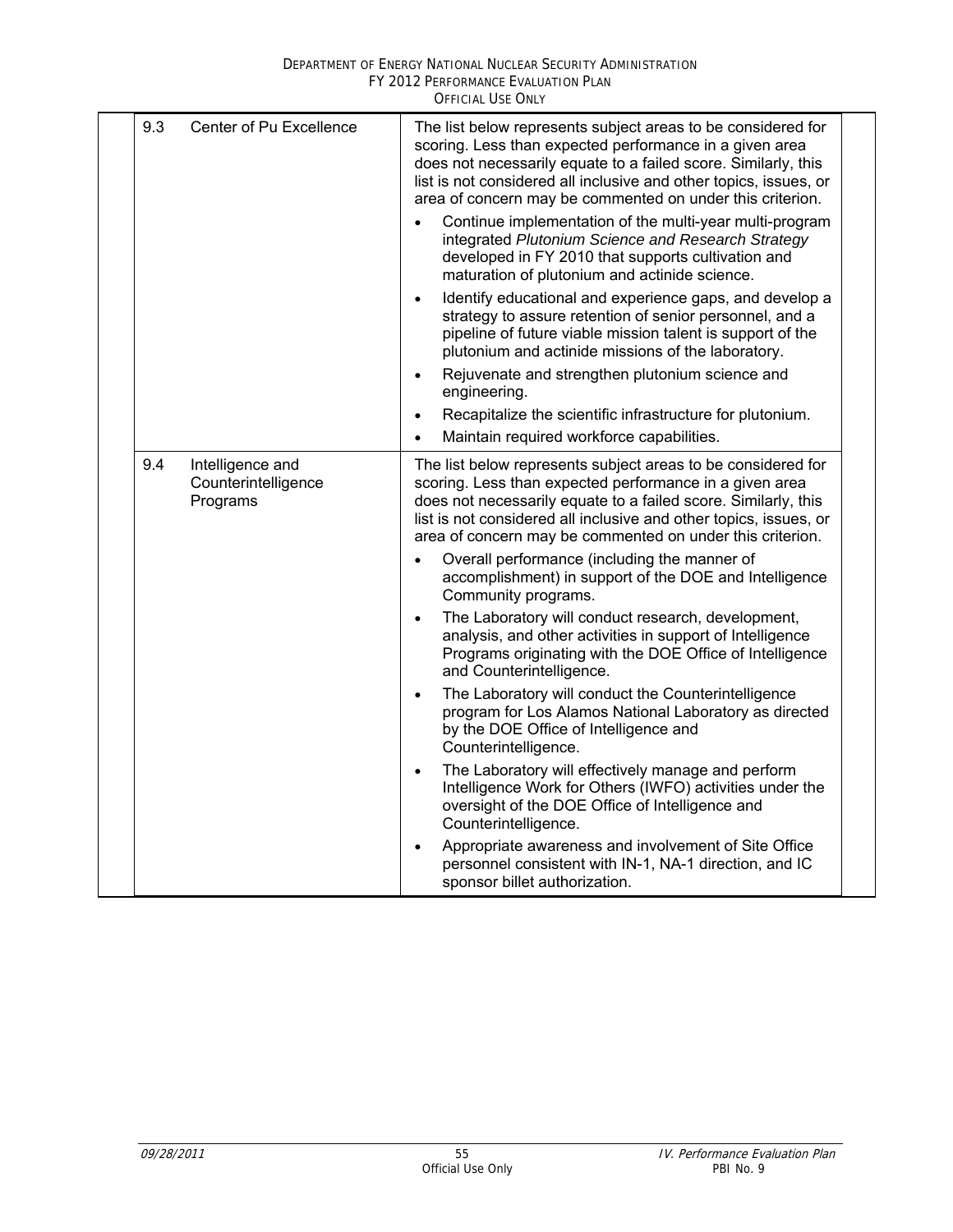| 9.5 | <b>Emergency Response</b><br>Programs | The list below represents subject areas to be considered for<br>scoring. Less than expected performance in a given area<br>does not necessarily equate to a failed score. Similarly, this<br>list is not considered all inclusive and other topics, issues, or<br>area of concern may be commented on under this criterion. |  |
|-----|---------------------------------------|-----------------------------------------------------------------------------------------------------------------------------------------------------------------------------------------------------------------------------------------------------------------------------------------------------------------------------|--|
|     |                                       | Overall performance (including the manner of<br>accomplishment) in support of NA-40 Programs.                                                                                                                                                                                                                               |  |
|     |                                       | The Laboratory will provide design and other nuclear<br>weapons expertise to further the assessment of<br>improvised and/or foreign nuclear device designs.                                                                                                                                                                 |  |
|     |                                       | The Laboratory will provide responsive management<br>$\bullet$<br>support of Emergency Response activities.                                                                                                                                                                                                                 |  |
|     |                                       | Timely and effective Site Office communication.                                                                                                                                                                                                                                                                             |  |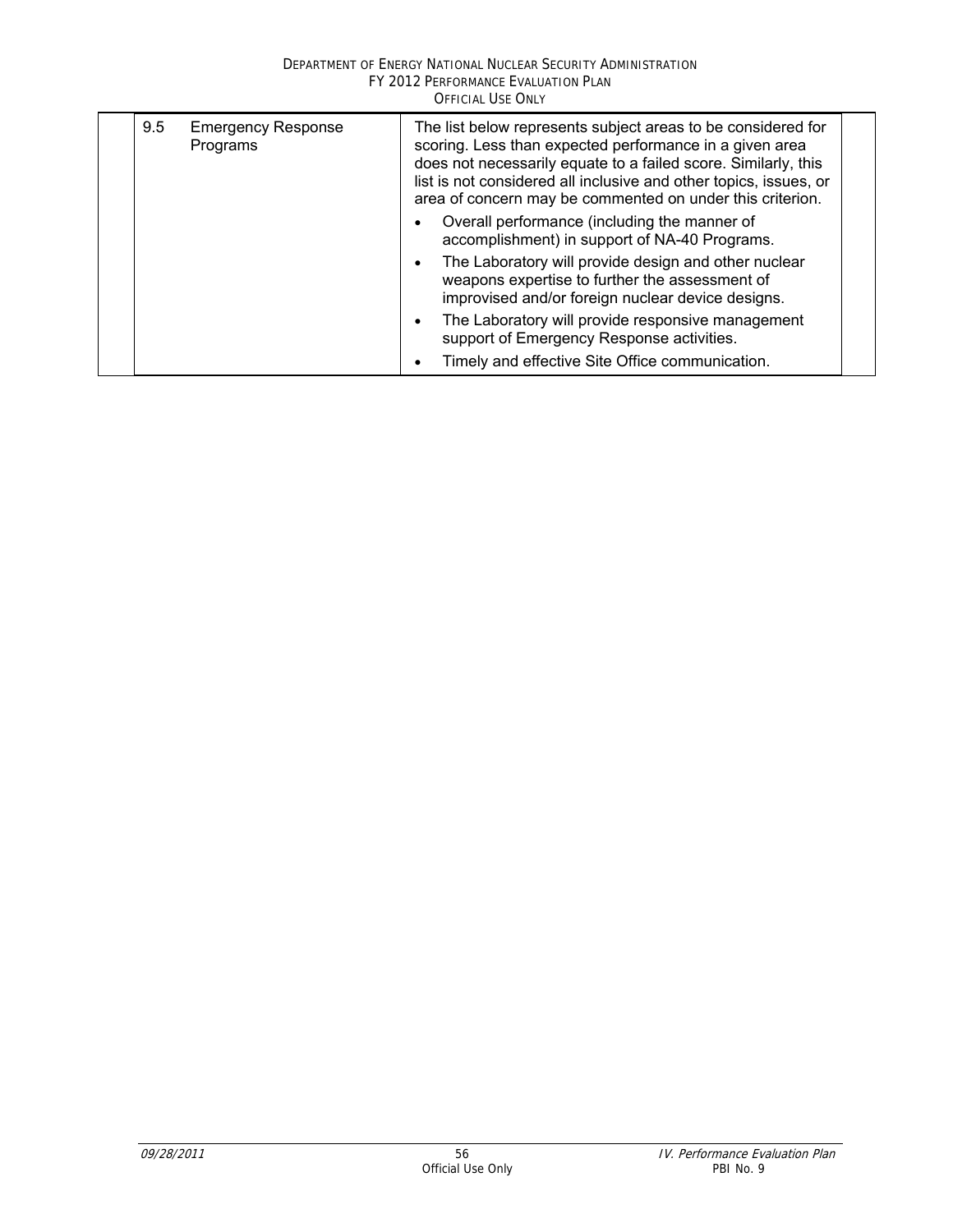| 9.6 | Nonproliferation Mission<br>Delivery | The list below represents subject areas to be considered for<br>scoring. Less than expected performance in a given area<br>does not necessarily equate to a failed score. Similarly, this<br>list is not considered all inclusive and other topics, issues, or<br>area of concern may be commented on under this criterion.<br>Overall performance (including the manner of<br>accomplishment) in support of Defense Nuclear<br>Nonproliferation Programs.<br>The Laboratory will conduct research and development<br>activities for Defense Nuclear Nonproliferation (NA-20),<br>including but not limited to developing and deploying<br>safeguards instruments, nuclear-detection sensors,<br>optical and RF sensors, and instruments to measure<br>proliferation signatures and observables.<br>Support for "Select Initiatives" for FY 2012 as outlined<br>in the NNSA Strategic Plan, May 2011<br>Mission support to MOX and PDC.<br>$\bullet$<br>The Laboratory will support deployment activities for<br>$\bullet$<br>NA-20, including but not limited to MPC&A systems and<br>systems to detect SNM movement.<br>The Laboratory will support U.S. Government<br>nonproliferation policy in many areas, including but not<br>limited to safeguards systems design and<br>implementation (particularly the Next-Generation<br>Safeguards Initiative), the denuclearization of the<br>DPRK, New START, CTBT, FMCT (as the need<br>arises), conducting IAEA training events, export control<br>activities, and other emerging issues.<br>Nuclear/Chemical/Bio interdiction and scientist<br>$\bullet$<br>engagement initiatives.<br>The Laboratory will provide treaty support for the<br>appropriate US government agencies and will<br>document this support.<br>The Laboratory will support threat reduction initiatives,<br>including but not limited to elimination of weapon grade<br>materials, converting nuclear reactors to low-<br>enrichment fuel (with special consideration for evolution<br>and communication fidelity regarding this effort at<br>Sigma), recovering sources, and protecting vulnerable<br>materials.<br>Timely and effective communication, coordination, and<br>$\bullet$<br>engagement with the Site Office in applicable LANL<br>NA-20 activities. |
|-----|--------------------------------------|---------------------------------------------------------------------------------------------------------------------------------------------------------------------------------------------------------------------------------------------------------------------------------------------------------------------------------------------------------------------------------------------------------------------------------------------------------------------------------------------------------------------------------------------------------------------------------------------------------------------------------------------------------------------------------------------------------------------------------------------------------------------------------------------------------------------------------------------------------------------------------------------------------------------------------------------------------------------------------------------------------------------------------------------------------------------------------------------------------------------------------------------------------------------------------------------------------------------------------------------------------------------------------------------------------------------------------------------------------------------------------------------------------------------------------------------------------------------------------------------------------------------------------------------------------------------------------------------------------------------------------------------------------------------------------------------------------------------------------------------------------------------------------------------------------------------------------------------------------------------------------------------------------------------------------------------------------------------------------------------------------------------------------------------------------------------------------------------------------------------------------------------------------------------------------------------------------------------------------------------------------------------------------------------|
|     |                                      |                                                                                                                                                                                                                                                                                                                                                                                                                                                                                                                                                                                                                                                                                                                                                                                                                                                                                                                                                                                                                                                                                                                                                                                                                                                                                                                                                                                                                                                                                                                                                                                                                                                                                                                                                                                                                                                                                                                                                                                                                                                                                                                                                                                                                                                                                             |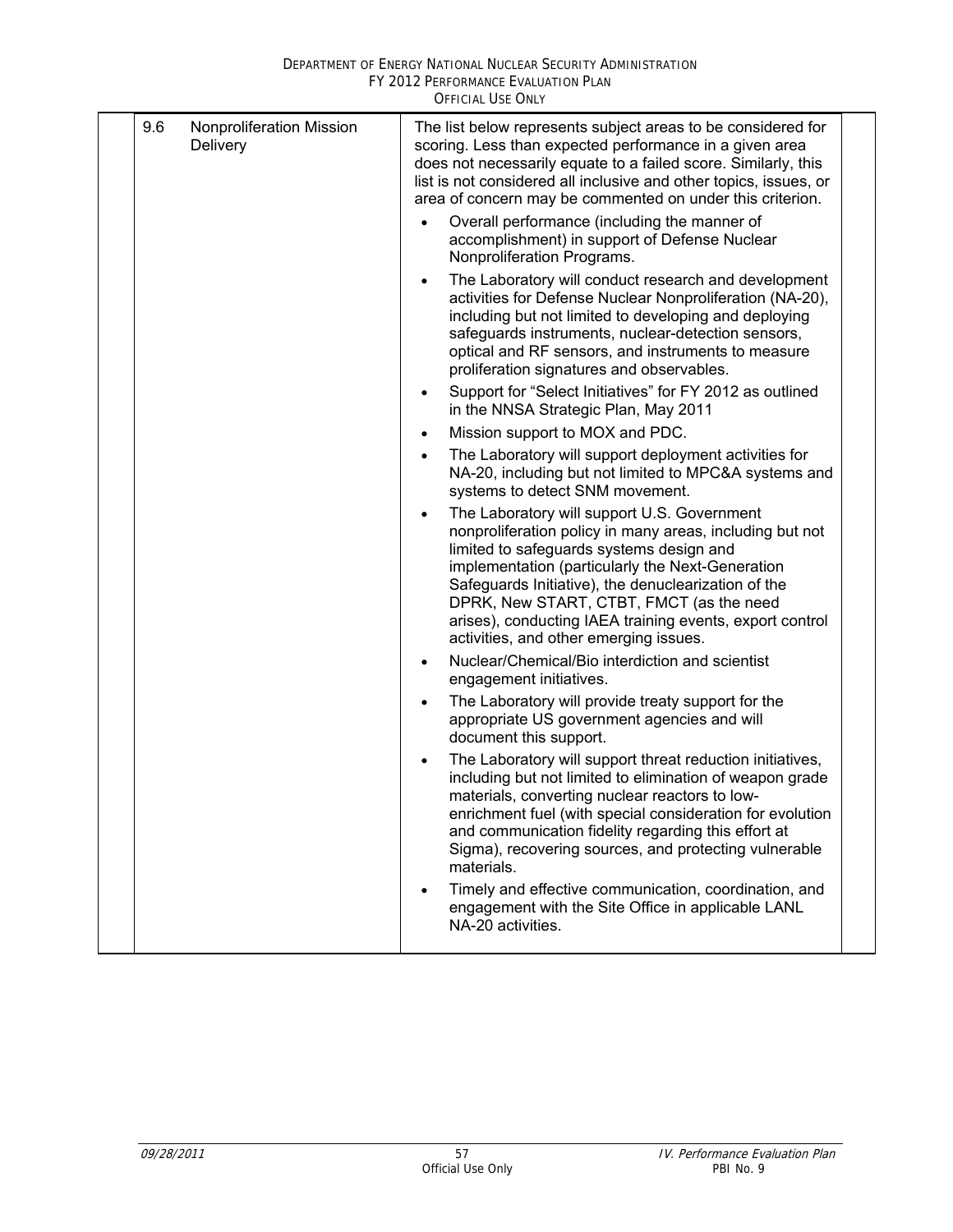| 9.7 | <b>National Security Science</b><br>Laboratory | The list below represents subject areas to be considered for<br>scoring. Less than expected performance in a given area<br>does not necessarily equate to a failed score. Similarly, this<br>list is not considered all inclusive and other topics, issues, or<br>area of concern may be commented on under this criterion.<br>• Pursue national security missions in the national interests<br>that are mutually beneficial to NNSA and other<br>customers.<br>Support for "Select Initiatives" for FY 2012 as outlined in<br>the NNSA Strategic Plan, May 2011.<br>Implement staffing plans consistent with NNSA mission<br>$\bullet$<br>and three science, technology and engineering (STE)<br>pillars.<br>Integration, alignment, and balancing of institutional STE<br>$\bullet$<br>resources to deliver on mission commitments and to<br>position the Laboratory for FY 2012 and beyond.<br>Assess quality of STE with 2012 Capability Reviews.<br>$\bullet$<br>• Provide planning and acquire facilities and infrastructure<br>required to support the continuation of the Laboratory's<br>mission and programs.<br>LANS management and mitigation of site risks.<br>$\bullet$<br>Timely identification and effective action to resolve<br>$\bullet$<br>emerging performance concerns and issues including<br>non-conformances and non-compliances.<br>Response to and implementation of new NNSA, DOE,<br>$\bullet$<br>Presidential and/or Congressional initiatives and<br>requirements.<br>Develop and share transparent comprehensive STE<br>$\bullet$<br>performance (CAS) metrics.<br>Proactively engage LASO in developmental activities that<br>$\bullet$<br>lead toward greater LANS/LASO teamwork and NNSA<br>mission enablement for LANS/LANL. |  |
|-----|------------------------------------------------|------------------------------------------------------------------------------------------------------------------------------------------------------------------------------------------------------------------------------------------------------------------------------------------------------------------------------------------------------------------------------------------------------------------------------------------------------------------------------------------------------------------------------------------------------------------------------------------------------------------------------------------------------------------------------------------------------------------------------------------------------------------------------------------------------------------------------------------------------------------------------------------------------------------------------------------------------------------------------------------------------------------------------------------------------------------------------------------------------------------------------------------------------------------------------------------------------------------------------------------------------------------------------------------------------------------------------------------------------------------------------------------------------------------------------------------------------------------------------------------------------------------------------------------------------------------------------------------------------------------------------------------------------------------------------------------------------------------------------------------------------------------|--|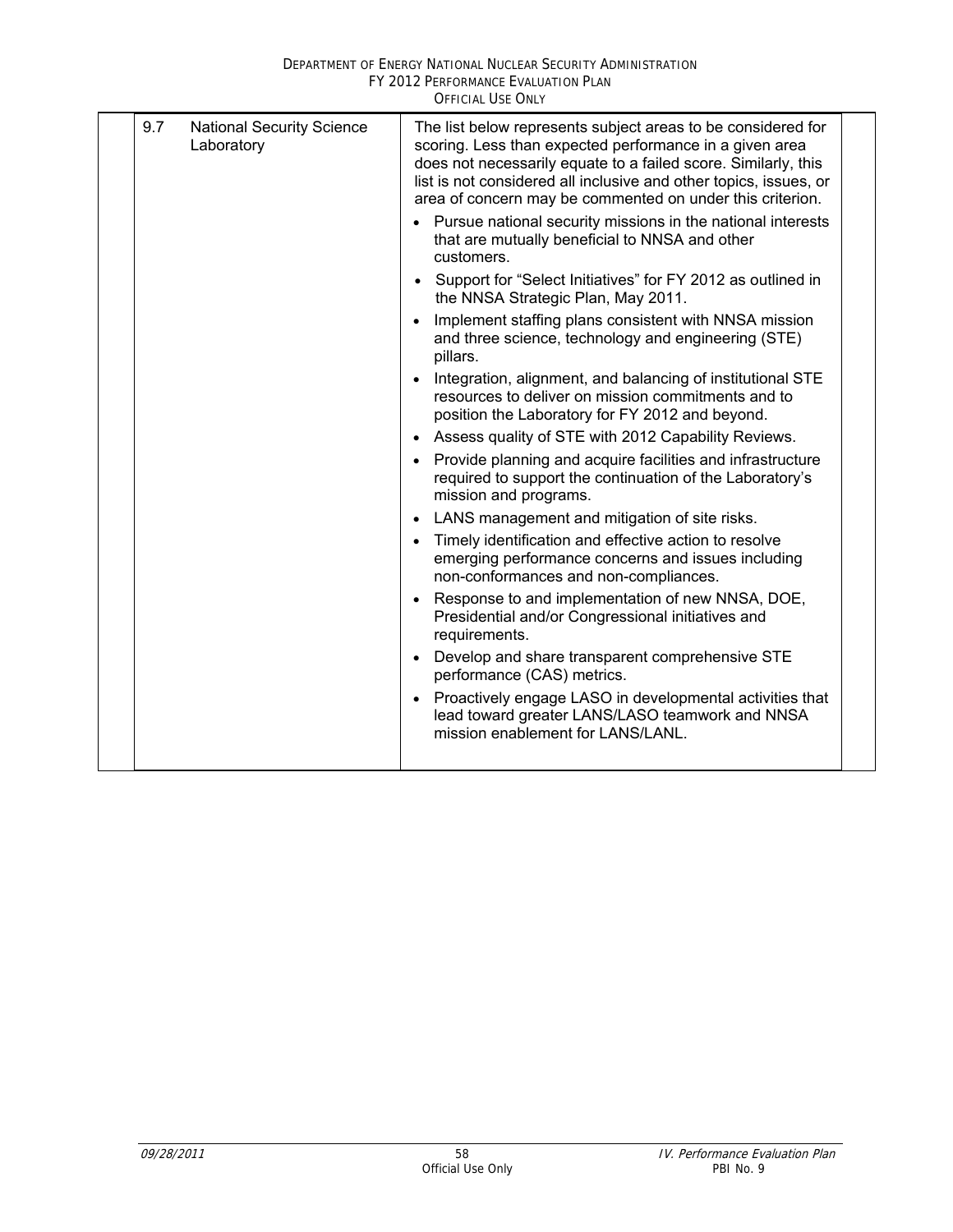| 9.8<br><b>Energy Security</b>                                  | The list below represents subject areas to be considered for<br>scoring. Less than expected performance in a given area<br>does not necessarily equate to a failed score. Similarly, this<br>list is not considered all inclusive and other topics, issues, or<br>area of concern may be commented on under this criterion.<br>• Focus Laboratory's energy research community on<br>sustainable nuclear energy, mitigating the impacts of<br>energy demand growth, and developing materials and<br>concepts for clean energy.<br>• Support for "Select Initiatives" for FY 2012 as outlined in<br>the NNSA Strategic Plan, May 2011.<br>• Address recommendations from annual review of<br>Laboratory's Energy Security Science Strategy.<br>• Implement staffing and facilities plans to support Energy<br>Security mission.<br>• Effectiveness of joint planning (e.g., workshops) with<br>outside community.<br>Diversify funding base to maintain core science,<br>$\bullet$<br>technology and engineering base.                                                                                                                       |
|----------------------------------------------------------------|--------------------------------------------------------------------------------------------------------------------------------------------------------------------------------------------------------------------------------------------------------------------------------------------------------------------------------------------------------------------------------------------------------------------------------------------------------------------------------------------------------------------------------------------------------------------------------------------------------------------------------------------------------------------------------------------------------------------------------------------------------------------------------------------------------------------------------------------------------------------------------------------------------------------------------------------------------------------------------------------------------------------------------------------------------------------------------------------------------------------------------------------|
| 9.9<br>Sustain Integrated Nuclear<br><b>Planning Processes</b> | The list below represents subject areas to be considered for<br>scoring. Less than expected performance in a given area<br>does not necessarily equate to a failed score. Similarly, this<br>list is not considered all inclusive and other topics, issues, or<br>area of concern may be commented on under this criterion.<br>• Continued use and maturation of INP Program<br>Management processes to support management and<br>integration of programmatic, facilities, infrastructure, and<br>waste management activities to maintain program<br>continuity and reduce programmatic risk.<br>Plan, coordinate, and conduct INP workshops as<br>$\bullet$<br>necessary during FY 2012 as a forum to present the<br>results of integration activities.<br>Continuous maturation of INP risk-based planning and<br>$\bullet$<br>execution processes for execution of workshops, to<br>include documentation of results, identification of action<br>items, and closure of action items.<br>Demonstration of improved integration across functional<br>$\bullet$<br>lines within the Laboratory through use of INP tools and<br>processes. |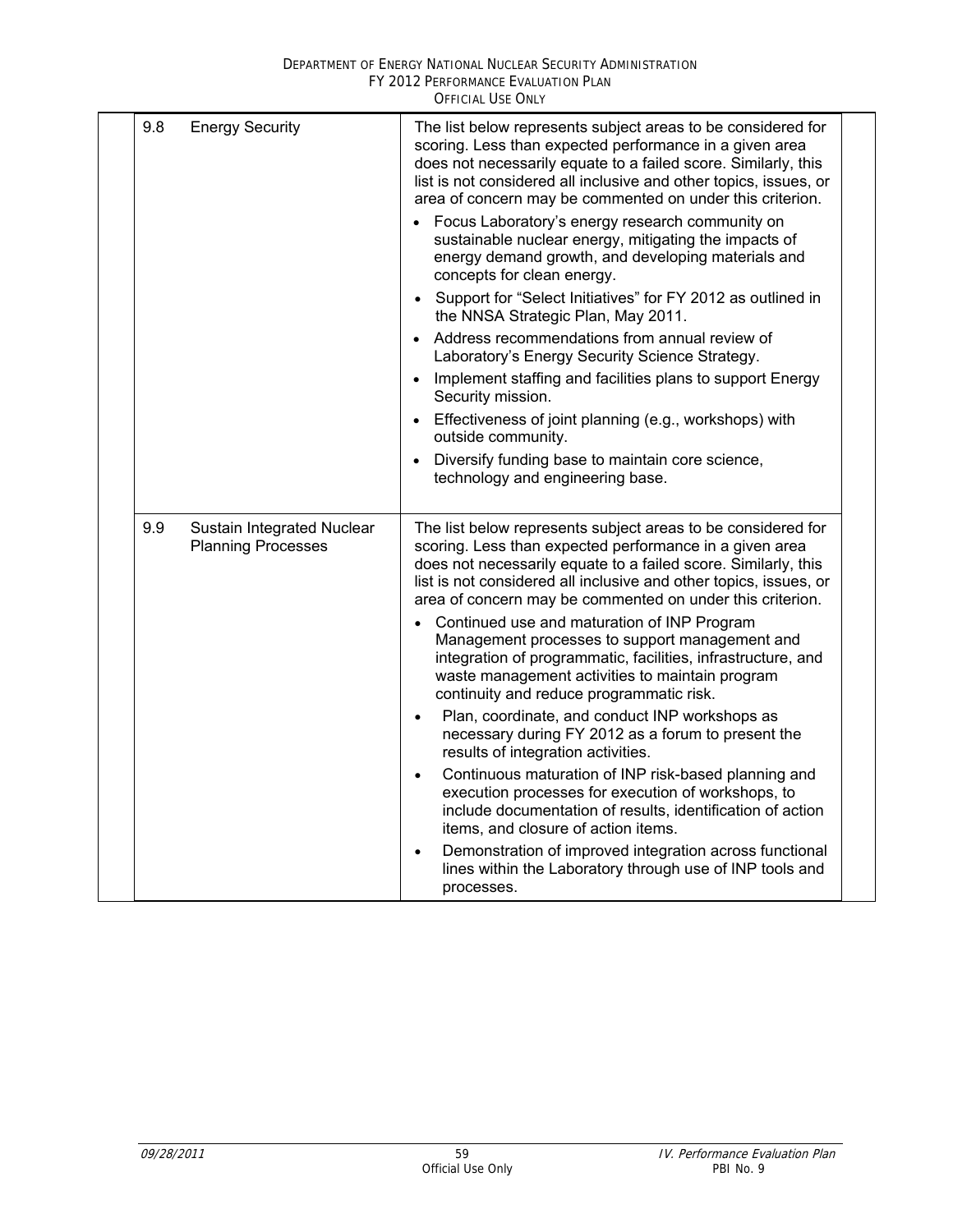| 9.10<br>Program Execution,<br>Leadership, and<br>Management | The list below represents subject areas to be considered for<br>scoring. Less than expected performance in a given area<br>does not necessarily equate to a failed score. Similarly, this<br>list is not considered all inclusive and other topics, issues, or |  |
|-------------------------------------------------------------|----------------------------------------------------------------------------------------------------------------------------------------------------------------------------------------------------------------------------------------------------------------|--|
|                                                             | area of concern may be commented on under this criterion.<br>Management commitment and proactive efforts to mature<br>CAS metrics that LANS uses to manage its operations<br>and demonstrate PEP/Contract performance.                                         |  |
|                                                             | Measures and metrics should be fully transparent to<br>$\bullet$<br>LASO, comprehensive and accurate, and contain an<br>appropriate suite of leading indicators.                                                                                               |  |
|                                                             | Integration, alignment, and balancing of institutional<br>resources to deliver on program commitments.                                                                                                                                                         |  |
|                                                             | Integration in and proactive resolution of performance<br>$\bullet$<br>and management concerns.                                                                                                                                                                |  |
|                                                             | Integration and synergy across the institution.<br>$\bullet$                                                                                                                                                                                                   |  |
|                                                             | Preparation for and management of a continuing<br>$\bullet$<br>resolution.                                                                                                                                                                                     |  |
|                                                             | Management of institutional resources to position the<br>$\bullet$<br>Laboratory for FY 2012 and beyond.                                                                                                                                                       |  |
|                                                             | Risk to DOE/NNSA and laboratory continuity by LANS<br>$\bullet$<br>action or inaction.                                                                                                                                                                         |  |
|                                                             | LANS management and mitigation of site and mission<br>$\bullet$<br>risks.                                                                                                                                                                                      |  |
|                                                             | Communication of any increases or decreases in site<br>$\bullet$<br>risks to LASO.                                                                                                                                                                             |  |
|                                                             | Effective participation with WFO partners to contribute to<br>$\bullet$<br>national security missions and provide stewardship of<br>Laboratory national security mission capabilities.                                                                         |  |
|                                                             | Timely identification and effective action to resolve<br>$\bullet$<br>emerging performance concerns and issues including<br>non-conformances and non-compliances.                                                                                              |  |
|                                                             | Response to and implementation of new NNSA, DOE,<br>$\bullet$<br>Presidential and/or Congressional initiatives and<br>requirements.                                                                                                                            |  |
|                                                             | Other items, concerns, and programs.<br>$\bullet$                                                                                                                                                                                                              |  |
|                                                             | <b>SECTION 5</b>                                                                                                                                                                                                                                               |  |

# **ASSUMPTIONS / TECHNICAL BOUNDARY CONDITIONS**

*List foreseeable impacts to performance.* 

- The NNSA and LANS, LLC will agree within 30 days of receipt of final appropriations, or by mutually agreed to date if under a long-term Continuing Resolution, that the funding is sufficient to accomplish these measures. If by this date, Continuing Resolution funding or final appropriation is less than the President's Budget Request, LANS shall identify any impacts to the FY 2012 PEP measures within 30 calendar days. If interim Continuing Resolution funding is less than the President's Budget Request, LANS shall identify any impacts to the FY 2012 PEP measures within 15 business days following the approval of the Continuing Resolution.
- If LANS cannot meet/complete a PBI because of conditions or events that are outside of LANS' ability to control, the PBI will be renegotiated.
- If no specific due date is referenced with any of the completion elements, the due date of that element is to be September 30, 2012.
- Performance Objectives (POs) 4.3, 6.2, 9, 11, and 12 may each address elements of concern and/or success associated with a common driver, deliverable or initiator.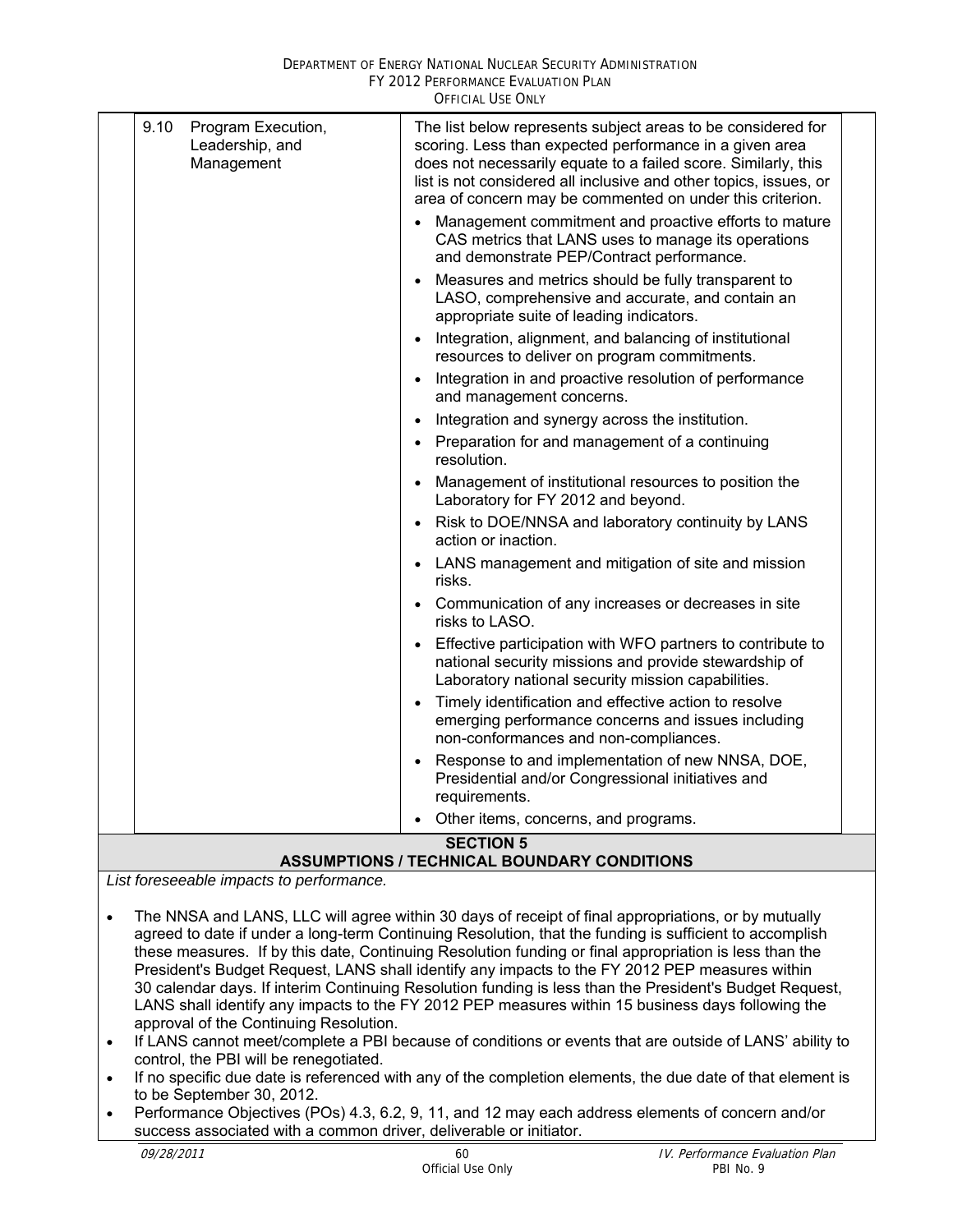• Subjective POs are divided into "bins" only to facilitate communication. Each "bin" contains suggested topics to aid in monthly discussion and monitoring. Outcome of a topic is not individually indicative of success or failure; nor do topics limit the range of discussions or range of evaluation under a PO.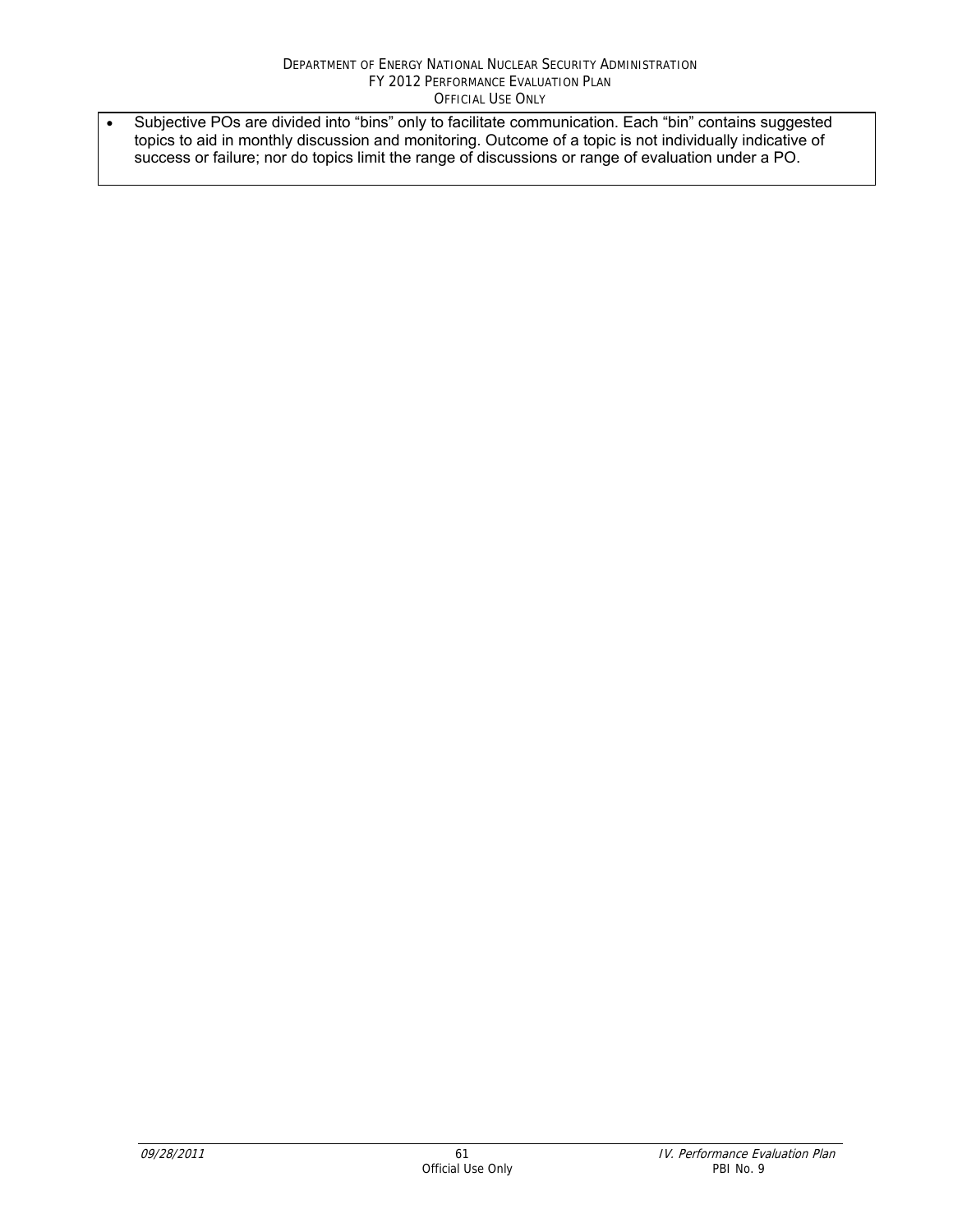#### **PBI NO. 10 Excellence in Operations**

| FY 2012 PERFORMANCE BASED INCENTIVE                                                                                                                                                                                                                                                                                                                                                                           |                                                                                                                  |  |  |  |  |  |  |
|---------------------------------------------------------------------------------------------------------------------------------------------------------------------------------------------------------------------------------------------------------------------------------------------------------------------------------------------------------------------------------------------------------------|------------------------------------------------------------------------------------------------------------------|--|--|--|--|--|--|
| <b>PBI No. 10</b><br><b>Objective: Excellence in Operations</b>                                                                                                                                                                                                                                                                                                                                               |                                                                                                                  |  |  |  |  |  |  |
| <b>Alamos National Laboratory</b>                                                                                                                                                                                                                                                                                                                                                                             | <b>Objective Statement:</b> Ensure highly effective integration and excellence in operational aspects of the Los |  |  |  |  |  |  |
|                                                                                                                                                                                                                                                                                                                                                                                                               | <b>SECTION 1</b><br><b>GENERAL INFORMATION</b>                                                                   |  |  |  |  |  |  |
| Revision Number and Date:                                                                                                                                                                                                                                                                                                                                                                                     | Revision No.: 0 Date: September 28, 2011                                                                         |  |  |  |  |  |  |
| Maximum Available Incentive Fee:                                                                                                                                                                                                                                                                                                                                                                              | \$6,282,600 (Essential)                                                                                          |  |  |  |  |  |  |
| Duration:                                                                                                                                                                                                                                                                                                                                                                                                     | Annual                                                                                                           |  |  |  |  |  |  |
| Fee Payment Type:                                                                                                                                                                                                                                                                                                                                                                                             | Completion                                                                                                       |  |  |  |  |  |  |
| Principal LANS Owner:                                                                                                                                                                                                                                                                                                                                                                                         | C. Beard                                                                                                         |  |  |  |  |  |  |
| Principal COR:                                                                                                                                                                                                                                                                                                                                                                                                | J. Griego                                                                                                        |  |  |  |  |  |  |
|                                                                                                                                                                                                                                                                                                                                                                                                               | <b>SECTION 2</b><br><b>LINKAGE TO NNSA and LANS GOALS</b>                                                        |  |  |  |  |  |  |
|                                                                                                                                                                                                                                                                                                                                                                                                               | Activities in this PBI are tied to the following NNSA and LANS Strategic Goals:                                  |  |  |  |  |  |  |
| Manage the Nuclear Weapons Stockpile; Modernize the NNSA Infrastructure; Reduce Nuclear<br>Dangers; Strengthen the ST&E Base; Drive an Integrated and Effective Enterprise;<br>Nuclear Deterrence; Future Weapons Complex; Global Security; Safe, Secure Workplace; Information<br>Security; Environmental Stewardship; Performance-Based Management; Business Excellence; and<br><b>Successful Workforce</b> |                                                                                                                  |  |  |  |  |  |  |
|                                                                                                                                                                                                                                                                                                                                                                                                               | <b>SECTION 3</b>                                                                                                 |  |  |  |  |  |  |
|                                                                                                                                                                                                                                                                                                                                                                                                               | <b>PERFORMANCE REQUIREMENTS</b>                                                                                  |  |  |  |  |  |  |
|                                                                                                                                                                                                                                                                                                                                                                                                               | <b>GATEWAYS:</b> (Describe Gateways (if applicable) that must be completed before fee can be paid.)              |  |  |  |  |  |  |
| be met:                                                                                                                                                                                                                                                                                                                                                                                                       | In order to earn any incentive fee in Operations Subjective/Stretch measures, the following two gateways must    |  |  |  |  |  |  |

1. Earn ≥80% total Subjective/Essential fee in the aggregate fee area of Operations.

2. Earn an adjectival rating of at least "Very Good" in the Essential Operations Subjective measures.

| <b>SECTION 4</b><br><b>INDEX OF PERFORMANCE MEASURES</b> |                                                        |                                |                    |                   |  |  |
|----------------------------------------------------------|--------------------------------------------------------|--------------------------------|--------------------|-------------------|--|--|
|                                                          |                                                        | <b>Allocated</b><br><b>Fee</b> | Fee Type<br>E or S |                   |  |  |
| Measure 10                                               | <b>Excellence in Operations</b>                        | \$6,282,600                    | Е                  | <b>Subjective</b> |  |  |
| Measure 10.1                                             | <b>Safeguards &amp; Security Program</b>               |                                |                    |                   |  |  |
| Measure 10.2                                             | <b>Information Systems and Cyber Security Programs</b> |                                |                    |                   |  |  |
| Measure 10.3                                             | <b>Safety and Health Performance</b>                   |                                |                    |                   |  |  |
| Measure 10.4                                             | <b>Site Environmental Stewardship</b>                  |                                |                    |                   |  |  |
| Measure 10.5                                             | Site Infrastructure Stewardship and Revitalization     |                                |                    |                   |  |  |
| Measure 10.6                                             | <b>Hazardous Operations</b>                            |                                |                    |                   |  |  |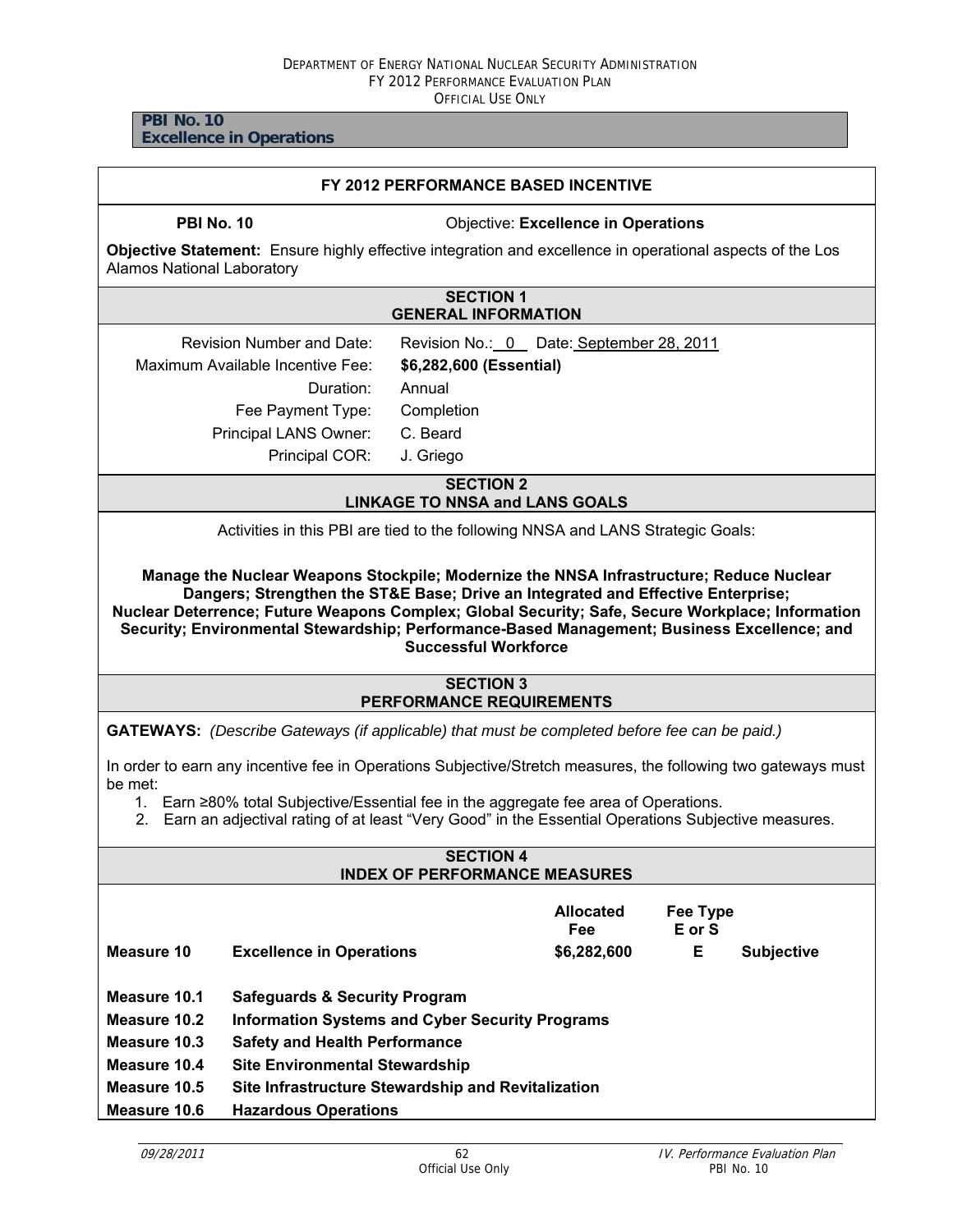**Measure 10.7 Energy and Utility Management Measure 10.8 Integration Across All Functional Areas** 

#### **SECTION 5 PERFORMANCE MEASURES**

*List associated performance measures, expectations, targets, and fee schedules for FY 2012.* 

# **Measure 10 Excellence in Operations (Subjective/Essential)**

#### **Expectation Statement:**

For subjective area components of the focus areas (Programs, Operations, Business) within a Performance Objective (PO), up to two-thirds (67%) of that area's rating can be achieved by LANS for transparently providing metrics/data they use for tracking performance and managing their functional area. To achieve that level of performance credit metrics/data must be adequately comprehensive, reflective of the most important parts of the functional area, have an appropriate subset of designated leading indicators, be accurate, and actively used to manage their day-to-day operations and activities. Additionally, further rating credit will be given if most of those metrics/data are in the LANL Contractor Assurance System (CAS) institutional metrics on the LANL CAS website. The balance of each functional area rating will be a LASO subjective assessment of LANS performance, including but not limited to the following factors: (1) did the performance meet DOE/NNSA/Contractual requirements, (2) given the funding provided how well did LANS perform, (3) general safety & security performance results, (4) were activities conducted with the best use of the government's money, (5) effectiveness of communication with LASO and other stakeholders, (6) did LANS provide a comprehensive accounting of their internal performance, and (7) were external customer's satisfied with LANL's performance/products/services. The NNSA will subjectively evaluate the contractor's performance in the following Criteria areas.

#### **Completion Target:**

This measure has been achieved when the Contractor has accomplished the following:

Criteria 70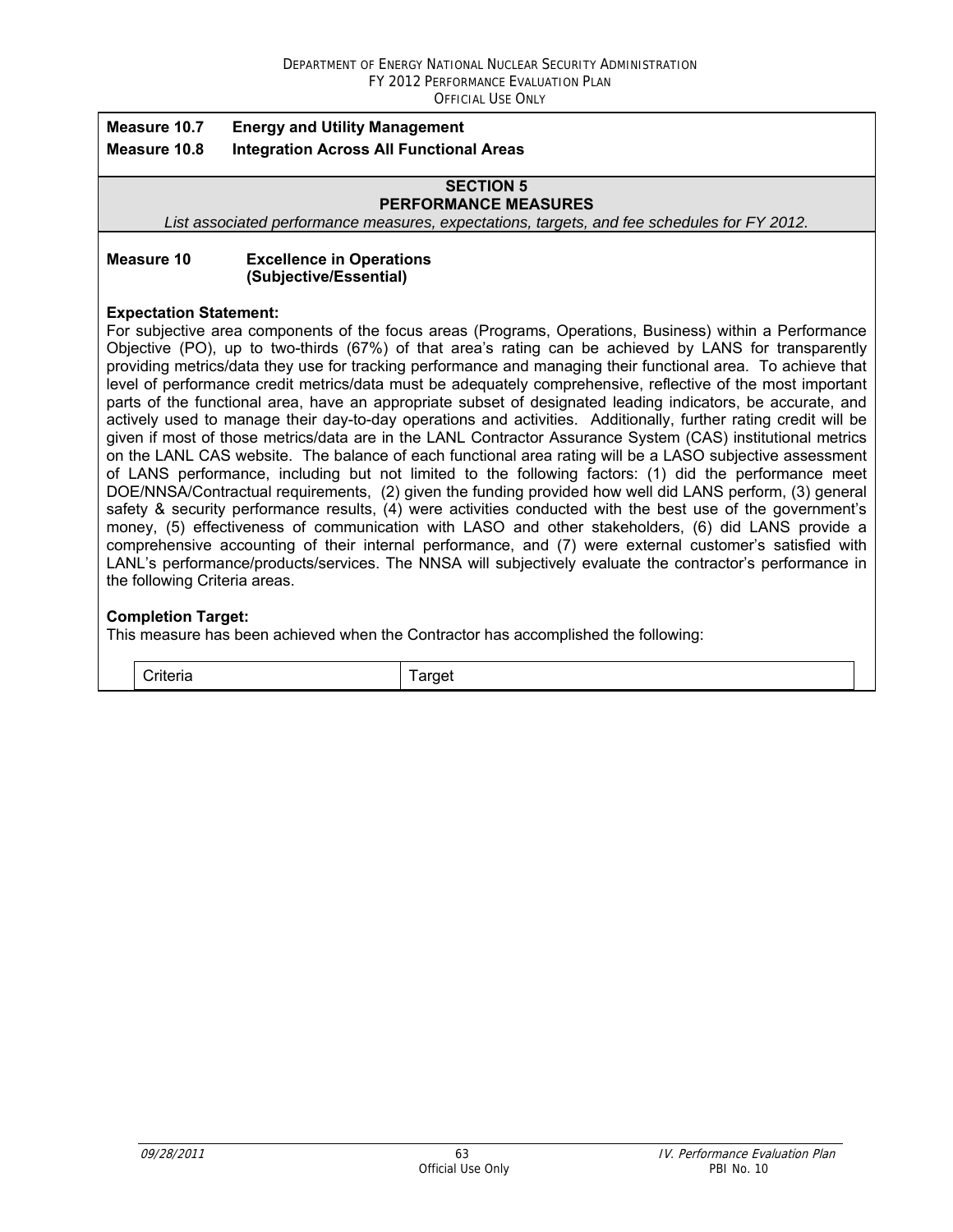| 10.1 | Safeguards & Security<br>Program | The list below represents subject areas to be considered for<br>scoring. Less than expected performance in a given area does<br>not necessarily equate to a failed score. Similarly, this list is<br>not considered all inclusive and other topics, issues, or area of<br>concern may be commented on under this criterion.<br>Performance on FY 2012 Commitments under Laboratory<br>Goals related to Safeguards and Security and sustainment<br>of improvement efforts from past years. |  |
|------|----------------------------------|-------------------------------------------------------------------------------------------------------------------------------------------------------------------------------------------------------------------------------------------------------------------------------------------------------------------------------------------------------------------------------------------------------------------------------------------------------------------------------------------|--|
|      |                                  | Increase and maintain the awareness level of<br>$\Omega$<br>Laboratory leaders/workers regarding their                                                                                                                                                                                                                                                                                                                                                                                    |  |
|      |                                  | responsibilities during workplace violence events.<br>Maintain the Los Alamos Material Control and<br>$\Omega$<br>Accountability System (LAMCAS) as a modern,<br>reliable, and supportable software system, including                                                                                                                                                                                                                                                                     |  |
|      |                                  | the addition of an effective "cost accounting" module.<br>Maintain "high security effectiveness" at TA-55<br>throughout the NMSSUP II construction period.                                                                                                                                                                                                                                                                                                                                |  |
|      |                                  | Reduce the Laboratory's reliance on brass<br>$\circ$<br>keys/cores by exploring the expanded application of<br>the VIDEX electronic key/core system.                                                                                                                                                                                                                                                                                                                                      |  |
|      |                                  | o Develop and execute the SOC-LA Annual Training<br>Plan according to schedule to employ the firearms<br>Simulation Center, Tactical Training Facility and<br>Indoor Firing Range which accomplishes specific<br>training objectives to enhance Protective Force<br>individual and team response capabilities.                                                                                                                                                                            |  |
|      |                                  | o Develop an exercise "active shooter" response<br>plans in coordination with LASO and<br>county/state/federal agencies to enhance the<br>Laboratory's ability to minimize adverse impacts.                                                                                                                                                                                                                                                                                               |  |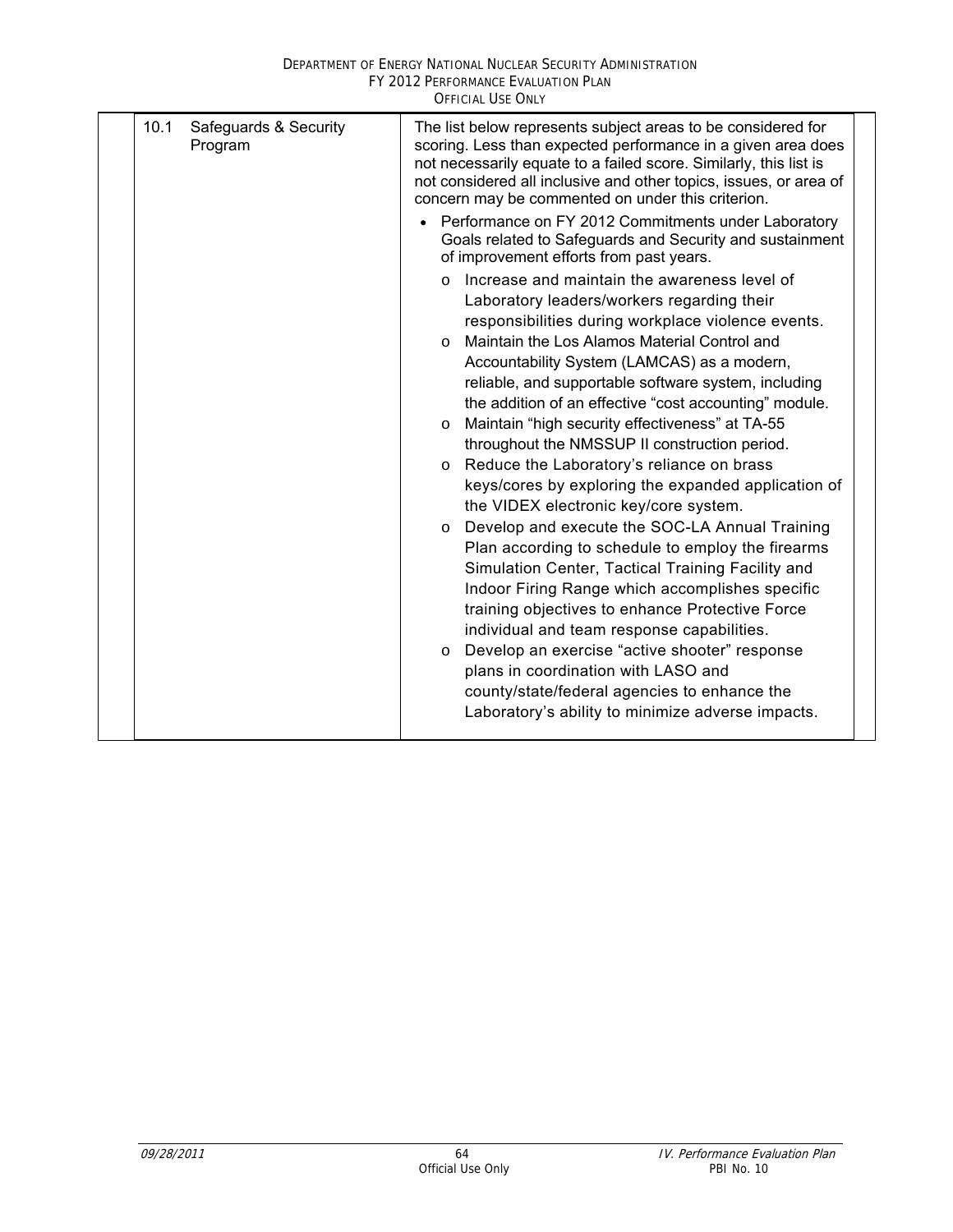|                                                                  | Timeliness and effectiveness of ADSS response to<br>$\bullet$<br>LASO/SS physical or other security issues.<br>Proactive identification and management of issues.<br>$\bullet$<br>Manner of success in Safeguards and Security Program<br>$\bullet$<br>execution.<br>Acquisition planning to support success in this area<br>$\bullet$<br>Effective and efficient implementation of NNSA NAPs.<br>$\bullet$<br>Quality and timeliness of all DNS Planning, Programming,<br>$\bullet$<br>Budgeting and Evaluation (PPBE) deliverables.<br>Support provided to the DNS Enterprise-wide lifecycle<br>$\bullet$<br>management and the DNS Commodity programs.<br>Satisfactory or effective performance rating in all applicable<br>$\bullet$<br>topical areas in Site Office performance evaluations and<br>external surveys.<br>Successful incorporation of security technologies (such as<br>$\bullet$<br>PF post automation) to increase program efficiency.<br>Contractor validation of S&S staff skills and efforts to<br>$\bullet$<br>enhance professional capabilities.<br>Provide and utilize an applicable suite of ADSS metrics<br>$\bullet$<br>used to assess safeguards and security operations and<br>demonstrate contract performance.<br>Provide and utilize an applicable suite of CAS metrics used<br>$\bullet$<br>to assess safeguard and security operations and<br>demonstrate contract performance. |
|------------------------------------------------------------------|----------------------------------------------------------------------------------------------------------------------------------------------------------------------------------------------------------------------------------------------------------------------------------------------------------------------------------------------------------------------------------------------------------------------------------------------------------------------------------------------------------------------------------------------------------------------------------------------------------------------------------------------------------------------------------------------------------------------------------------------------------------------------------------------------------------------------------------------------------------------------------------------------------------------------------------------------------------------------------------------------------------------------------------------------------------------------------------------------------------------------------------------------------------------------------------------------------------------------------------------------------------------------------------------------------------------------------------------------------------------------------------------------------------------|
| 10.2<br>Information Systems and<br><b>Cyber Security Program</b> | The list below represents subject areas to be considered for<br>scoring. Less than expected performance in a given area does<br>not necessarily equate to a failed score. Similarly, this list is<br>not considered all inclusive and other topics, issues, or area of<br>concern may be commented on under this criterion.<br>• Manner of success in Cyber and Information Security<br>Program execution to include performance on FY 2012<br>Commitments under Laboratory Goal related to Information<br>Security and sustainment of improvement efforts from past<br>years apart from performance covered under objective<br>Incentive At-Risk Fee measures.<br>• Proactively identify and manage issues, then continuously<br>demonstrate effective and timely Site Office communications<br>framework.<br>• Respond to cyber security systems and LASO/SS security<br>issues in a timely and effective manner.<br>• Utilize a graded approach for projects funded by the LANS<br>OCIO to ensure the effective use of project management.<br>• Continued improvement in the management of IT assets<br>through IT Standardization, implementation of the IT<br>Roadmap, and effective IT Portfolio/Program Management.<br>• Develop and use an appropriate suite of CAS metrics that<br>seamlessly shares data with LASO.                                                                                        |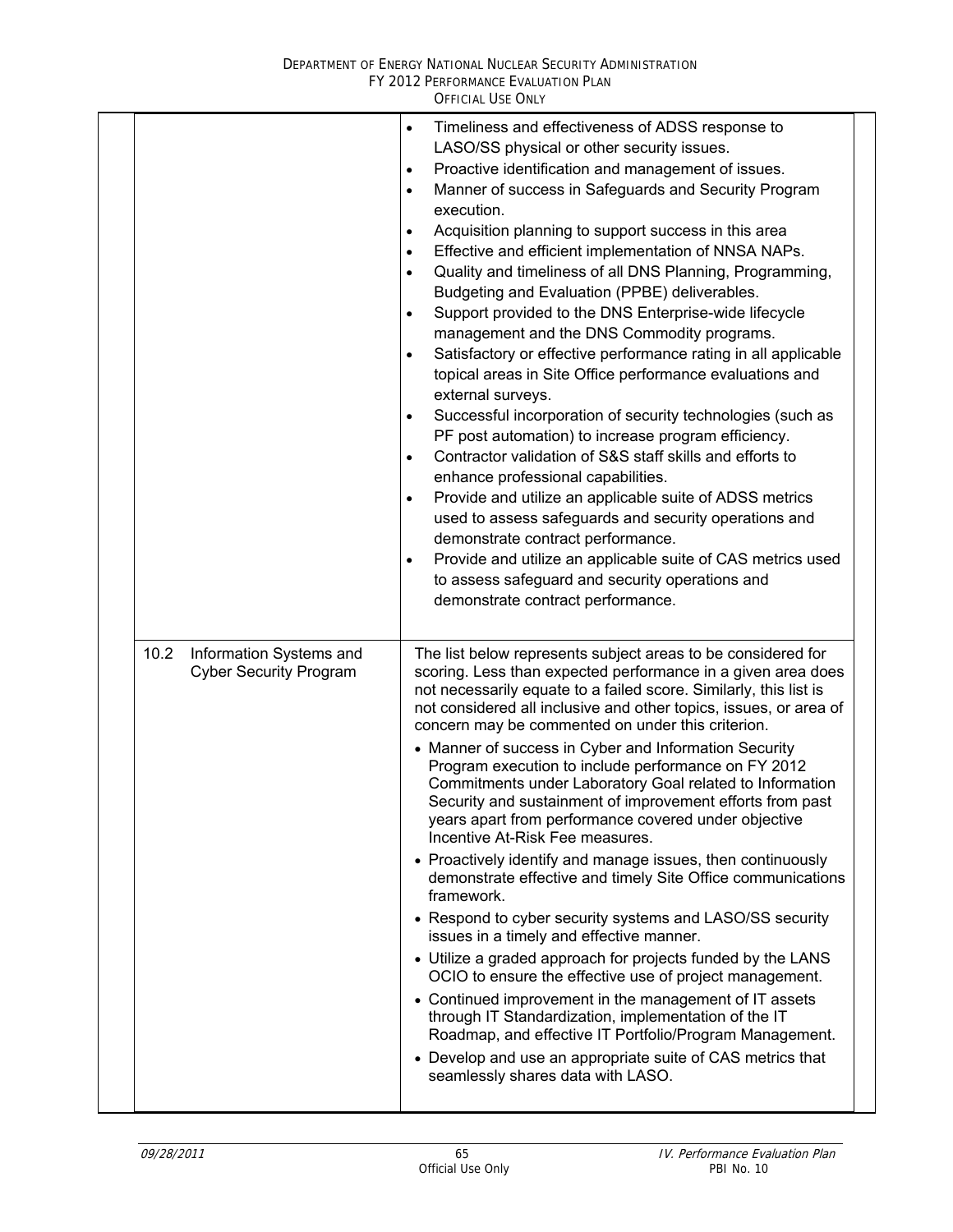| 10.3 | Safety and Health<br>Performance |           | The list below represents subject areas to be considered for<br>scoring. Less than expected performance in a given area does<br>not necessarily equate to a failed score. Similarly, this list is<br>not considered all inclusive and other topics, issues, or area of<br>concern may be commented on under this criterion.                                       |
|------|----------------------------------|-----------|-------------------------------------------------------------------------------------------------------------------------------------------------------------------------------------------------------------------------------------------------------------------------------------------------------------------------------------------------------------------|
|      |                                  |           | Performance on FY 2012 Commitments under Laboratory<br>Goal.                                                                                                                                                                                                                                                                                                      |
|      |                                  |           | Demonstrate analytic and proactive site-wide responses to<br>health and safety issues and trends.                                                                                                                                                                                                                                                                 |
|      |                                  | $\bullet$ | Sustainment of improvement efforts from past years                                                                                                                                                                                                                                                                                                                |
|      |                                  |           | -- Integrated Safety Management (Annual Declaration)                                                                                                                                                                                                                                                                                                              |
|      |                                  |           | -- 10CFR851 Program Implementation                                                                                                                                                                                                                                                                                                                                |
|      |                                  |           | The LANL Radiation Protection Program will be<br>managed and implemented in accordance with<br>10CFR835                                                                                                                                                                                                                                                           |
|      |                                  |           | -- Resolution of Safety Concerns                                                                                                                                                                                                                                                                                                                                  |
|      |                                  |           | Voluntary Protection Program (VPP)---Maintain Merit<br>"Status" and pursue "Star"                                                                                                                                                                                                                                                                                 |
|      |                                  |           | Including but not limited to implementation of Behavior<br>Based Safety and applied aspect of Human<br>Performance Improvement (HPI) process                                                                                                                                                                                                                      |
|      |                                  |           | Apply supporting metrics and coordinate with LASO to<br>monitor and support specific program performance and<br>improvement of programs/activities listed above. This<br>includes effective use of transparent management<br>systems/CAS process and tools to support program<br>management, decision making, management of risk, and<br>performance improvement. |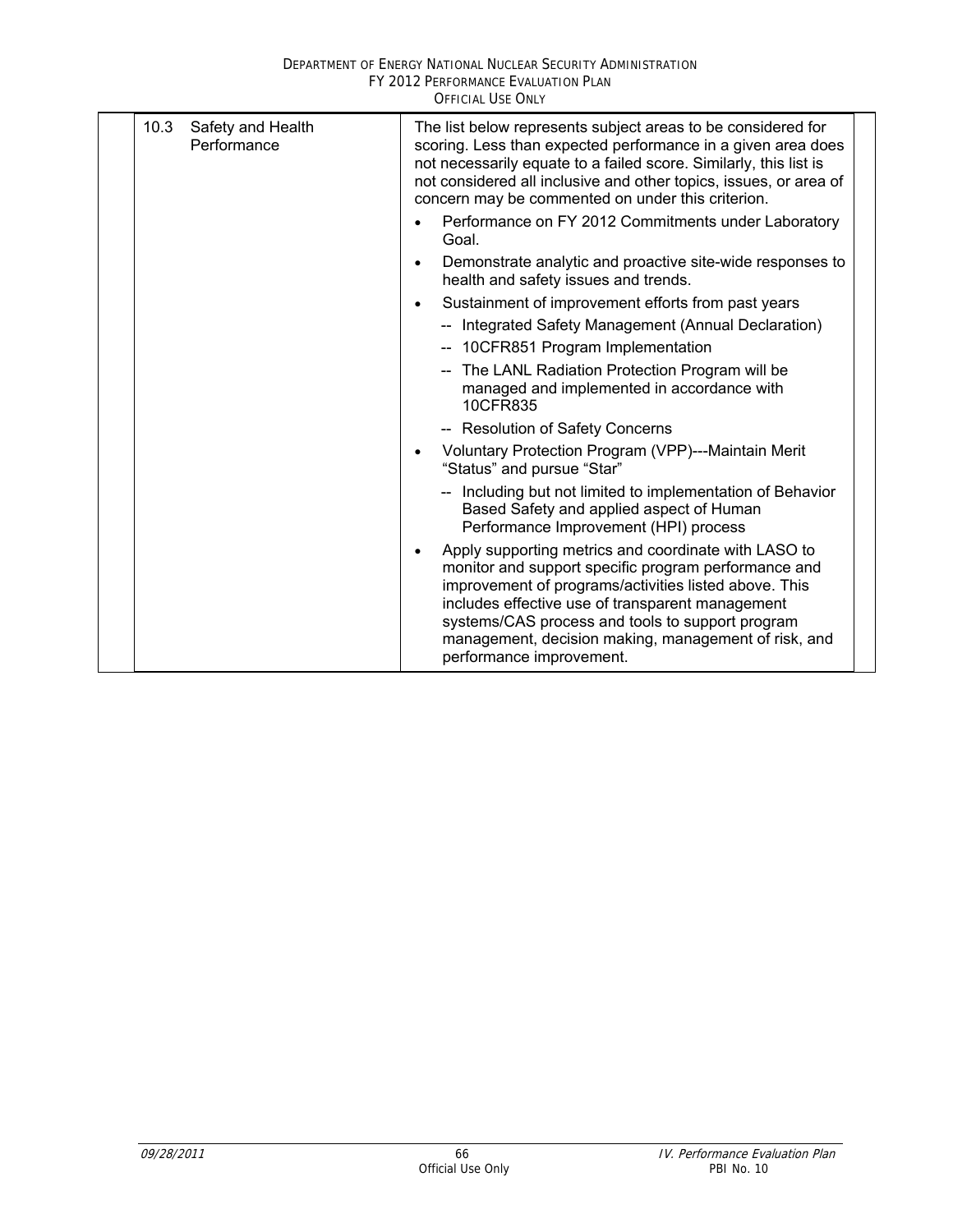| 10.4<br>Site Environmental<br>Stewardship | The list below represents subject areas to be considered for<br>scoring. Less than expected performance in a given area does<br>not necessarily equate to a failed score. Similarly, this list is<br>not considered all inclusive and other topics, issues, or area of<br>concern may be commented on under this criterion.                                                                                                                                                                                                                                                                                                |
|-------------------------------------------|----------------------------------------------------------------------------------------------------------------------------------------------------------------------------------------------------------------------------------------------------------------------------------------------------------------------------------------------------------------------------------------------------------------------------------------------------------------------------------------------------------------------------------------------------------------------------------------------------------------------------|
|                                           | Environmental Compliance. Execute a self-inspection<br>program across environmental media that evaluates<br>environmental compliance performance and identifies<br>corrective and preventive actions when issues are<br>identified, as evidenced by:                                                                                                                                                                                                                                                                                                                                                                       |
|                                           | -- Execution of the RCRA program.                                                                                                                                                                                                                                                                                                                                                                                                                                                                                                                                                                                          |
|                                           | -- Execution and implementation of a NPDES program<br>including lessons learned program for NPEDS permit<br>exceedances.                                                                                                                                                                                                                                                                                                                                                                                                                                                                                                   |
|                                           | -- Execution of the Construction General Permit program.                                                                                                                                                                                                                                                                                                                                                                                                                                                                                                                                                                   |
|                                           | -- Execution of the Multi Sector General Permit program.                                                                                                                                                                                                                                                                                                                                                                                                                                                                                                                                                                   |
|                                           | -- Execution of the Individual Permit program.                                                                                                                                                                                                                                                                                                                                                                                                                                                                                                                                                                             |
|                                           | -- Execution of the Air Quality program.                                                                                                                                                                                                                                                                                                                                                                                                                                                                                                                                                                                   |
|                                           | Environmental Stewardship. Execute an Environmental<br>$\bullet$<br>Stewardship program that improves the environmental<br>performance of existing operations while improving the<br>sustainability of the site for the future, as evidenced by:                                                                                                                                                                                                                                                                                                                                                                           |
|                                           | -- Maintaining an ISO 14001 compliant Environmental<br>Management System.                                                                                                                                                                                                                                                                                                                                                                                                                                                                                                                                                  |
|                                           | -- Execution of a Pollution Prevention program that<br>actively reduces environmental risk.                                                                                                                                                                                                                                                                                                                                                                                                                                                                                                                                |
|                                           | -- Support of LASO in the execution of the Natural<br>Resources Damage Assessment process.                                                                                                                                                                                                                                                                                                                                                                                                                                                                                                                                 |
|                                           | -- Maturation and execution of a 50 Year Site<br>Stewardship Plan in cooperation with NNSA.                                                                                                                                                                                                                                                                                                                                                                                                                                                                                                                                |
|                                           | Demonstrate long-term proactive environmental<br>$\bullet$<br>stewardship through effective use of the 50 year<br>Environmental Stewardship Action Plan.<br>Utilize as the integrating framework with EMS for<br>environmental management activities and<br>communication.<br>Mature the Action Plan into a high value tool that is the<br>-<br>primary reference for Environmental Management.<br>Demonstrate that it is a proactive management plan<br>that has defense in depth.<br>Demonstrate and communicate responsible, long-term<br>site stewardship to the full range of stakeholders and<br>tribal governments. |
|                                           |                                                                                                                                                                                                                                                                                                                                                                                                                                                                                                                                                                                                                            |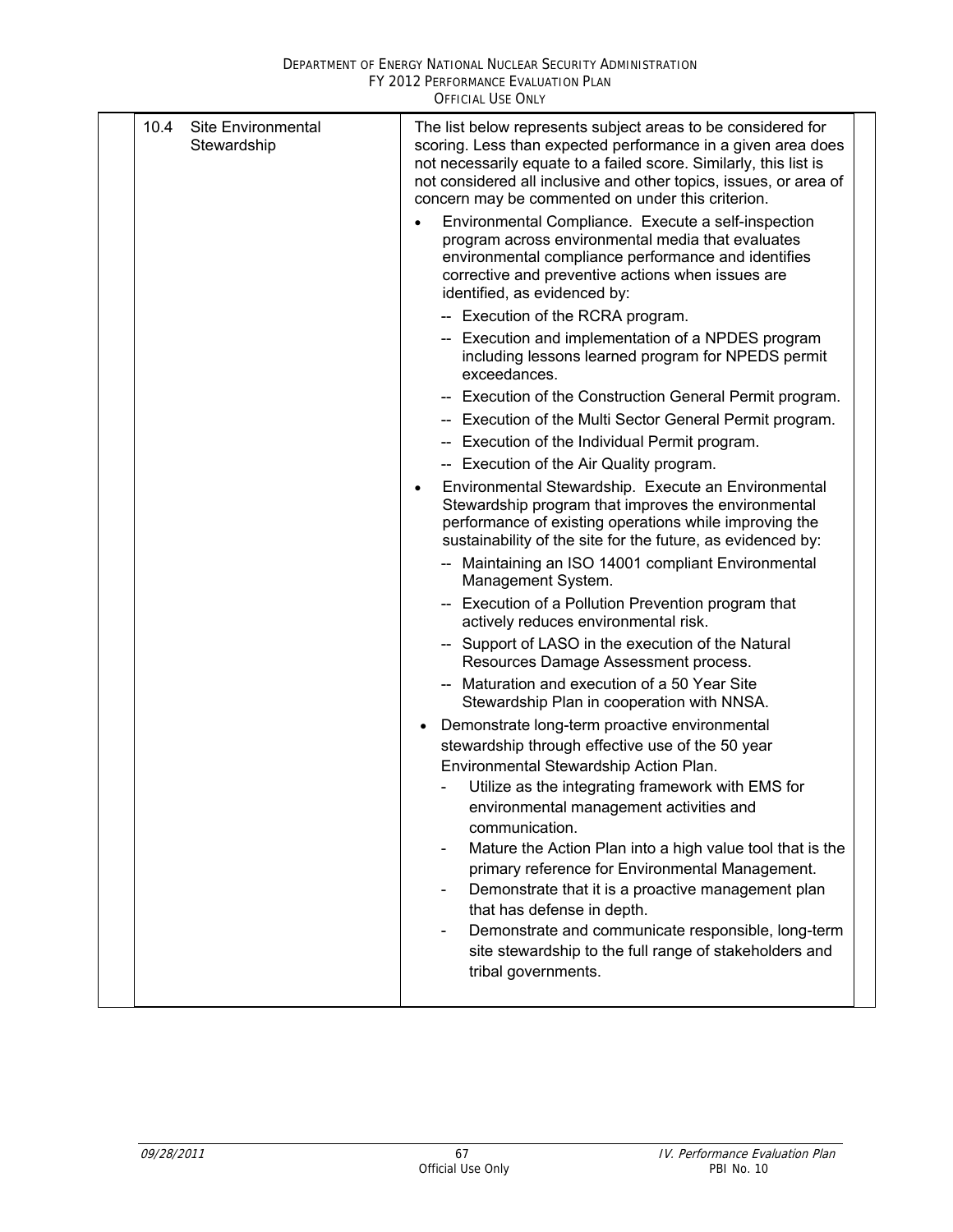| 10.5<br>Site Infrastructure<br>Stewardship and<br><b>Revitalization</b> | The list below represents subject areas to be considered for<br>scoring. Less than expected performance in a given area does<br>not necessarily equate to a failed score. Similarly, this list is<br>not considered all inclusive and other topics, issues, or area of<br>concern may be commented on under this criterion.<br>Performance on FY 2012 Commitments under Laboratory<br>$\bullet$<br>Goal related to facilities and infrastructure and<br>sustainment of improvement efforts from past years apart<br>from performance covered under objective Incentive At-<br>Risk Fee.<br>Real Estate and Property Performance and CAS metrics.<br>$\bullet$<br>Progress toward a single integrated planning organization<br>and/or process that drives Lab infrastructure and facility<br>planning and provides a single interface for<br>communication and coordination.<br>Implement an aggressive continuous improvement<br>program for Facilities Maintenance/Support.<br>Improve facility and infrastructure condition.<br>$\bullet$<br>Address long standing deficiencies.<br>$\bullet$<br>Improve fidelity of facilities data.<br>Workforce of the future.<br>Manner of success in Site Facilities, and Infrastructure<br>Program execution.<br>Acquisition planning to support success in this area.<br>Comprehensive, accurate, effective, and transparent<br>$\bullet$<br>Contractor Assurance System metrics with an appropriate<br>suite of leading indicators, that are used by LANS to<br>manage their maintenance and site services.<br>Comprehensive CAS metrics that track site progress on<br>$\bullet$<br>these measures.<br>Integrate long-term strategy with 50 year environmental<br>stewardship and site strategic planning transparently<br>available to LASO. |  |
|-------------------------------------------------------------------------|------------------------------------------------------------------------------------------------------------------------------------------------------------------------------------------------------------------------------------------------------------------------------------------------------------------------------------------------------------------------------------------------------------------------------------------------------------------------------------------------------------------------------------------------------------------------------------------------------------------------------------------------------------------------------------------------------------------------------------------------------------------------------------------------------------------------------------------------------------------------------------------------------------------------------------------------------------------------------------------------------------------------------------------------------------------------------------------------------------------------------------------------------------------------------------------------------------------------------------------------------------------------------------------------------------------------------------------------------------------------------------------------------------------------------------------------------------------------------------------------------------------------------------------------------------------------------------------------------------------------------------------------------------------------------------------------------------------------------------------------------------------------------------------|--|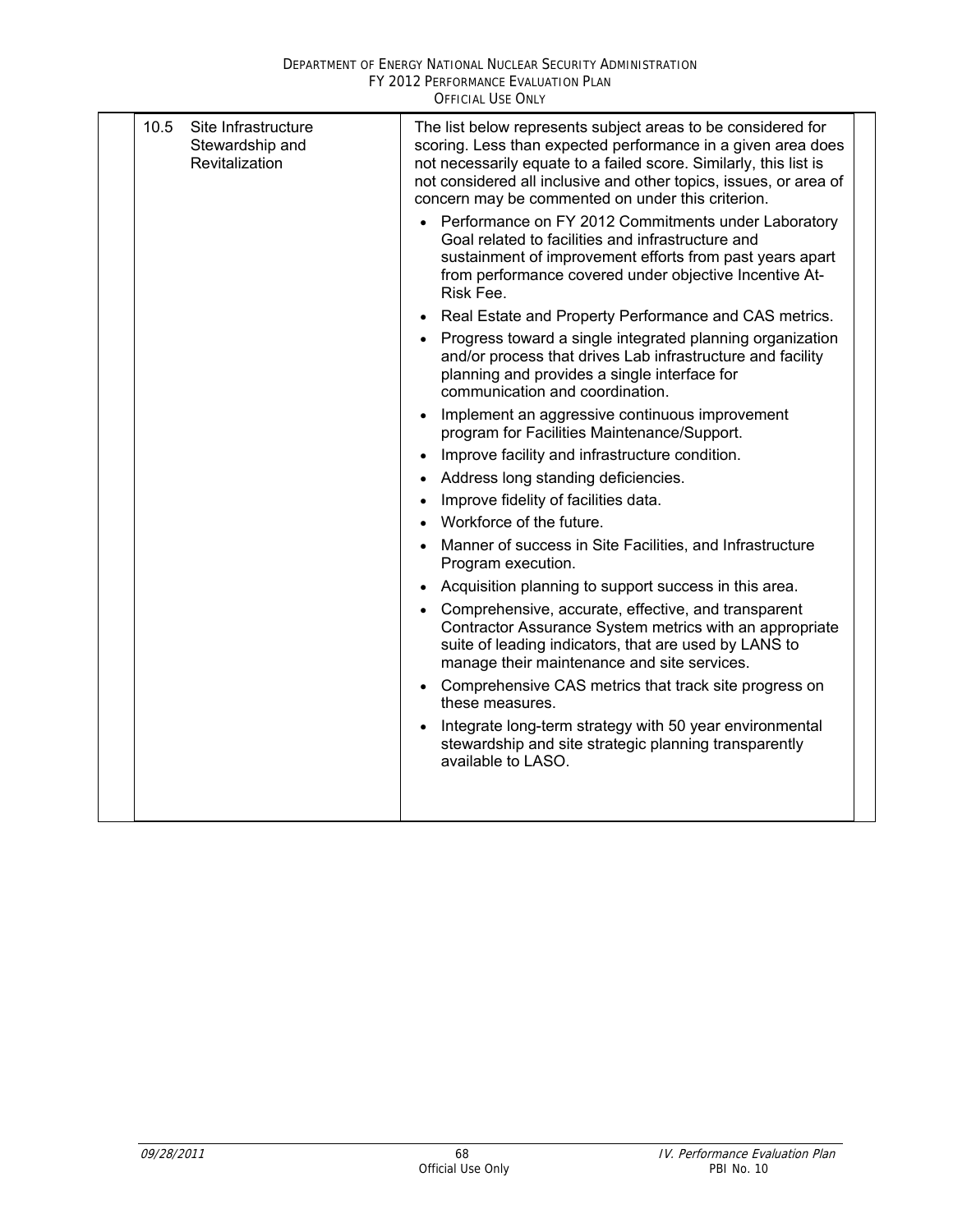| 10.6 | <b>Hazardous Operations</b> | The list below represents subject areas to be considered for<br>scoring. Less than expected performance in a given area does<br>not necessarily equate to a failed score. Similarly, this list is<br>not considered all inclusive and other topics, issues, or area of<br>concern may be commented on under this criterion.<br>• Performance on FY 2012 Commitments under Laboratory<br>Goal related to nuclear and high hazard operations and<br>sustainment of improvement efforts from past years apart<br>from performance covered under objective Incentive At-<br>Risk Fee measures.<br><b>Conduct of Operations</b><br>• Safety Basis<br>• Operational Readiness for Startup and Restart<br>• Fire Protection, including FHAs<br>• Leading metrics<br>• Operational Management (e.g., Management, Operation<br>and Verification)<br>• Engineering Design and Design Review.<br>• Nuclear Facility Training and Qualification<br>• Credited Safety Management Programs<br>• Criticality Safety<br><b>Formality of Operations</b><br>• Vital Safety Systems (VSS) program improvement<br>• Occurrence Reporting, Investigation, and Issue Closure<br>• Lessons Learned Program / Extent of Condition<br>• Nuclear Facility Maintenance<br>• Operational/Nuclear Facility risk reduction<br>• Radiation Protection<br><b>Pressure Safety</b><br>Demonstrate improvement in Safety Basis Document<br>Quality.<br>• Demonstrate the ability to submit and implement high<br>quality Safety Basis documents on schedule.<br>Improve FY12 execution of holdup measurements over<br>FY11 execution while balancing Programs, Operations, and<br>Security. |  |
|------|-----------------------------|----------------------------------------------------------------------------------------------------------------------------------------------------------------------------------------------------------------------------------------------------------------------------------------------------------------------------------------------------------------------------------------------------------------------------------------------------------------------------------------------------------------------------------------------------------------------------------------------------------------------------------------------------------------------------------------------------------------------------------------------------------------------------------------------------------------------------------------------------------------------------------------------------------------------------------------------------------------------------------------------------------------------------------------------------------------------------------------------------------------------------------------------------------------------------------------------------------------------------------------------------------------------------------------------------------------------------------------------------------------------------------------------------------------------------------------------------------------------------------------------------------------------------------------------------------------------------------------------------------------------------------------------------------|--|
|      |                             |                                                                                                                                                                                                                                                                                                                                                                                                                                                                                                                                                                                                                                                                                                                                                                                                                                                                                                                                                                                                                                                                                                                                                                                                                                                                                                                                                                                                                                                                                                                                                                                                                                                          |  |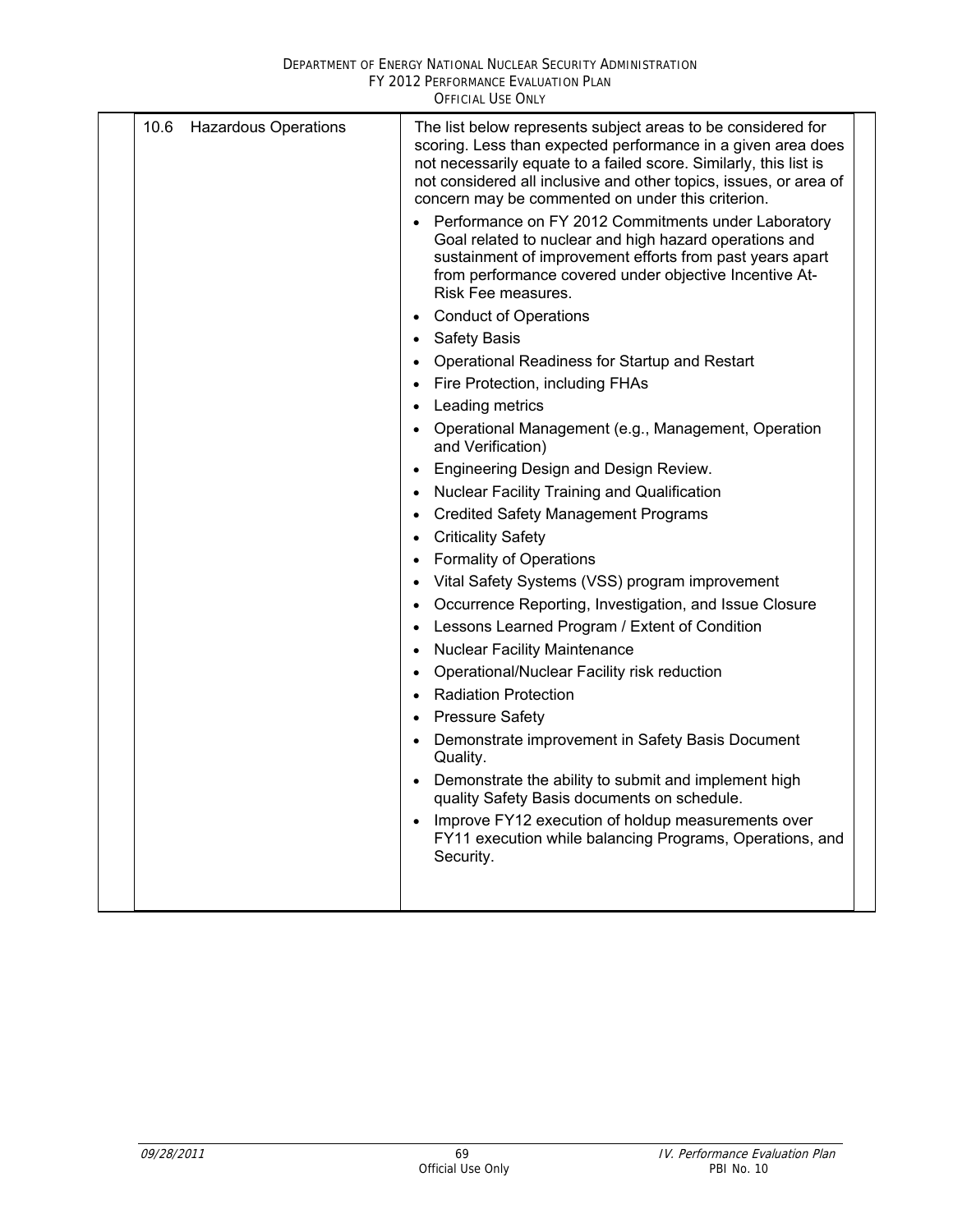| 10.7 | Energy & Utility Management | The list below represents subject areas to be considered for<br>scoring. Less than expected performance in a given area does<br>not necessarily equate to a failed score. Similarly, this list is<br>not considered all inclusive and other topics, issues, or area of<br>concern may be commented on under this criterion.<br>Measure of the site's compliance with EO 13423 and<br>13514 and implementing NNSA Guidance in meeting<br>reductions in GHG emissions, energy intensity, water<br>consumption; expanding energy use from on-site<br>renewable sources; metering electrical, thermal, and water<br>usage; achievement of LEED Gold Certification or High<br>Performance Sustainable Buildings Guiding Principles for<br>all new construction, major building renovations; and<br>selected existing buildings.<br>Submission and execution of an annual Site Sustainability<br>$\bullet$<br>Plan that identifies appropriate site contributions towards<br>meeting mandated DOE-wide goals.<br>Promote effective execution of the energy savings<br>$\bullet$<br>performance contract (ESPC) including timely reviews of<br>all submittals, facilitation of escort needs, logistical<br>integration with FODs, etc.<br>Progress toward energy and water goals.<br>Operate and maintain the LANL transmission, distribution,<br>and generation assets in accordance with the applicable<br>Western Electric Coordinating Council (WECC)/North<br>American Reliability Corporation (NERC) requirements per<br>the Energy Policy Act of 2005.<br>Support the efforts of the Los Alamos County Power Pool<br>$\bullet$<br>to procure reliable, diverse, and cost-effective electricity<br>including the funding of consultants as appropriate.<br>Develop CAS metrics that are transparent and measure<br>$\bullet$<br>energy management performance toward DOE goals.<br>Continue to increase the percentage of LANL electricity<br>usage is derived from on-site renewable energy<br>resources.<br>Apply at least 50% of the last year's expected savings into<br>the following year's energy & natural resources program to<br>ensure a funding stream for energy and water efficiency<br>improvements and the installation of on-site renewable<br>energy projects.<br>Encourage regional improvements in sustainability by<br>participation in various meetings outside of Los Alamos to<br>include, but not limited to, NNSA Sustainability Transition<br>Team meetings, coordination with SNL, the state of New<br>Mexico and other federal agencies.<br>Integrate long-term strategy with 50 year environmental<br>stewardship and site strategic planning transparently<br>available to LASO.<br>Delivery of an executable plan for management of electric<br>use that meets site needs for the next 30 years. |
|------|-----------------------------|---------------------------------------------------------------------------------------------------------------------------------------------------------------------------------------------------------------------------------------------------------------------------------------------------------------------------------------------------------------------------------------------------------------------------------------------------------------------------------------------------------------------------------------------------------------------------------------------------------------------------------------------------------------------------------------------------------------------------------------------------------------------------------------------------------------------------------------------------------------------------------------------------------------------------------------------------------------------------------------------------------------------------------------------------------------------------------------------------------------------------------------------------------------------------------------------------------------------------------------------------------------------------------------------------------------------------------------------------------------------------------------------------------------------------------------------------------------------------------------------------------------------------------------------------------------------------------------------------------------------------------------------------------------------------------------------------------------------------------------------------------------------------------------------------------------------------------------------------------------------------------------------------------------------------------------------------------------------------------------------------------------------------------------------------------------------------------------------------------------------------------------------------------------------------------------------------------------------------------------------------------------------------------------------------------------------------------------------------------------------------------------------------------------------------------------------------------------------------------------------------------------------------------------------------------------------------------------------------------------------------------------------------------------------------------------------------------------------------------------------------------------------------------------------------------------------------------|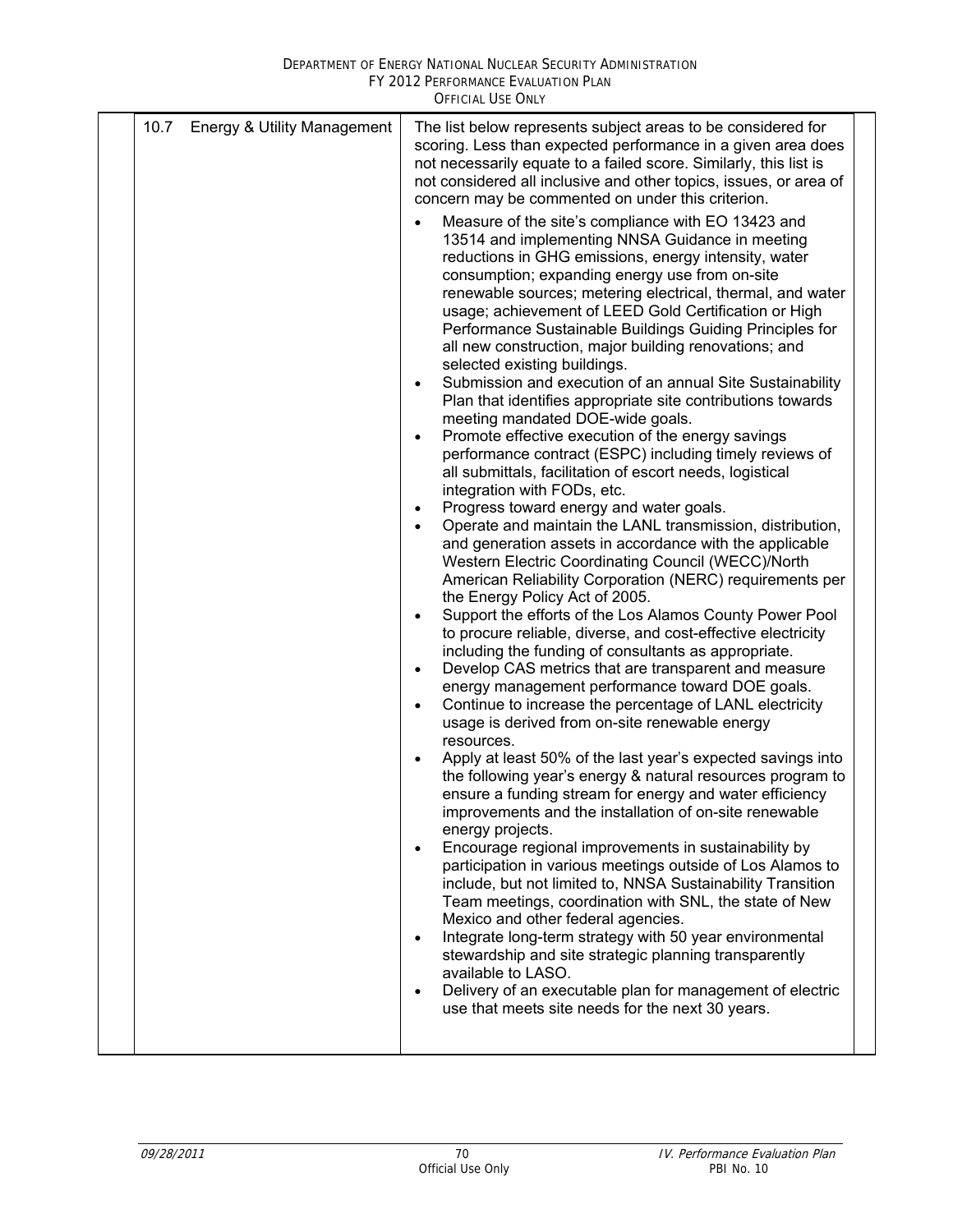| 10.8<br><b>Integration Across All</b><br><b>Functional Areas and Flow</b><br>Down to Subcontractors | The list below represents subject areas to be considered for<br>scoring. Less than expected performance in a given area does<br>not necessarily equate to a failed score. Similarly, this list is<br>not considered all inclusive and other topics, issues, or area of<br>concern may be commented on under this criterion. |  |  |  |  |
|-----------------------------------------------------------------------------------------------------|-----------------------------------------------------------------------------------------------------------------------------------------------------------------------------------------------------------------------------------------------------------------------------------------------------------------------------|--|--|--|--|
|                                                                                                     | • Aggressive and timely resolution of cross institutional<br>issues affecting site performance, efficiency, and<br>effectiveness.                                                                                                                                                                                           |  |  |  |  |
|                                                                                                     | Improve institutional planning and processes in activities<br>$\bullet$<br>required to efficiently and effectively manage the laboratory<br>across all functional areas.                                                                                                                                                    |  |  |  |  |
|                                                                                                     | Response to emergent issues or chronic concerns.<br>$\bullet$                                                                                                                                                                                                                                                               |  |  |  |  |
|                                                                                                     | Demonstrate continuous product and process<br>$\bullet$<br>improvements across the institution.                                                                                                                                                                                                                             |  |  |  |  |
|                                                                                                     | Consistent submittal of integrated, fully coordinated work<br>$\bullet$<br>products and services.                                                                                                                                                                                                                           |  |  |  |  |
|                                                                                                     | CAS metrics and tools demonstrate and reinforce cross-<br>$\bullet$<br>functional integration.                                                                                                                                                                                                                              |  |  |  |  |
|                                                                                                     | Responsible for sub-contractor's performance and<br>$\bullet$<br>minimizing equitable adjustment claims.                                                                                                                                                                                                                    |  |  |  |  |
|                                                                                                     | <b>SECTION 5</b>                                                                                                                                                                                                                                                                                                            |  |  |  |  |
| <b>ASSUMPTIONS / TECHNICAL BOUNDARY CONDITIONS</b>                                                  |                                                                                                                                                                                                                                                                                                                             |  |  |  |  |

*List foreseeable impacts to performance.* 

- The NNSA and LANS, LLC will agree within 30 days of receipt of final appropriations, or by mutually agreed to date if under a long-term Continuing Resolution, that the funding is sufficient to accomplish these measures. If by this date, Continuing Resolution funding or final appropriation is less than the President's Budget Request, LANS shall identify any impacts to the FY 2012 PEP measures within 30 calendar days. If interim Continuing Resolution funding is less than the President's Budget Request, LANS shall identify any impacts to the FY 2012 PEP measures within 15 business days following the approval of the Continuing Resolution.
- If LANS cannot meet/complete a PBI because of conditions or events that are outside of LANS' ability to control, the PBI will be renegotiated.
- If no specific due date is referenced with any of the completion elements, the due date of that element is to be September 30, 2012.
- Performance Objectives (POs) 4.3, 6.2, 9, 10, and 11 may each address elements of concern and/or success associated with a common driver, deliverable or initiator.
- Subjective POs are divided into "bins" only to facilitate communication. Each "bin" contains suggested topics to aid in monthly discussion and monitoring. Outcome of a topic is not individually indicative of success or failure; nor do topics limit the range of discussions or range of evaluation under a PO.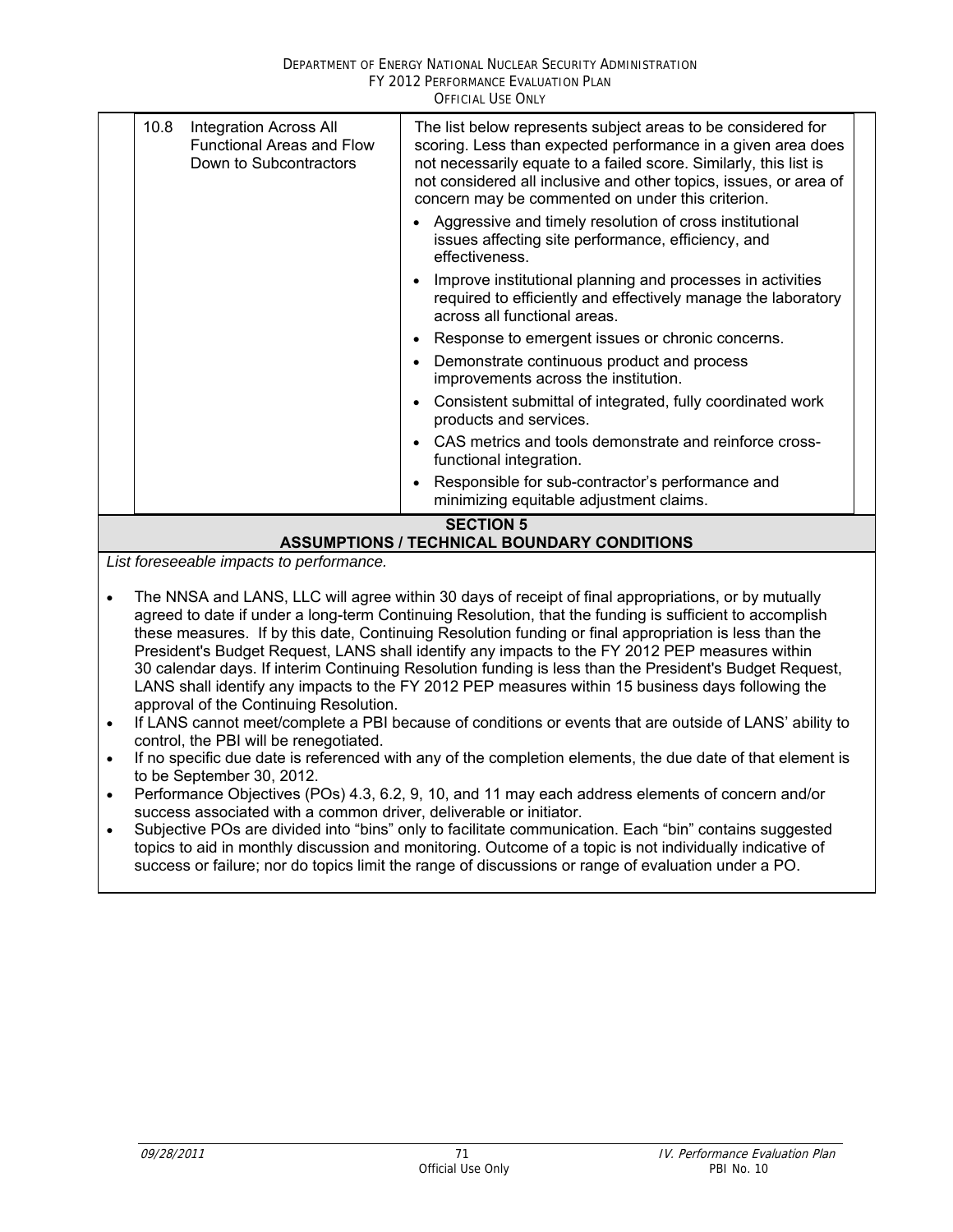**PBI NO. 11** 

### **Excellence in Business and Institutional Management**

#### **FY 2012 PERFORMANCE BASED INCENTIVE**

| <b>PBI No. 11</b> | Objective: | <b>Excellence in Business and</b> |
|-------------------|------------|-----------------------------------|
|                   |            | <b>Institutional Management</b>   |

**Objective Statement:** Ensure highly effective leadership, integration, and excellence in management of at the Los Alamos National Laboratory, a premier scientific institution.

|                                  | <b>SECTION 1</b><br><b>GENERAL INFORMATION</b>                 |  |
|----------------------------------|----------------------------------------------------------------|--|
| Revision Number and Date:        | Revision No.: 0 Date: September 28, 2011                       |  |
| Maximum Available Incentive Fee: | $$7,732,000$ (Essential) + \$1,500,000 (Stretch) = \$9,232,000 |  |
| Duration:                        | Annual                                                         |  |
| Fee Payment Type:                | Completion                                                     |  |
| Principal LANS Owner:            | I. Richardson                                                  |  |
| Principal COR:                   | J. Griego                                                      |  |
| <b>OFOTION A</b>                 |                                                                |  |

#### **SECTION 2 LINKAGE TO NNSA and LANS GOALS**

Activities in this PBI are tied to the following NNSA and LANS Strategic Goals:

### **Drive an Integrated and Effective Enterprise; Performance-Based Management; Business Excellence; Communications and Community; and Successful Workforce**

#### **SECTION 3 PERFORMANCE REQUIREMENTS**

**GATEWAYS:** *(Describe Gateways (if applicable) that must be completed before fee can be paid.)* 

In order to earn any incentive fee in Business and Institutional Management Objective/Stretch measures, the following two gateways must be met:

- 1. Earn ≥80% total Objective/Essential fee in the aggregate fee area of Business and Institutional Management.
- 2. Earn an adjectival rating of at least "Very Good" in the Essential Business and Institutional Management Subjective measures.

|              | <b>SECTION 4</b><br><b>INDEX OF PERFORMANCE MEASURES</b> |                         |                           |                   |
|--------------|----------------------------------------------------------|-------------------------|---------------------------|-------------------|
|              |                                                          | <b>Allocated</b><br>Fee | <b>Fee Type</b><br>E or S |                   |
| Measure 11   | <b>Excellence in Business and</b>                        |                         |                           |                   |
|              | <b>Institutional Management</b>                          | \$6,732,000             | Е                         | <b>Subjective</b> |
| Measure 11.1 | <b>Business Systems</b>                                  |                         |                           |                   |
| Measure 11.2 | <b>Financial Stewardship</b>                             |                         |                           |                   |
| Measure 11.3 | <b>Performance Based Management/CAS</b>                  |                         |                           |                   |
| Measure 11.4 | <b>Management of Contractual Interfaces/Requirements</b> |                         |                           |                   |
| Measure 11.5 | <b>Resolution of Non-compliances</b>                     |                         |                           |                   |
| Measure 11.6 | <b>Legal Management</b>                                  |                         |                           |                   |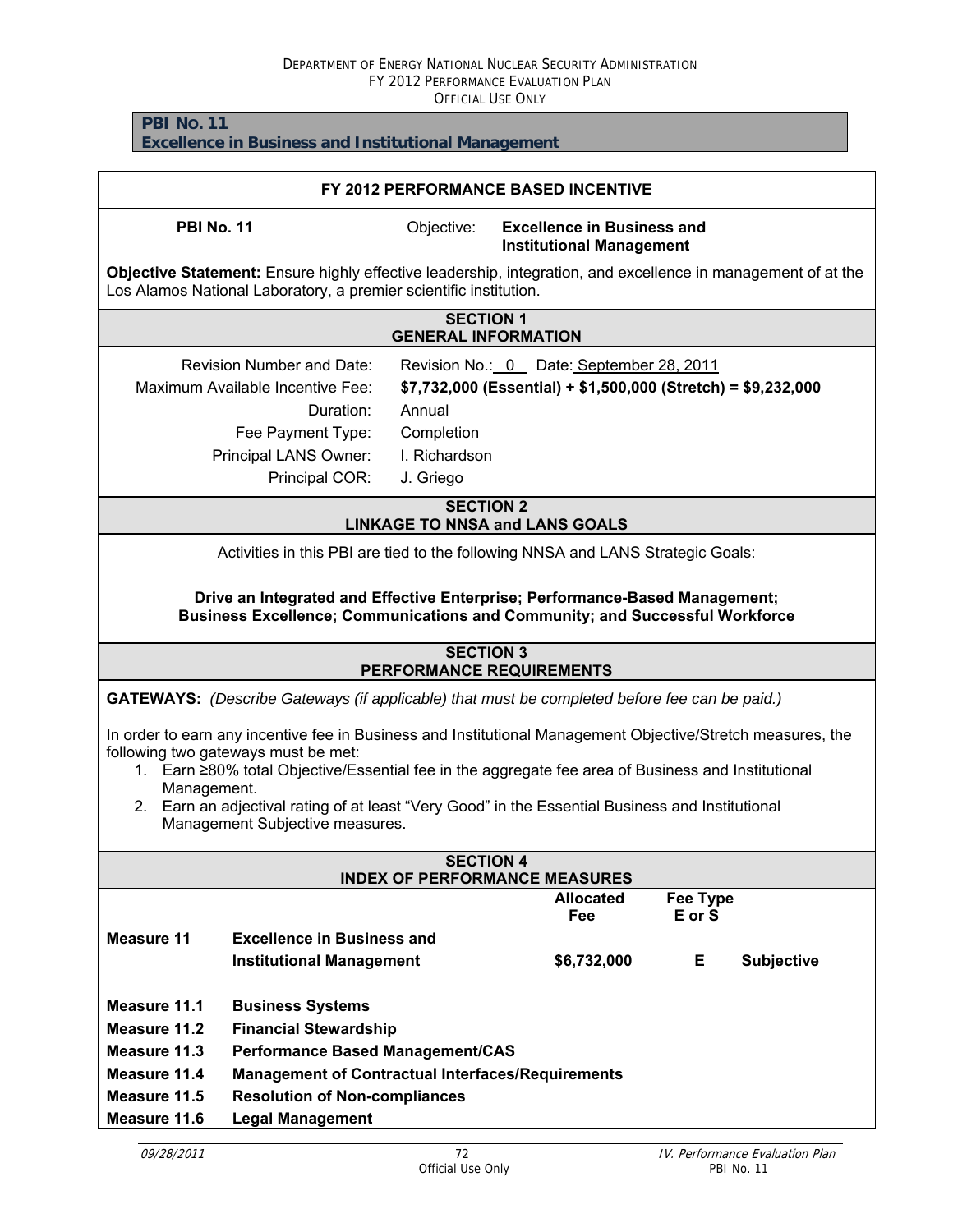| Measure 11.7                         | <b>Sustainment of Prior Year Improvements</b>                                               |             |   |                   |  |
|--------------------------------------|---------------------------------------------------------------------------------------------|-------------|---|-------------------|--|
| Measure 11.8                         | <b>LANS Organizational Integration</b>                                                      |             |   |                   |  |
| Measure 11.9                         | Work for Others Integration and Execution                                                   |             |   |                   |  |
| Measure 11.10                        | Institutional Management and Other Institutional Issues/Efforts                             |             |   |                   |  |
|                                      |                                                                                             |             |   |                   |  |
| <b>Targeted Areas of Improvement</b> |                                                                                             |             |   |                   |  |
| Measure 11.11                        | <b>Site Office Manager Initiatives</b>                                                      | \$1,500,000 | S | <b>Subjective</b> |  |
| Measure 11.12                        | <b>Quality Assurance Improvement</b>                                                        | \$1,000,000 | Е | <b>Subjective</b> |  |
|                                      | <b>SECTION 5</b>                                                                            |             |   |                   |  |
|                                      | <b>PERFORMANCE MEASURES</b>                                                                 |             |   |                   |  |
|                                      | List associated performance measures, expectations, targets, and fee schedules for FY 2012. |             |   |                   |  |
| Measure 11                           | <b>Excellence in Business and Institutional Management</b><br>(Objective/Essential)         |             |   |                   |  |

### **Expectation Statement:**

For subjective area components of the focus areas (Programs, Operations, Business) within a Performance Objective (PO), up to two-thirds (67%) of that area's rating can be achieved by LANS for transparently providing metrics/data they use for tracking performance and managing their functional area. To achieve that level of performance credit metrics/data must be adequately comprehensive, reflective of the most important parts of the functional area, have an appropriate subset of designated leading indicators, be accurate, and actively used to manage their day-to-day operations and activities. Additionally, further rating credit will be given if most of those metrics/data are in the LANL Contractor Assurance System (CAS) institutional metrics on the LANL CAS website. The balance of each functional area rating will be a LASO subjective assessment of LANS performance, including but not limited to the following factors: (1) did the performance meet DOE/NNSA/Contractual requirements, (2) given the funding provided how well did LANS perform, (3) general safety & security performance results, (4) were activities conducted with the best use of the government's money, (5) effectiveness of communication with LASO and other stakeholders, (6) did LANS provide a comprehensive accounting of their internal performance, and (7) were external customer's satisfied with LANL's performance/products/services. The NNSA will subjectively evaluate the contractor's performance in the following Criteria areas.

### **Completion Target:**

This measure has been achieved when the Contractor has accomplished the following:

Criteria | Target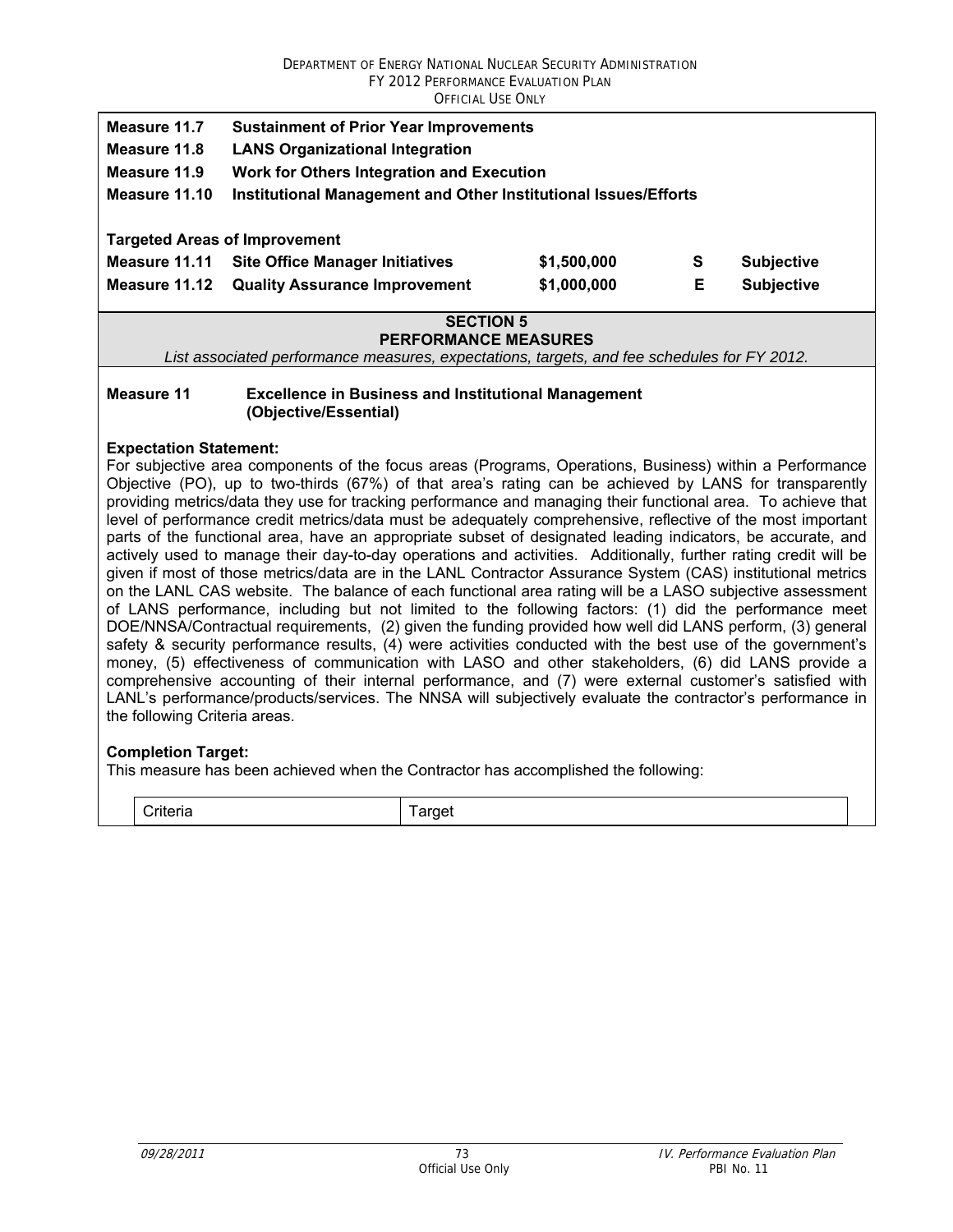|  | 11.1 Business Systems | The list below represents subject areas to be considered for<br>scoring. Less than expected performance in a given area<br>does not necessarily equate to a failed score. Similarly, this<br>list is not considered all inclusive and other topics, issues, or<br>area of concern may be commented on under this criterion.<br>• Performance on FY 2012 Commitments under Laboratory<br>Goals and Performance Improvement Strategy related to<br>business processes.<br>• Performance against small business goals.<br>• Reduction in business vulnerabilities, liabilities, and non-<br>compliances.<br>• Efficient, effective and economic innovation and support to<br>site objectives.<br>• Efficient and effective stewardship of site resources<br>• Timely and compliant subcontract closeouts<br>• Maximize support of Supply Chain Management Center<br>(SCMC) goals and functions through the efficient,<br>economical and effective use of SCMC tools and<br>agreements, and through active participation in SCMC<br>efforts to drive supply chain cost savings and exercise<br>procurement best practices.<br>• Timely processing of FOIA requests<br>• Acquisition and procurement execution<br>• Close Statements of Costs Incurred and Claimed (SCIC)<br>within one year after the end of the fiscal year.<br>• Develop and utilize a suite of management metrics that<br>LANS uses to manage its business and financial<br>organizations, and are shared transparently with LASO.<br>Metrics should include an appropriate suite of leading<br>indicators. |  |
|--|-----------------------|----------------------------------------------------------------------------------------------------------------------------------------------------------------------------------------------------------------------------------------------------------------------------------------------------------------------------------------------------------------------------------------------------------------------------------------------------------------------------------------------------------------------------------------------------------------------------------------------------------------------------------------------------------------------------------------------------------------------------------------------------------------------------------------------------------------------------------------------------------------------------------------------------------------------------------------------------------------------------------------------------------------------------------------------------------------------------------------------------------------------------------------------------------------------------------------------------------------------------------------------------------------------------------------------------------------------------------------------------------------------------------------------------------------------------------------------------------------------------------------------------------------------------------------------------------------------------|--|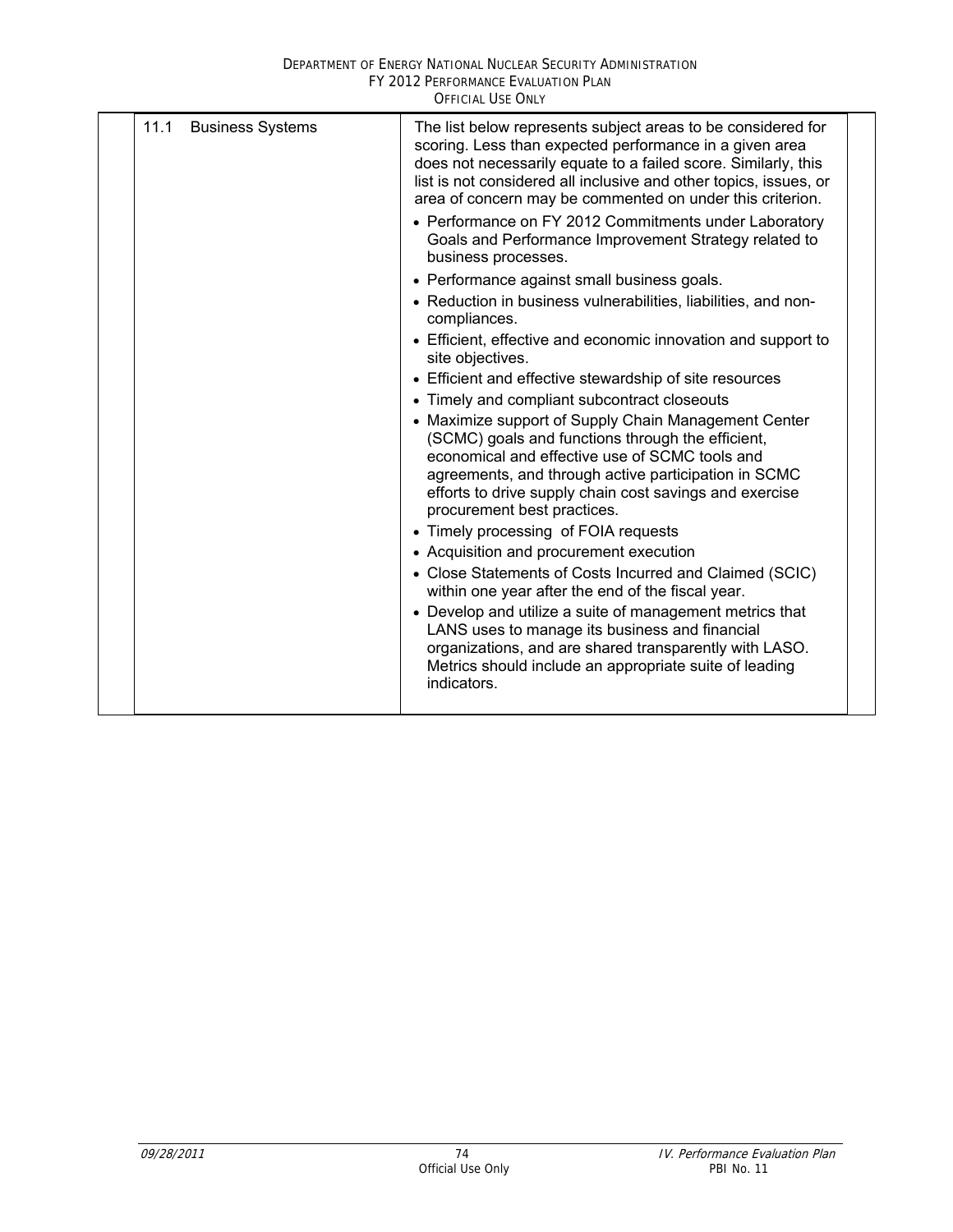|  | 11.2 Financial Stewardship | The list below represents subject areas to be considered for<br>scoring. Less than expected performance in a given area<br>does not necessarily equate to a failed score. Similarly, this<br>list is not considered all inclusive and other topics, issues, or<br>area of concern may be commented on under this criterion.<br>• OFFM Performance and Metrics.<br>• Internal Audits and Assessments meeting 2012<br>Assessment Plans Commitments.<br>• Closeout of issues and concerns<br>• Management and closeout of American Recovery &<br><b>Reinvestment Act Projects</b><br>• Compliance with Cost Accounting Standards<br>• Provide transparent visibility to the discovery and<br>remediation of financial issues through CAS<br>• Prompt notification of finance or budget issues affecting<br>LASO/LANL missions or site stewardship<br>• Develop and utilize a suite of management metrics that<br>LANS uses to manage its business and financial<br>organizations, and are shared transparently with LASO.<br>Metrics should include an appropriate suite of leading |  |
|--|----------------------------|----------------------------------------------------------------------------------------------------------------------------------------------------------------------------------------------------------------------------------------------------------------------------------------------------------------------------------------------------------------------------------------------------------------------------------------------------------------------------------------------------------------------------------------------------------------------------------------------------------------------------------------------------------------------------------------------------------------------------------------------------------------------------------------------------------------------------------------------------------------------------------------------------------------------------------------------------------------------------------------------------------------------------------------------------------------------------------|--|
|  |                            | indicators.<br>• Work within LANL's CAS framework to close out any issues                                                                                                                                                                                                                                                                                                                                                                                                                                                                                                                                                                                                                                                                                                                                                                                                                                                                                                                                                                                                        |  |
|  |                            | noted in Ethics and Audits Allowable Cost Audit.<br>• Demonstrate an assertive effort to close the annual                                                                                                                                                                                                                                                                                                                                                                                                                                                                                                                                                                                                                                                                                                                                                                                                                                                                                                                                                                        |  |
|  |                            | Statement of Costs Incurred and Claimed (SCIC) within<br>one year after submitting the previous fiscal year's SCIC.                                                                                                                                                                                                                                                                                                                                                                                                                                                                                                                                                                                                                                                                                                                                                                                                                                                                                                                                                              |  |
|  |                            |                                                                                                                                                                                                                                                                                                                                                                                                                                                                                                                                                                                                                                                                                                                                                                                                                                                                                                                                                                                                                                                                                  |  |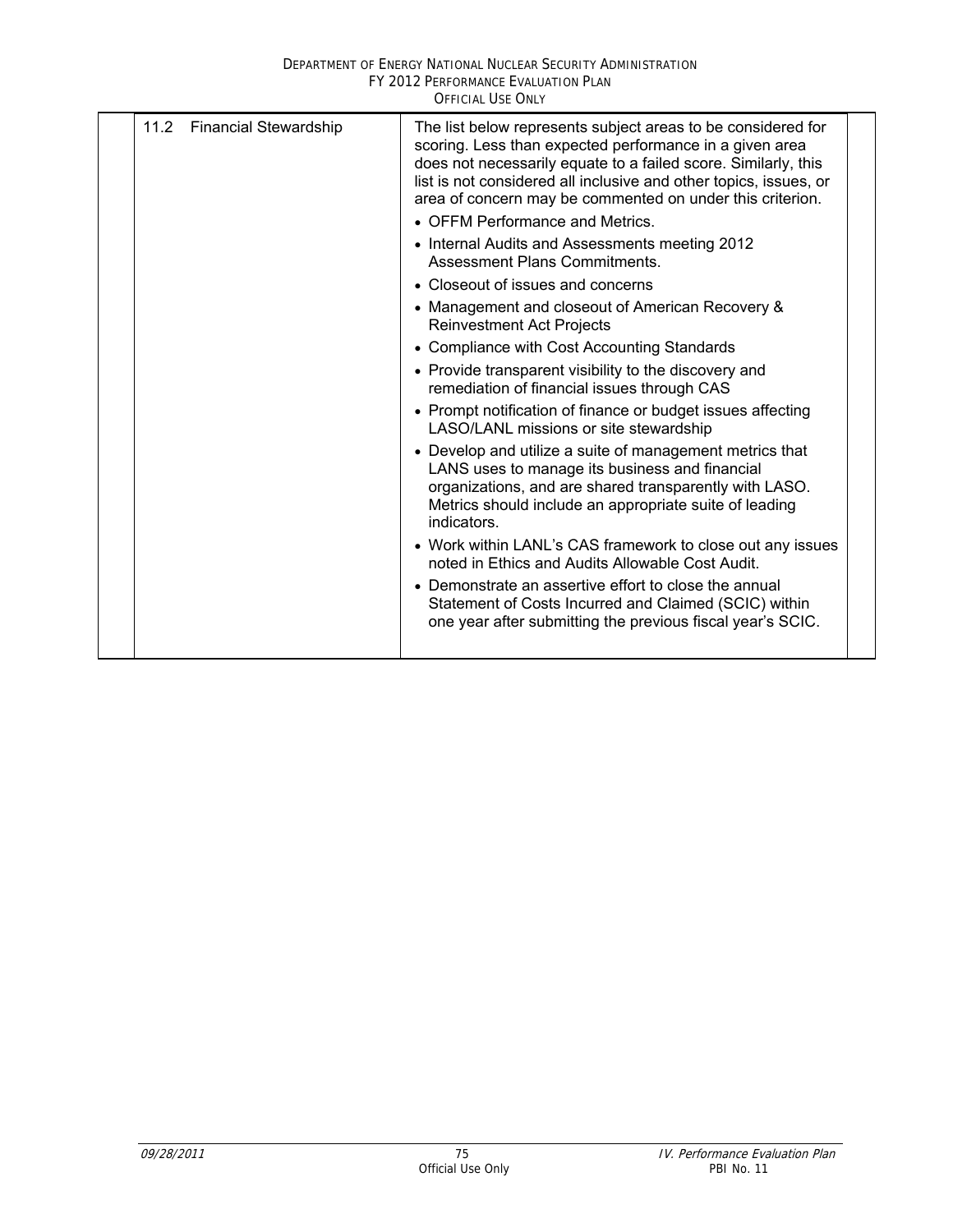| 11.3<br>Performance Based<br>Management/CAS | The list below represents subject areas to be considered for<br>scoring. Less than expected performance in a given area<br>does not necessarily equate to a failed score. Similarly, this<br>list is not considered all inclusive and other topics, issues, or<br>area of concern may be commented on under this criterion.                                |
|---------------------------------------------|------------------------------------------------------------------------------------------------------------------------------------------------------------------------------------------------------------------------------------------------------------------------------------------------------------------------------------------------------------|
|                                             | Improve/demonstrate the Contractor Assurance System<br>(CAS) effectively monitors overall LANL performance and<br>assists NNSA/LASO to more accurately gauge the health of<br>functional and mission activities without redundant or in-<br>depth assessments of those activities.                                                                         |
|                                             | • Develop and execute an institutional trending and analysis<br>process that collectively reviews LANL operational<br>information resulting in the implementation of corrective<br>actions that help reduce the severity and frequency of<br>LANL operational events and enhance institutional risk<br>management.                                         |
|                                             | • Enhance Performance Measurement through collaboration<br>with NNSA to develop and implement a mutually agreed<br>upon suite of Institutional Metrics.                                                                                                                                                                                                    |
|                                             | • Improve Corrective Action Plan (CAP) quality through use<br>of the "MRB Corrective Action Guidance" to drive better<br>defined, more relevant, and achievable corrective action<br>plans.                                                                                                                                                                |
|                                             | • Facilitate and support partnering to improve performance<br>and improve transparency.                                                                                                                                                                                                                                                                    |
|                                             | • Establish a methodology and routinely evaluate and report<br>(e.g., CAS Metric/Index) on the quality of management and<br>independent assessments relative to assessment program<br>objectives (e.g., report quality, Assessment Lead training,<br>quality of findings, etc.) and to evaluate assessment reports<br>in support of trending and analysis. |
|                                             | • Execute the governance reform activities identified in the<br>Governance Reform Project Execution Project (GRPEP).                                                                                                                                                                                                                                       |
|                                             | • CAS integration and tool utilization.<br>• Financial integration with CAS tools.                                                                                                                                                                                                                                                                         |
|                                             | • Demonstrate a transparent decision support system or<br>methodology (utilizing management and assurance<br>systems, process, and information) that identifies, frames,<br>guides and documents institutional risk-based decisions.                                                                                                                       |
|                                             |                                                                                                                                                                                                                                                                                                                                                            |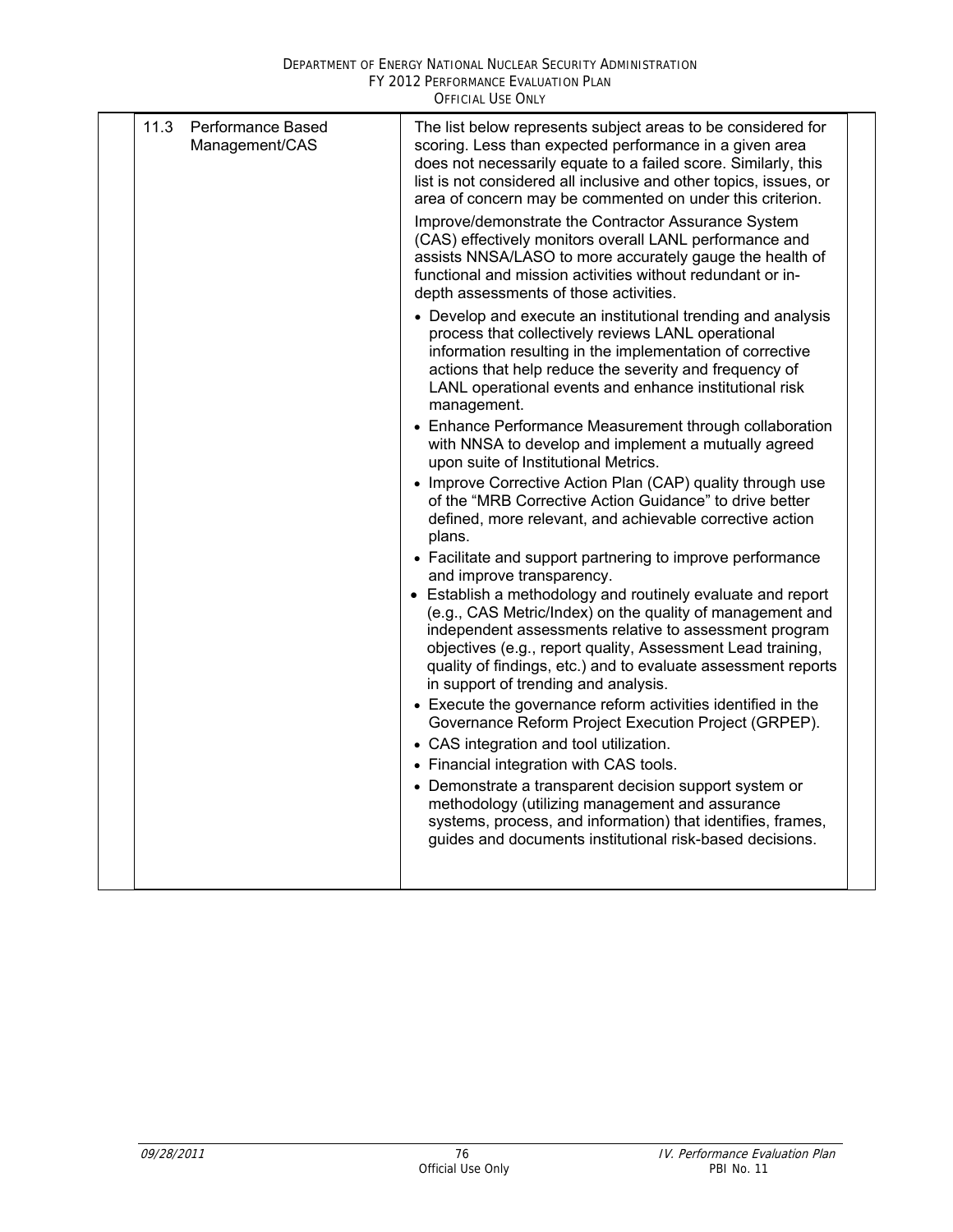| 11.4 | Management of Contractual<br>Interfaces/Requirements | The list below represents subject areas to be considered for<br>scoring. Less than expected performance in a given area<br>does not necessarily equate to a failed score. Similarly, this<br>list is not considered all inclusive and other topics, issues, or<br>area of concern may be commented on under this criterion.                                                                                                |
|------|------------------------------------------------------|----------------------------------------------------------------------------------------------------------------------------------------------------------------------------------------------------------------------------------------------------------------------------------------------------------------------------------------------------------------------------------------------------------------------------|
|      |                                                      | • Active and timely management of the Performance<br>Evaluation Process.                                                                                                                                                                                                                                                                                                                                                   |
|      |                                                      | • Management of emergent Contract issues and non-<br>compliances.                                                                                                                                                                                                                                                                                                                                                          |
|      |                                                      | • Effective use of the LASO/LANS Zipper Plan and improved<br>contract management communications.                                                                                                                                                                                                                                                                                                                           |
|      |                                                      | • Management of Contracting Officer performance direction<br>and Contracting Officer Representative technical direction                                                                                                                                                                                                                                                                                                    |
|      |                                                      | • Contractual Compliance.                                                                                                                                                                                                                                                                                                                                                                                                  |
|      |                                                      | • Requirement and risk management.                                                                                                                                                                                                                                                                                                                                                                                         |
|      |                                                      | • Resolution of pre-existing conditions (PECs) forecast to be<br>completed by FY 2012 or earlier With mutual agreement,<br>long term PECs will be removed from PECs and tracked in<br>another system.                                                                                                                                                                                                                      |
|      |                                                      | • Demonstrate value added LANS management of Parent<br>Organization Governance and Reachback reviews, findings<br>and recommendations                                                                                                                                                                                                                                                                                      |
| 11.5 | <b>Resolution of Significant</b><br>Non-compliances  | The list below represents subject areas to be considered for<br>scoring. Less than expected performance in a given area<br>does not necessarily equate to a failed score. Similarly, this<br>list is not considered all inclusive and other topics, issues, or<br>area of concern may be commented on under this criterion.                                                                                                |
|      |                                                      | • Timely identification and effective action to resolve<br>emerging performance concerns and issues including<br>significant non-conformances and non-compliances                                                                                                                                                                                                                                                          |
|      |                                                      | • Timely and appropriate use of Extent of Condition (EoC)<br>reviews                                                                                                                                                                                                                                                                                                                                                       |
|      |                                                      | • Demonstrate proactive resolution of significant non-<br>compliances                                                                                                                                                                                                                                                                                                                                                      |
|      |                                                      | • Reduction in identified functional vulnerabilities, liabilities,<br>and significant non-compliances.                                                                                                                                                                                                                                                                                                                     |
| 11.6 | Legal Management                                     | The list below represents subject areas to be considered for<br>scoring. Less than expected performance in a given area<br>does not necessarily equate to a failed score. Similarly, this<br>list is not considered all inclusive and other topics, issues, or<br>area of concern may be commented on under this criterion.<br>• Compliance with 10 CFR 719 and related negotiated<br>expectations with Department Counsel |
|      |                                                      | • Communication on institutional legal issues with<br><b>Department Counsel</b>                                                                                                                                                                                                                                                                                                                                            |
|      |                                                      | • Management of legal risk for the institution including<br>dispute resolution and legal counseling on key risk areas                                                                                                                                                                                                                                                                                                      |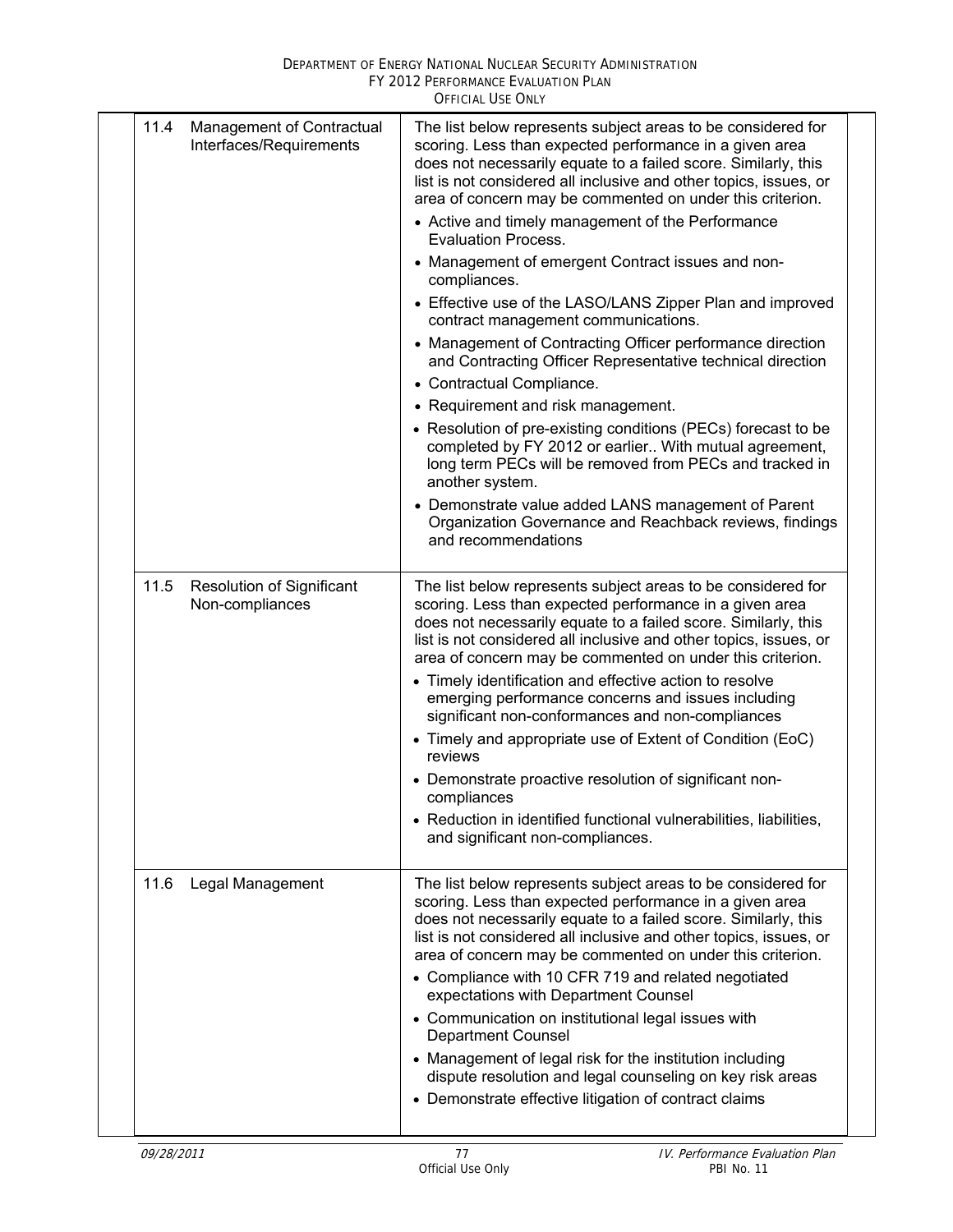| 11.7 | Sustainment of Prior Year<br>Improvements    | The list below represents subject areas to be considered for<br>scoring. Less than expected performance in a given area<br>does not necessarily equate to a failed score. Similarly, this<br>list is not considered all inclusive and other topics, issues, or<br>area of concern may be commented on under this criterion.<br>• Continued improvement of site-wide processes and<br>sustainment of improvement efforts from prior years.<br>• Sustainment of prior year improvements and achieved<br>outcomes.                                                                                                                                                                                                                                                                                                                                                                                                                                                                                                                                                                                                                                                                                                                                                                                                                                                                                           |
|------|----------------------------------------------|-----------------------------------------------------------------------------------------------------------------------------------------------------------------------------------------------------------------------------------------------------------------------------------------------------------------------------------------------------------------------------------------------------------------------------------------------------------------------------------------------------------------------------------------------------------------------------------------------------------------------------------------------------------------------------------------------------------------------------------------------------------------------------------------------------------------------------------------------------------------------------------------------------------------------------------------------------------------------------------------------------------------------------------------------------------------------------------------------------------------------------------------------------------------------------------------------------------------------------------------------------------------------------------------------------------------------------------------------------------------------------------------------------------|
| 11.8 | <b>LANS Organizational</b><br>Integration    | The list below represents subject areas to be considered for<br>scoring. Less than expected performance in a given area<br>does not necessarily equate to a failed score. Similarly, this<br>list is not considered all inclusive and other topics, issues, or<br>area of concern may be commented on under this criterion.<br>• Proactive integration and synergy across the institution<br>• Management of institutional resources to position<br>Laboratory for FY 2013 and beyond<br>• Integration, alignment, and balancing of institutional<br>resources to deliver on commitments                                                                                                                                                                                                                                                                                                                                                                                                                                                                                                                                                                                                                                                                                                                                                                                                                  |
| 11.9 | Work for Others Integration<br>and Execution | The list below represents subject areas to be considered for<br>scoring effective communication of integration performance.<br>Less than expected performance in a given area does not<br>necessarily equate to a failed score. Similarly, this list is not<br>considered all inclusive and other topics, issues, or area of<br>concern may be commented on under this criterion.<br>• Effectiveness and efficiency of the management of WFO<br>other than National Security, to the benefit of the<br>Laboratory's mission performance, inclusive of semi-annual<br>briefings to LASO on alignment of WFO portfolio to contract<br>requirements for this work being "complementary" to<br>NNSA's mission.<br>• Improve efficiency of WFO execution and documentation of<br>mission relevance through continued development,<br>implementation, and improvement of a common set of tools<br>(administrative and software) to standardize the shared<br>elements of the OFA and NFE processes, including<br>maturation of eWFO.<br>• Demonstrate effective stewardship of Laboratory National<br>Security mission capabilities by effective integration<br>between PADGS and PADSTE in the portfolio management<br>of OFA and NFE programs.<br>• Creation and implementation of an initial set of WFO<br>performance metrics which demonstrate process<br>improvements and consistent portfolio execution. |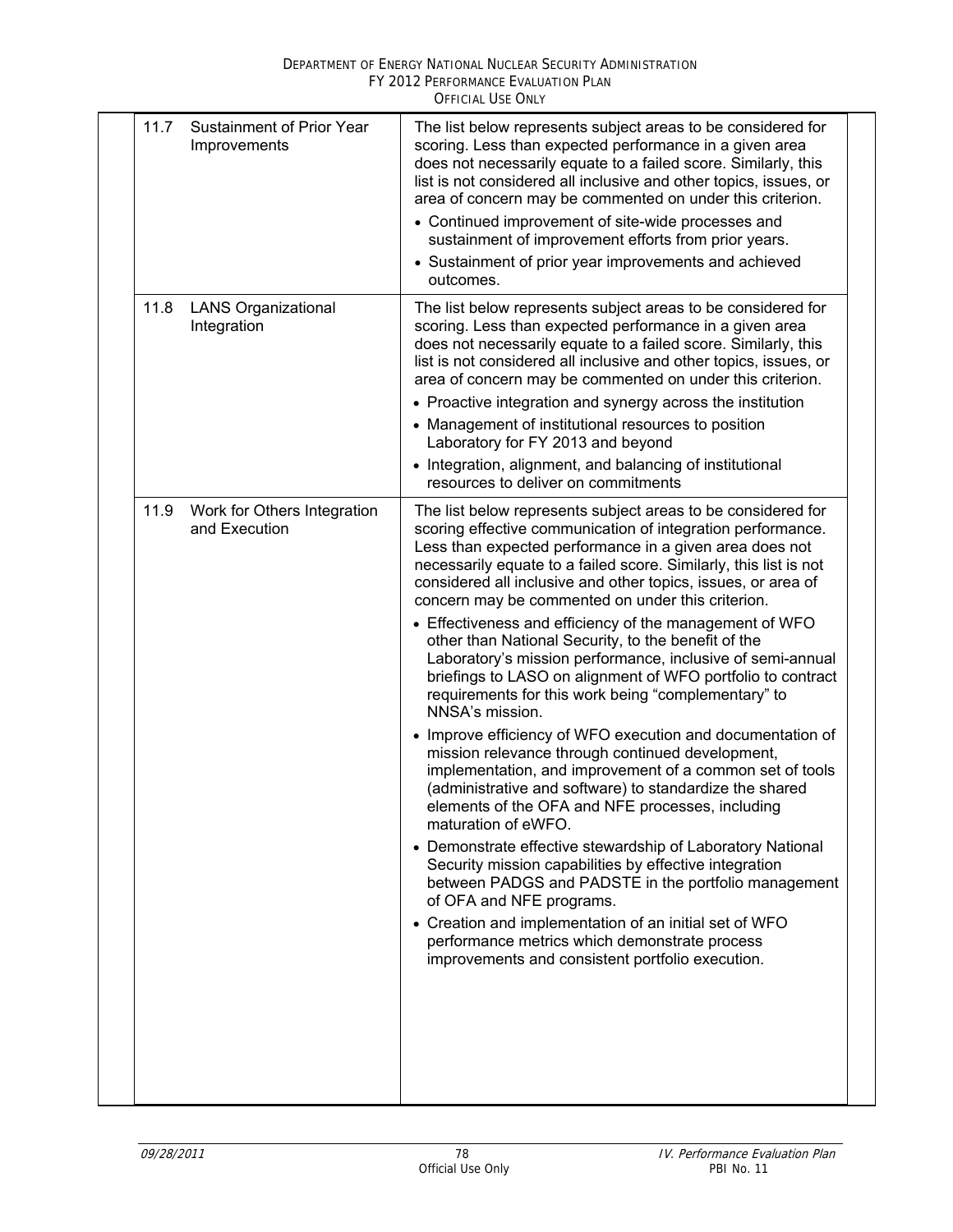| 11.10 Institutional Management<br>and Other Institutional<br>Issues/Efforts | The list below represents subject areas to be considered for<br>scoring. Less than expected performance in a given area<br>does not necessarily equate to a failed score. Similarly, this<br>list is not all inclusive and other topics, issues, or area of<br>concern, may be addressed under this criterion. |
|-----------------------------------------------------------------------------|----------------------------------------------------------------------------------------------------------------------------------------------------------------------------------------------------------------------------------------------------------------------------------------------------------------|
|                                                                             | • Response to changing mission and operational<br>requirements and implementation of reform<br>initiatives/outcomes.                                                                                                                                                                                           |
|                                                                             | • Proactive, responsive and accountable Institutional<br>Leadership.                                                                                                                                                                                                                                           |
|                                                                             | • Transition excess skill-sets to needed skill-sets.                                                                                                                                                                                                                                                           |
|                                                                             | • Management of unallocated labor account utilization                                                                                                                                                                                                                                                          |
|                                                                             | • Investment in laboratory systems, infrastructure, and<br>facilities to promote continuance of mission capability,<br>reduce risk, reduce deferred & current operating costs &<br>improve morale.                                                                                                             |
|                                                                             | • Future LANL Enterprise Positioning.                                                                                                                                                                                                                                                                          |
|                                                                             | • Transparency of LANL operations.                                                                                                                                                                                                                                                                             |
|                                                                             | • Proactive communication and engagement of LASO.                                                                                                                                                                                                                                                              |
|                                                                             | • Degree of items self-identified vs LASO identified<br>disclosure.                                                                                                                                                                                                                                            |
|                                                                             | • Degree of federal intervention required.                                                                                                                                                                                                                                                                     |
|                                                                             | • LANL Senior Management will demonstrate a transparent<br>decision support system or methodology (utilizing<br>management and assurance systems, process, and<br>information) that identifies, frames, guides and documents<br>institutional risk-based decisions.                                            |
|                                                                             | • Use of LANL's institutional CAS in management's decision<br>making process and resource allocations.                                                                                                                                                                                                         |

#### **Measure 11.11 Site Office Manager's Initiatives (Subjective/Stretch)**

### **Expectation Statement:**

Degree of effort and results in pursuit of Site Office Manager's emerging or high value initiatives. Timely Site Management Communication/Partnership.

## **Fee Schedule:**

Stretch: \$1,500,000

### **Measure 11.12 Quality Assurance Improvement (Subjective/Essential)**

### **Expectation Statement:**

LANS will demonstrate an improved level of Quality Assurance programmatic implementation through incorporation of DOE Order 414.1D; improved execution, level, and reporting of internal Quality Assurance assessments facilitating self identification of issues; and improved level of analysis and trending of metrics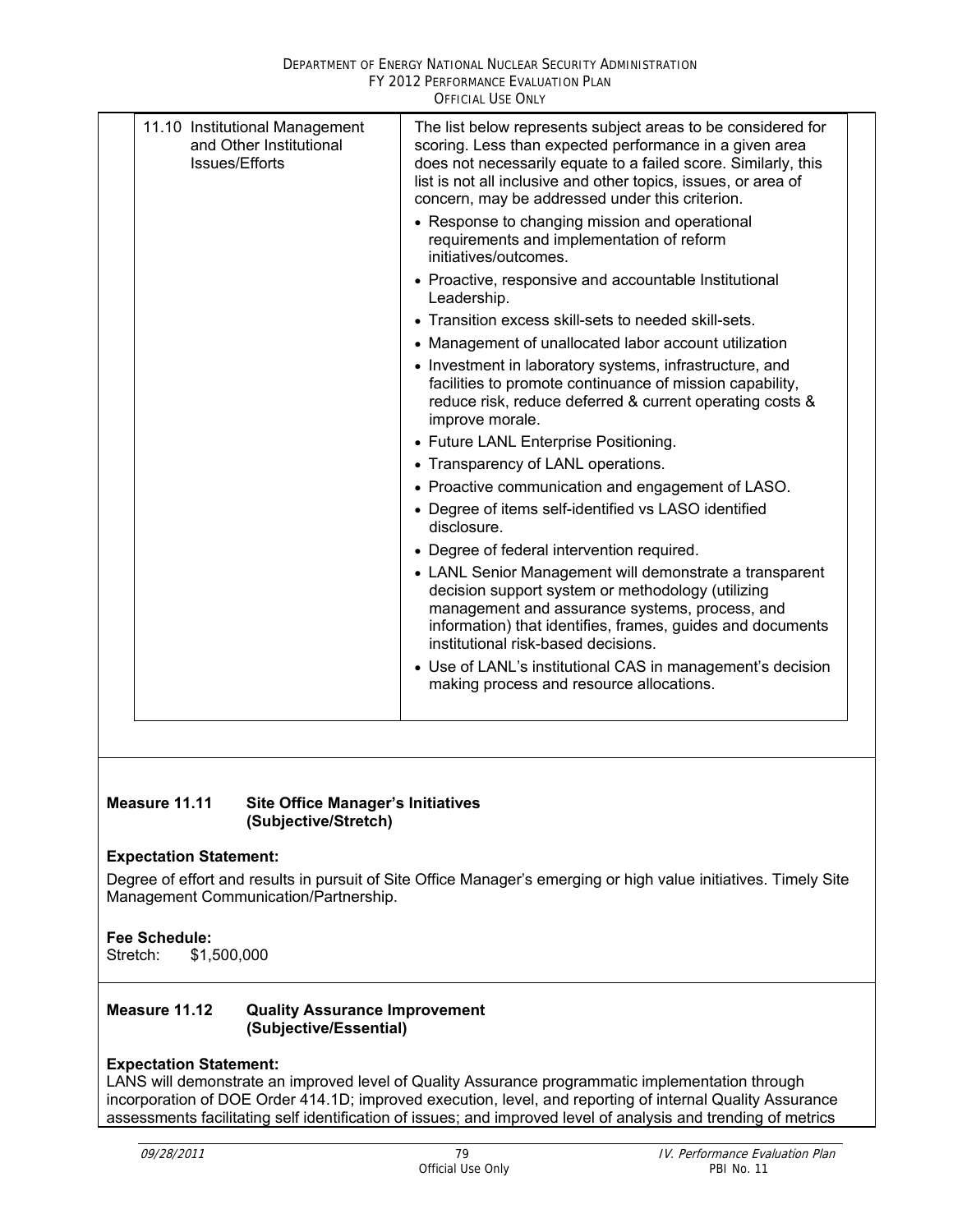with appropriate corrective/improvement actions accomplished. LANS will also demonstrate an improved level of performance in the planning, submittal and accuracy of stamping-related activities that results in delivery of error-free product submittals. LANS will demonstrate proficiency in offsite weapon, weapon-related, and fissile material package shipping without errors.

### **Completion Target:**

This measure addresses improvement across the institution, whereas LANS QA specific objectively measured criteria are utilized to define improvement results. This measure also addresses the means and manner of accomplishment. The goals are as follows:

- Continued site-wide implementation of Quality Assurance programmatic requirements specified in DOE Order 414.1D through institutional procedural alignment and/or the development of local procedures to address gaps in adherence to implementation plan).
- LANS independent QA assessments demonstrate appropriate use of technical subject matter experts, defined review scope, clear findings linked to requirements, and high quality reports that provide LANS with self identification opportunities to preclude significant issues being identified by LASO.
- LANS to provided trending and analysis of reported metrics and objective evidence reflects that LANS has taken appropriate and documented corrective/improvement actions with realized improvements in established metrics.
- Effectiveness in product submittal actions resulting in reduced incorrect stamping requests
- Effectiveness in product submittal actions resulting in stamping requests that reflect the appropriate quality marking to be applied for the application of the item.
- Effectiveness in product submittal actions resulting in appropriate engineering authorizations to support the request that are accurate and in place at the time of the request.
- Efficiency in product submittal actions resulting in stamping requests that are in alignment with the product submittal schedule.
- Reduction of product submittals having incidental defects.
- Maintain an acceptable PATF.
- Sustain high performance in off-site shipments completed error-free to include all ICO and PCD deliverables, Pu-238 components, Plutonium oxide materials (ARIES/MOX and stabilized materials), Trainers, etc.

### **Fee Schedule:**

Essential: \$1,000,000

### **SECTION 5 ASSUMPTIONS / TECHNICAL BOUNDARY CONDITIONS**

*List foreseeable impacts to performance.* 

- The NNSA and LANS, LLC will agree within 30 days of receipt of final appropriations, or by mutually agreed to date if under a long-term Continuing Resolution, that the funding is sufficient to accomplish these measures. If by this date, Continuing Resolution funding or final appropriation is less than the President's Budget Request, LANS shall identify any impacts to the FY 2012 PEP measures within 30 calendar days. If interim Continuing Resolution funding is less than the President's Budget Request, LANS shall identify any impacts to the FY 2012 PEP measures within 15 business days following the approval of the Continuing Resolution.
- If LANS cannot meet/complete a PBI because of conditions or events that are outside of LANS' ability to control, the PBI will be renegotiated.
- If no specific due date is referenced with any of the completion elements, the due date of that element is to be September 30, 2012.
- Performance Objectives (POs) 4.3, 6.2, 9, 10, and 11 may each address elements of concern and/or success associated with a common driver, deliverable or initiator.
- Subjective POs are divided into "bins" only to facilitate communication. Each "bin" contains suggested topics to aid in monthly discussion and monitoring. Outcome of a topic is not individually indicative of success or failure; nor do topics limit the range of discussions or range of evaluation under a PO.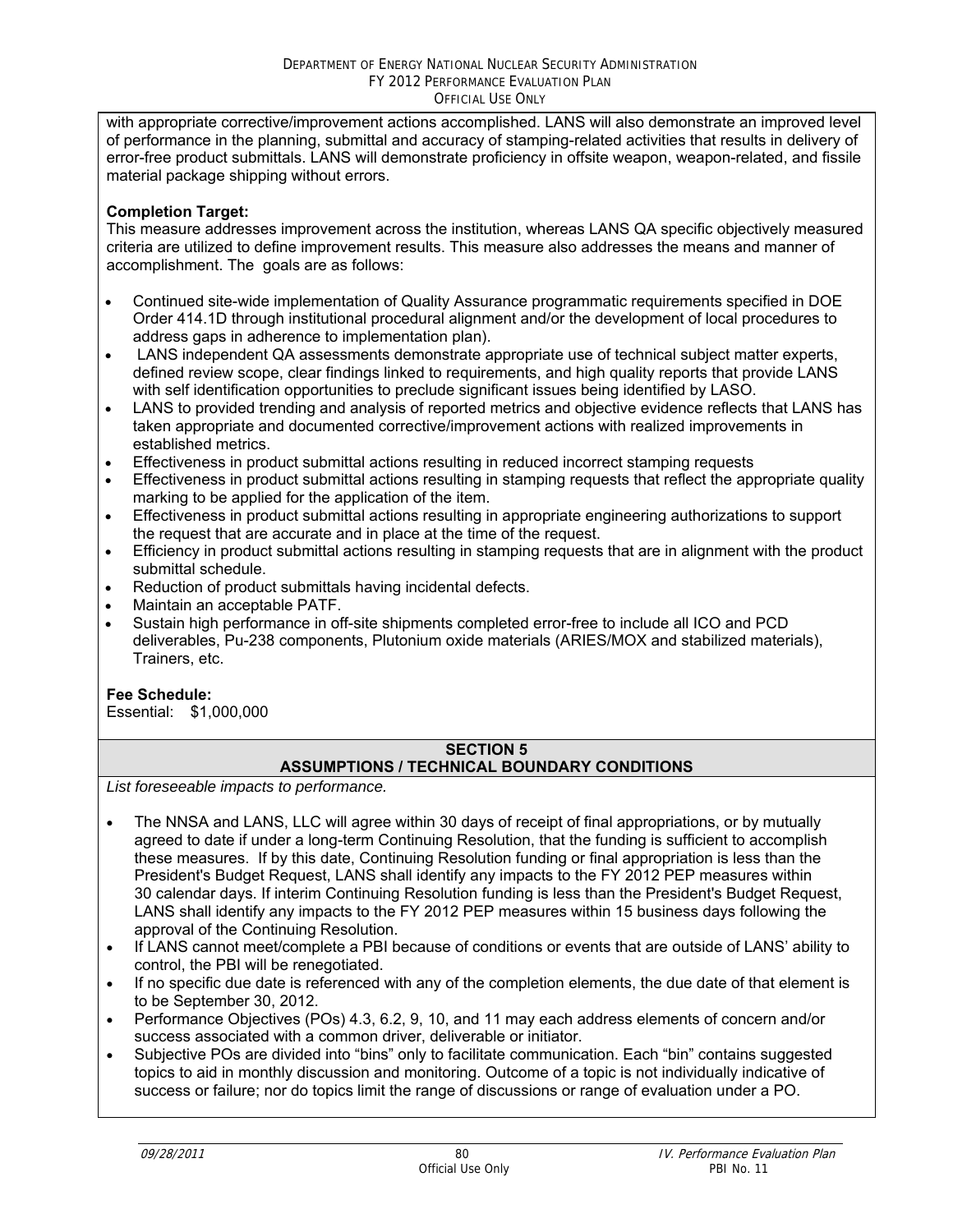DEPARTMENT OF ENERGY NATIONAL NUCLEAR SECURITY ADMINISTRATION FY 2012 PERFORMANCE EVALUATION PLAN OFFICIAL USE ONLY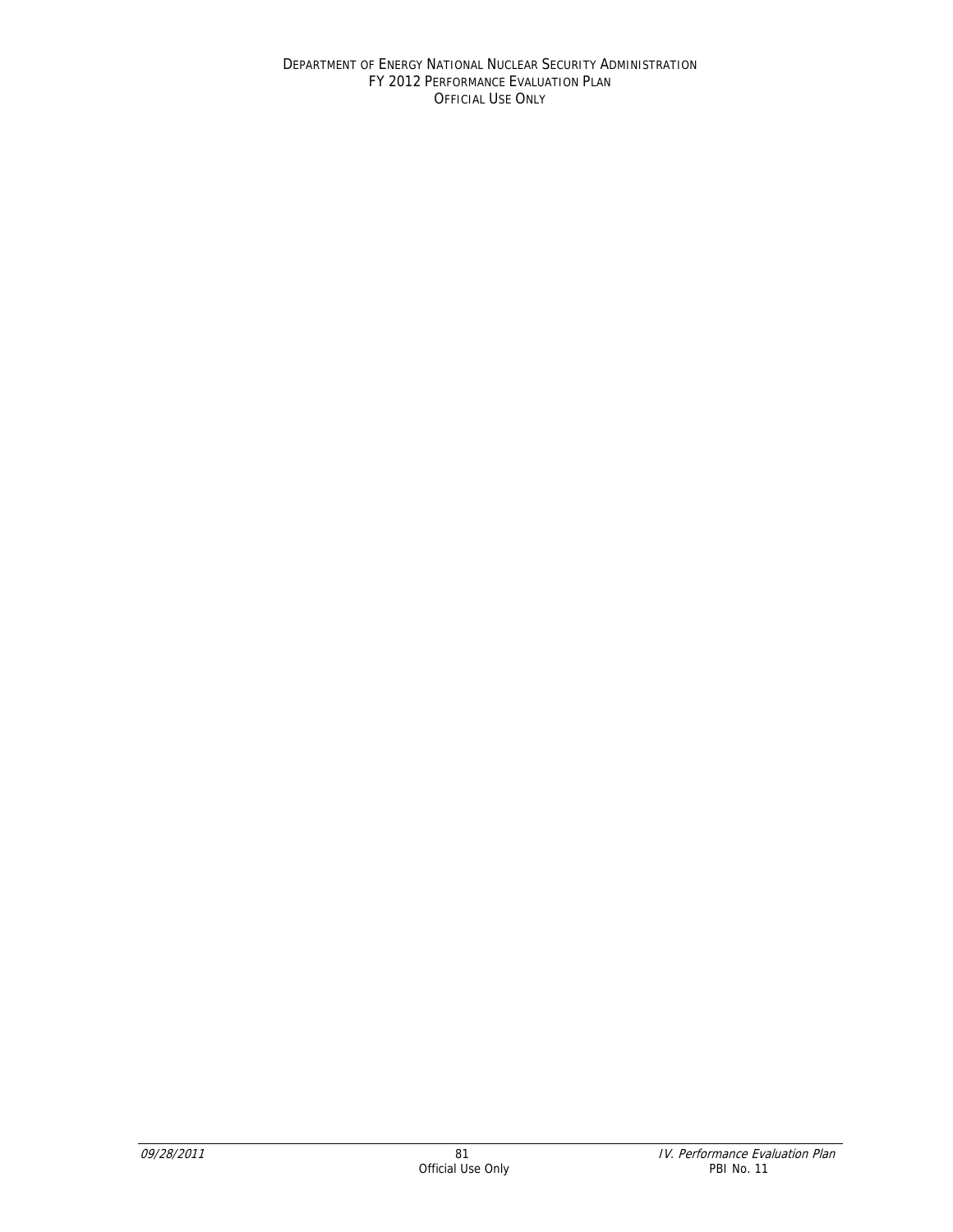### **PBI NO. 12 Award Term**

| FY 2012 PERFORMANCE BASED INCENTIVE                                                                                                                                                                                                                                                                                                                                                                                                                                                       |                                                                                                 |               |                                          |                                 |
|-------------------------------------------------------------------------------------------------------------------------------------------------------------------------------------------------------------------------------------------------------------------------------------------------------------------------------------------------------------------------------------------------------------------------------------------------------------------------------------------|-------------------------------------------------------------------------------------------------|---------------|------------------------------------------|---------------------------------|
| <b>PBI No. 12</b>                                                                                                                                                                                                                                                                                                                                                                                                                                                                         |                                                                                                 | Objective:    | <b>Award Term Incentives</b>             |                                 |
|                                                                                                                                                                                                                                                                                                                                                                                                                                                                                           | Objective Statement: Strategic and tactical measures indicative of a well performing laboratory |               |                                          |                                 |
| <b>SECTION 1</b><br><b>GENERAL INFORMATION</b>                                                                                                                                                                                                                                                                                                                                                                                                                                            |                                                                                                 |               |                                          |                                 |
|                                                                                                                                                                                                                                                                                                                                                                                                                                                                                           | <b>Revision Number and Date:</b>                                                                |               | Revision No.: 0 Date: September 28, 2011 |                                 |
|                                                                                                                                                                                                                                                                                                                                                                                                                                                                                           | Maximum Available Incentive Fee:                                                                | \$0           |                                          |                                 |
|                                                                                                                                                                                                                                                                                                                                                                                                                                                                                           | Duration:                                                                                       | Annual        |                                          |                                 |
|                                                                                                                                                                                                                                                                                                                                                                                                                                                                                           | Fee Payment Type:                                                                               | Completion    |                                          |                                 |
|                                                                                                                                                                                                                                                                                                                                                                                                                                                                                           | Principal LANS Owner:                                                                           | I. Richardson |                                          |                                 |
|                                                                                                                                                                                                                                                                                                                                                                                                                                                                                           | Principal COR:                                                                                  | J. Griego     |                                          |                                 |
| <b>SECTION 2</b><br><b>LINKAGE TO NNSA and LANS GOALS</b>                                                                                                                                                                                                                                                                                                                                                                                                                                 |                                                                                                 |               |                                          |                                 |
| Activities in this PBI are tied to the following NNSA and LANS Strategic Goals:                                                                                                                                                                                                                                                                                                                                                                                                           |                                                                                                 |               |                                          |                                 |
| Manage the Nuclear Weapons Stockpile; Modernize the NNSA Infrastructure; Reduce Nuclear Dangers;<br>Strengthen the ST&E Base; Drive an Integrated and Effective Enterprise; Nuclear Deterrence; Future<br>Weapons Complex; Global Security; National Security Science; Energy Security; Safe Secure<br>Workplace; Information Security; Environmental Stewardship;<br>Performance-Based Management; Business Excellence; Communications and Community; and<br><b>Successful Workforce</b> |                                                                                                 |               |                                          |                                 |
| <b>SECTION 3</b><br>PERFORMANCE REQUIREMENTS                                                                                                                                                                                                                                                                                                                                                                                                                                              |                                                                                                 |               |                                          |                                 |
| <b>GATEWAYS:</b> (Describe Gateways (if applicable) that must be completed before fee can be paid.)                                                                                                                                                                                                                                                                                                                                                                                       |                                                                                                 |               |                                          |                                 |
| In order to be considered for Award Term, the following three gateways must be met:                                                                                                                                                                                                                                                                                                                                                                                                       |                                                                                                 |               |                                          |                                 |
| 1. Earn ≥80% of overall At-Risk fee (Essential and Stretch combined)                                                                                                                                                                                                                                                                                                                                                                                                                      |                                                                                                 |               |                                          |                                 |
| 2. Achieve success in 4 of the 5 Award Term measures.                                                                                                                                                                                                                                                                                                                                                                                                                                     |                                                                                                 |               |                                          |                                 |
| Successful completion of the mandatory Award Term Measure (PBI 12.1)<br>3.                                                                                                                                                                                                                                                                                                                                                                                                                |                                                                                                 |               |                                          |                                 |
| <b>SECTION 4</b>                                                                                                                                                                                                                                                                                                                                                                                                                                                                          |                                                                                                 |               |                                          |                                 |
| <b>INDEX OF PERFORMANCE MEASURES</b>                                                                                                                                                                                                                                                                                                                                                                                                                                                      |                                                                                                 |               |                                          |                                 |
|                                                                                                                                                                                                                                                                                                                                                                                                                                                                                           |                                                                                                 |               |                                          | Fee Type                        |
| Measure 12.1                                                                                                                                                                                                                                                                                                                                                                                                                                                                              | <b>Improve and Integrate Formality of Operations</b>                                            |               |                                          | <b>Mandatory Award Term</b>     |
|                                                                                                                                                                                                                                                                                                                                                                                                                                                                                           | in PF-4 for Nuclear CONOPS, Safety, Security,                                                   |               |                                          |                                 |
|                                                                                                                                                                                                                                                                                                                                                                                                                                                                                           | and Mission Execution                                                                           |               |                                          |                                 |
| Measure 12.2                                                                                                                                                                                                                                                                                                                                                                                                                                                                              | <b>Reduce PF-4 Facility Offsite Consequences to</b><br>less than 25 REM                         |               |                                          | <b>Award Term</b>               |
| Measure 12.3                                                                                                                                                                                                                                                                                                                                                                                                                                                                              | FY 2012 National Security Mission Requirements                                                  |               |                                          | <b>Award Term</b>               |
| Measure 12.4                                                                                                                                                                                                                                                                                                                                                                                                                                                                              | <b>Sustain LANL's Science and Technology Leadership</b>                                         |               |                                          | <b>Award Term</b>               |
| Measure 12.5                                                                                                                                                                                                                                                                                                                                                                                                                                                                              | <b>Implement LANL's Strategic Framework to Achieve Stated</b>                                   |               |                                          | <b>Award Term</b>               |
| 09/28/2011                                                                                                                                                                                                                                                                                                                                                                                                                                                                                |                                                                                                 | 82            |                                          | IV. Performance Evaluation Plan |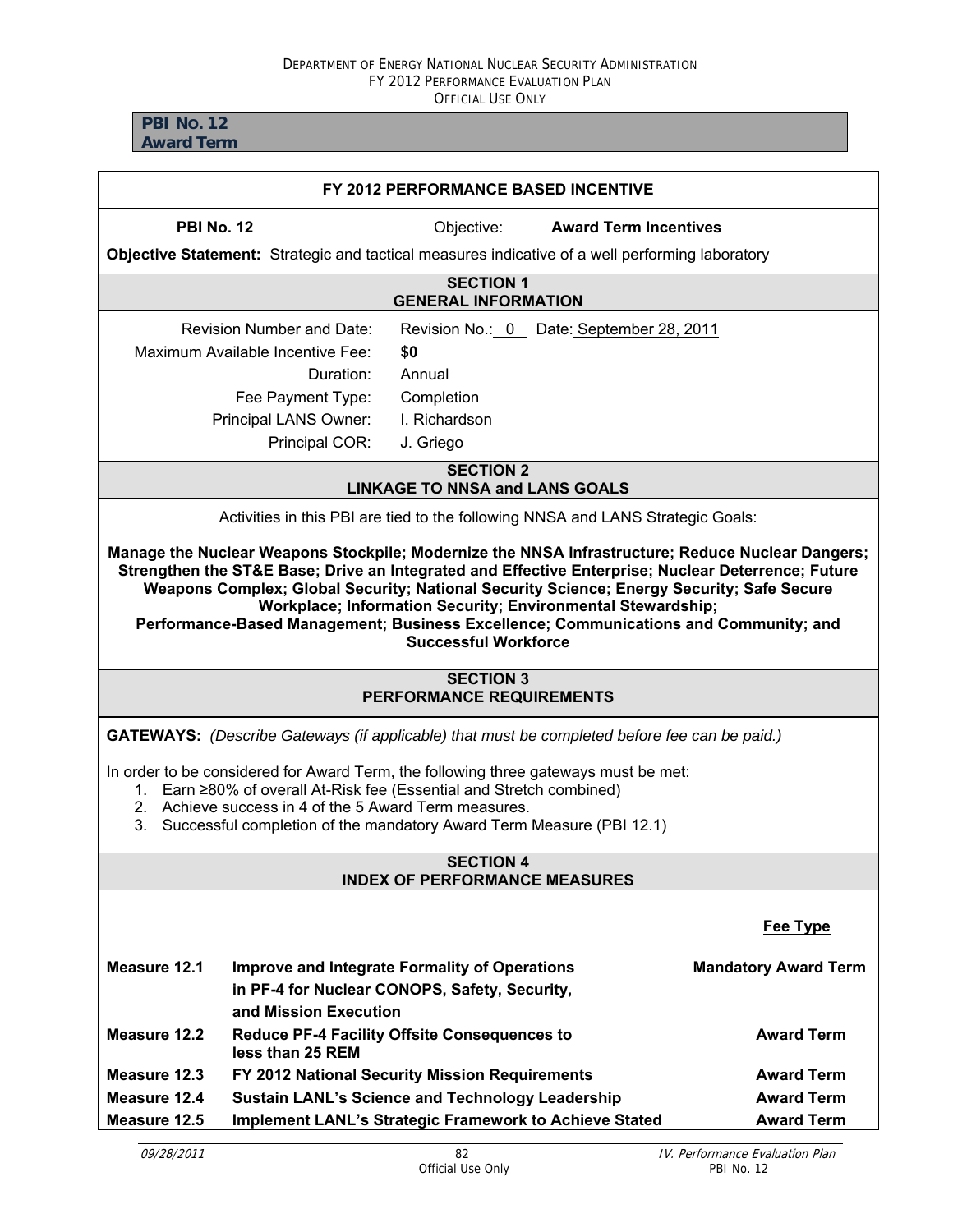#### **Objectives in the Areas of Science of Signatures in Nuclear/Radiological and Sensing/Measurement**

# **SECTION 4**

### **PERFORMANCE MEASURES**

*List associated performance measures, expectations, targets, and fee schedules for FY 2012.* 

#### **Measure 12.1 Improve and Integrate Formality of Operations in PF-4 for Nuclear CONOPS, Safety, Security, and Mission Execution (Mandatory Award Term)**

### **Expectation Statement:**

- 1. LANS will integrate and execute the mission in program areas that distinguish the Laboratory as a premier national security institution. Focus Areas include: Defense Programs, NASA Heat Source Program, and ARIES.
- 2. LANS will address longstanding safety issues and demonstrate improvement on Plutonium Facility seismic safety as well as nuclear facility safety bases and controls. This includes achieving and maintaining a higher standard of CONOPS, engineering and procedural compliance on operations under a safety basis-
- 3. LANS will continuously improve the security of nuclear materials and classified information in PF-4, without significant detriment to ongoing production and science missions.

### **Completion Target:**

This measure has been achieved when LANS has completed the following:

- 1. Integration and execution of PF-4 Mission to support National Security Objectives and Defense Nuclear Nonproliferation Programs.
	- a. Complete the LASO and LANL agreed to FY 2012 list of milestones, including but not limited to demonstrating integration of LANL and LLNL plutonium capabilities to support National Security objectives
	- b. Completion of items required to support statutorily-required deliverables specified in Section 3141 of the FY 2003 National Defense Authorization Act: Annual Assessment Reports for the B61 bomb and W76, W78, and W88 warheads; Red Team report to the Director
	- c. Demonstrated integration of LANL and LLNL plutonium capabilities to support National Security objectives.
- 2. Reduce Site Nuclear Safety and Worker Safety Risks
	- a. Complete the LASO and LANL agreed to FY 2012 list of milestones, including but not limited to TA55-JCO-11 (TA55-JCO-11-002: Justification for Continued Operation (JCO) for Potential Increase in Probability of Structural Failure of TA55 Plutonium Facility-4 (PF-4) due to Seismic Activity, and four Appendices); demonstrated effective criticality safety program; demonstrated training and qualification program that inculcate nuclear operations to all newly assigned personnel.
	- b. LANS will demonstrate an effective criticality safety program.
- 3. PF-4 Security Improvements
	- a. Complete the LASO and LANL agreed to FY 2012 list of milestones for the second phase of 2- Person Rule Implementation in PF-4

### **Deliverables:**

- 1. Evidence of completion of the FY 2012 milestones for PF-4 mission integration and execution
- 2. Evidence of completion of FY 2012 milestones for improving PF-4 safety and CONOPS
- 3. Evidence of completion of FY 2012 milestones for 2-person rule commitments

### **Assumptions Specific to This Measure:**

LANS will submit a proposed list of FY-12 milestones for the three deliverables for LASO concurrence by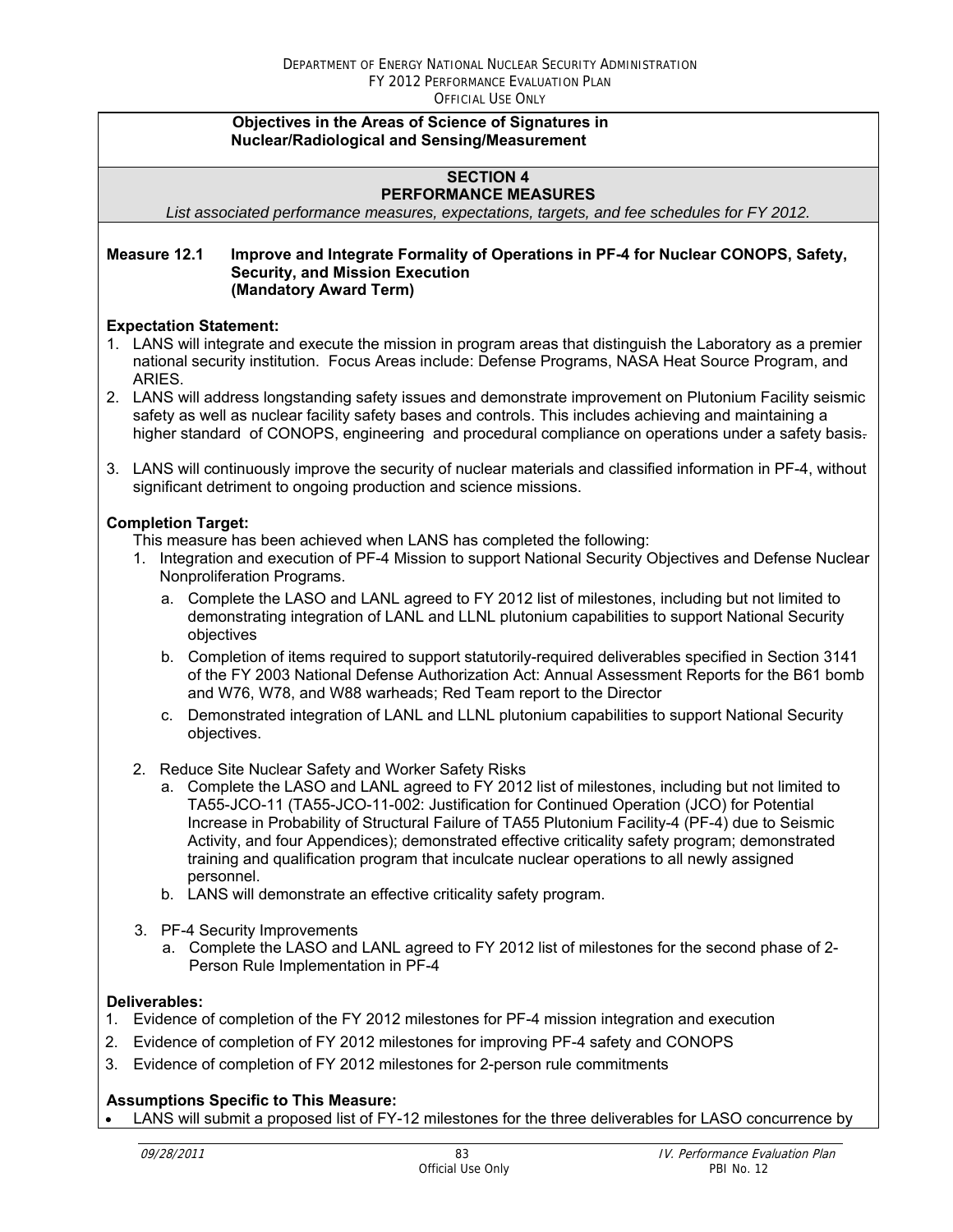November 15, 2011. Changes, as necessary, will be submitted for LASO concurrence.

- These deliverables assume that the milestones and commitments identified represent the agreed upon set and that change control on these are within LANL and LASO authority to modify as necessary.
- LANS will provide LASO unclassified monthly progress reports and periodic status briefings.
- LANS will submit objective evidence of completion by September 30, 2012.
- LANS will provide metrics demonstrating a higher standard of CONOPS.

### **Measure 12.2 Reduce PF-4 Facility Offsite Consequences to less than 25 REM (Award Term)**

### **Expectation Statement:**

The Contractor shall conservatively demonstrate offsite consequences from postulated nuclear accident scenarios at the LANL Plutonium Facility (PF-4) are below the 25 rem evaluation guideline.

### **Completion Target:**

This measure has been achieved when LANS has satisfactorily closed out the PF-4 seismic justification for continued operation (JCO-11-002) and implemented the directly relevant safety basis controls that ensure offsite consequences are below 25 rem, as defined in LANS May 2011 and prior safety basis submittals. LANS will achieve the expectation statement and obtain LASO concurrence in the state of implementation by September 30, 2012.

### **Deliverables:**

- 1. Evidence of satisfactory close-out of the PF-4 seismic justification for continued operation (JCO-11-002).
- 2. Evidence of implementation of the directly relevant safety basis controls that ensure PF-4 offsite consequences are below 25 rem as defined in LANS May 2011 and prior safety basis submittals.

### **Assumptions Specific to This Measure:**

- LASO approves an updated PF-4 safety basis and technical safety requirements by about October 31, 2011. LANS makes the necessary changes to the May 2011 safety basis submittal to address LASO comments and support that approval schedule.
- LANS identifies and obtains LASO concurrence in the specific control set to satisfy this PBI when submitting the safety basis implementation plan. Fundamentally, this should include all safety-class engineered and specific administrative controls.
- For the purposes of this PBI, LASO concurrence will be based on the completeness and adequacy of the submitted evidence. LANS remains responsible for verifying and sustaining complete implementation.
- The scope of this PBI is based on JCO-11-002 and the May 2011 and prior safety basis submittals. Subsequent unanticipated changes in calculated accident doses or the safety basis controls to achieve below 25 rem that are not within LANS control will be evaluated on a case-by-case basis. In these cases, LANS should provide a technical basis and propose for LASO concurrence removing these from the scope of this PBI.

#### **Measure 12.3 FY 2012 National Security Mission Requirements Science and Technology Leadership (Award Term)**

### **Expectation Statement:**

The contractor shall maintain the Los Alamos National Laboratory as a premier national security science laboratory by providing capabilities to address U.S. government national security requirements across a broad range.

### **Completion Target:**

This measure has been satisfied when the Contractor has, by September 30, 2012, integrated broad-based, multi-disciplinary capabilities in conducting programs in Stockpile Stewardship in support of US national security policy such as the National Security Strategy, the Nuclear Posture Review (NPR), the Quadrennial Defense Review (QDR), the Work Plan from the Nuclear Security Summit held in April 2010, and the current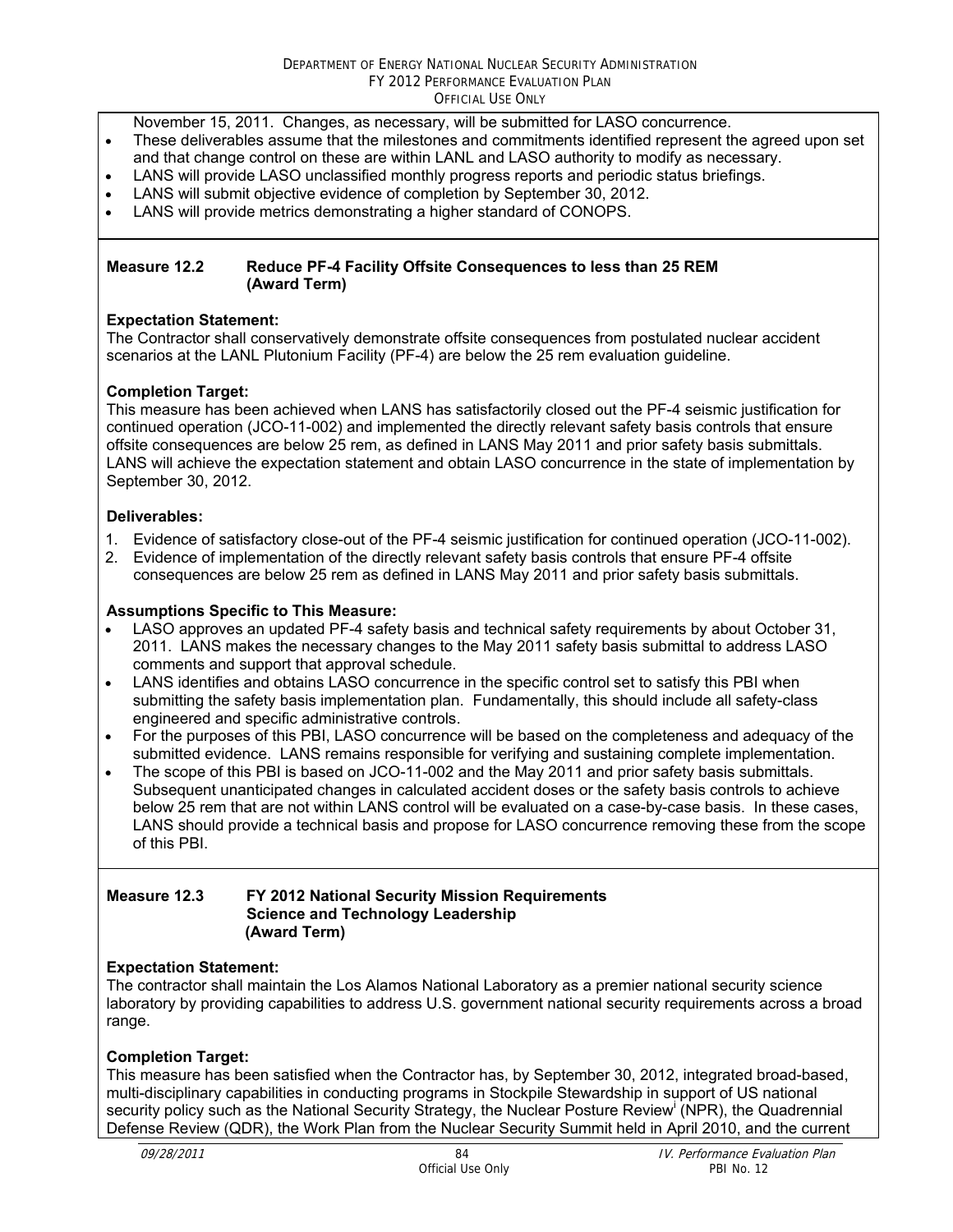### DOE and NNSA Strategic Plans.

#### **Deliverables: (Tentative initial listing to be finalized between LASO and LANS by October 31, 2011) A. Stockpile Stewardship Program**

- 1. Conduct rigorous stockpile assessments in support of annual assessment reports.
- 2. Meet program commitments for the B61 full scope Life Extension Program (LEP) and also meet W76 build rate commitments.
- 3. Conduct "Scaled Experiments" on their approved schedule, including any modifications that may be made and approved by NNSA. Integrate key milestones for Gemini with NNSS and NSO for effective, transparent (management level) experiment progress tracking with a risk characterizations.

### **B. Capability for National Security Missions**

- 1. Develop and/or monitor metrics, including performance goals (and comparative lab benchmarks) for those metrics, concerning recruiting, retention, and hiring of the science and engineering staff at the Laboratory necessary for national security missions
- 2. Develop and/or monitor metrics, including performance goals (and comparative lab benchmarks) for those metrics, concerning facilities and laboratory utilization including working conditions, facility age, equipment age, downtime, etc used across all missions

### **Assumptions Specific to this Measure:**

 Periodic LASO updates and associated communication that adequately demonstrates LANL's progress in these programs.

#### **Measure 12.4 Sustain LANL's Science and Technology Leadership (Award Term)**

### **Expectation Statement:**

The contractor shall continue to steward and develop the Los Alamos National Laboratory as a premier national security science laboratory by providing capabilities to address U.S. government national security requirements across a broad range.

### **Completion Target:**

This measure has been satisfied when the Contractor has, by September 30, 2012, integrated broad-based, multi-disciplinary capabilities in conducting programs in Global Security, and Science Programs, in support of US national security policy such as the National Security Strategy, the Global Initiative to Combat Nuclear Terrorism, United Nations Security Council Resolution 1540, the Proliferation Security Initiative, treaties such as the Nuclear Nonproliferation Treaty, the Work Plan from the Nuclear Security Summit held in April 2010, and the current DOE and NNSA Strategic Plans.

### **Deliverables:**

### **A. Global Security**

- 1. Update the Global Security (GS) program strategy and efforts based on the recent organizational changes and new direction envisioned by PADGS leadership. Specific measures and actions for this effort include the following:
	- a. Update the goals and objectives and other necessary content and reissue a new GS program strategy document, GS program implementation plan document, and GS program infrastructure plan, based on the new strategic approach of PADGS.
	- b. Execute a Parent Organization Functional Management Review (POFMR), or equivalent review, of the current state of the GS programs with consideration for the documents mentioned in item (i). The deliverable, to be provided to PADGS, will be the report out of the POFMR, or equivalent review.
	- c. The final deliverable will be a report that documents the outcome of the reviews with actionable recommendations for PADGS.
- 2. PADGS will track and deliver key sponsor milestones in the area of Nuclear Forensics. Execution of specific project funded nuclear forensic milestones identified in FY 2012:
	- a. Completion of IAEA training focused on nuclear forensics.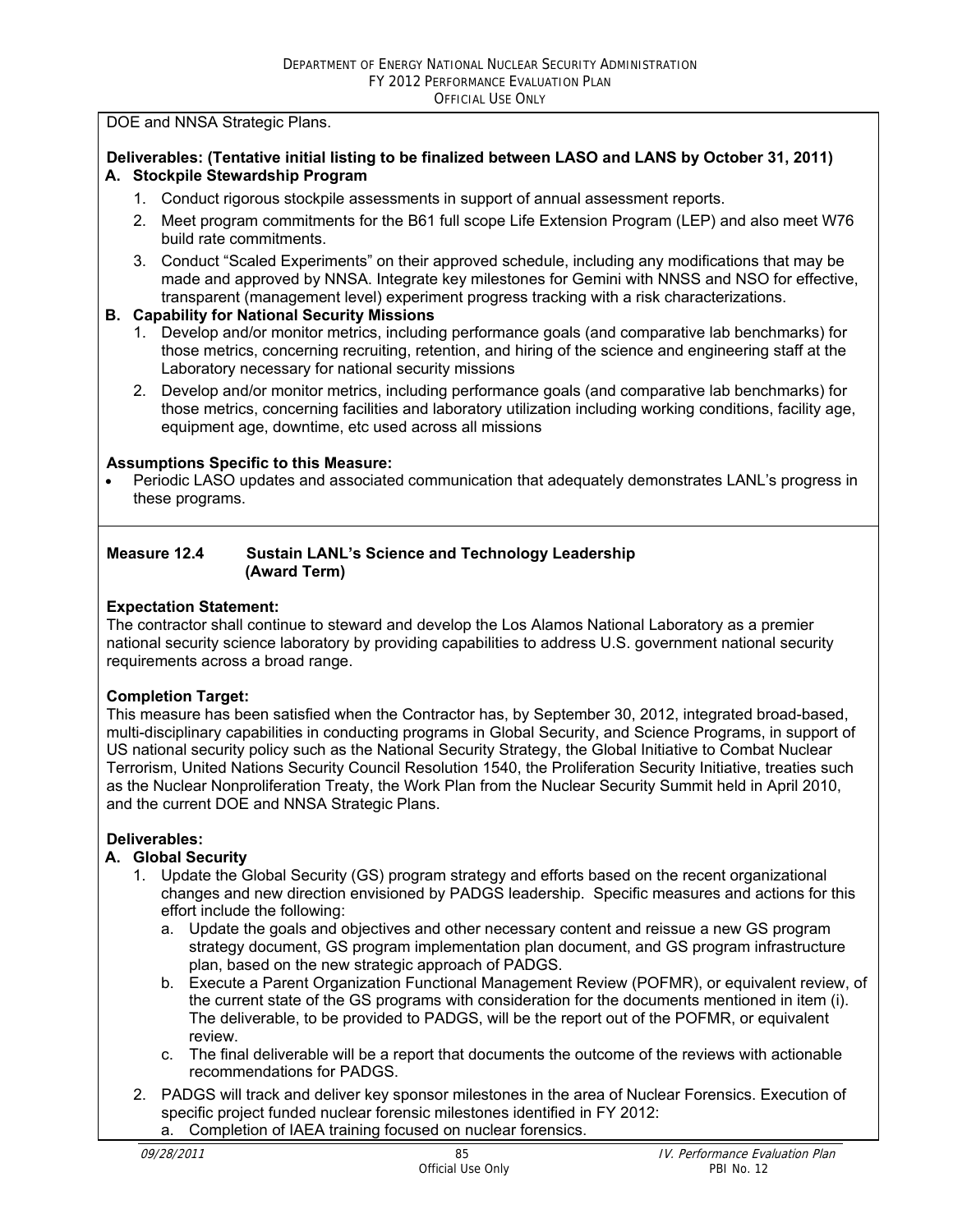- b. NA-22 nuclear forensics funded efforts TBD pending approval of proposals provided to NA-22.
- c. CWME Utilization of plutonium archived materials in preparation for performing bulk characterization (on pre-detonation materials) for nuclear forensics activities (IC & DNDO). Deliverable – report (classified) on archive.
- d. BSAP Nuclear Forensics (Chemical Analysis) Accreditation Accredited to provide officially recognized evidence. ISO 17025 accredited (FBI) for 10 methods for Marble Challenge (national level exercise), initial accreditation by Sept. 15, 2012.
- 3. Develop and Promote Engagement with Russia through the Laboratory Directors. In coordination with NNSA, LANL will lead a Tri-Lab effort to engage Russian laboratories in targeted projects deemed to be of mutual benefit. LANL will:
	- a. Participate in bilateral follow on meetings from the June 2011 U.S.-Russian Laboratory Directors Meeting. Send staff to topical meetings at U.S. and Russian laboratories to develop proposals for joint work, as appropriate through September 30, 2012.
	- b. Collaborate with LLNL and SNL to formulate a Tri-Lab strategy for engagement with key Russian laboratories by March 31, 2012.
	- c. Engage the 3 Russian weapons labs to develop joint actions plans by July 30, 2012. .
	- d. Socialize and gain initial approval from NA-10 and NA-20, Brief to NA-1, by September 15, 2012.

### **B. Science Programs**

- 1. Continue to provide national leadership in Exascale Computing initiatives and meet LANL commitments for the national program.
- 2. Meet key Science, Technology, and Engineering (STE) program deliverables for LANSCE/MaRIE, energy programs, and Office of Science programs.

## **C. Capability for National Security Missions**

- 1. Develop and/or monitor metrics, including performance goals (and comparative lab benchmarks) for those metrics, concerning recruiting, retention, and hiring of the science and engineering staff at the Laboratory necessary for Global Security and Science Programs consistent with the national security missions.
- 2. Develop and/or monitor metrics, including performance goals (and comparative lab benchmarks) for those metrics, concerning facilities and laboratory utilization including working conditions, facility age, equipment age, downtime, etc used across all missions.
- 3. Provide staffing and retention information demonstrating adequate strength of science and technology leadership.

### **Assumptions Specific to this Measure:**

- Deliverable A1: Examples changes that are relevant to the GS program strategy may include Continuing Resolutions, broader budget adjustment in Congress, and future budget actions in Congress
- Deliverable A2: The intent of this sub-measure is to compliment the nuclear forensics strategic efforts in PBI 12.5 and build on the Laboratory's overarching Plutonium Strategy. PADGS has confirmed that these efforts are in line with the Laboratory's Plutonium Strategy.
- Periodic LASO updates and associated communication that adequately demonstrates LANL's progress in these programs.

#### **Measure 12.5 Implement LANL's Strategic Framework to Achieve Stated Objectives in the Areas of Science of Signatures in Nuclear/Radiological and Sensing/Measurement (Award Term)**

### **Expectation Statement:**

An essential capability for Los Alamos National Laboratory is the measurement, analysis, and characterization of chemical and physical signatures of nuclear processes. The contractor will steward the technical capabilities in sensing and measurement by finalizing and implementing the LANL science, technology and engineering strategy for detecting and characterizing nuclear, radiological and isotopic signatures of interest to national security missions.

### **Completion Targets:**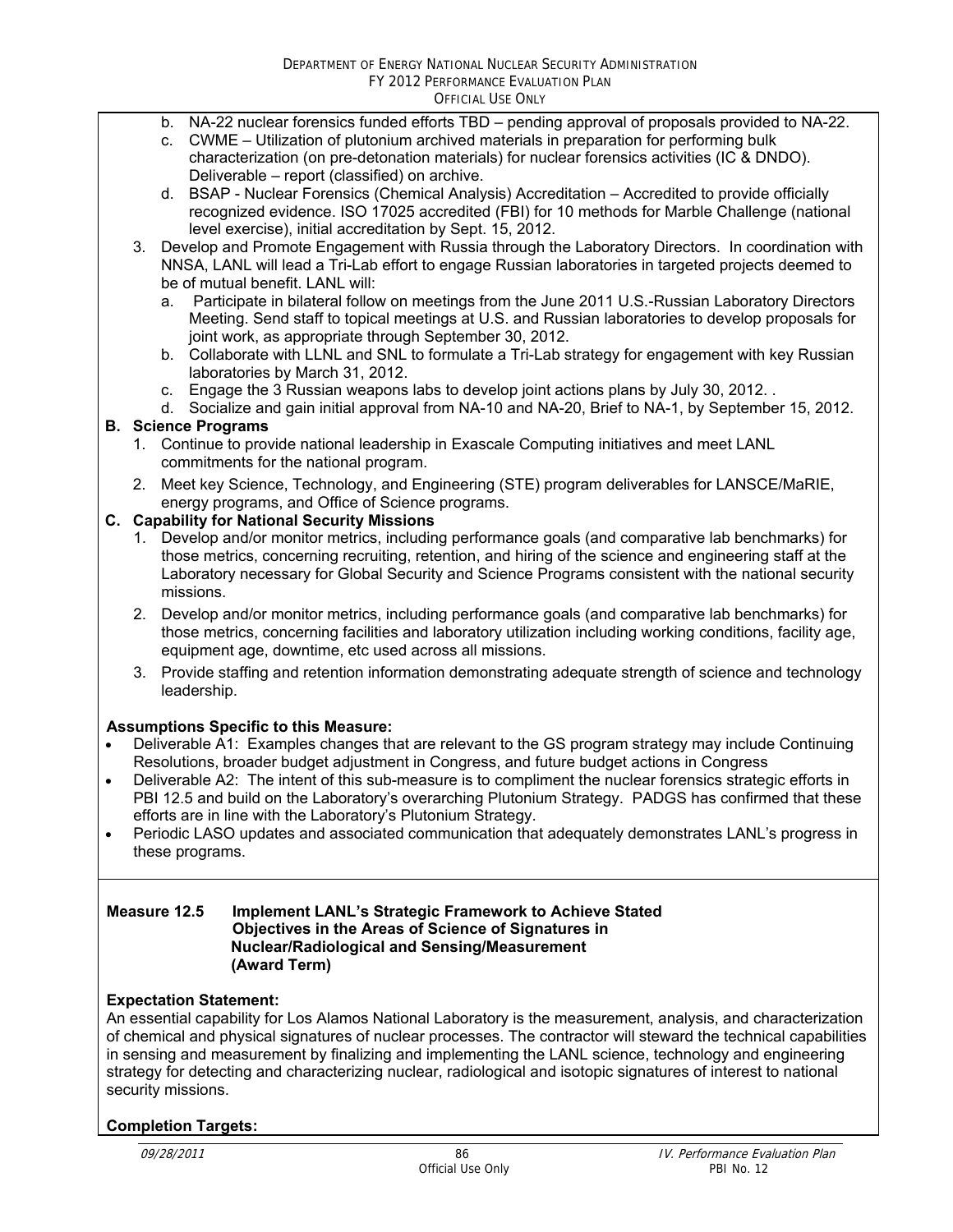- 1. Finalize the Science of Signatures (SoS) strategic plan and develop an implementation plan for the nuclear detection component.
- 2. Develop a plan, layout and prioritized equipment list for laboratory space in RLUOB in conjunction with Plutonium Science Strategy and draft SoS plan.
- 3. Focus institutional investments in the nuclear science and signature detection and measurement capabilities by updating the LDRD Grand Challenges targets, through equipment investment opportunities, collaborations with Institutes and Centers and infrastructure and facilities planning.
- 4. Develop a multi-directorate Nuclear Forensics Capability Strategy that provides a roadmap for development and application of LANL capabilities (Nuclear Forensics Capability Strategy).
- 5. Install and startup Secondary Ion Mass Spectrometry (SIMS) equipment in the NISC Building.
- 6. Install and startup 700 MHz nuclear magnetic resonance instrument in NMR Building at TA-3.

### **Deliverables:**

Delivery of these objectives will occur when the Laboratory participates in achievement of the objectives. For the purposes of this Award Term measure, successful delivery shall be documented by:

- 1. Phased deliverables on plans:
	- a. Submit schedule for development of SoS strategic plan Q1 2012.
	- b. Final implementation plan for nuclear detection and measurement by Q4 2012.
- 2. Identify laboratory requirements for RLUOB that fully take advantage of any updates to STD 1027, in conjunction with Plutonium Science Strategy, by Q3, 2012.
- 3. Phased deliverable on investments:
	- a. Submit and track schedule for institutional investments in 2012 into signature science including LDRD, equipment, Institutes and Centers and facilities development.
	- b. A plan for investment into signature detection and measurement equipment based on an institutional prioritization. Q4 2012
- 4. Nuclear Forensics Capability Strategy:
	- a. Submit schedule for development of the Nuclear Forensics Capability Strategy.
	- b. Submit a final strategy through Principal Associate Directors and the Director. Q4, 2012
- 5. 700 MHz NMR is operational by end of Q3 2012.
- 6. SIMS is operational at the NISC Building by end of Q4 2012.
- 7. Provide a comprehensive briefing on the results of these initiatives in Q4, FY 2012 that demonstrates that the Science of Signatures (SoS) strategic plan and Nuclear Forensics Capability Strategy will lead to the stated objectives.

#### **Assumptions Specific to This Measure:**

- If LANLS cannot meet/complete this Measure because of conditions or events that are outside of LANS' ability to control, this Measure maybe renegotiated.
- Periodic LASO updates and associated communication that adequately demonstrates LANL's progress in these initiatives.

### **SECTION 5 ASSUMPTIONS / TECHNICAL BOUNDARY CONDITIONS**

*List foreseeable impacts to performance.* 

• The NNSA and LANS, LLC will agree within 30 days of receipt of final appropriations, or by mutually agreed to date if under a long-term Continuing Resolution, that the funding is sufficient to accomplish these measures. If by this date, Continuing Resolution funding or final appropriation is less than the President's Budget Request, LANS shall identify any impacts to the FY 2012 PEP measures within 30 calendar days. If interim Continuing Resolution funding is less than the President's Budget Request, LANS shall identify any impacts to the FY 2012 PEP measures within 15 business days following the approval of the Continuing Resolution.